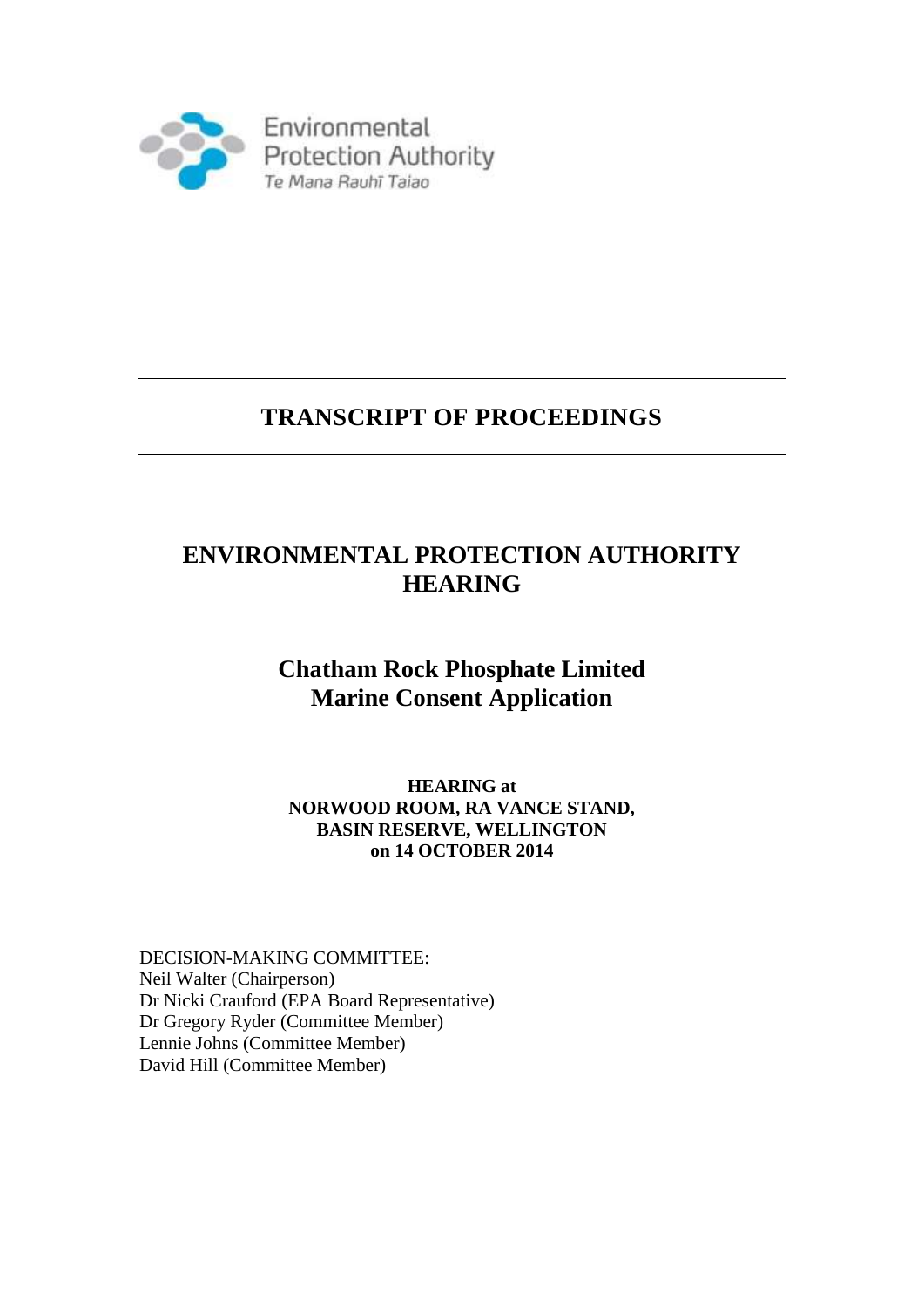CHAIRPERSON: Right, good morning and welcome to day 8 of the hearing. I have got a couple of announcements to make before we get underway.

5

The first thing, as many of you and maybe most of you know, we were obliged to postpone the hearing on the Chatham Islands last week because of a death on the island. It is now proposed that we spend the week beginning 10 November in the Chatham Islands. This involves 10 quite a bit of rearranging, flight schedules and other factors make holding a hearing in the Chathams quite a complicated exercise. There will be no resultant changes to the October hearing schedule but there will be – there will have to be a number of changes to the November schedule.

15

We will issue a draft new schedule for November later today and my suggestion is that all parties take a look at it and use tomorrow to register any problems or concerns with the secretariat. We will then take a further look at it and come out on Thursday or Friday with a 20 final schedule. We will show as much flexibility as we can where parties have been adversely affected by the changes and have a problem with it. Our aim still will be to have the hearing conclude by 18 November.

- 25 And the second matter, you may have seen on the EPA website two memoranda from Mr Currie on behalf of the three submitter groups about the late evidence submitted by Dr Ketten. Our response to the first of those memoranda was posted on the website yesterday and we expect to be able to respond to the second later today. And also posted 30 on the website is a memorandum from CRP about the supplementary staff report. We aim to deliver our response to that memorandum also later today.
- All right, our schedule for today does focus on toxicology, water 35 quality and radioactivity and the first witness is Dr Phillips on behalf I think of the Deepwater Group, Ngāti Kahungunu and Te Ohu Kaimoana.

**[9.05 am]**

40

MR CHRISTENSEN: Thank you, sir.

CHAIRPERSON: Over to you, Mr Christensen.

45 MR CHRISTENSEN: We are just going to have to wait for a wee moment while these copies are made.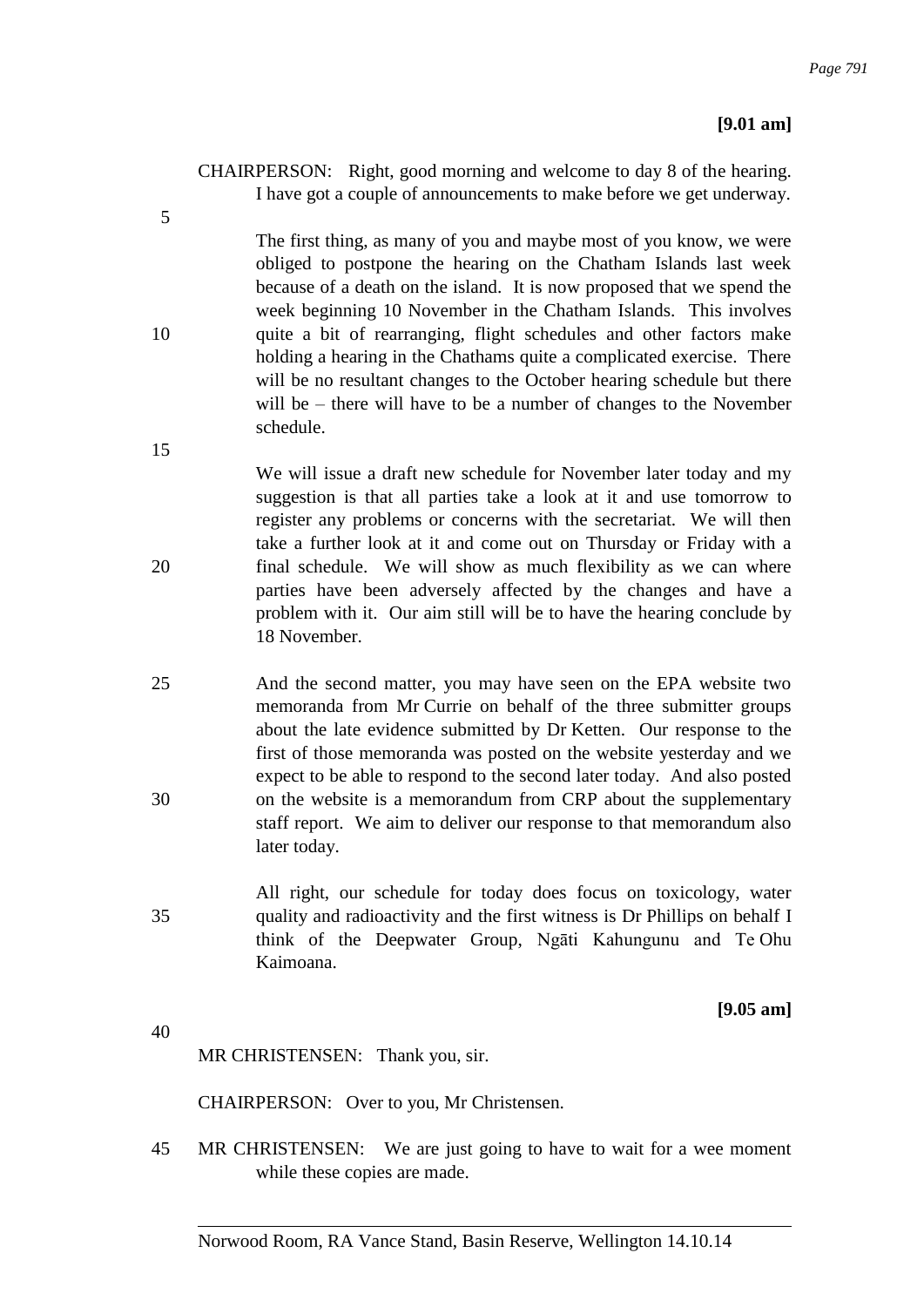# CHAIRPERSON: Okay.

When you are ready, Dr Phillips.

- DR PHILLIPS: Okay, are you happy for me to sit or would you prefer I stand?
- CHAIRPERSON: Yes, that is fine, and if you could talk into the microphone please just to make sure people hear.

10

5

DR PHILLIPS: I'm short, okay, so, good morning, my name is Ngaire Robyn Phillips. I hold a doctor of philosophy in environmental science gained from Griffith University in Brisbane, Australia which I received in 1994. I also hold a master of science with first class honours in 15 zoology and a bachelor of science in zoology both gained from the University of Auckland.

I am currently a director of Streamlined Environmental, a company specialising in aquatic science consulting. My specialist roles within 20 the company are as an aquatic ecologist and ecotoxicologist. I have worked in the field of environmental science for more than 20 years and I have experience in government, academia and the private sector. Prior to my current role I was employed at NIWA in Hamilton as group manager freshwater biology and in its subsidiary NIWA Australia's 25 principal scientist aquatic ecology for a period of 10 years.

- I have also held senior roles in Australian government agencies and environmental consultancies providing specialist expertise in aquatic ecology and ecotoxicology. I have worked on a wide range of 30 environmental science issues including effects of land use on aquatic ecology both freshwater and marine, water quality, customary fisheries relating to iwi and responses to contaminants by aquatic organisms which is ecotoxicology.
- 35 I am author of 27 peer reviewed publications, 51 conference proceedings, 53 public or media presentations and more than 80 consulting reports on the above issues. I have undertaken research and consulting in ecotoxicology in both marine and freshwater environments particularly in relation to heavy metal pollution. My 40 PhD examined the effects of pollution from a zinc sulphide smelter on marine mussels in the Newcastle in Australia. Subsequent research has examined the resilience of estuarine and freshwater bivalve communities to metals and other stresses in both New Zealand and Australia. I have experience in both lab and field based toxicological 45 investigations.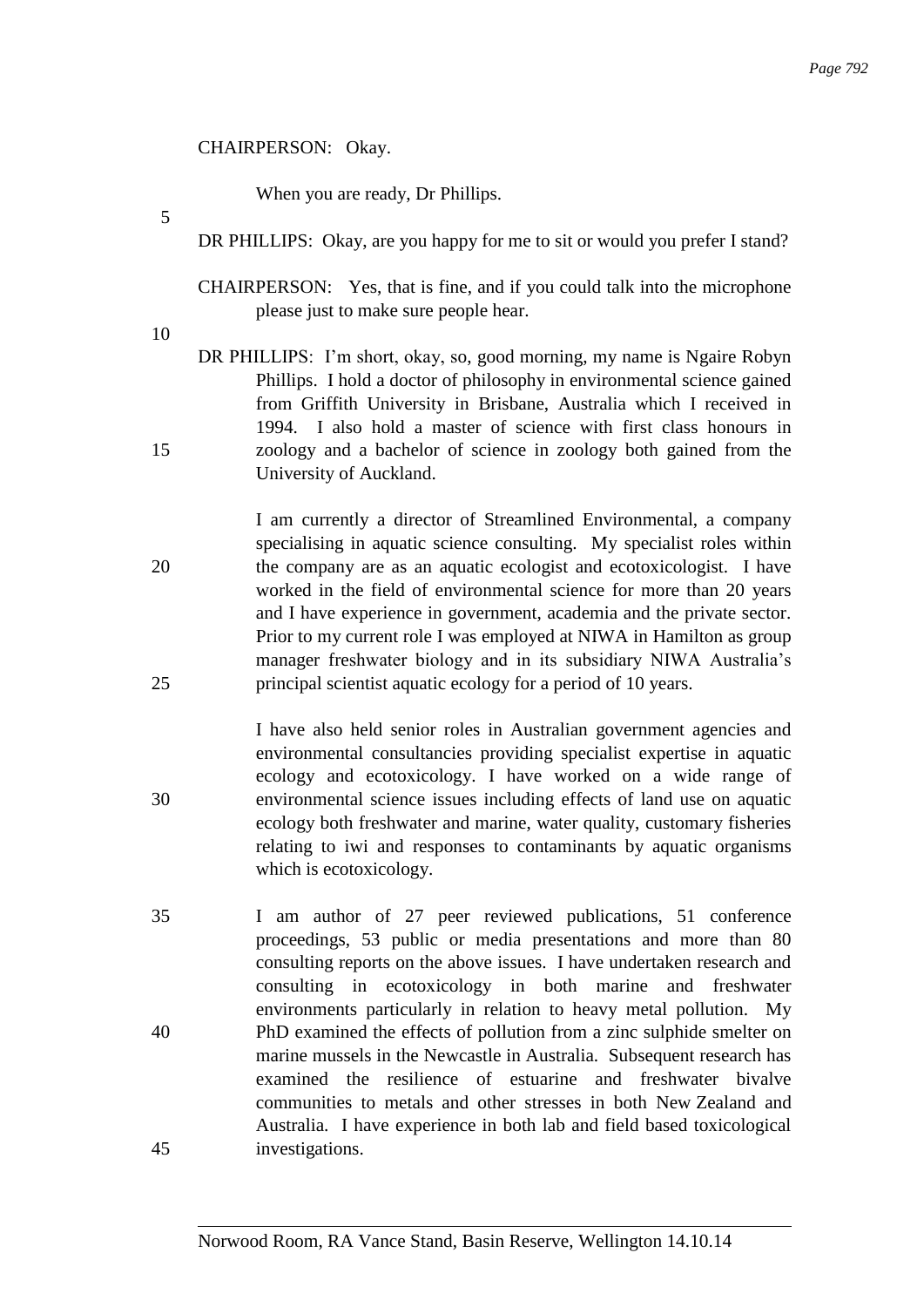I also have experience in linking human and environmental health as a toxicologist with the New Zealand Department of Health and most recently as programme leader in a research project determining the risks of contaminants in traditional food sources.

I confirm that the contents of this report are correct to the best of my knowledge. I confirm that I have read the expert witness code of conduct as contained in the Environment Court consolidated practice note 2011 and agree to comply with it.

Other than what I state when I am relying on the advice of another person this evidence is entirely within my area of expertise. I have not omitted to consider material facts known to me that might alter or detract from my opinions that I express.

So just in terms of my scope of evidence I have been asked by Te Rūnanga o Ngāi Tahu to prepare evidence in relation to the potential toxicity to the aquatic environment of contaminants associated with the mining of phosphate. In doing so I have considered bioavailability of 20 other metals associated with mining and processing of phospherite, toxicity of metals to marine biota and the methods used by the experts engaged by CRP to determine bioavailability and toxicity and whether these methods are appropriate. I have specifically commented on Mr Paul Kennedy's evidence relating to sediment and water chemistry.

25

5

10

15

So I will now present a summary of my evidence.

# **[9.10 am]**

- 30 DR CRAUFORD: Would you mind speaking up a little.
	- DR PHILLIPS: Oh, I am sorry, I'm probably a little bit too far away. Is that better?
- 35 DR CRAUFORD: Keep going.
- DR PHILLIPS: Okay, cool. In assessing potential toxicity associated with the proposed mining activities the bioavailability of metals and other contaminants associated with the materials produced during mining 40 needs to be considered. And by "mining" I refer to the whole process, the dredging, processing and return of dredged material to the seabed and the overlying seawater.

A contaminant is considered to be bioavailable if it is in a form which 45 can be taken up by the organism either directly or indirectly and assimilated, so taken into or onto the body. Bioavailability of uranium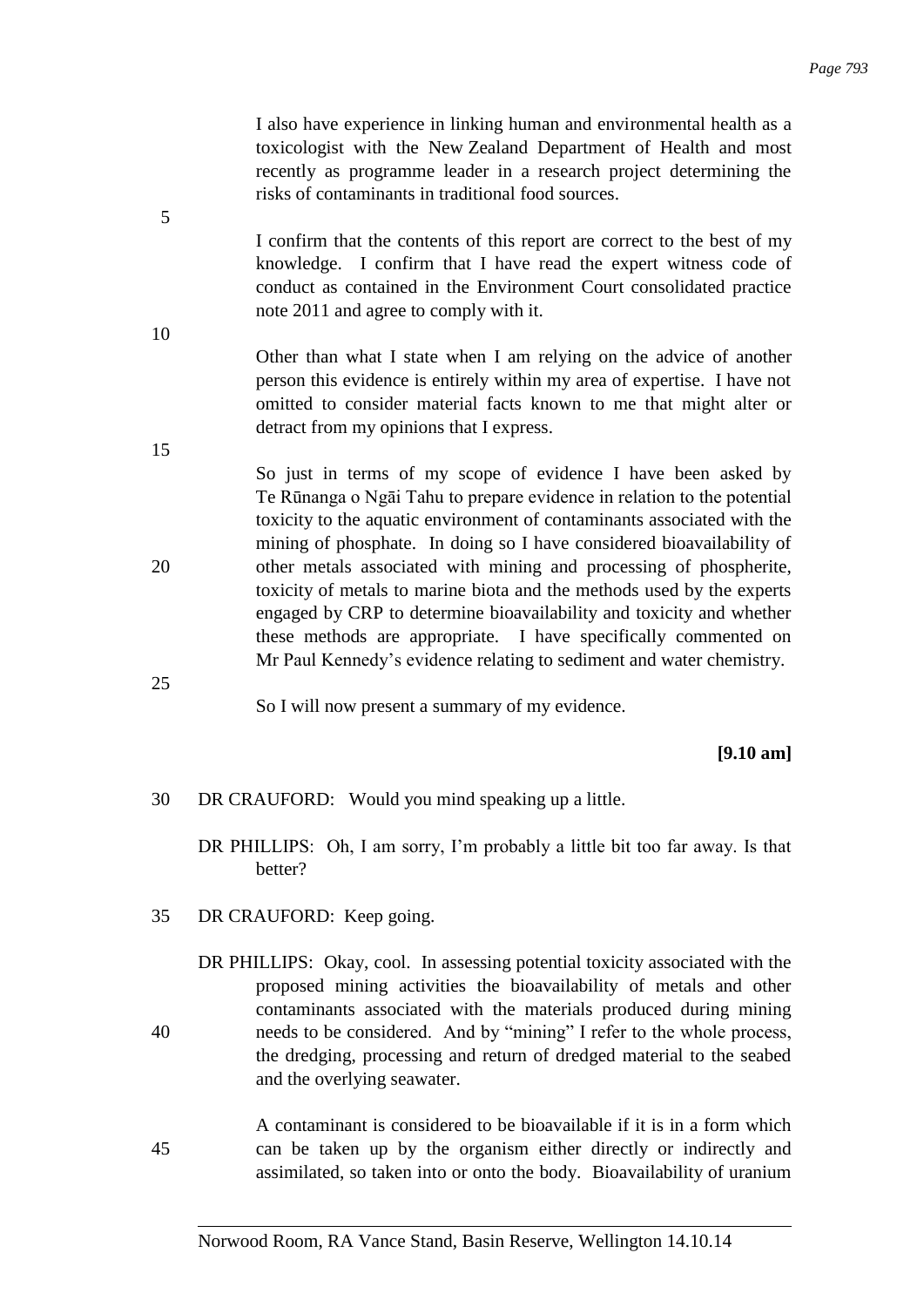and other trace elements was assessed by Golder (2014) in their report by performing 30 minute elutriate tests. An elutriate test involves mixing dredged material with dredging site water and allowing the mixture to settle. The resulting liquid or elutriate that remains after the 5 sediment has settled is considered to contain the metals and other contaminants that are most bioavailable. The water used in the elutriate test was not sourced from the Chatham Rise but rather from the Raglan coast and at a site en route to the Chatham Islands.

- 10 The elutriate test is designed to simulate release of contaminants from a sediment during dredged material disposal. The elutriate tests were undertaken on seabed material that most closely resembles the dredged sediment rather than the processed or returned sediment. The processed material would be comprised of sediment particles less than 15 two millimetres in size. In contrast the sediment used in the elutriate tests can be comprised of as much as 30 percent of material greater than two millimetres.
- The physical and chemical properties of the processed and returned 20 material have not been determined therefore I do not believe that the seabed material represents the bioavailability associated with the processed or returned material. In addition I do not believe that 30 minute elutriate tests adequately represent the effects on sediment chemical and physical properties that may arise from mining activity or 25 return of the material to above the seabed.

Bioavailability does not necessarily provide evidence for toxicity therefore toxicity testing is necessary for definitive understanding. Toxicity is dependent on the exposure pathway of the toxicant and its 30 mode of action. That is how the toxicant enters an organism and what happens to it when it is inside. Toxicity varies with species and with life stage and can be affected by chemical and physical properties of the test solution.

- 35 Tests were undertaken by NIWA in the report Hickey et al (2014) which is found in Paul Kennedy's evidence. They were undertaken to determine the toxicity of elutriate solutions produced from three sediment samples collected from the Chatham Rise that had been actually frozen for three years. The state of the sediments at the time of 40 sampling versus when they were used in the elutriate and toxicity tests has relevance to how representative they are of the Chatham Rise sediment that will be mined as storing of sediments may alter chemical and physical properties.
- 45 Toxicity was determined only for elutriates derived from surface sediments however the sediment to be mined may consist of any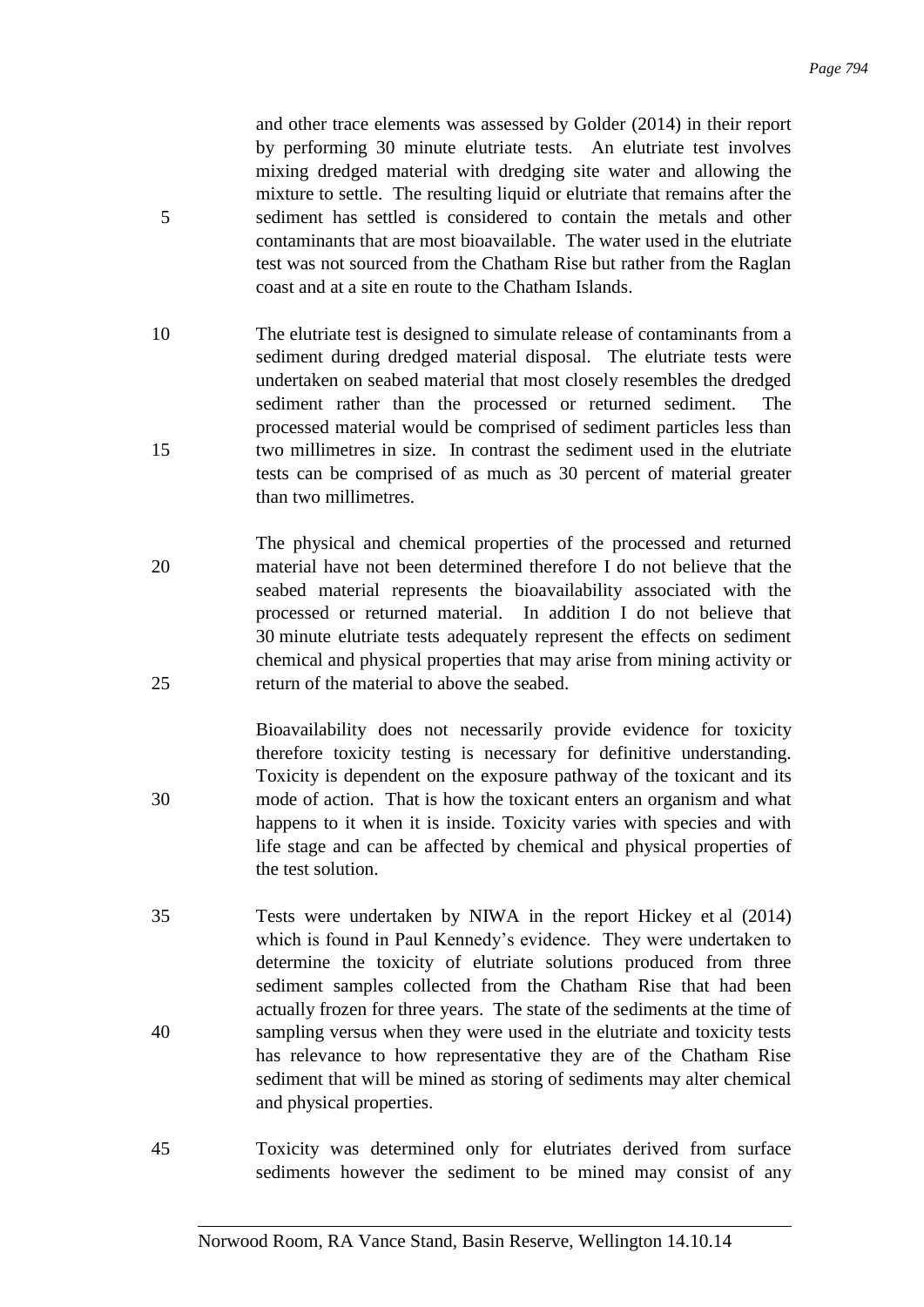combination of a mix of three layers, namely surface, subsurface and chalk. Given that all three layers will be disturbed during mining I consider that toxicity tests should have been performed with elutriate derived from all three layers. CRP data showed differences in the 5 metal concentrations of a number of metals in the different sediment layers. This suggests potential differences in the chemical composition of elutriates derived from each sediment layer which could be manifest as differences in toxicity.

10 Toxicity was assessed using three species of organisms, namely a crustacean - an amphipod, a mollusc - in this case a mussel, and a bacterium. The toxicity tests involved exposing the test organisms to a series of dilutions of the elutriate solution ranging from 0 percent to 100 percent. The crustacean used is known to be sensitive to high 15 salinities. Because of this the amphipod tests could not be undertaken at full salinity so therefore 100 percent elutriate concentration and differences in the pH of the test solution were also noted. These differences may have affected the toxicity of metals. I consider therefore that the species is not a suitable representative of species 20 found at depth in full salinity on the Chatham Rise.

# **[9.15 am]**

Elutriates used in the toxicity tests were derived from 30 minutes and 25 24 hours elutriation although the amphipod test was only conducted with 30 minute elutriates. Hickey et al (2014) stated that the short term of the short elutriation period is appropriate for assessing near field mixing effects while the longer elutriation period would be considered to be better to indicate equilibration conditions which might occur after 30 resettling of the sediments.

For all three sediment samples tested a response for amphipods was detected in 5 percent of test animals and for one sample in 10 percent of test animals exposed to as little as 3.71 percent of the elutriate 35 derived from 30 minute shaking.

Effects on 5 percent of a population are I believe equivalent to the ANZECC guideline for protection of 95 percent of species. These guidelines are a trigger for further investigation into the possibility of 40 effects rather than a definitive indication of an adverse effect. Further investigation was not undertaken.

Effects of 100 percent concentration of elutriates from two of the three sediment samples derived from the Chatham Rise elicited toxic 45 responses in bacteria. These effects were evident for elutriates derived from 30 minutes and 24 hour elutriation. Copper, molybdenum,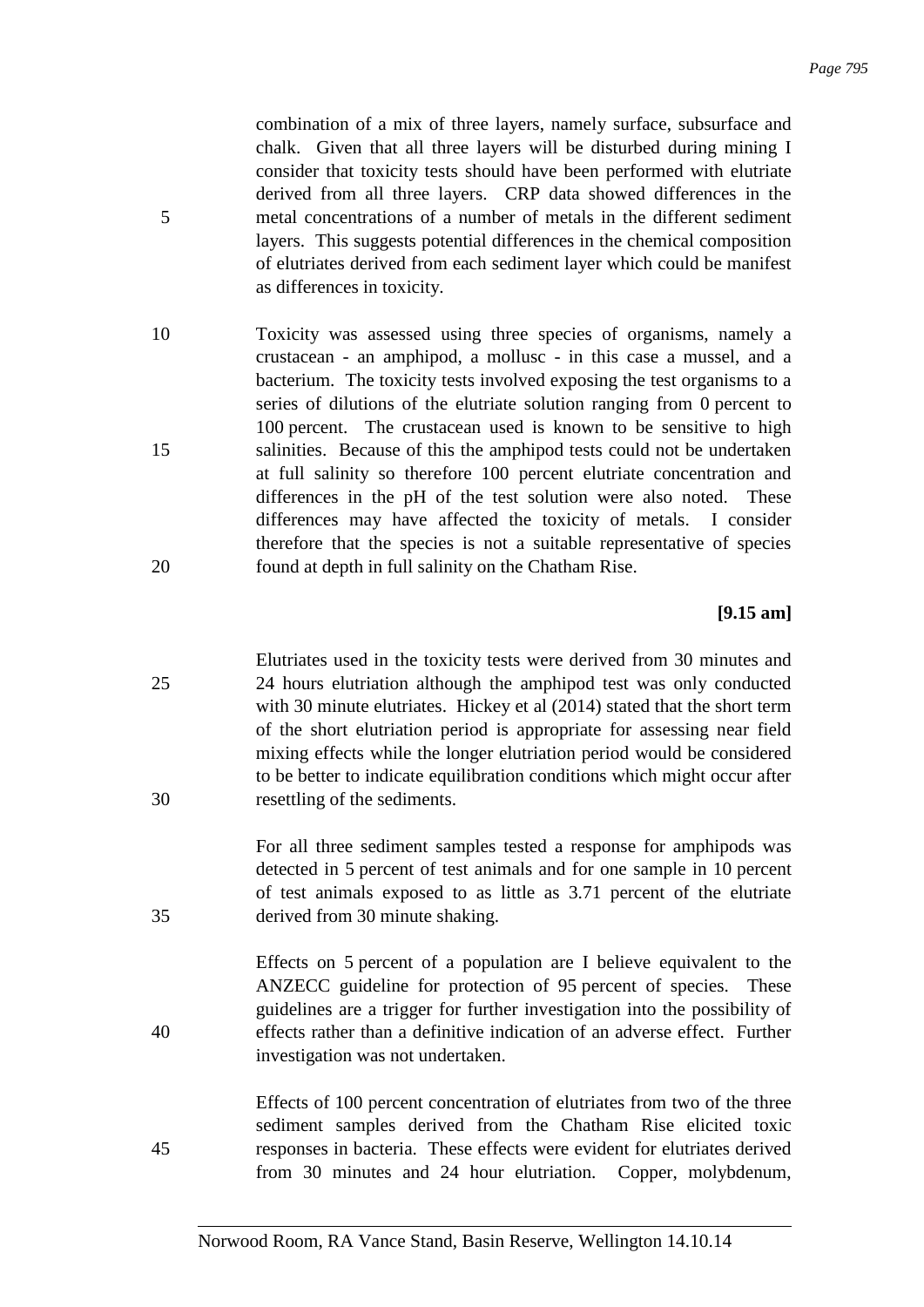strontium, uranium and vanadium increased in concentration in 24 hour elutriates compared to 30 minute elutriates indicating continued release of these metals.

- 5 The results of the elutriate tests suggests that disturbance of the sediment, as would happen during mining, over longer periods than the standard 30 minute elutriate test is likely to result in the continued release of metals and nutrients. In turn this represents a significantly greater potential toxic effect than if the contaminants were generated 10 for short periods during mining operations.
- As toxicity effects and increases in some contaminants were observed with the 24 hour elutriates I consider that further examination of the potential long term accumulation of metals in fish in particular is 15 warranted given the importance of the Chatham Rise as a commercial and customary fishery. The data I have reviewed suggests that toxic effects may occur as a consequence of mining, processing and/or return of material but I can't be sure of the extent of that effect. There is no proposal by CRP to mitigate these effects. I believe that CRP needs to 20 undertake further studies/investigations in accordance with best practice. Without assessing the results of these studies/investigations the effects of the proposed mining on the aquatic environment in terms of bioavailability or toxicity remain uncertain and aren't quantified.
- 25 Globally there is limited information on the toxicological effects of uranium in marine environments and what has been undertaken indicates significant variability in different groups of organisms. I believe that a precautionary approach is required until further investigations are undertaken to provide greater certainty of the likely 30 effects. Thank you.
	- CHAIRPERSON: Thank you very much, Dr Phillips. The Committee first, David or Greg?
- 35 DR RYDER: Thank you. Good morning, Dr Phillips. I have got a few questions in relation to your evidence but also in relation to the joint conferencing statement.
	- DR PHILLIPS: Sure.
- 40
- DR RYDER: Just in relation to the elutriate tests and the toxicity testing of elutriate, you would accept, wouldn't you, that there is always going to be difficulties in undertaking those sorts of tests using these samples from the Chatham Rise given the difficulties in time constraints in 45 terms of collecting samples and shipping them back to a laboratory?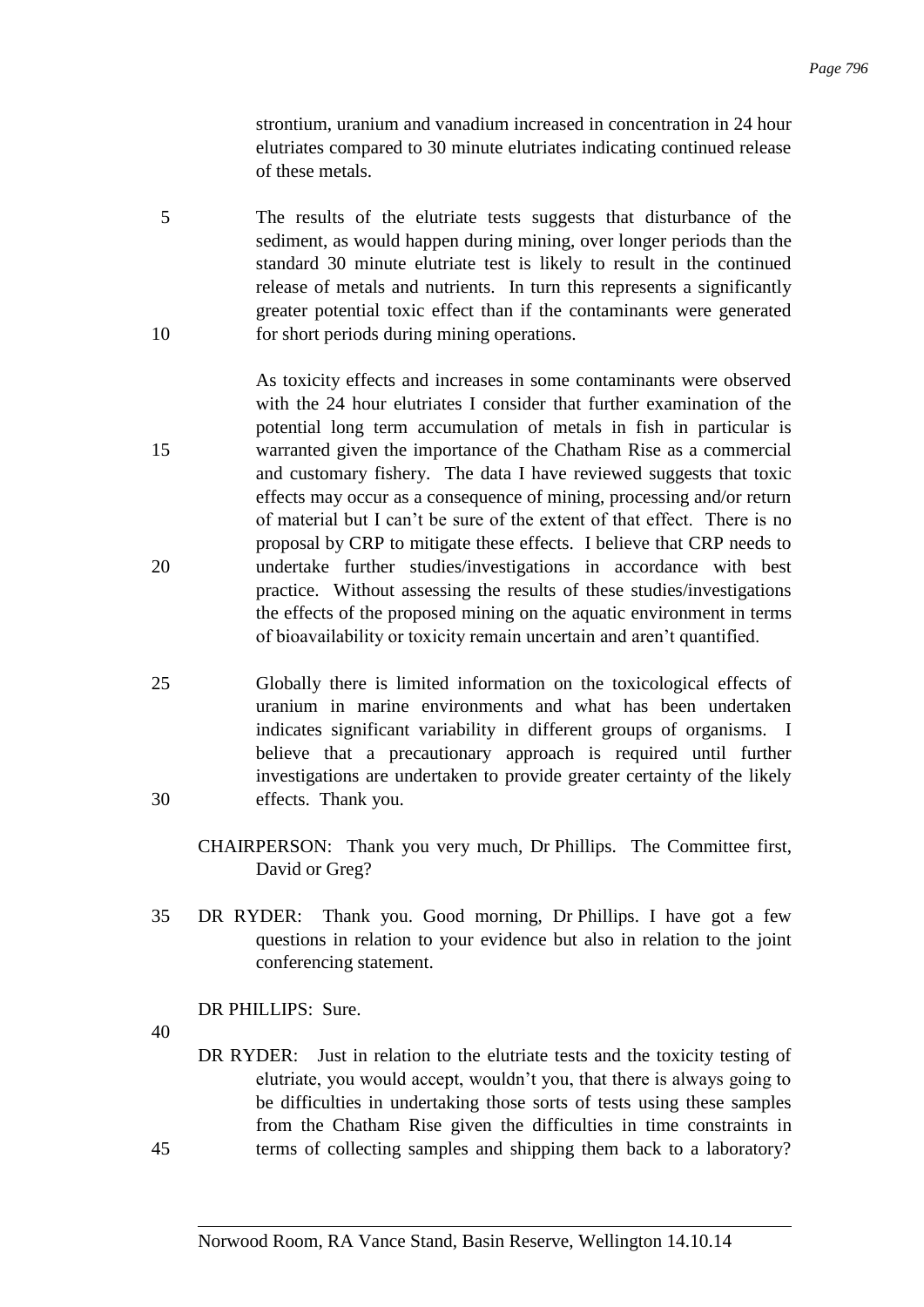Those constraints are going to compromise to some extent the standard protocols for those sorts of tests, is that reasonable?

DR PHILLIPS: Yes, that is reasonable. I guess it could be argued that you 5 could have done toxicity tests on board the ship.

DR RYDER: Right. Are you aware of that sort of practice taking place?

DR PHILLIPS: I know that NIWA does some testing, like as part of their 10 research voyages they will do on board testing.

### **[9.20 am]**

#### DR RYDER: Okay.

15

DR PHILLIPS: Not necessarily with those species, but - - -

- DR RYDER: No, well, just while we're on those species, now, my understanding is that they are fairly standard species that  $N I W A - I$ 20 mean, you'll be familiar with that - - -
	- DR PHILLIPS: Yes, they are all widely used in toxicological investigations, that's correct.
- 25 DR RYDER: Yes, and one of the reasons why they are standard species is because they – the toxicity that they exhibit for whatever samples they're exposed to, can be assessed on a relative basis because you're using the same species on a range of different samples.
- 30 DR PHILLIPS: Yes.
	- DR RYDER: So that has got some appeal in terms of assessing the relative toxicity of a sample, if you like?
- 35 DR PHILLIPS: Yes.
- DR RYDER: Okay, and there are other logistical details with, for example, testing Chatham Rise species and using that sort of technique, so you just can't grab a whole lot of, I don't know, some benthic invertebrate 40 from the Chatham Rise, take them to a laboratory and then set up a toxicity type testing arrangement?
- DR PHILLIPS: Yes, well, certainly not and perhaps not in a commercial venture, but potentially in a research way, which is what we've 45 suggested in our joint statement, was that potentially some research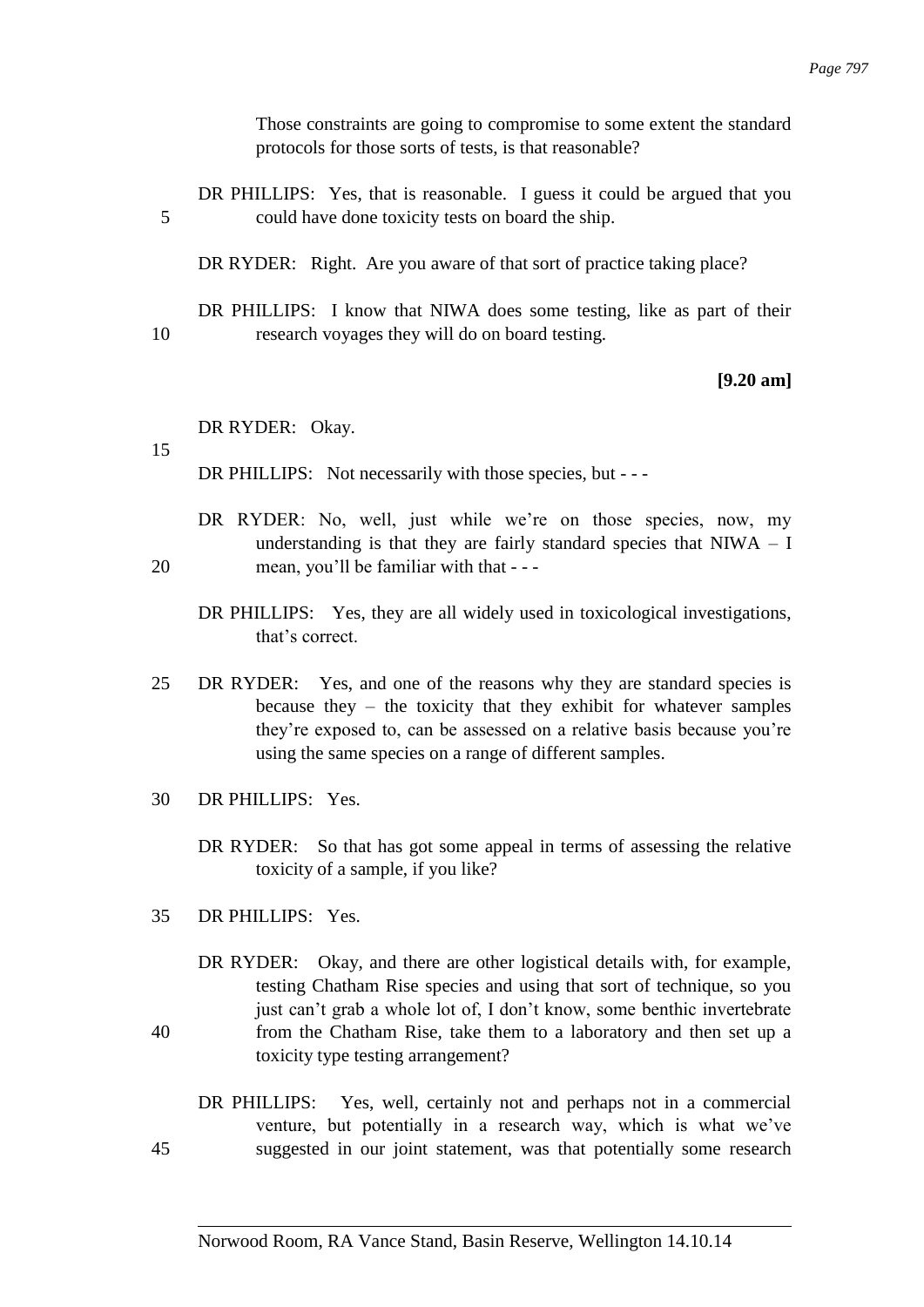could be done around this. I agree that in a commercial sense this could not be done.

- DR RYDER: I mean you've identified some concerns with the methods and 5 approach used, which I accept, but I'm just trying to look at the practicalities of the approach and the criticisms in relation to the real world type environment we're dealing with.
- Just looking at effects, trying to relate the observations in terms of 10 toxicity back to the environment and the situation of the mining, is it not the case that – I'm struggling a wee bit with what the real effect would be of potential toxicity given that the mined bed is going to be devoid of any animals once the drag head is moved through, so I guess my question is what is there to be affected by it in the short to medium 15 term anyway?
- DR PHILLIPS: Yes, sure, it would be more likely in the pelagic species in the pelagic zone, and the level of toxicity will depend on how long that sediment plume is in the area and how long – I mean, I agree that, you 20 know, the effect of the actual dredging and taking all of the habitat away is far, far greater than any potential toxicity, no two ways about that.
- DR RYDER: Do you have any view as to whether the effects of sedimentation 25 and increased levels of suspended sediment, particularly in the near field area, would they not outweigh any potential effect of toxicity on marine species?
- DR PHILLIPS: Yes, and that's another thing that we identified in our joint 30 statement, was that we accepted that there were multiple stressors happening here and the sedimentation, the physical effects of the sedimentation are quite likely to be much, much higher than the toxicity. But of course the sedimentation will actually affect the amount of suspended sediment, it may affect the bio availability of the 35 toxicants because they will be attracted to the sediment, and if you've got things moving through the water column and feeding, there's a potential toxicity associated with food borne, it's not just water borne, it will be food borne potential toxicity as well.
- 40 DR RYDER: All right. Now, just in relation to the joint statement, issue one, you are agreeing that there should be more sampling of the water and analysis of water composition and quality undertaken in the mining area before any mining operation is commenced, and this must also continue after mining commences, so is that  $-$  my question is, is that 45 just to develop a broader information base on water quality in the area, is there any sort of feedback mechanism into the operation itself in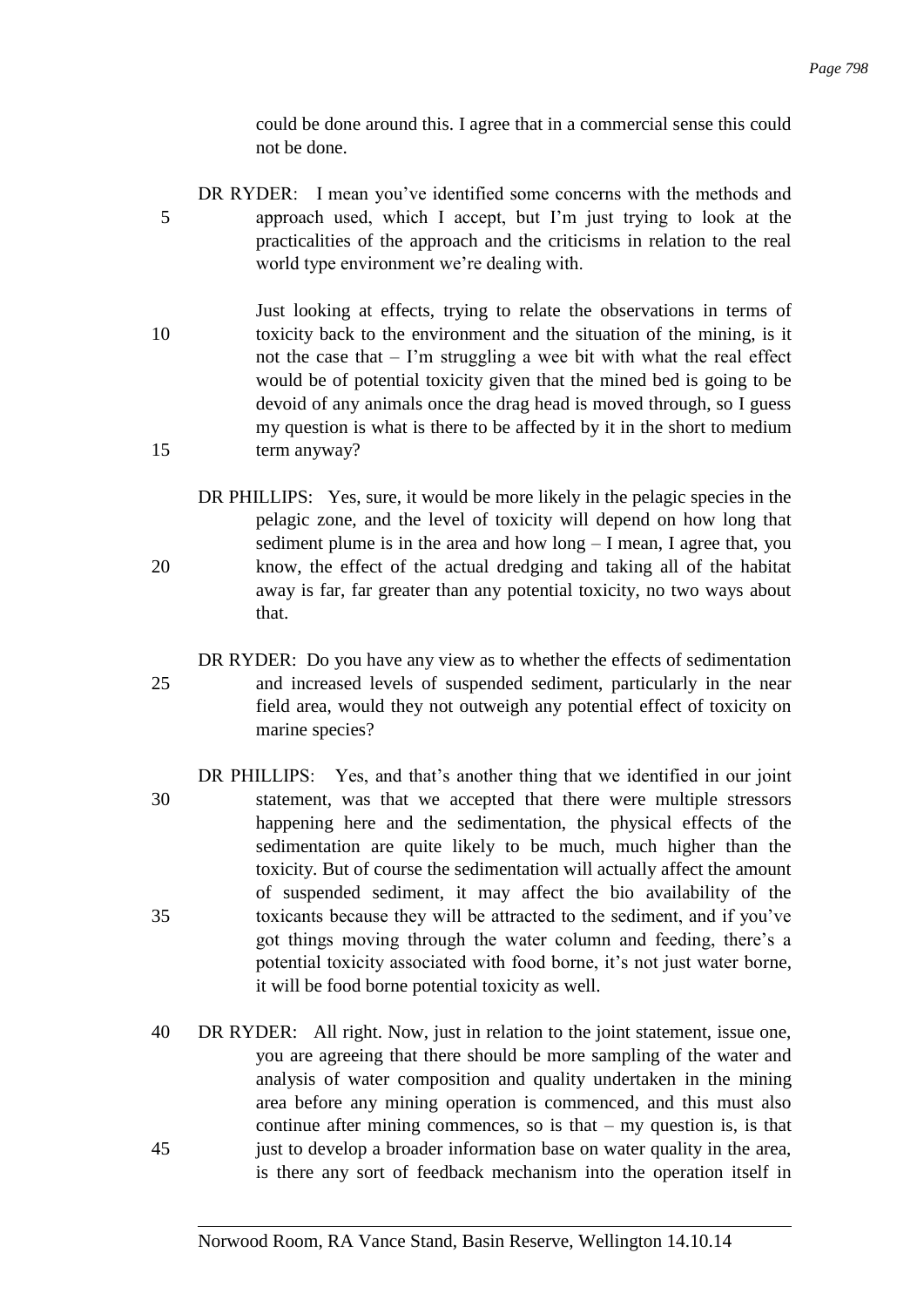terms of, if you find something that you didn't expect to find in terms of water quality, does that have any repercussions for the commencement of mining, or is this just purely to build up the database prior to mining commencing?

### **[9.25 am]**

DR PHILLIPS: Well, I mean I guess it's ongoing, yes, building up, having a baseline and then continuing to monitor to  $-$  I mean because, we have  $-$ 10 like in the draft consent conditions that we're proposing, we don't actually propose a consequence I guess, is what you're asking - - -

DR RYDER: Yes.

15 DR PHILLIPS: - - - what is the consequence of – but I guess the assumption is that considering that the initial assessment of effects was comparing to ANZECC guidelines, for example, to look at potential toxicity associated if these guidelines are exceeded, my expectation would be that that assessment process would continue, that part of the mitigation 20 strategy would be that CRP would be monitoring their water quality to see that they're not exceeding guideline values and then taking appropriate action, however they might do that.

DR RYDER: Through a consent condition?

25

- DR PHILLIPS: Yes, through a consent condition, which I'm not sure  $-$  I'd have to have a look through to see whether we actually applied that further, I'm not sure we have.
- $30$  DR RYDER: I'm not sure if it is.
- DR PHILLIPS: No, I don't think it is either. But it was initially this feeling that there was very little existing information on the water quality of the Chatham Rise that related to the mining and the potential for 35 changes in water quality, which Gauldur **(ph 1.41)** actually identify themselves, for example, increased in carbon reductions and dissolved oxygen, however long they occur for, so it was just getting that picture of what was in the environment and how that might change with the mining.

40

DR RYDER: Okay, so turning to issue two, again, under the expert opinion/ conclusion column, that first bullet point where CRP be required to validate the toxicity tests with fresh sediment samples during its baseline pre-mining sampling programme. So again, in practical terms, 45 you have suggested a condition of consent to require that, but there is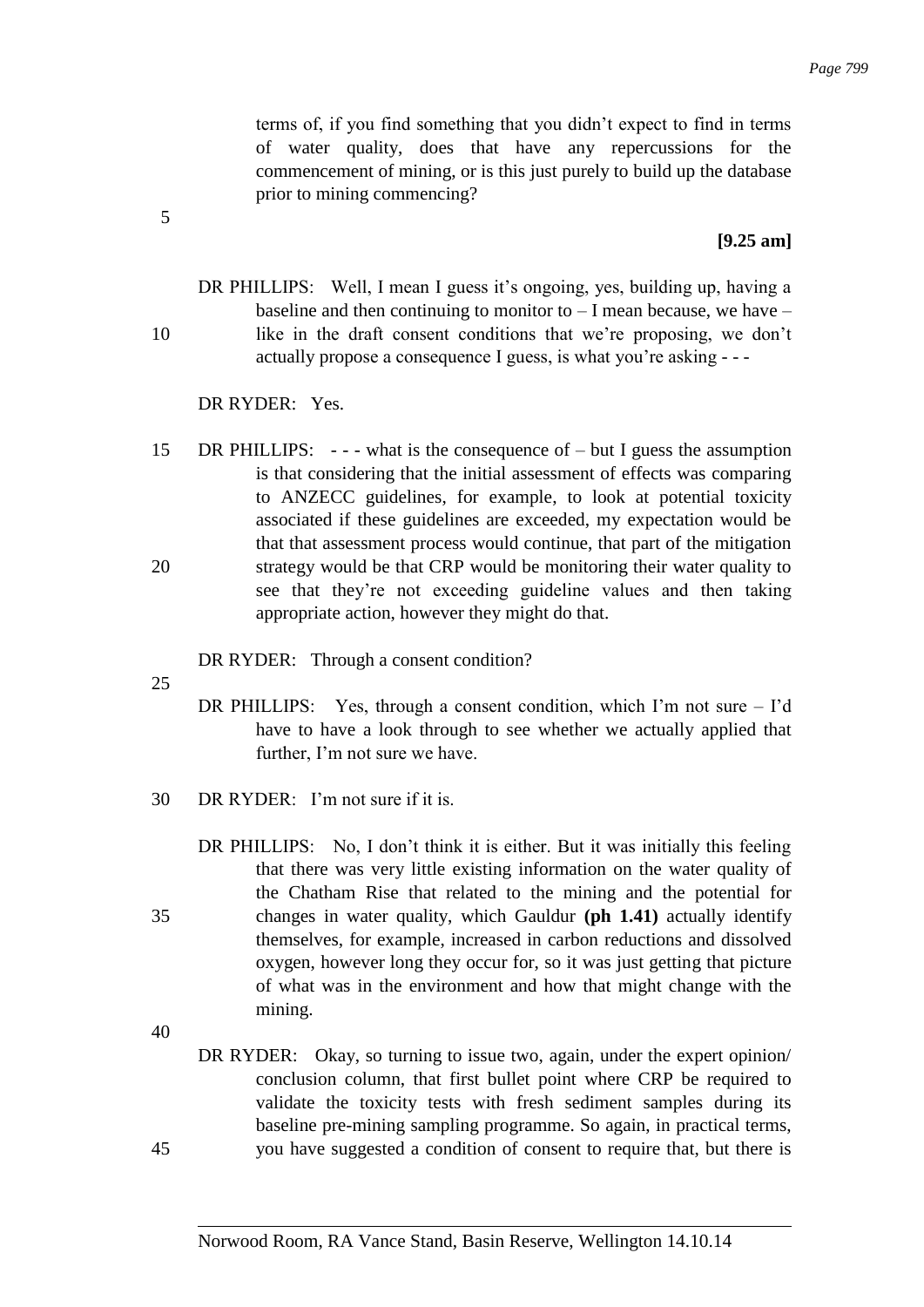no consequence type condition, for example, if the testing did find significant adverse effects, if you like, from toxicity on benthic species.

- DR PHILLIPS: Yes, no, we haven't, you're quite correct, we haven't 5 specified a threshold above which we would consider the effect to be unacceptable. Yes, I'm not sure what else I can say to that, I mean I guess the feeling was that particular comment related to the fact that the sediment samples that were used to produce the elutriate from the toxicity tests were three years old and had been frozen, so there was 10 this question of how representative are they of the mined sediment. But again, that could be something that  $-1$  guess in my evidence, like my summary of my evidence at the end I talk about taking a precautionary approach, and I guess one of the  $-$  I mean, that's not really my decision obviously, that's up to the DMC, but one approach could be to define 15 an acceptable level of impact, which is more of a value judgement than a scientific one that could be used on a scientific basis. But we haven't suggested that obviously, sorry.
- DR RYDER: Just finally, the application of the ANZECC guidelines, are you 20 comfortable with the way they've been used and their appropriateness for this particular environment and activity given we know little, I think the experts are fairly in agreement on this, knowing little about the sensitivity of individual species that might be on the Chatham Rise bed or in the water column even. 25
- DR PHILLIPS: Yes, I mean, I guess in the absence of anything else they're useful and I guess what we were trying to, the point that we were trying to make here was that – to be very conscious that the ANZECC guidelines are not a trigger, they're not  $a$  – sorry, a value which we say, 30 okay, above this there is definitely a toxic effect, they're a trigger for further investigation, and I guess our feeling was that in some cases they're not being applied in that way, they're just – the attitude is that, okay, it exceeds the guidelines, therefore there is a toxic effect happening but we are saying that we need to have more of  $a$  – take into 35 account what the guidelines were actually designed for which was actually to decide on whether further investigation is needed and what kind of investigation that was.

## **[9.30 am]**

DR RYDER: Okay, and so just to take that a bit further, you have agreed in the joint statement that that would be achieved by this additional testing prior to mining commencing?

45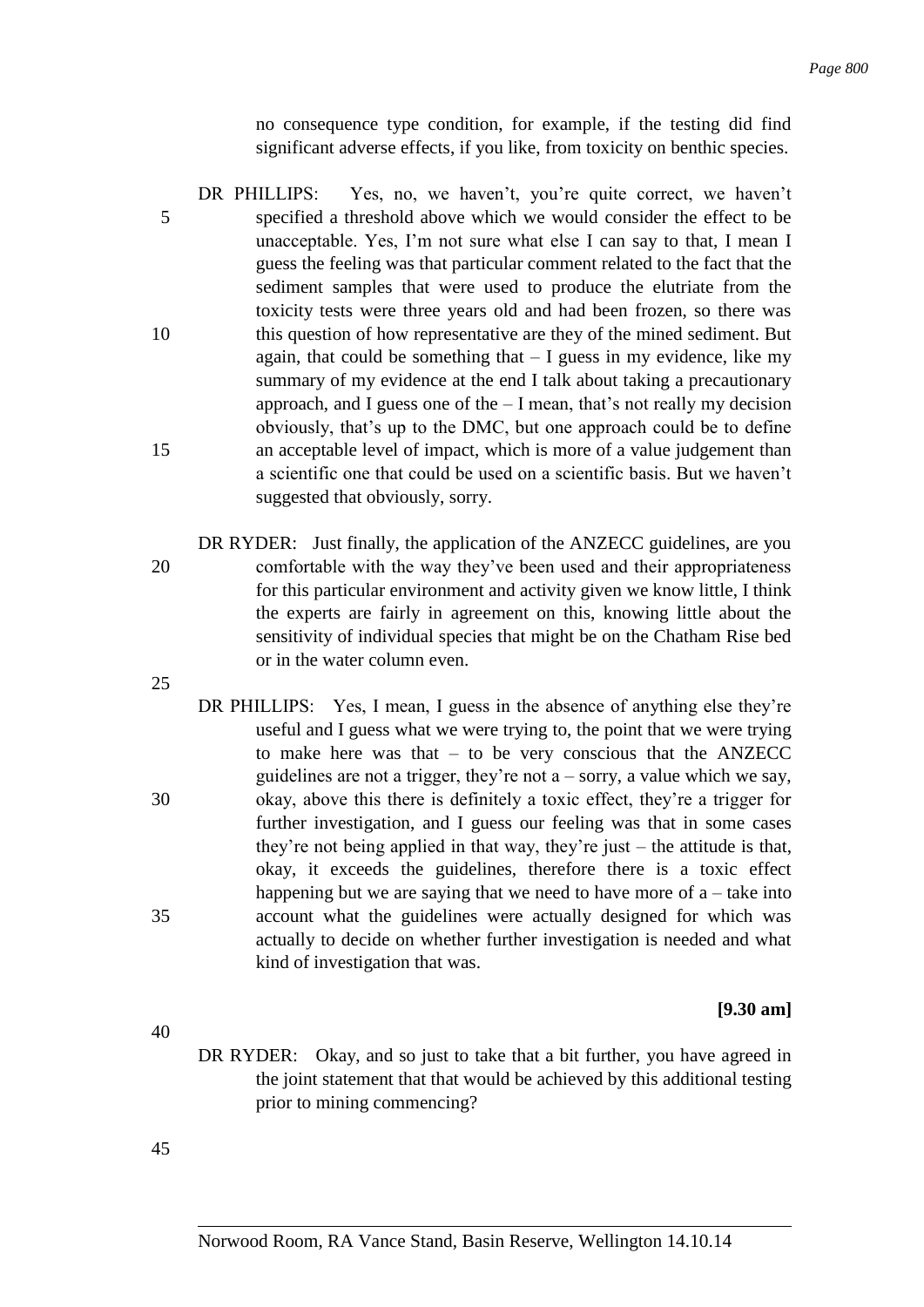- DR PHILLIPS: That would certainly  $I$  mean I guess in terms of the joint statement there are a few things there that we have suggested that collectively, I believe, would provide a more robust dataset on which to make some decisions about what is acceptable and what is not 5 acceptable.
- DR RYDER: But I mean that is assuming though the consent is granted, and as I say, there is nothing in there that would put a halt or a pause, if you like, to mining commencing, there would have to be some sort of 10 followup if results did indicate there is a greater issue than perhaps what is being suggested at the moment, in the evidence?
- DR PHILLIPS: Yes, that's right, and that is why I point out in my summary that, I mean, there is no proposal by CRP to mitigate any potential 15 peaks and I guess that is how, a good example of adaptive management. I mean, if an adaptive management – if the adaptive management included a consideration of the possibility of toxicity which it currently doesn't, then some of this derivation – like one of the things we have suggested is deriving an ANZECC guideline value for 20 uranium because - there is no guideline value in the world for the uranium toxicity in marine environments.

So we can't make a decision about whether it is acceptable or not because there is no guidelines.

25

DR RYDER: Just finally on that because that is quite apparent in all the evidence and I am wondering is it because it is not deemed to be an issue in terms of the toxicity aspect of uranium, because you would think somewhere around the world this would have been looked at?

30

DR PHILLIPS: Well, I guess it is because – like if you look, for example, in estuaries, in ports where they load phosphate fertiliser, you get quite high uranium concentration, very high concentrations in uranium in the biota and in the sediment but it tends to be the radiological – because, 35 you know, uranium can be chemically toxic and it can also be radiologically toxic – so the radiological toxicity tends to be higher, but I guess in deep sea mining, I mean, the fact is this hasn't been done anywhere in the world, I mean, we are not looking which there is any sort of benchmarks against for people to assess against. I mean this is 40 new stuff.

Probably – I mean, if you look at, the EPA has a database, I think, it is called ECOTOX where they store all of the toxicological studies and the results of those, and there is nine records for marine species for the 45 whole world and most of those – and in all of those studies, none of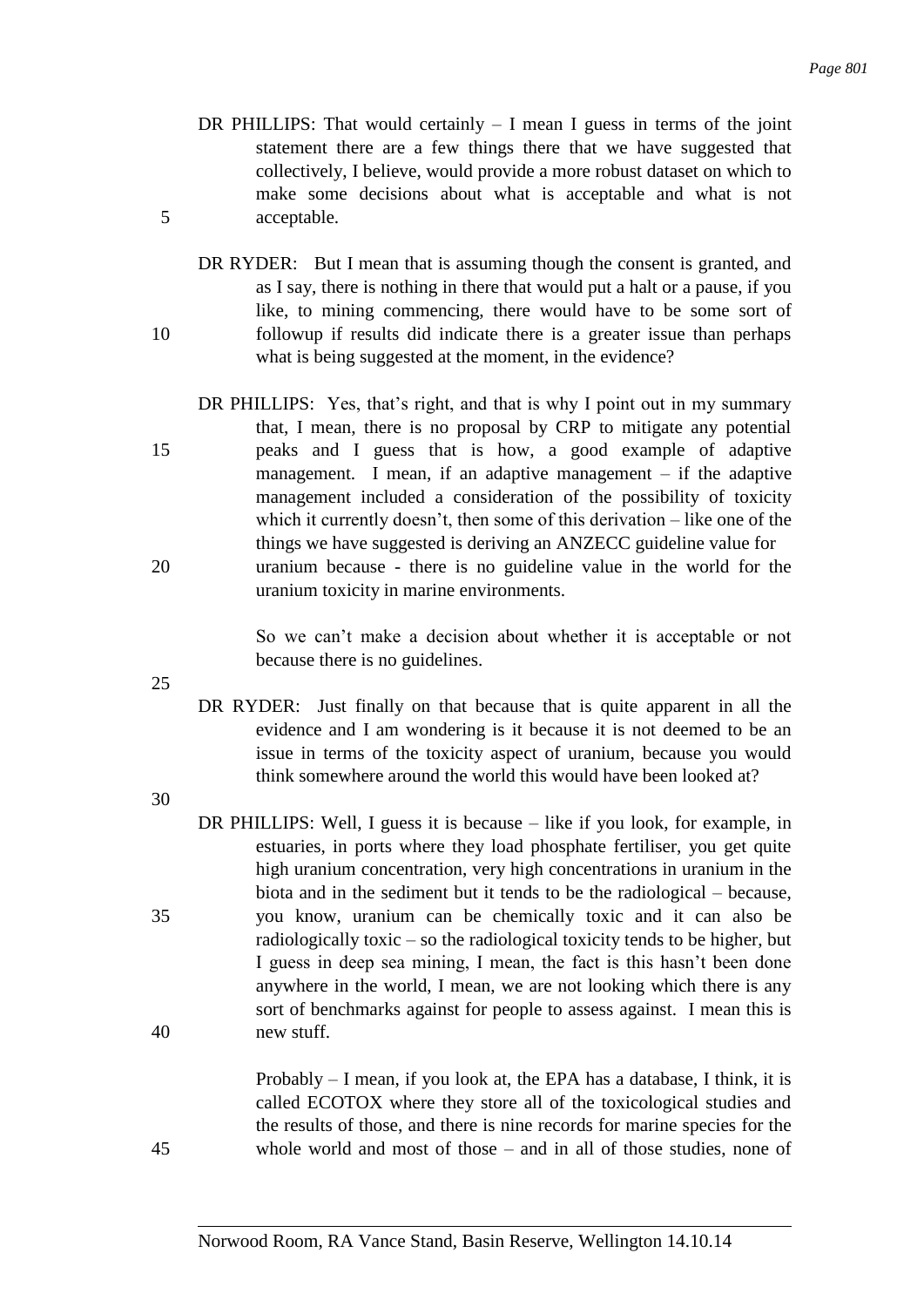them were actually looking at toxicity, they were looking at bioaccumulation, whether it has been taken up or not.

- So the question about toxicity and uranium in marine environments just 5 simply hasn't come up because it hasn't actually needed to be – it is not an issue that anyone has had to address before.
	- DR RYDER: So the radio activity aspect of uranium has been the focus rather than the toxicity?
- 10

20

25

30

- DR PHILLIPS: Yes, certainly in places like Japan and in places in Europe where, you know, like you've nuclear actives and all this sort of thing – well obviously the earthquake in Japan and all that sort of thing, and the potential for human consumption of the food rather than toxicity to 15 the animals themselves.
	- MR HILL: And Dr Phillips, I have just got a couple of questions which come out of the joint witness statement rather than your evidence as such, just pick up on one of the matters that Dr Ryder was asking you on.

With respect to Issue 7, and the ANZECC guidelines, the group concluded as to its importance to give it a high ranking in terms of that issue, but there is nothing in the far right columns in terms of translation of what that might actually mean.

Was that because you didn't get to that point or  $-$  I mean, the advice from the experts presumably is that the guideline needs to be used appropriately. How do we actually write that up if you like, in the event that we go there, and what does it actually mean?

## **[9.35 am]**

- DR PHILLIPS: I can't remember why, I'm not sure why we didn't write a draft condition in here, I think the feeling was that when we were 35 talking about this, we were talking fairly generically about the whole idea as a group of people involved in toxicology and water quality.
	- MR HILL: Let me ask you then, how would you do it rather than how the group might do it?

40

DR PHILLIPS: I will just read through the notes if that is okay.

Well I guess it links back to the initial, I think it is Issue 1, about doing water quality testing and we also talk somewhere about testing at the 45 end of pipe which is basically at the discharge point measuring water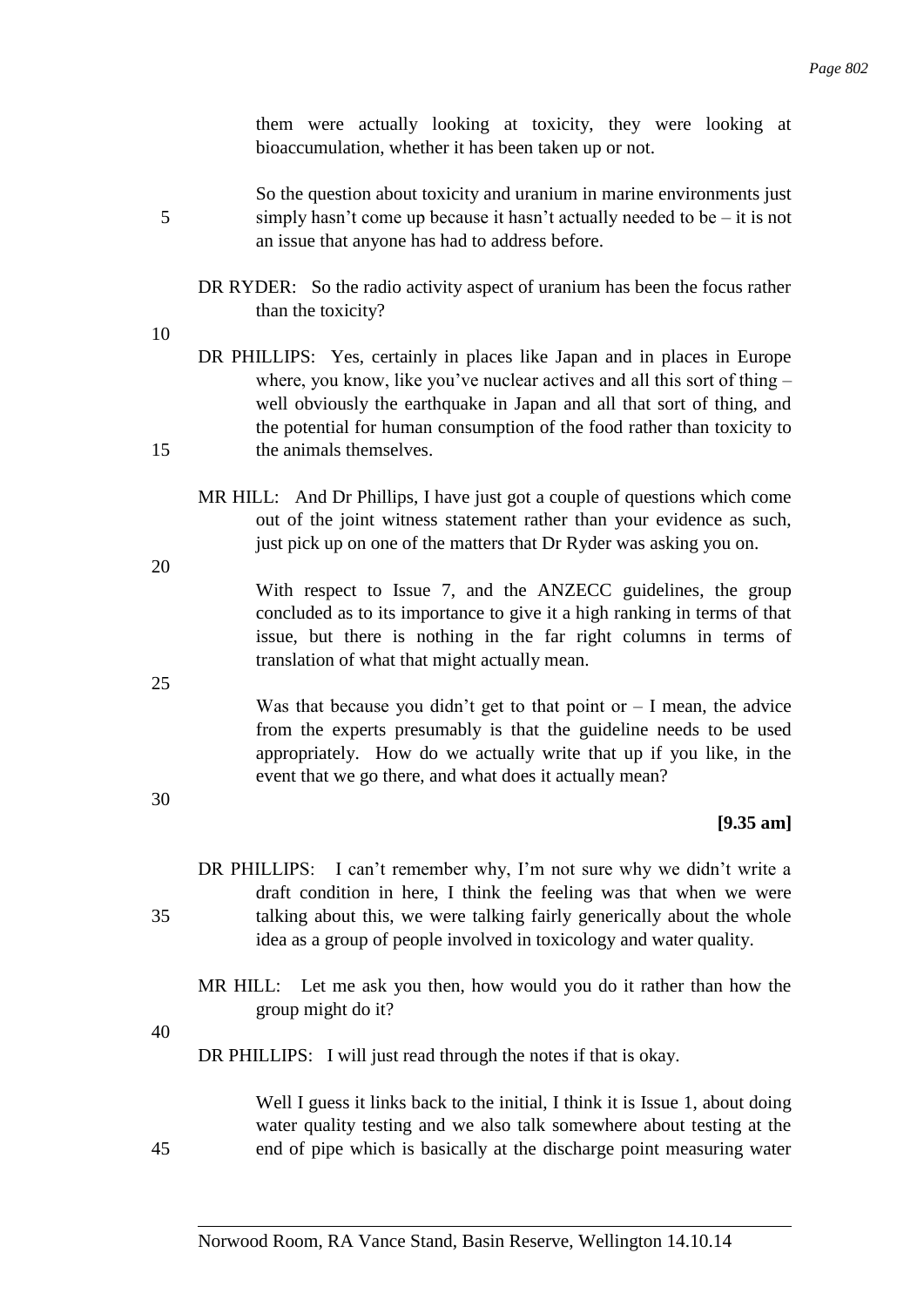quality coupled with  $-$  so that's a first start for assessing against the guidelines and using them as a trigger for further investigation.

And then the second thing would be for, as we talked about, there is no 5 guideline for uranium and this is something that is potentially an issue, not necessarily from scientific, but from a public perception perspective as well, is that it is an opportunity and we suggest it in Issue 5, the idea of undertaking some research to establish an internationally recognised toxicity threshold for uranium in the marine environment.

10

MR HILL: Sorry, you are fading out a little bit.

DR PHILLIPS: I'm sorry, I am quite short, so what I am saying was – so how I would address it would be to ensure that water quality monitoring was 15 being done, baseline monitoring was established before mining proceeded and then monitoring was done on a regular basis and assessed against ANZECC guidelines and then the ANZECC guidelines were used as a trigger if the guidelines were exceeded, then there was a requirement to do further investigation and that may be in 20 the form of further monitoring, water quality monitoring, sediment monitoring or toxicity testing as the case may be.

MR HILL: All right, thank you.

- 25 If we just turn to Issue 3, and I just want to understand again, in the far right column there, it is indicated that Dr Peake disagreed on this particular issue and we will hear from him later obviously, I just want to be clear – did you agree with that condition or the reservation that Dr Peake has in there is with respect to what happens and what do you do 30 and the same questions that Dr Ryder was asking you.
- DR PHILLIPS: No, I felt that this related to whether the species used for toxicity testing were appropriate or not and I felt that there was definitely scope for developing some further toxicity test relevance to 35 deep sea species. So I was totally in agreement with this.
	- MR HILL: Thank you. Issue 2 in the central column there on the uncertainty. That second bullet point  $-I$  just want to be clear.
- 40 In the brackets it indicates that you and Dr Tremblay were neutral on the issue, Dr Peake was absent and Mr Kennedy disagreed.

Who was in the room who actually agreed to that particular - - -

45 DR PHILLIPS: No, that is actually a little bit misleading, I agree.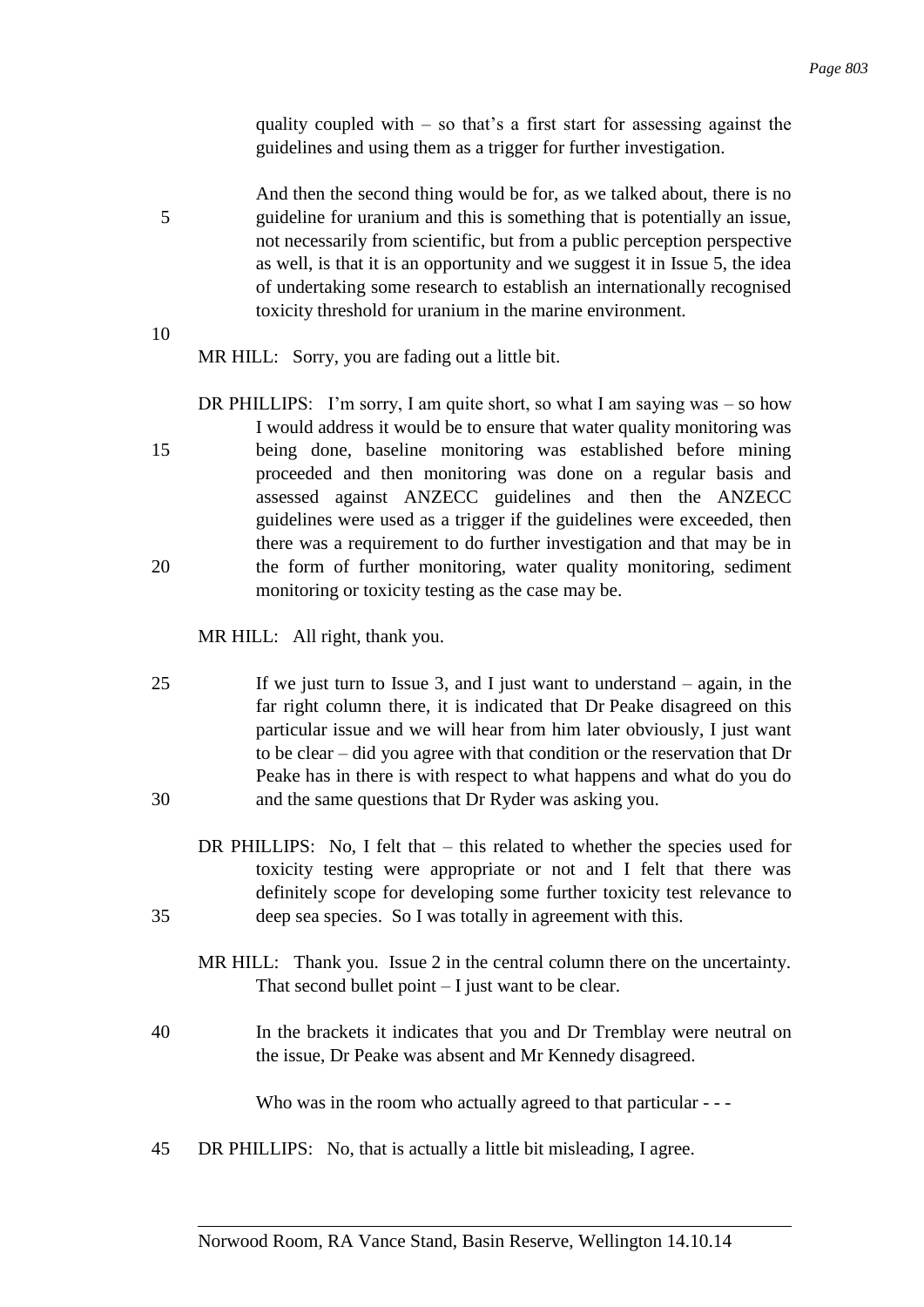MR HILL: I thought that might be, yes.

DR PHILLIPS: I agreed with this issue.

5 MR HILL: Right.

DR PHILLIPS: And then Dr Tremblay was neutral and - - -

MR HILL: You agree with yourself?

- 10
- DR PHILLIPS: Yes, I agree with myself, yes, and that is why over in the first column, I've ranked this differently from the rest of the experts.

MR HILL: Right.

#### 15

DR PHILLIPS: I didn't write this.

MR HILL: Just to understand on Issue 1 on the assumptions column there where it is indicated that you weren't in a position to offer an opinion 20 on the assumption.

Just clarify that for me if you would?

DR PHILLIPS: Sorry, I just need to read through it.

25

MR HILL: It is column 3 in Issue 1.

#### **[9.40 am]**

- 30 DR PHILLIPS: So this related to basically Mr Kennedy telling us that he didn't think – that's why it is couching terms of CRP has assumed spatial variability and in the sediment analysis is minimal and the existing – and temporal – so this related to knowledge around the temporal and spatial variability in the metals and the sediments, and we 35 felt that we hadn't actually been presented with any evidence about the spatial and temporal variability of the sediments, so we couldn't make a comment – we didn't feel that we could make a comment about that.
- MR HILL: But you didn't feel strongly enough to disagree with those 40 assumptions as a basis?
- DR PHILLIPS: Yes, and I guess for me obviously I can't speak on behalf of Louie – but for myself, it was the fact that there's, there just wasn't any evidence one way of the other to show and it was just that complete 45 lack of evidence - - -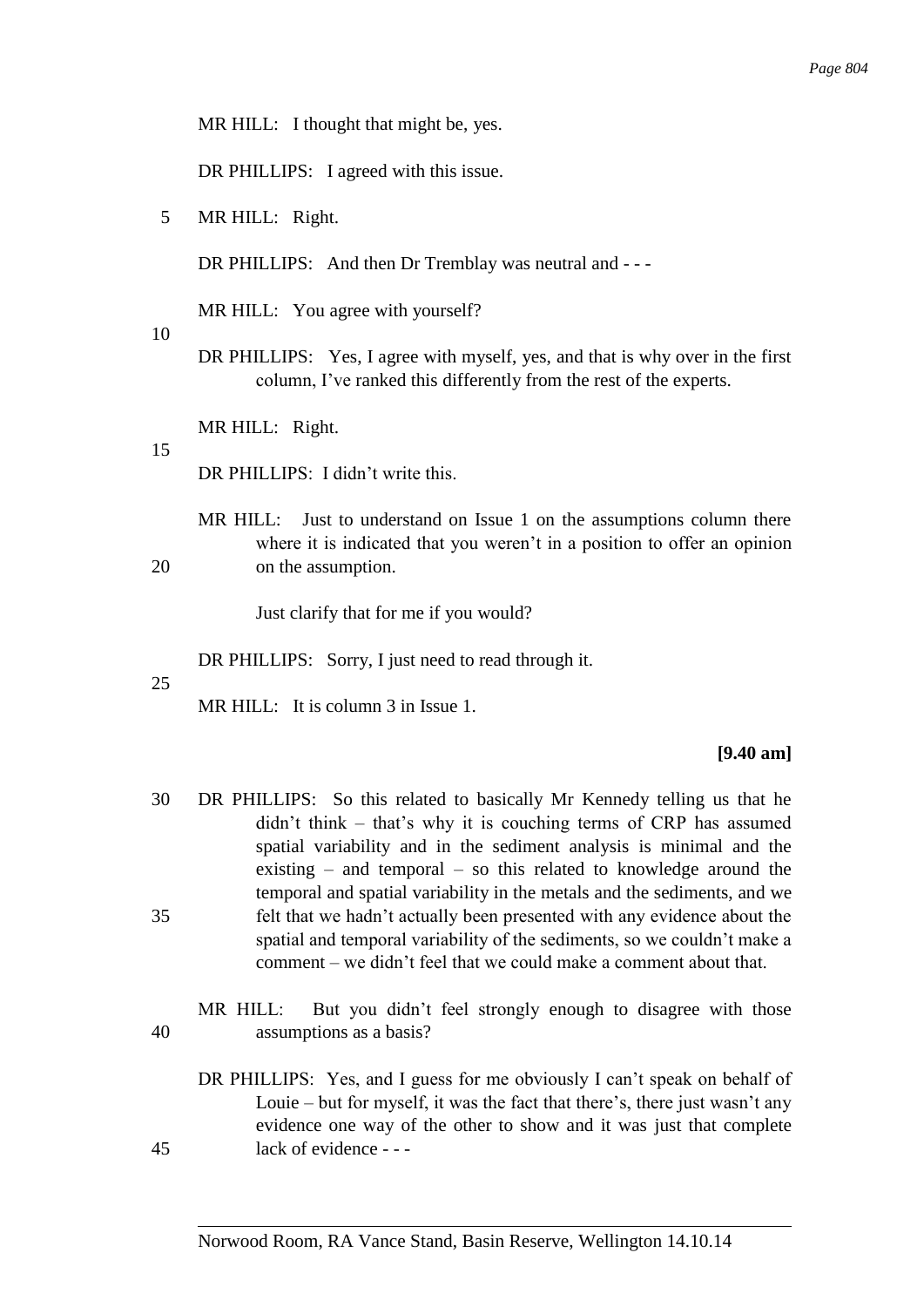MR HILL: Okay.

DR PHILLIPS: - - - around seasonal and temporal variability.

- 5 MR HILL: All right, thank you, Dr Phillips.
	- DR CRAUFORD: Dr Phillips, in regards to issue 2 of the joint statement, you mention in terms of facts, the second column that the tests were done on samples that had been frozen for three years - - -
- 10

DR PHILLIPS: Mm'hm.

- DR CRAUFORD: --- and you mention that also in your evidence as being an issue, but then in the third bullet point you say that you agreed on 15 balance that this is not a major issue, can you explain that?
- DR PHILLIPS: Yes. So basically  $I$  mean potentially we agreed that it was an issue but Dr Hickey who undertook the toxicity test on behalf of NIWA on behalf of CRP, I mean he identified this is an issue, a 20 potential issue as well, but his conclusion was that, it was unlikely that there'd been any major degradation of the sediments and I would tend to agree with Dr Hickey.
- DR CRAUFORD: Okay. And really just returning to the questioning of my 25 colleagues, you're saying that CRP are not proposing any mitigation effects, but I guess – but you're also saying that, whilst you think there may be toxic effects you haven't actually any identified what those toxic affects might be therefore it's very difficult to set any conditions to mitigate them, is that kind of what you're saying?

30

DR PHILLIPS: Well I'm saying that CRP haven't really identified whether there's definitely no toxic effects. I haven't identified these.

DR CRAUFORD: So no one has?

35

DR PHILLIPS: No, there's very, very, very little toxicity data - - -

DR CRAUFORD: So - - -

40 DR PHILLIPS: - - - existing toxicity data.

DR CRAUFORD: So from that perspective are you suggesting that sampling occurs during the mining process or are you suggesting that sampling occurs and then testing in order to establish what those effects might be 45 prior to any mining commencing?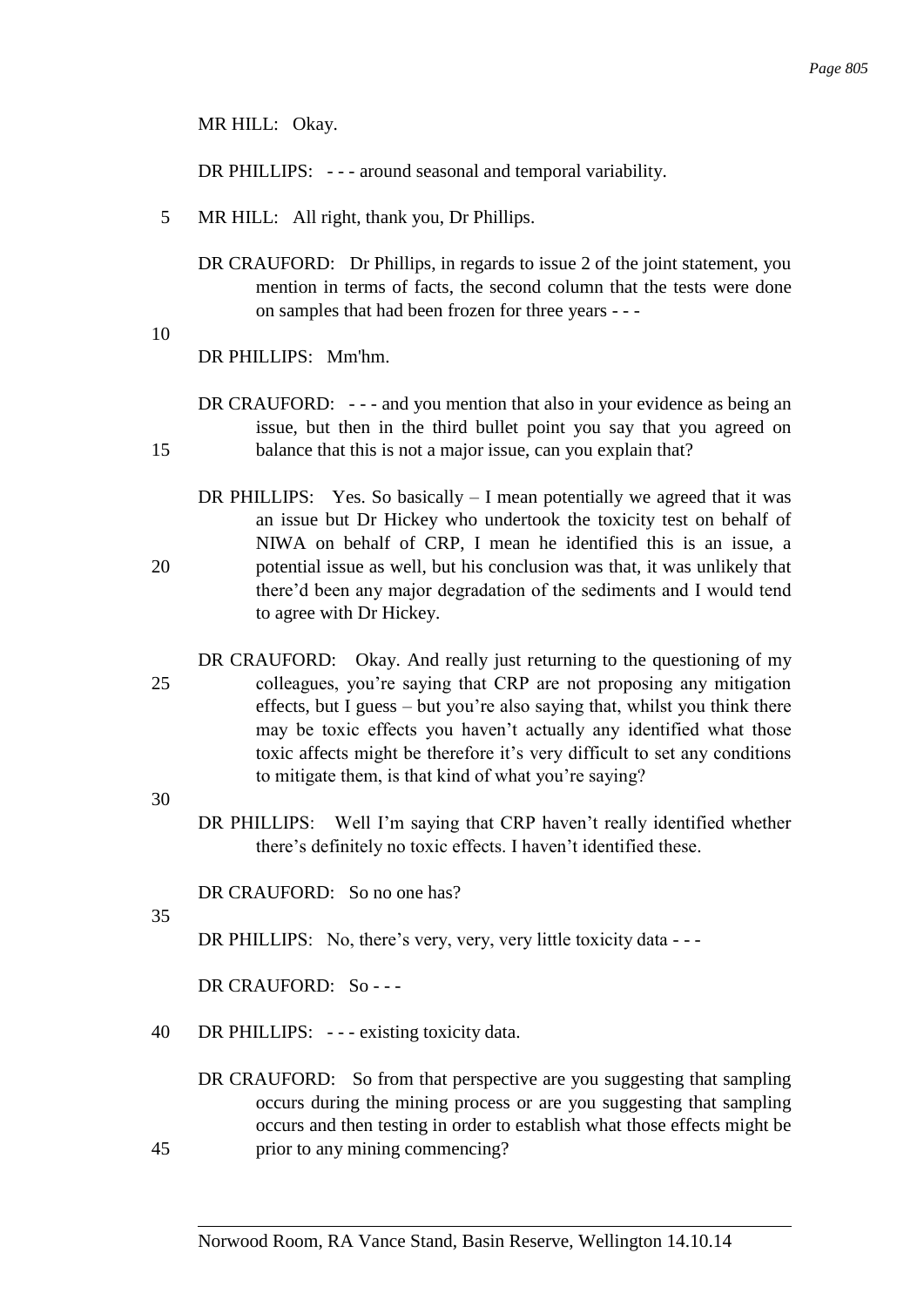- DR PHILLIPS: Both, so sampling would need to be done prior to mining and then during the course of the mining as well.
- DR CRAUFORD: Are you suggesting that that's merely just as a baseline or 5 are you suggesting that further testing on what the toxic effects might be needs to occur and have been completed prior to mining so that then limits can be put?
- DR PHILLIPS: No, I guess this relates to the question that I answered before 10 about the ANZECC guidelines and how I might apply them in the terms of mitigation. And also it also relates to Dr Hill's – Ryder's comment about, you know the reality of being able to do these tests prior to - - -
- 15 DR CRAUFORD: That's right.
- DR PHILLIPS:  $-$  and especially the  $-$  so that's why we suggested a research approach to deriving – to working on relevant, more relevant species and also working to develop an internationally recognised 20 guideline on uranium, so that all relates to things that could happen during the course of the longer term course of the mining.
- DR CRAUFORD: But you're suggesting that that should occur whilst the mining is occurring, so in effect your saying to me that we don't need 25 conditions upfront because you're happy that that research occurs as mining takes place, that's what I'm trying to get at.
- DR PHILLIPS: Yeah, yeah. So there's two so you sorry, when you said "monitoring" or "sampling", I thought you were referring to, so there's 30 monitoring which is the establishing the baseline and doing the, you know, the ongoing checking if you like - - -

DR CRAUFORD: Yes.

35 DR PHILLIPS: - - - and then the response to that checking could be, it could be – the initial response could be about applying the existing ANZECC Guidelines, and then using the ANZECC guidelines appropriately as a trigger for further investigation if they are exceeded or something around that.

40

**[9.45 am]**

DR CRAUFORD: Okay.

45 DR PHILLIPS: But then there's a longer term vision, if you like, of the experts around the fact that, yes it would be great to have toxicological data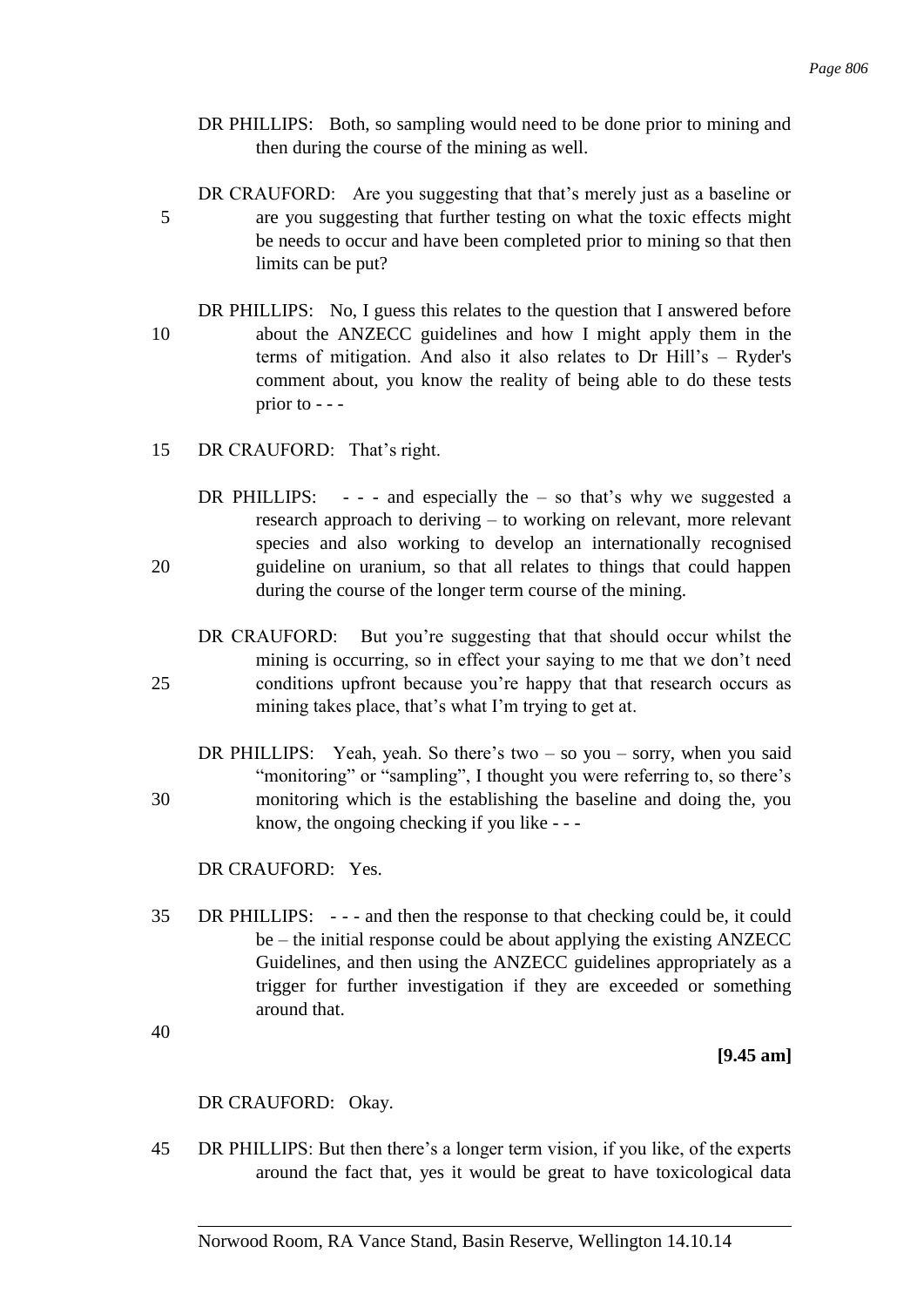relevant, that is actually relevant to this environment, and that has been derived "out of" the re-, you know, through – which would need to be done through research, yet it's not something you can just go out and do very easily, it would definitely be a PhD project or a Masters 5 project.

- DR CRAUFORD: Okay, I'm just trying to distinguish between the altruistic scientists always want more information - - -
- 10 DR PHILLIPS: Yeah, oh no, no, no, no, no, no.

DR CRAUFORD: --- about an area and ---

DR PHILLIPS: Yep.

15

DR CRAUFORD: --- and what we might need prior to mining being able to - - -

DR PHILLIPS: Yep, okay.

20

DR CRAUFORD: --- to commence, and my apologies for not being ---

DR PHILLIPS: No, no that's okay, no.

25 DR CRAUFORD: - - - specifically clear in my questioning.

DR PHILLIPS: No, and I guess that also relates back to the relative impact of the toxicity – the potential toxicity versus all the other things that are happening and as I said earlier, we acknowledge that the effects of 30 sedimentation the actual, you know, the sediment plume and also the destruction of the habitat itself, we predict it'll be much far greater than any toxicological effects.

DR CRAUFORD: So you're still not suggesting to me then that there needs to 35 be limits set prior to any mining taking place?

- DR PHILLIPS: I think there needs to be the consents need to be around the monitoring and using the existing limits if you – well, I wouldn't call - - - -
- 40

DR CRAUFORD: Right.

DR PHILLIPS: --- "existing guidelines".

45 DR CRAUFORD: So if the existing limits are then exceeded through that monitoring process what would you suggest then needs to occur?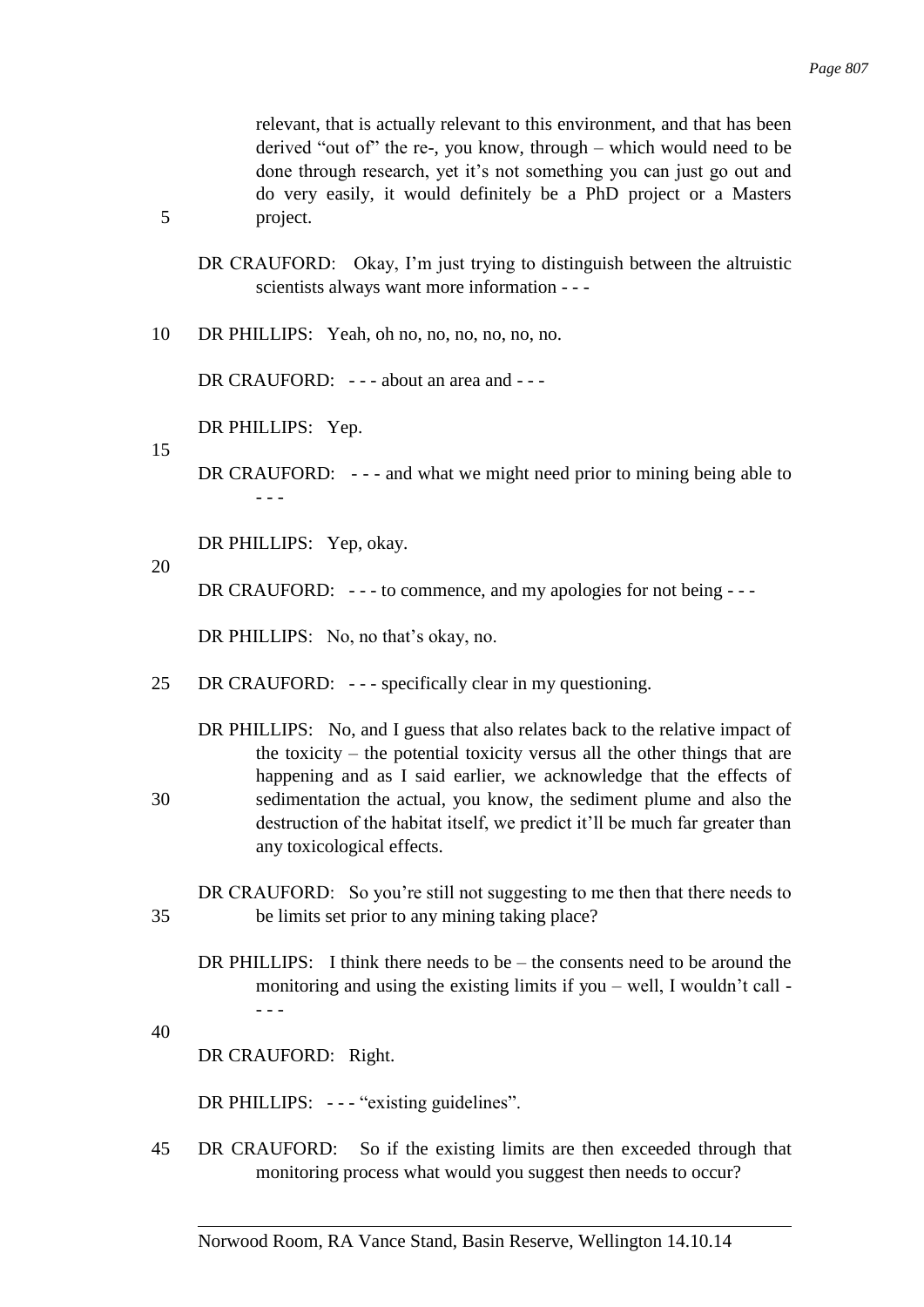- DR PHILLIPS: Yep, so that's when that's and that's getting back to the whole thing of applying the ANZECC guidelines appropriately and the ANZECC guidelines will say, "If they are exceeded you need to do 5 further investigation". Now what that could be, that could be anything from additional monitoring to see if you're getting continued release, continued exceedance or if it's just a one-off, and then it – and then if you're getting continued exceedance what's the next step after that? And that could be, that's when – well, it could mean lots of things.
- 10 DR CRAUFORD: Okay, thank you.

DR PHILLIPS: But – yes.

15 MR JOHNS: Hello, Dr Phillips.

DR PHILLIPS: Hi.

MR JOHNS: My question relates to your paragraph 31.

20

DR PHILLIPS: In?

MR JOHNS: In your - - -

25 DR PHILLIPS: My evidence?

MR JOHNS: --- evidence this morning.

DR PHILLIPS: In the summary of evidence summary?

30

MR JOHNS: Evidence of summary, yes.

DR PHILLIPS: 31, yes.

35 MR JOHNS: Yes. And it's really to help me understand really how uranium, well I guess "accumulates" in the food chain because I think it's well known that mercury does.

DR PHILLIPS: Yeah.

40

MR JOHNS: And I know this from years of fishing.

DR PHILLIPS: Yep.

45 MR JOHNS: So I'm just wondering just, I'm just wondering whether that's the same with uranium.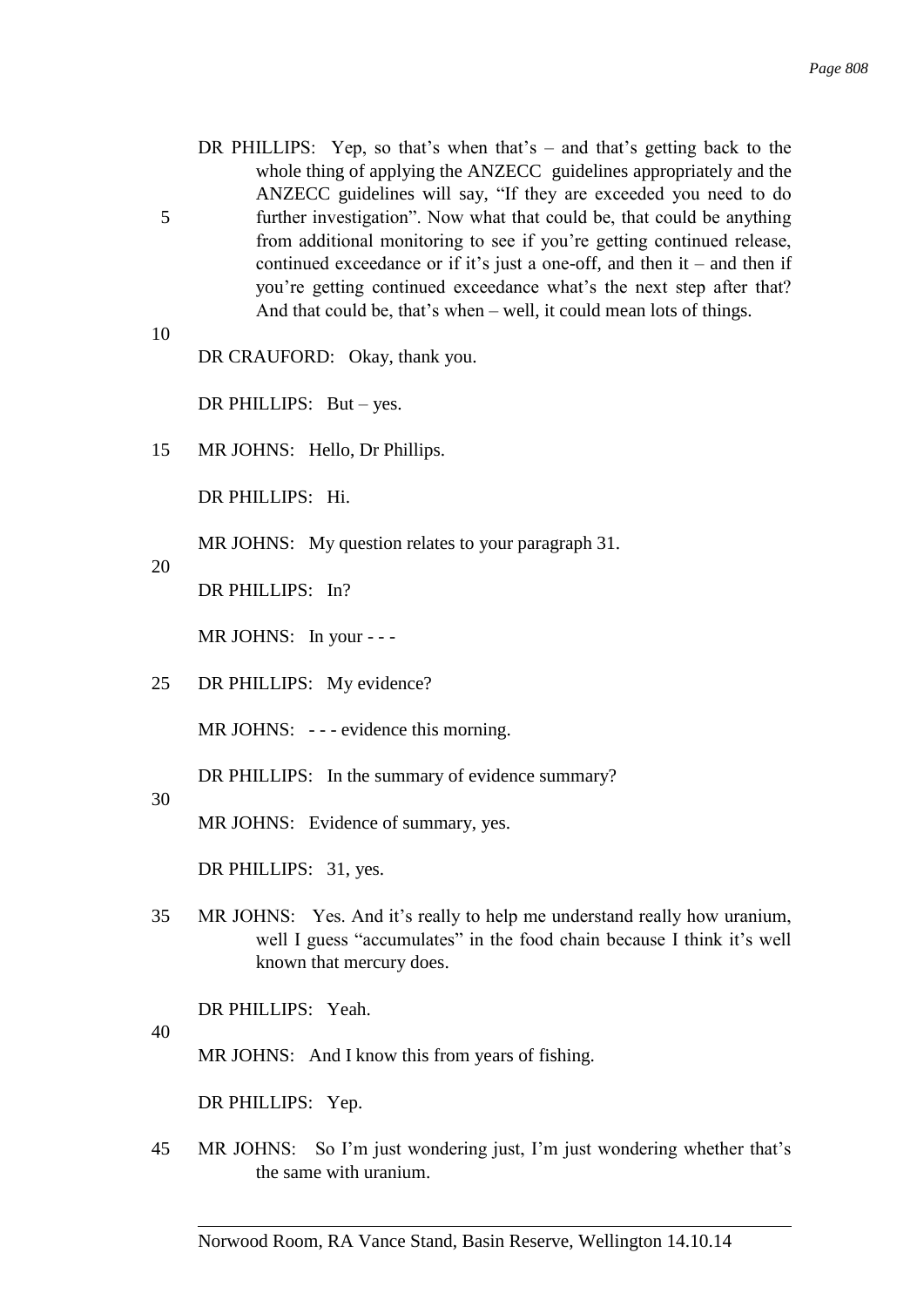- DR PHILLIPS: No, mercury acts in a very different way from uranium. Uranium and mercury are what they call "biomagnifies" so it increases as it goes up the food chain.
- 5

MR JOHNS: Right.

- DR PHILLIPS: Whereas uranium doesn't do that. It does it does get taken up, the uptake rate in the body, depending on the species - obviously 10 we're talking very, very broadly here – can be – is generally reasonably slow, it does get taken up, and it also has been shown to be transferred in freshwater fish from mothers to eggs.
- So it does happen but it is completely different to mercury, and I've 15 done quite a lot of work on mercury in rivers and lakes – Rotorua lakes I know a lot about it as well, yeah.
	- MR JOHNS: Right. Okay, so in order for it to become an issue, at what sort of level would it have to accumulate or be taken up if you will?

20

DR PHILLIPS: Well, that's the thing, there's no information - - -

MR JOHNS: Right.

25 DR PHILLIPS:  $---$  around, yes, so  $-$  yes, so, so  $---$ 

MR JOHNS: Okay.

DR PHILLIPS: --- that's a big gap in knowledge basically.

30

MR JOHNS: Okay, thanks very much.

CHAIRPERSON: Thanks. I'd just make the comment that these uncertainties and where there are differences of view, those differences of view and 35 the information gaps are going to pose an interesting challenge for the conditions and adaptive management experts when they come into their own later in the hearing.

DR PHILLIPS: Sure.

40

- CHAIRPERSON: The only notification of questions is from the applicant, Mr Winchester.
- MR WINCHESTER: Thank you, sir. Good morning, Dr Phillips.

45

DR PHILLIPS: Good morning.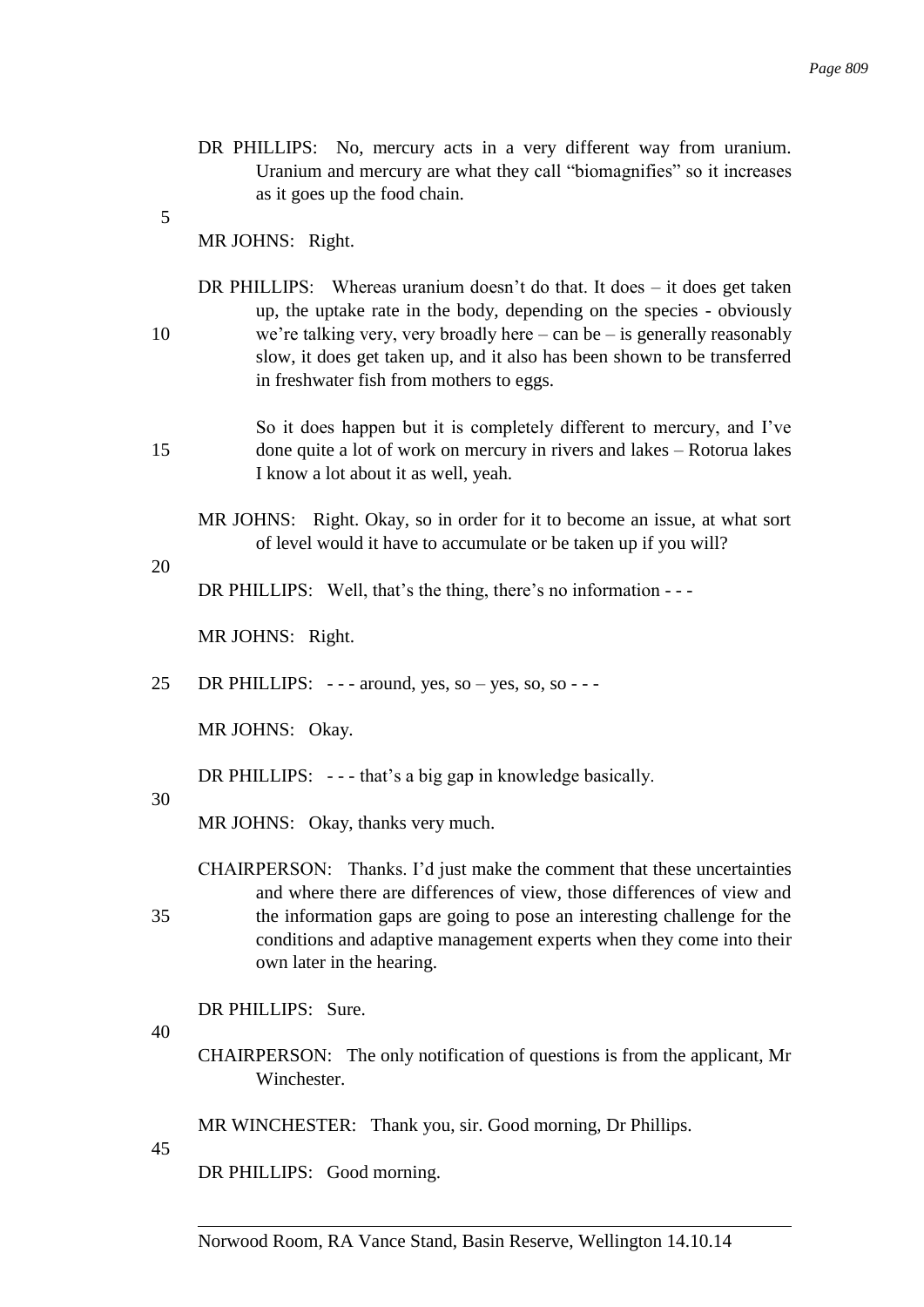- MR WINCHESTER: Just initial question, the summary of evidence you've presented this morning does that take into account the outcomes of caucusing or is it more a distillation of your written evidence?
- DR PHILLIPS: Yes it does take into account - -

MR WINCHESTER: It does?

5

10 DR PHILLIPS: --- the caucusing, sorry.

MR WINCHESTER: Now, as I understand it - - -

DR PHILLIPS: Sorry, can I just clarify that? What I mean is that, subsequent 15 to caucusing there was a slight change amendment to my evidence, and so the summary reflects that change.

MR WINCHESTER: Yes, yes, no I understand that - - -

20 DR PHILLIPS: Okay.

MR WINCHESTER: - - - but it doesn't go further and necessarily reflect what you agreed or disagreed in caucusing.

25 DR PHILLIPS: No.

#### **[9.50 am]**

MR WINCHESTER: Thank you. Now, your concern, to put it bluntly, is about 30 what comes out of the pipe in terms of the return sediment and the processed material?

DR PHILLIPS: Compared to what goes in?

35 MR WINCHESTER: Yes.

DR PHILLIPS: Yes.

MR WINCHESTER: Yes, so it's the toxicity and the impacts of what comes 40 out?

DR PHILLIPS: It's the toxicity associated with the change in the composition of the material that goes in versus what goes out.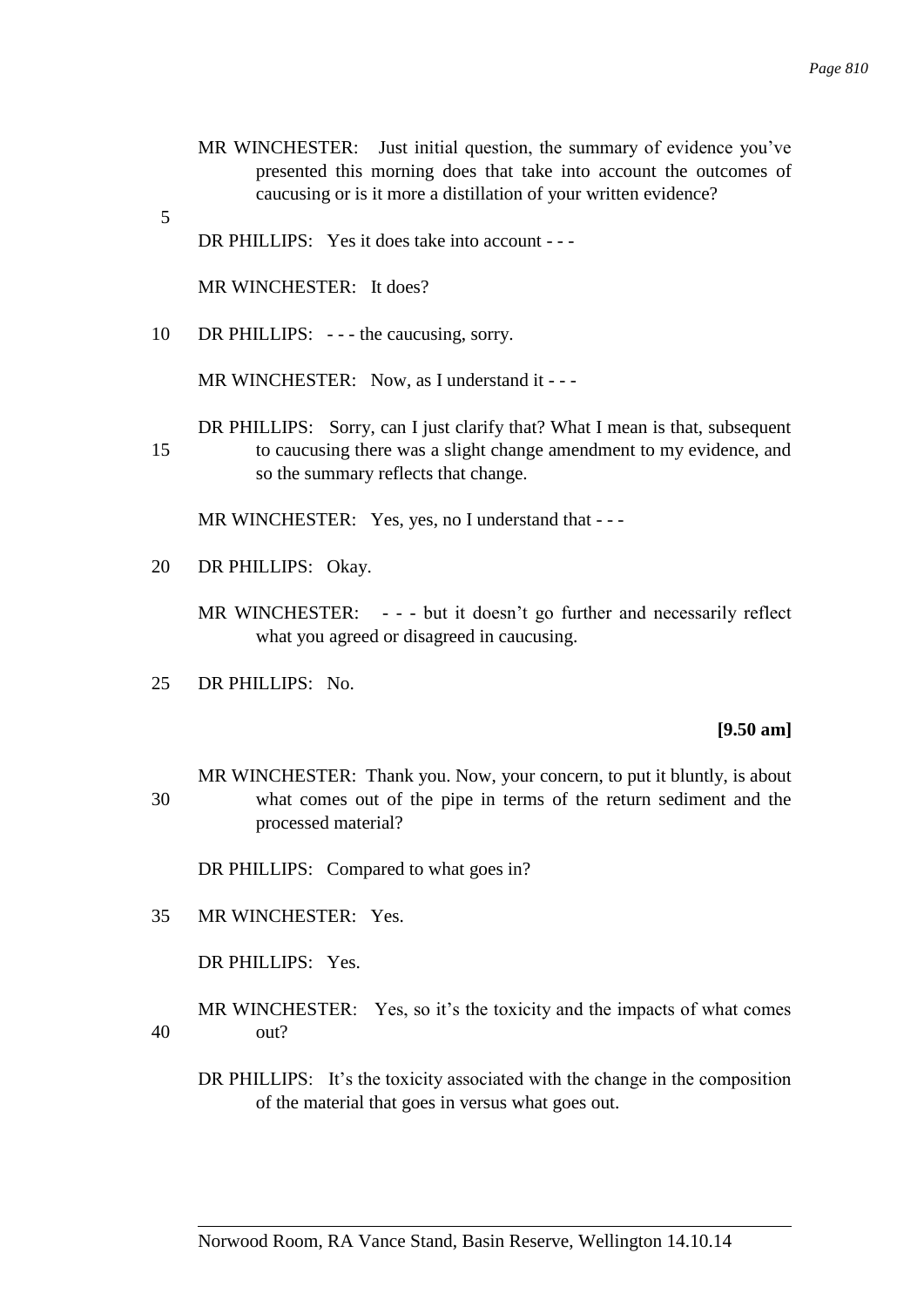- MR WINCHESTER: Thank you. I've just got a question then about an answer you gave, I think to Dr Ryder, and you said that the effects in terms of what comes out are going to be most likely in the pelagic zone?
- 5 DR PHILLIPS: Well, yes, it was in the context of Dr Ryder talking about the fact that the seabed will be completely destroyed, so, yes.
	- MR WINCHESTER: So in that context, what we're concerned about is whether the plume enters that pelagic zone, aren't we?
- 10
- DR PHILLIPS: Sorry? I mean of course it will enter the pelagic zone because it's just going to be distributed out into the water column.

MR HILL: Sorry, I'm having difficulty in hearing either of you.

### 15

DR PHILLIPS: I'm sorry.

MR HILL: Can we do something about the speaker?

20 MR WINCHESTER: Have you looked at any reports about the extent of the plume?

DR PHILLIPS: I've looked at Deltares' reports, yes, that were submitted, yes.

25 MR WINCHESTER: Right, thank you.

Can I just take you to your summary of evidence and paragraph 30, and you register a concern there about a significantly greater potential toxic effect of mining in comparison to 30 minute elutriate tests, but that's 30 essentially what you're saying?

DR PHILLIPS: Yes, keeping in mind that mining is not just a disturbance of the seabed, but the processing and return of the material which are defined in point 13 of my submissions.

35

- MR WINCHESTER: Yes, thank you. Isn't it the case though that what you're going to get pretty quickly when material is discharged out of the pipe is quite significant dilution, and that that dilution is going to increase significantly as the plume spreads?
- 40
- DR PHILLIPS: Well, yes, based on the modelling there will be some dilution, obviously you're putting it into the environment, but it's not just what's happening when it gets dispersed out into the environment.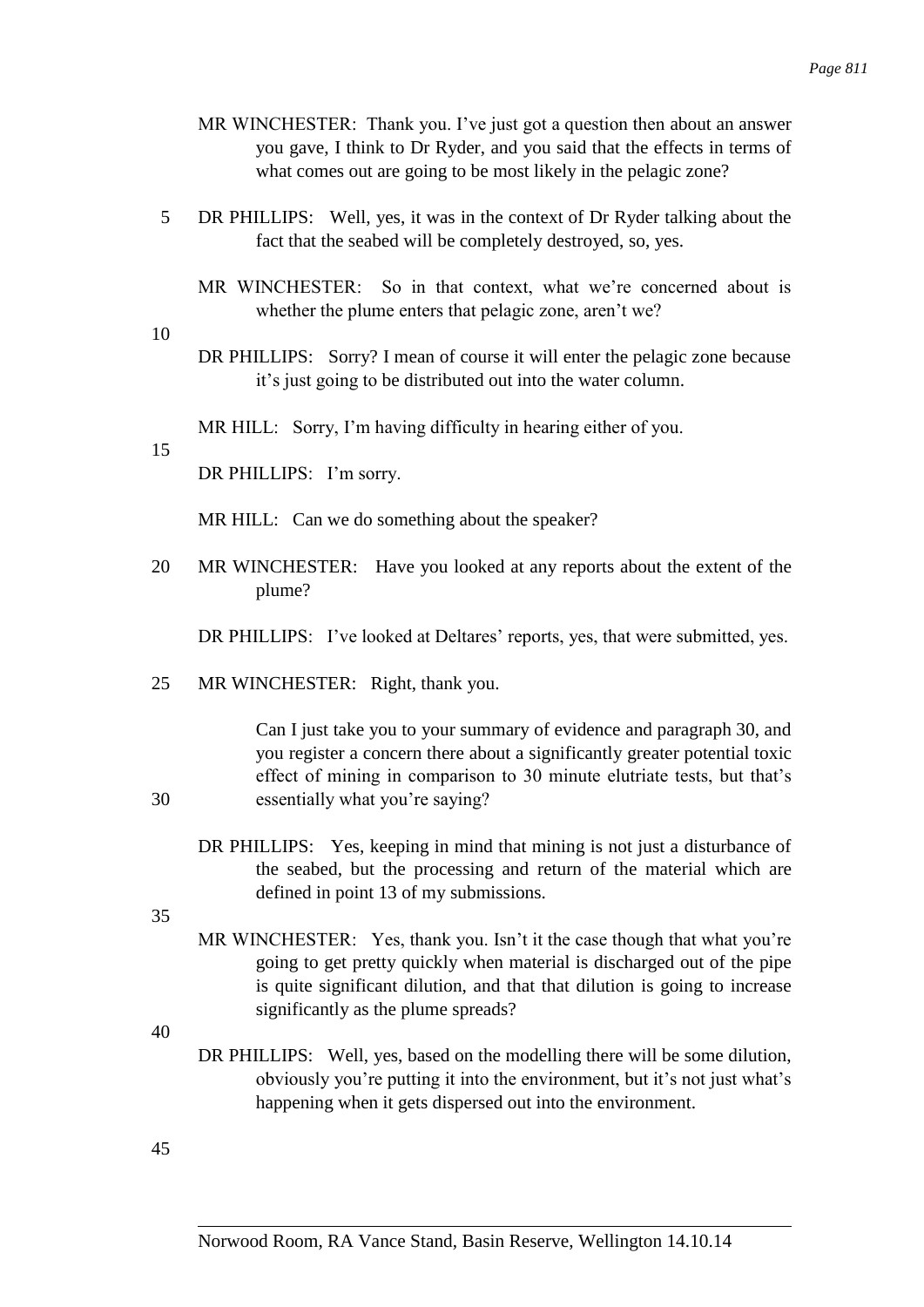- MR WINCHESTER: Yes, thank you. If we're thinking about not necessarily the level of toxic material coming out of the pipe, but rather the effect, isn't the difference in effect going to be really rather small compared to the elutriate testing?
- 5
- DR PHILLIPS: Well, I think my point was that we don't know what the characteristics of the elutriate that's coming or the sediment, the material that's coming out the end of the pipe is compared to  $-$  we don't know anything about it compared to what was used in the 10 elutriate tests.
- MR WINCHESTER: Thank you. Can I just take you to your primary statement of evidence, and I'd just like to clarify a couple of matters. Paragraph 14, the second part of that paragraph, you suggest that water used to 15 discharge the processed sediment will be derived from the surface rather than near the seabed. Do you still understand that to be the case?
- DR PHILLIPS: No, that was an oversight actually, no, that's correct. Mr Kennedy explained that in caucusing actually that that won't be 20 happening, that the water will be pumped through in a continuous process.
	- MR WINCHESTER: Yes, okay, and just for the record I think that's repeated at your paragraph 31.

25

DR PHILLIPS: Yes, sure.

MR WINCHESTER: Thank you for that. Now, in terms of the concern about ecotoxicology being a consequence of sediments being disturbed, 30 mixed with the water column and then returned into the environment, are you aware that trawling activity is widespread on Chatham Rise and generates a significant sediment plume?

DR PHILLIPS: Yes.

35

**[9.55 am]**

MR WINCHESTER: Have you read Dr Tuck's evidence at all?

40 DR PHILLIPS: I might've briefly looked at it. It wasn't so relevant to me because I wasn't considering the suspended sediment issue.

MR WINCHESTER: Right. That activity though would release trace elements of concern into the water column, wouldn't it?

45

DR PHILLIPS: It's not an area that I've looked at.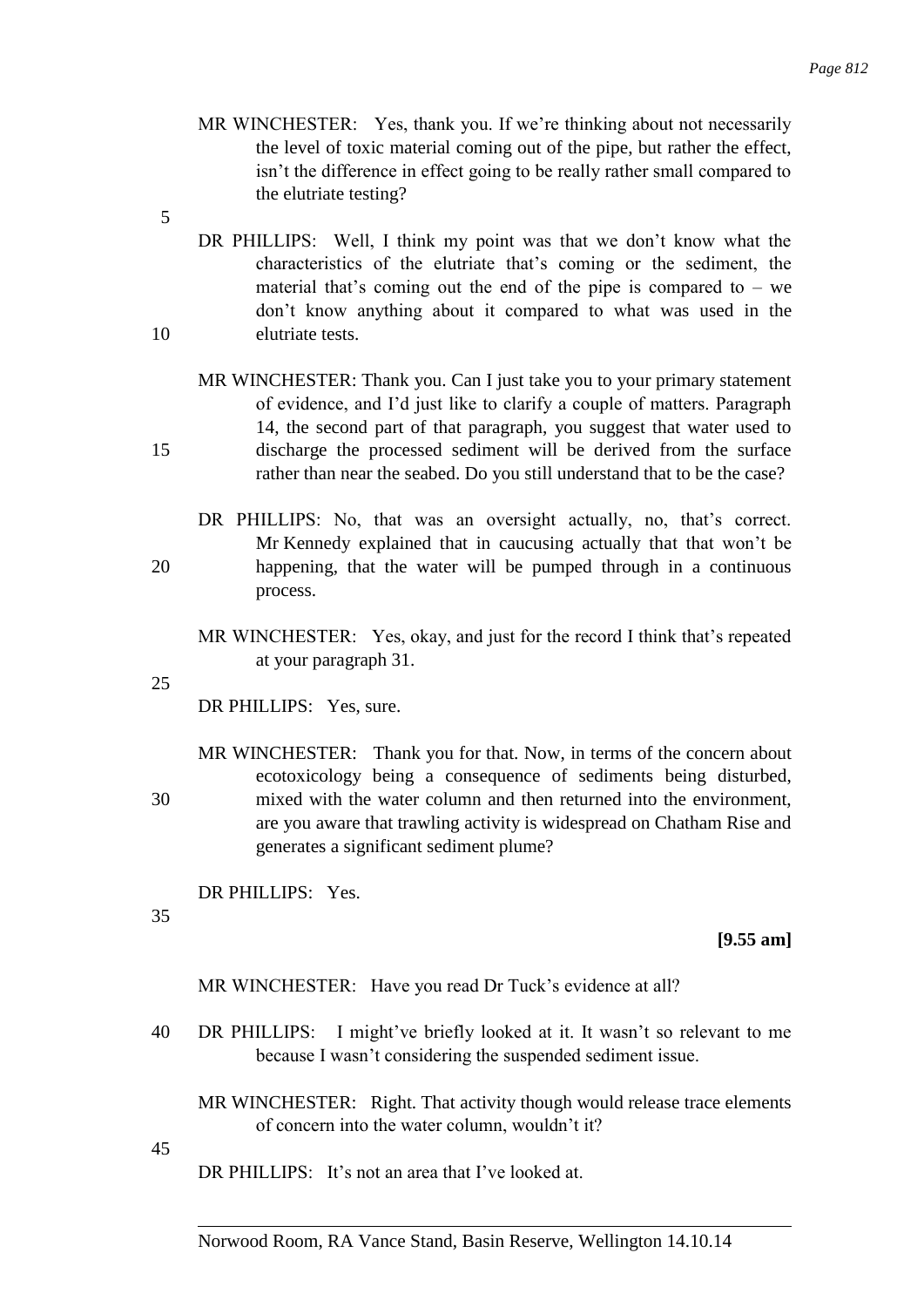- MR WINCHESTER: Okay. Can I just take you to your paragraph 30 in your statement and this issue about the elutriate tests and their reliability or their ability to mimic the mining process, that's your concern, isn't it?
- 5
- DR PHILLIPS: I don't have a problem with the elutriate test at all, no, I've never said that I didn't think the elutriate testing process was inappropriate, it's the material used in the elutriate tests and what they represent, that's my issue.
- 10
- MR WINCHESTER: I see. So when Mr Kennedy ensured that there was 24 hour shaking to try and best represent the mining process, you would accept that that's, based on what we've got available to us, a reasonable approach?

15

DR PHILLIPS: Yes.

MR WINCHESTER: Can I take you to your paragraph 36 and on page 10 you make the statement there, with regard, I think, to your figure 3, for 20 arsenal, nickel, lead and molybdenum, the concentrations are highest in the fine sediments. Are you actually referring to the nodules rather than the sediments?

DR PHILLIPS: No, I am referring to fine under the definition under the graph, 25 it says fine, less than 8 mm CR phosphorites.

- MR WINCHESTER: I see, but it is the phosphorite nodules rather than the sediments?
- 30 DR PHILLIPS: That was the data that was presented in the report, yes.
	- MR WINCHESTER: Thank you. So when you say then the composition and metal concentrations of the processed material could be substantially different from the host sediment, what do you mean by that?
- 35
- DR PHILLIPS: The host sediment is the term that was used in Golder's report, so the host sediment is, as you can see under the graph in the legend, it says host sediment is surface and subsurface.
- 40 MR WINCHESTER: Yes. And you're not suggesting that the concentration of any of the elements that you've described will increase, are you?
	- DR PHILLIPS: No, I'm not suggesting that increase, I'm suggesting they could be different.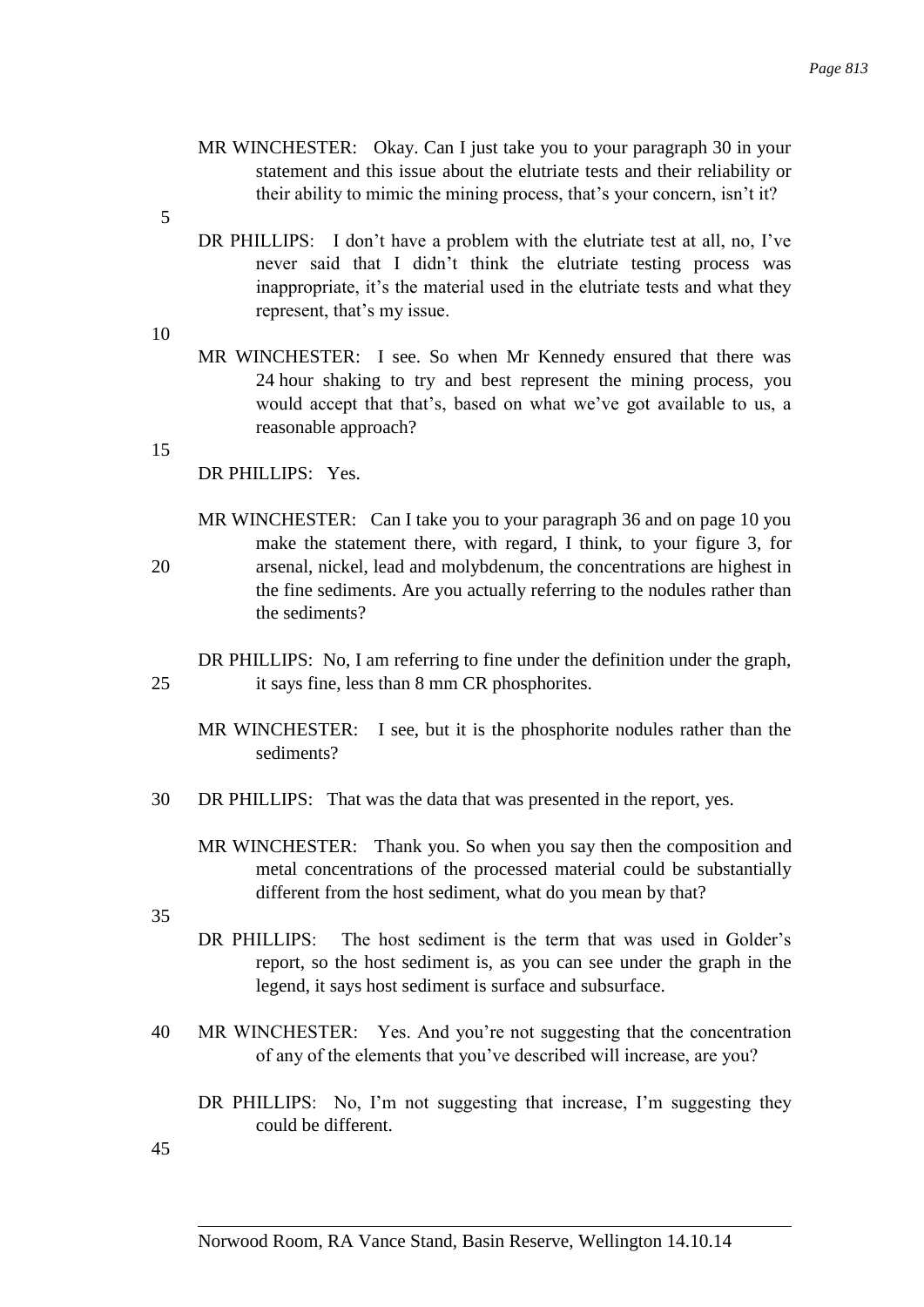MR WINCHESTER: Right. And different in the concentration is only likely to go down, isn't it?

DR PHILLIPS: No, I won't say that, no.

5

MR WINCHESTER: No. Can you turn to your paragraph 38 please, and you make a statement at that paragraph that it's unclear what the chemical composition of the return material will be in comparison to the mined material. That's not really going to be the case is it, because the 10 sediment that's being returned is that which is less than two millimetres in size, so it's going to be the same particle size range as used in the analysis, isn't it?

- DR PHILLIPS: No, the analysis went up to whatever I show here, greater 15 than eight millimetres, so no, the elutriate tests were conducted on sediments that were quite variable in composition, sediment size particle size composition, so no, that's not the case at all, no.
- MR WINCHESTER: And you understand what's going to be retained on that  $20$  ---
	- DR PHILLIPS: What is going to be returned is anything less than two millimetres.
- 25 MR WINCHESTER: Thank you, yes.
	- DR PHILLIPS: Which is quite different from what was used in the elutriate tests.
- 

## 30 **[10.00 am]**

MR WINCHESTER: Yes. In terms of your concern about not using water from the Chatham Rise to conduct the elutriate test, I think Dr Ryder asked you about a couple of questions about that.

35

Do you understand the reasons why water from the Chatham Rise couldn't be used to conduct the tests?

DR PHILLIPS: Well, no, I mean, I don't recall it being actually presented in a 40 report as to why those water samples weren't used, but just that they were used. And in fact, the water sample – sorry, did you say water sample or sediment water sample?

MR WINCHESTER: Water samples.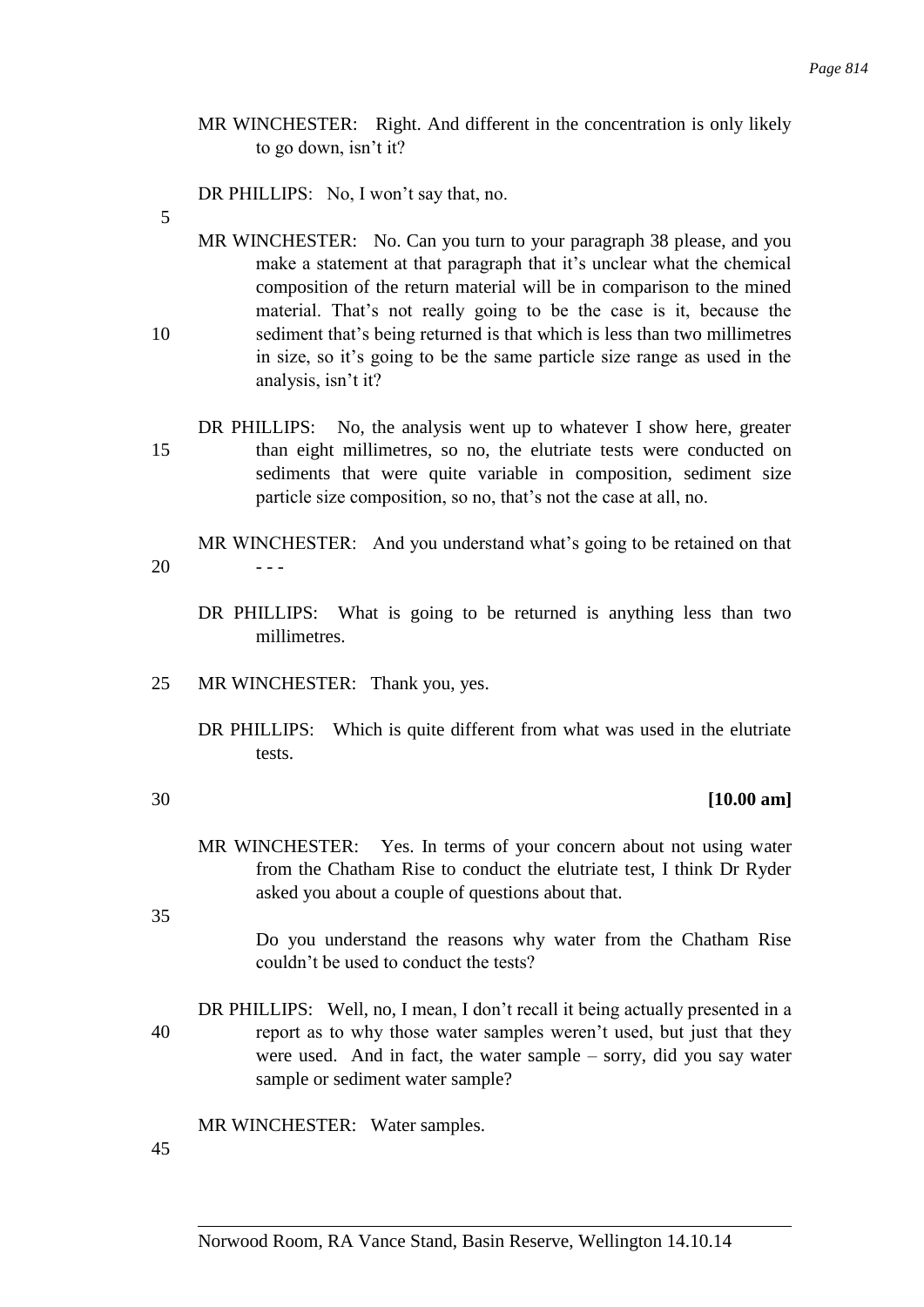- DR PHILLIPS: The water sample used in the elutriate test was actually a Raglan because the Chatham Rise – the sample collected from the Chatham Rise was contaminated I think with zinc, so they couldn't actually use that one anyway.
- 5
- MR WINCHESTER: Yes, that was the purpose of my question, that the Chatham Rise water was contaminated, wasn't it?
- DR PHILLIPS: But they are not sure why it was contaminated.
- 10
- MR WINCHESTER: Yes. And in terms of determining the effects or the difference in terms of the outcome of the testing, what is the difference that you can point to in terms of using different water?
- 15 DR PHILLIPS: I think the Raglan I think it is a minor issue and that is why I didn't highlight it any further, but in terms of following the US EPA protocol, the US EPA protocol specifically talks about using, it requires water from the area that is going to be mined and sediment from the area that is going to be mined.

20

MR WINCHESTER: Yes, and that can all be addressed through a condition and it can and will be undertaken if mining commences, so you will actually be able to use the sediment and the water and do the testing when the mining occurs. Do you understand that?

- DR PHILLIPS: I haven't seen yet there is nothing in the mitigation which talks about monitoring or doing testing for water quality as yet which is why we put it into our joint statement.
- 30 MR WINCHESTER: Yes.
	- DR PHILLIPS: I was just saying that there is nothing in the current mitigation part of the report of the AEE which talks about doing water quality monitoring, beg your pardon.
- 35
- MR WINCHESTER: But that is what you have recommended and from your perspective it is easily doable, isn't it?
- DR PHILLIPS: I haven't been out on the ship to the Chatham Rise, so I don't 40 know how easily doable it is, but my understanding from talking to other NIWA scientists when I've been there is that it is a fairly routine sort of thing to do.
- MR WINCHESTER: Thank you. Paragraph 69, please Dr Phillips. That is 45 referring to your figure 3 early in your evidence which I think is back at page 10 - - -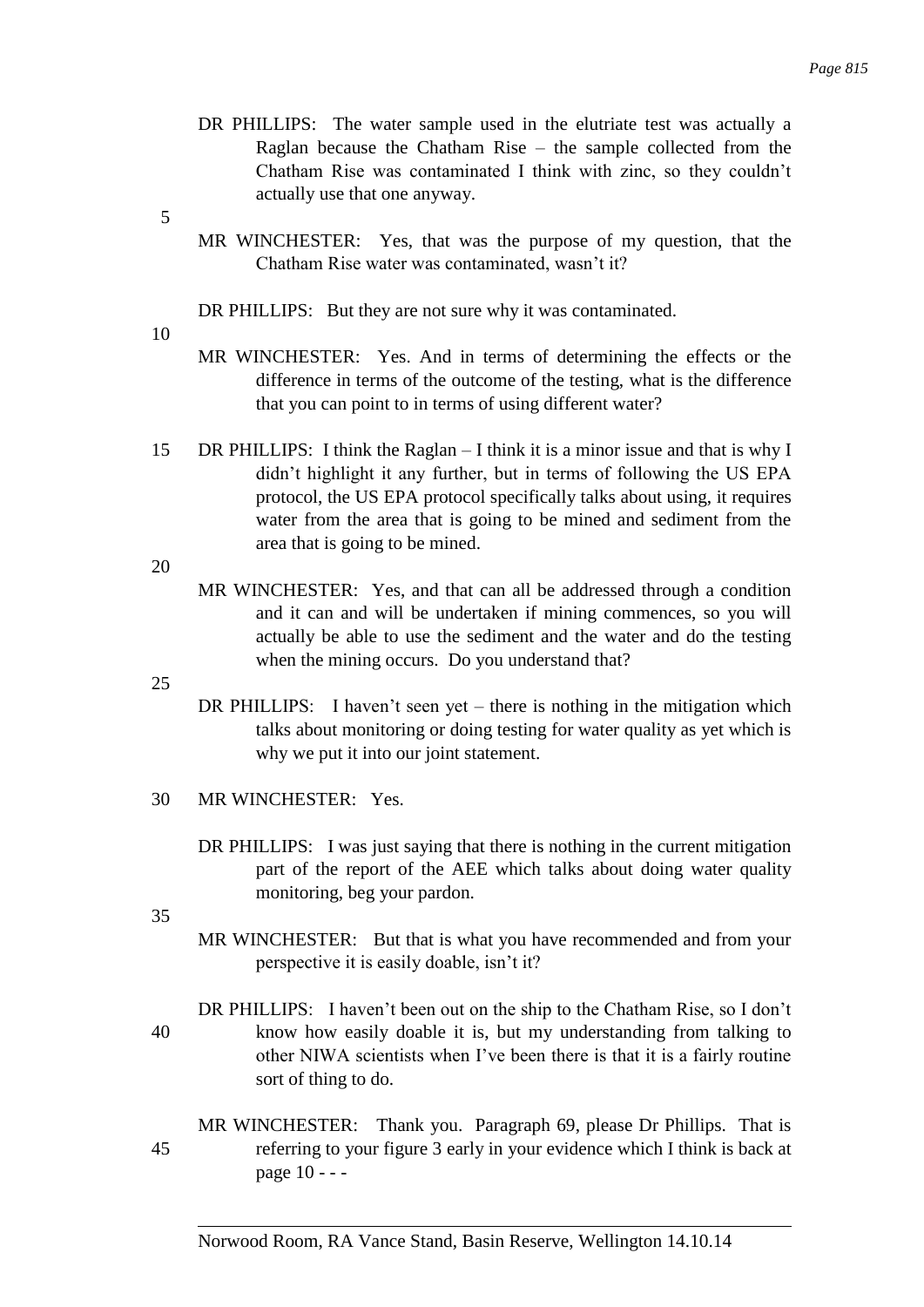- DR PHILLIPS: Can I just point out that the sediments used for the toxicity tests are not the same as the ones that were used for the initial elutriate test that Golder did?
- 5
- MR WINCHESTER: It is really just for the sake of clarification. You say that that figure, figure 3, shows differences in the metal concentrations of a number of metals in the different sediment layers - - -
- 10 DR PHILLIPS: Mhm.
	- MR WINCHESTER: Doesn't it actually just show the concentrations in sediment and nodules?
- 15 DR PHILLIPS: The nodules are part of the sediment that was used in the elutriate tests.
- MR WINCHESTER: I think you have repeated it in your summary statement at paragraph 28 where you talk about effects of a hundred percent 20 concentration of elutriates from two of the tree sediment samples elicited toxic responses in bacteria.

Is that correct, based on your understanding of the reports, in fact, two of the three samples did not elicit toxic responses in bacteria.

25

**[10.05 am]**

DR PHILLIPS: Sorry, are you referring to something in my evidence and something in my summary, or?

30

MR WINCHESTER: Well, it is in both. It is in your summary at paragraph 28.

DR PHILLIPS: Yes.

35

MR WINCHESTER: And I believe, let's see, paper war, your paragraph 83 in your main statement.

DR PHILLIPS: So it is the same thing, it is saying that yes, they are exactly 40 the same sentences.

MR WINCHESTER: Yes, and my question is, is it your understanding that two of the three samples, the bacteria samples, did not elicit toxic responses?

45

DR PHILLIPS: No, it specifically says that they elicited a toxic response.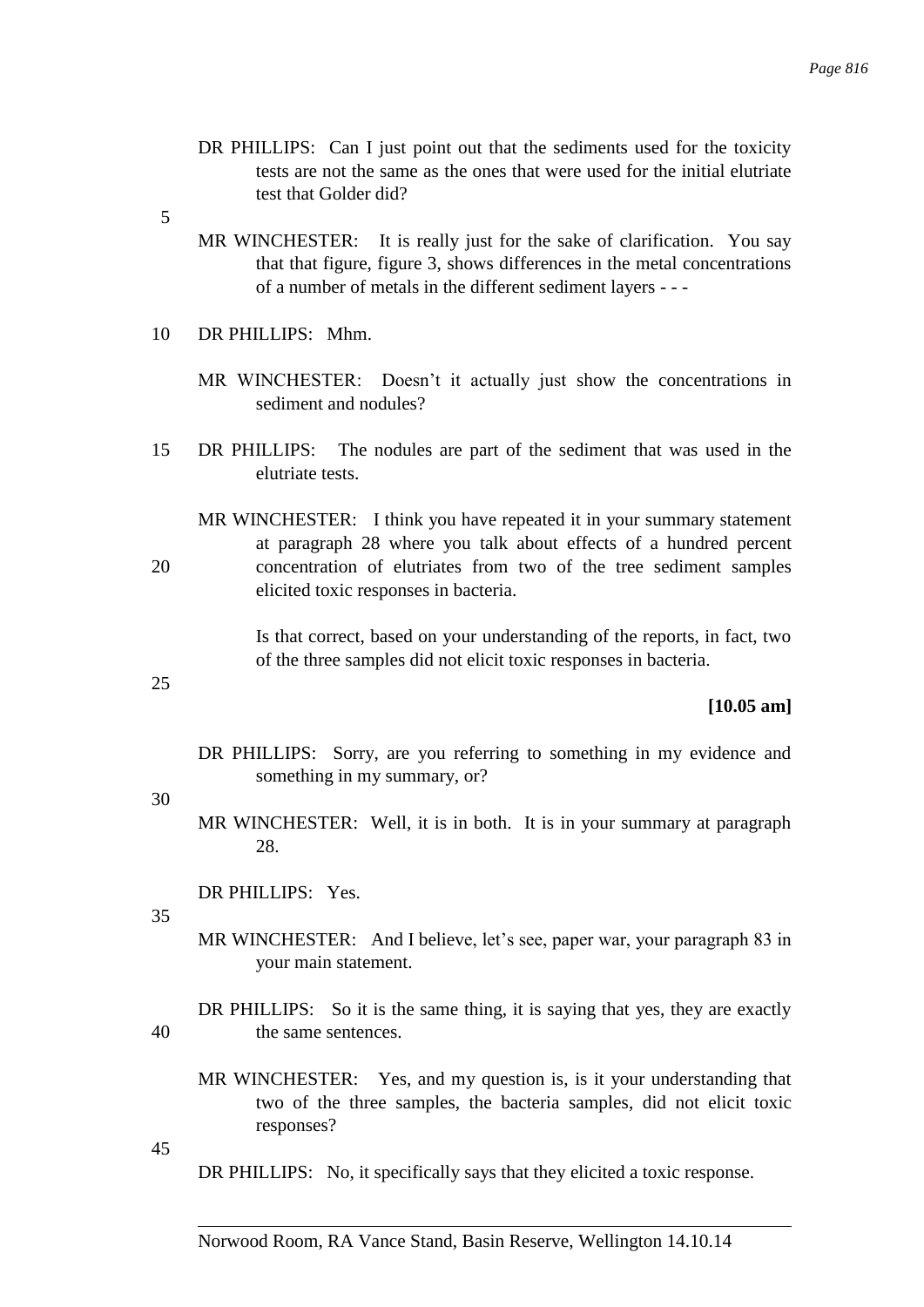- MR WINCHESTER: Yes, and had you read the relevant NIWA –this is based on the relevant NIWA report, is it?
- 5 DR PHILLIPS: Yes, I certainly went through it with a fine tooth comb and if you read through the actual data reports that are presented, how they calculate the toxicity test results, if you look into those in fine detail, you will see that there are actually responses there that were not in the main part of the report, toxicity report.
- 10
- MR WINCHESTER: And you don't recall off the top of your head, where those results are recorded in the NIWA reports, is it table 2, 31 and 32?
- DR PHILLIPS: I will have to see whether I referred to it in my my reference 15 22, C4, - I am just reading through my evidence, it looks like in table C4 of the Hickey Report.
- MR WINCHESTER: Thank you. Can I just turn to the caucusing report, I just want to ask you a few questions about that? Just so I'm clear on some 20 of the answers you have given this morning.

DR PHILLIPS: Sure.

MR WINCHESTER: In terms of the toxicology tests that have been conducted 25 on the three year old frozen material, I think you agree, that it is sourced material, the fact that it has been frozen is not a major issue?

DR PHILLIPS: Yes, I agree with that.

- 30 MR WINCHESTER: And if you were able to do similar tests or repeat the same tests on fresh sediment using the seawater, you could do that post this decision, that is something that could be done after a decision came out and before mining commenced?
- 35 DR PHILLIPS: I think that is what we suggested, I should point out that taking into account the criticisms that were made about the toxicity tests per se in the choice of species, so questions would need to be made about whether those species were the most appropriate ones to use.
- 40 MR WINCHESTER: Yes. Can I just ask you to turn to Issue 3 and it is just about this disagreement expressed by Mr Peake about the amount of time that might be taken to do research on relevant species?

What sort of research programme do you think is going to be needed to 45 implement your recommendations and how long would it take?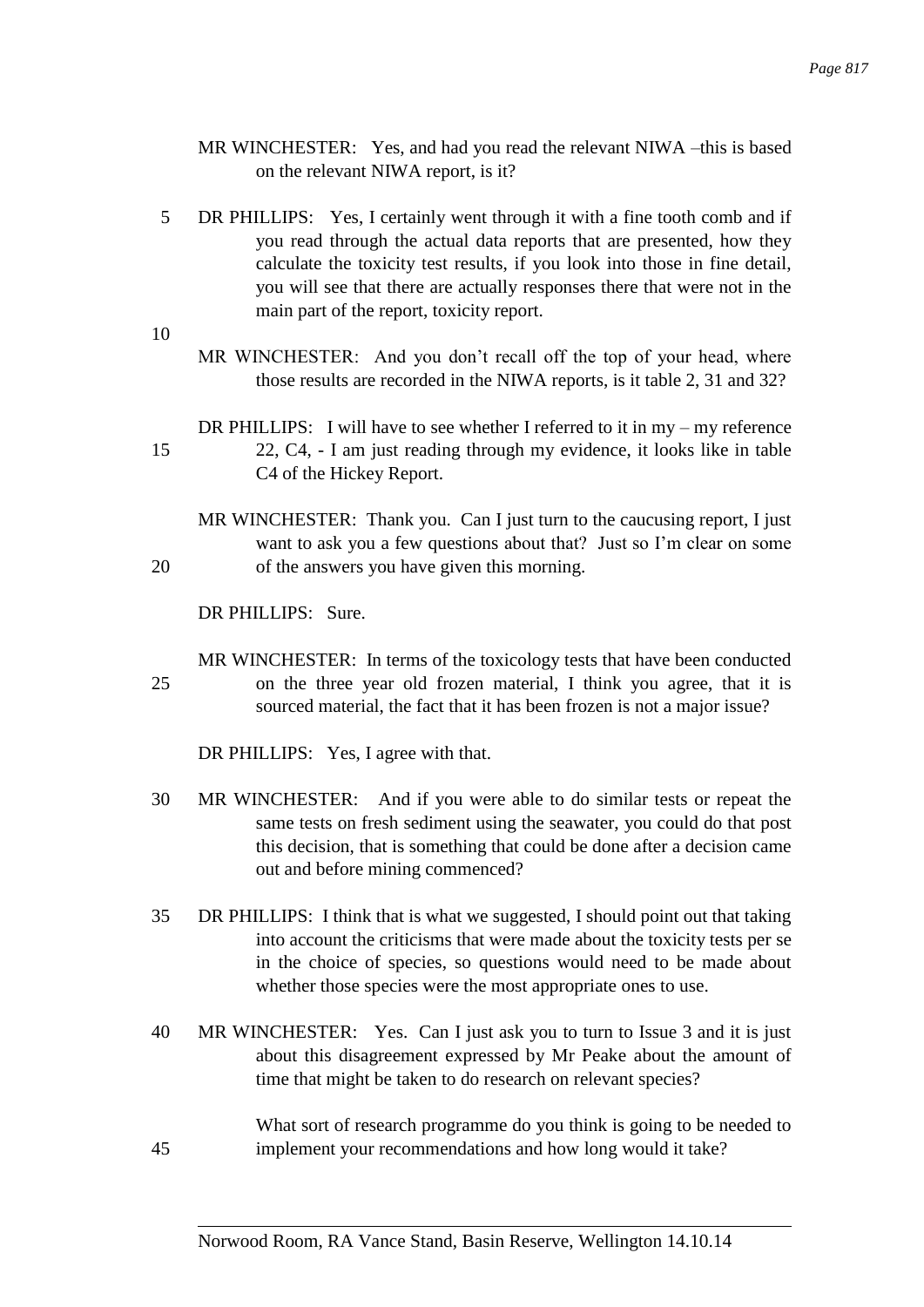DR PHILLIPS: I think – that would be a little difficult for me to say just off the top of my head, it would be  $- I$  would imagine it would be a PhD topic, but there is a whole lot of other sort of questions that would need to be asked before you got into it, like how you actually even culture 5 samples in animals that may be from the Chatham Rise, so there are a whole lot of questions that need to be answered.

# **[10.10 am]**

10 So at least a PhD I would have thought which would be three or four years, but I certainly wouldn't want to say that that is all that needed to be done. I don't – we didn't go into that sort of detail.

## MR WINCHESTER: Right.

15

- DR PHILLIPS: I think the research came out of a recognition that for the reasons that Dr Ryder brought forward about the realities and the practicalities.
- 20 MR WINCHESTER: And had you thought about things like how relevant species can be recovered and preserved and laboratory tests?
- DR PHILLIPS: Yes, like I say, there are a whole of questions that need to be asked before you could even do a toxicity, even think about doing a 25 toxicity test on those kind of species.
- MR WINCHESTER: Thank you. Just a final question and it's about I think it is issue five – no sorry, it is issue six, and it is around trying to derive a guideline value or toxicity threshold for uranium in the marine 30 environment.

Given that it is, as you say, I suppose it hasn't been done before, or it doesn't appear to have been done before, who do you think should lead this exercise. Should it be Government led?

35

- DR PHILLIPS: No, and that is why we are suggesting it that is why we made a suggestion, sorry, that is why we have made a suggestion about it here.
- 40 MR WINCHESTER: Right.
	- DR PHILLIPS: That this is something I guess our feeling was that this is potentially something that could be funded by CRP as a leader in this field of this kind of mining where this is potentially an issue.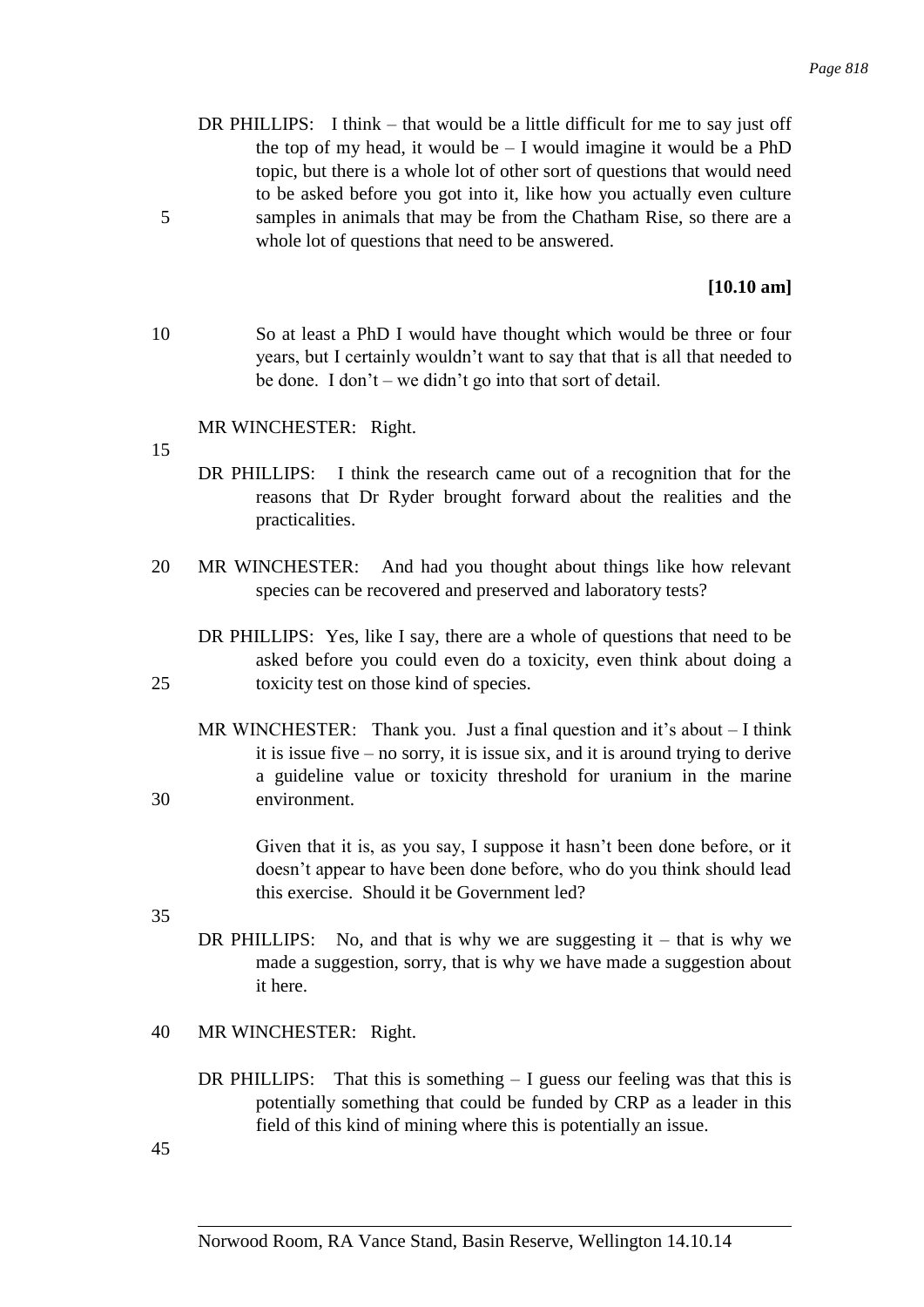- MR WINCHESTER: I guess my question is, even assuming CRP does that, it can't make a decision about what the appropriate value is or how it is translated into regulation, can it?
- 5 DR PHILLIPS: No, there is a process that you can so the idea is not necessarily just to provide  $a$  – one number, there is a process that is applied to the  $-$  there is a way of deriving a threshold, a toxicity threshold, an internationally accepted way of deriving a toxicity threshold which requires undertaking toxicity tests on a minimum 10 number of species.

I would see this as being a great opportunity for international collaboration. Yes.

- 15 MR WINCHESTER: Okay, and in terms of a product that comes out of it, can you advise what that is, is it something that is set by a New Zealand regulation or is it an international guideline through a representative agency?
- 20 DR PHILLIPS: I would see it as being something that would be integrated into the ANZECC guidelines which are the New Zealand Australian Guidelines and probably if we were using the same kind of approach, you would have three different levels of protection of species, 95, 99, that sort of thing.  $So - yes$ .

25

MR WINCHESTER: And is it your experience that private organisations usually lead such exercises and initiate changes to these guidelines?

DR PHILLIPS: I guess it depends on what you mean by 'lead', I think if it is 30 a leader in the funding cycle I mean, obviously, they can't actually do the research so will actually have to fund that research to be done.

MR WINCHESTER: I see - - -

- 35 DR PHILLIPS: Yes.
	- MR WINCHESTER: - and, I suppose, do you have any idea about timeframes, how long it would take to get through the process?
- 40 DR PHILLIPS: No, I think you should talk to Paul Kennedy about that. They are currently revising the ANZECC Guidelines, the ANZEECC Guidelines are currently is 2000 and they are currently revising them. I think they started revising them about five years – five years ago - - -
- 45 MR WINCHESTER: Yes.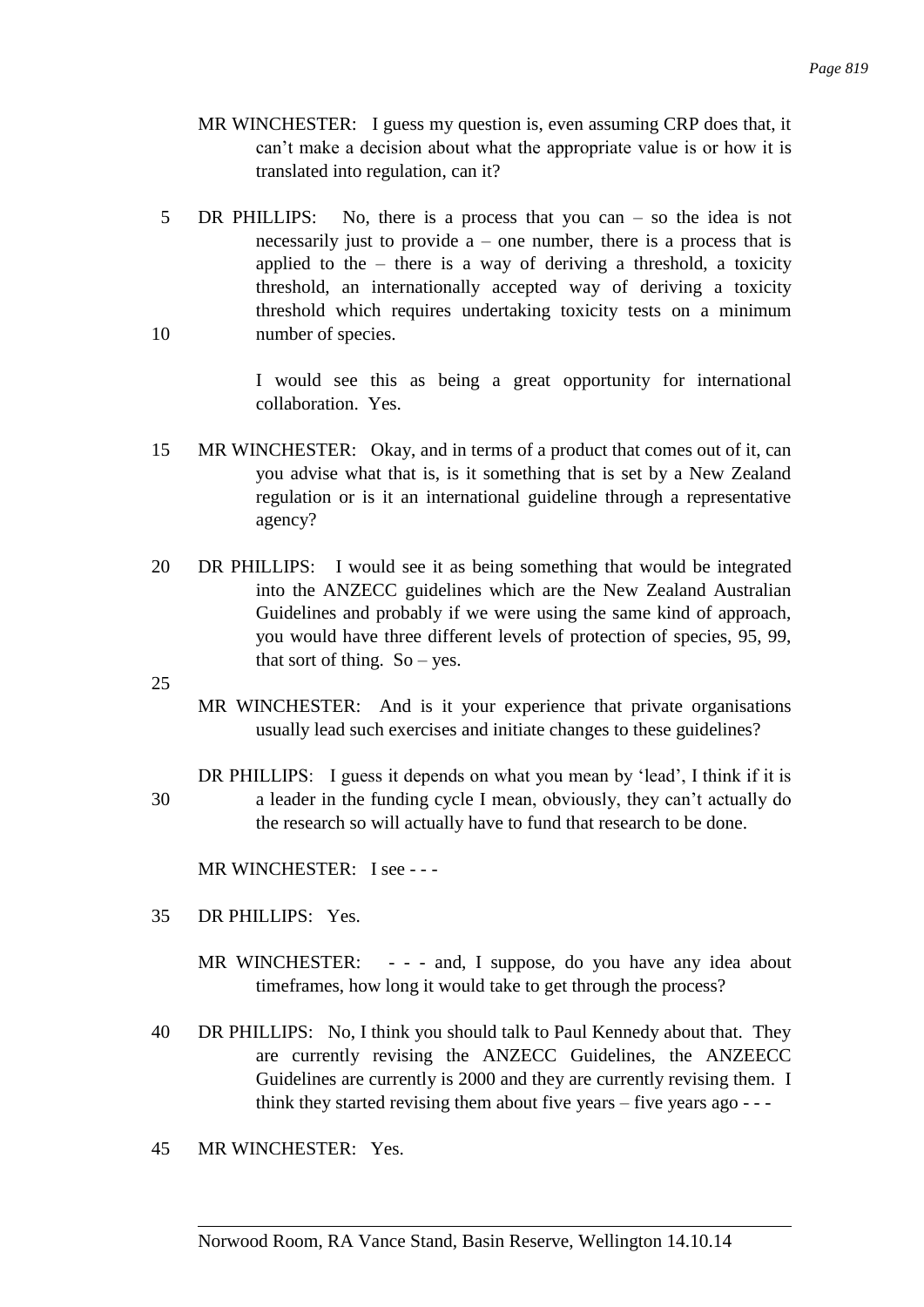DR PHILLIPS:  $-$  -  $-$  and they are still going, so it is not a fast process.

- MR WINCHESTER: But in terms of the research necessary to underpin any changes, how long would that take, do you think?
- 5
- DR PHILLIPS: Well, this could also be part of a PhD perhaps or some sort of research project like that, so - - -
- MR WINCHESTER: Thank you, yes thank you, Dr Phillips, that's all, sir.
- 10
- CHAIRPERSON: Thanks Mr Winchester, does any other party wish to address a question to Dr Phillips. If not, I would say thank you very much, Dr Phillips - - -
- 15 DR PHILLIPS: Thank you.

CHAIRPERSON: - - - much appreciated.

DR PHILLIPS: Sorry about the - - -

20

## **[10.15 am]**

CHAIRPERSON: And the next witness on my list is Professor Barrie Peake who is called by Mr Currie on behalf of Greenpeace/Kiwis Against 25 Seabed Mining and the Deep Sea Conservation Coalition, Mr Currie.

PROFESSOR PEAKE: Thank you, Mr Chairman.

MR CURRIE: I'll just introduce you, Dr Peake, so you're an Associate 30 Professor, Dr Peake, at the University of Otago, is that correct?

PROFESSOR PEAKE: It is.

MR CURRIE: Thank you, and will you please just read your, I think you're 35 going to give a summary are you of your evidence and then you are going to remain to answer questions.

PROFESSOR PEAKE: Yes, thank you - - -

40 MR CURRIE: Thank you.

PROFESSOR PEAKE: --- thank you, Mr Currie.

My name is Barrie Peake, I'm an Associate Professor in the 45 Department of Chemistry at the University of Otago where I've worked since 1972. I've undertaken extensive research on a broad range of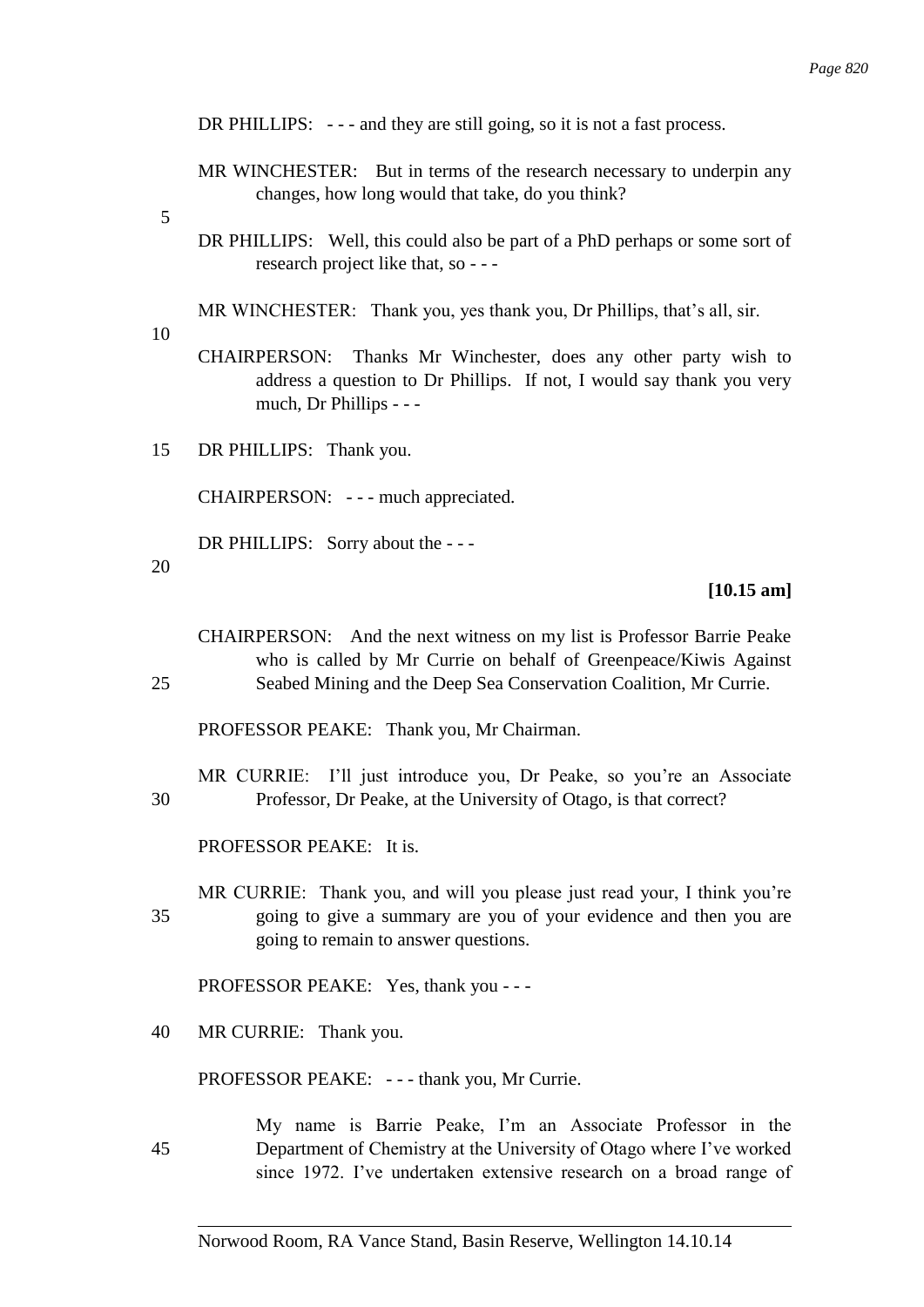topics related to marine and freshwater chemistry both in New Zealand and overseas. I hold a Bachelor of Science with first class honours in Chemistry and a PhD from the University of Canterbury New Zealand.

- 5 Now my research includes investigations of the levels of trace metals and a range of New Zealand aquatic organisms, including dredge, bluff oysters, scallops, cockles, greenlipped-mussels and marine collected from a variety of sites within New Zealand.
- 10 What I haven't included here, is I've also undertaken research and published a lot on the trace element and nutrient distribution in various freshwater and natural waters and I've looked at the effects of pollutants such as aromatic hydrocarbons and trace metals in stormwater and estuarine environments.
	- I have published 45 research papers on a wide range of aspects of natural aquatic chemistry and supervised 42 Masters and six PhD theses on this topic.
- 20 I'm a Fellow of the Institute of Chemistry, I'm also a certified independent RMA Decision Maker Resource Consent Commissioner, I've been consultant for a number of situations, I've also been the Minister of Conservations appointee on Hearing Committees concerning restricted coastal activities.
	- I confirm that I've read the Code of Conduct for Expert Witnesses as contained in schedule 4 and the Judicature Acts 1908 and the Environment Court Consolidated Practice 2011.
- 30 I agree to comply to these Codes of Conduct except where I state otherwise, this evidence isn't within my sphere of expertise and I've not committed to consider material facts that are known to me that might alter or detract from the opinions I express.
- 35 I have also read the transcript of the proceedings of this hearing last week and the specific comments about expert witnesses that had been careful not to take sides with the parties that they're representing or present evidence in that and I will do my best to abide by those comments.
- 40

15

25

I think my evidence – I haven't prepared a written summary as such, but as it stands in the basic document presented on my behalf, also Minister Currie in his presentation also summarised I think very clearly my views on a number of these aspects.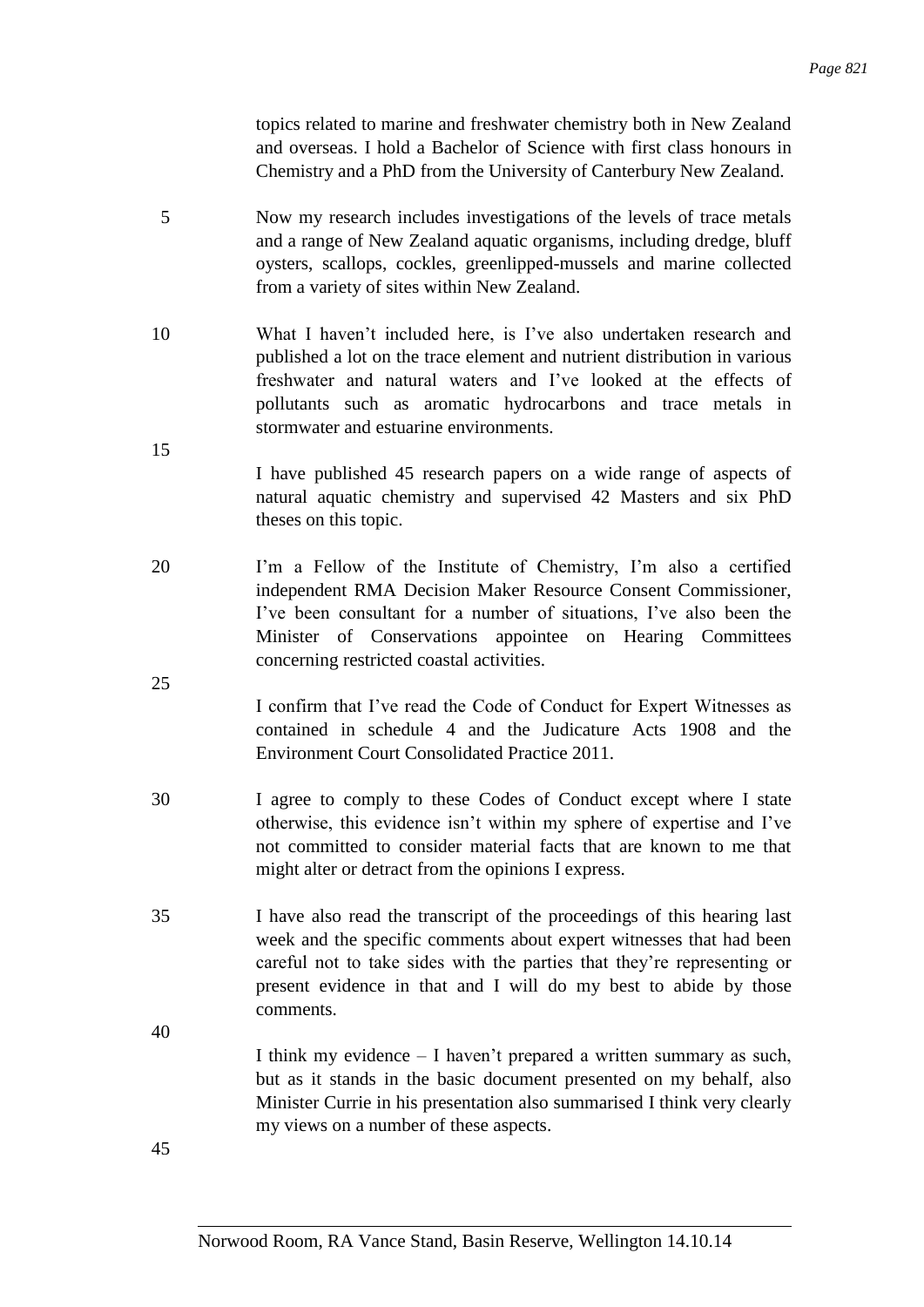If I can summarise and say that I am a Water Chemist, and so my primary interest is in the nature of the elements and the concentration of them and the speciation and the chemical forms of those elements that occur in the water column, in sediments and also in marine 5 organisms.

What I'm not an expert in, is the mechanism of uptake of these trace metals into those organisms that give rise to the levels that I and my research group have measured. I'm also not an Eco-toxicologist either 10 and so – but of course that overlaps a little bit with when you do have concentrations in biological species, you then naturally say, "Well are these above the toxicological limits", so to that extent I do overlap with that area.

## 15 **[10.20 am]**

I guess and summarised in my evidence, my basic concern is the lack of baseline data on the quality of the elemental composition of the water column through the proposed mining area. If one is going to 20 measure, assess the effect of a mining activity you must know what the quality of the water is before you start mining, and I do not believe that the applicant has provided adequate evidence for what that quality is, only then can you judge subsequently when mining starts at some particular degree with the effect you are going to have, so I guess that's 25 one of my primary concerns.

I was also asked to look specifically at the situation regarding uranium and as Dr Phillips has pointed out and in the summary of our evidence there, it's very clear that there is no accepted or published values for 30 the toxicity of uranium in the marine environment, there is evidence for the freshwater environment and the panel, hearing committee may well wonder why that is, and the reasons are very practical, that the toxicity measurements have been driven by need and the measurements have been made in relation to the release of waste water from nuclear power 35 plants, which is typically into a freshwater environment. There has not been perceived anyway the need to make measurements in a marine environment, so that's the reason why there are no known or accepted values for toxicity in the marine environment.

40 Obviously from the measurements that have been made of the elemental composition of uranium in the sediments that are going to be mined, they will be discharging at an elevated level. This doesn't mean there's literally tonnes of uranium that are going to be discharged, but relatively they are increased over the background levels of uranium, so 45 in my mind the question is are these pose a toxic risk to the major pelagic species that are in the Chatham Rise area.

- 
-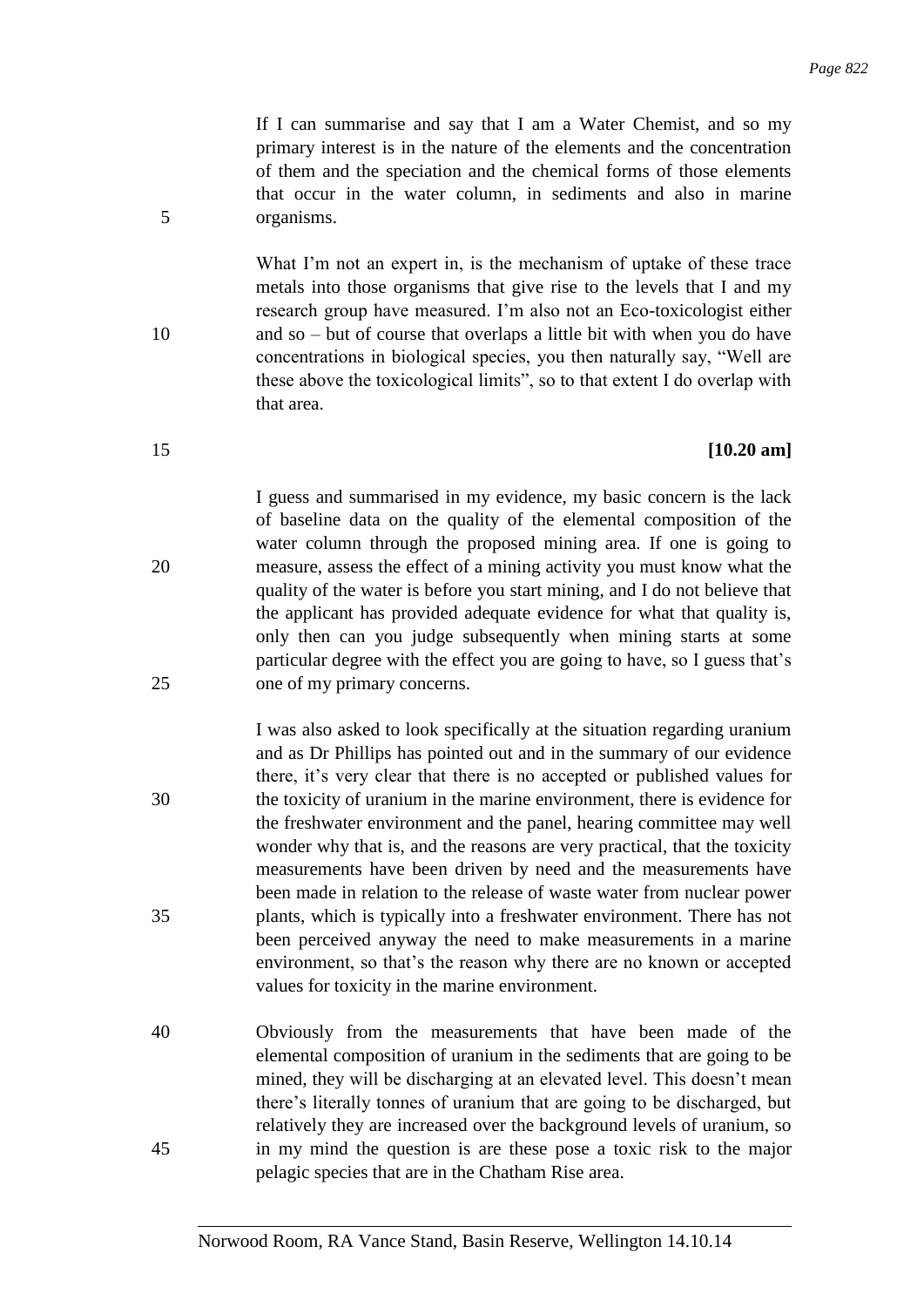Now, tests have been done, NIWA tests, on three species but these are not the major species that are present on the Chatham Rise, and I have another question then as to how appropriate are the species that have 5 been tested compared to what is on the Chatham Rise, the major commercial species, hoki, ling, orange roughy and wharehou. So I believe that it is necessary to establish a uranium toxicity level for those species and then compare that with the maximum – well, a starting point would be the maximum possible level of uranium that 10 would be discharged after processing on the ship.

So I see it as two extreme end members. If we assume that all of the uranium that is present in the sediment is available to be taken up by the fish, that's one end member, the other end member of this process 15 is the natural background level of uranium. So if you're starting off to look at the toxic effects of the uranium, you would establish the toxicity for those four fish species and compare that with the maximum possible level of uranium that could come from the sediment.

- 20 If that was within some, ecotoxicologist or ethotoxicologist who specifically deals with toxicology of fish, if the levels in the sediment were within perhaps a factor of 10 or 100 of the toxic limit, then at that point you would need to undertake further investigations as to what proportion of that sediment uranium will end up in the water column, 25 also the speciation, and by speciation I mean the oxidation state, whether it's uranium oxide or just what form it's in, because the uptake depends upon the oxidation state, the form of the uranium, both its oxidation state and also it's molecular complexes.
- 30 So in terms of my understanding, Mr Chairman, you know, of adaptive management and the notes you made from last week there, I believe that this – well, it's not simple, but I mean this step of measuring the toxicity for the four pelagic species, comparing it with the total possible uranium content in the water at the point of discharge from the 35 discharge pipe, must be done before any mining starts. It may well be, and this is a value judgement on my part, that those levels that are discharged from the pipe are very much less than the toxic levels, in which case then you could then proceed with some limited degree of mining and so forth there. But if they're not, then I don't think any 40 mining or any shape or form should take place.

## **[10.25 am]**

So, Mr Chairman, that's a summary – well, I also have a couple of 45 other concerns here that I raise and that Mr Currie also raised on my behalf. This is the time at which fish pelagic species in the plume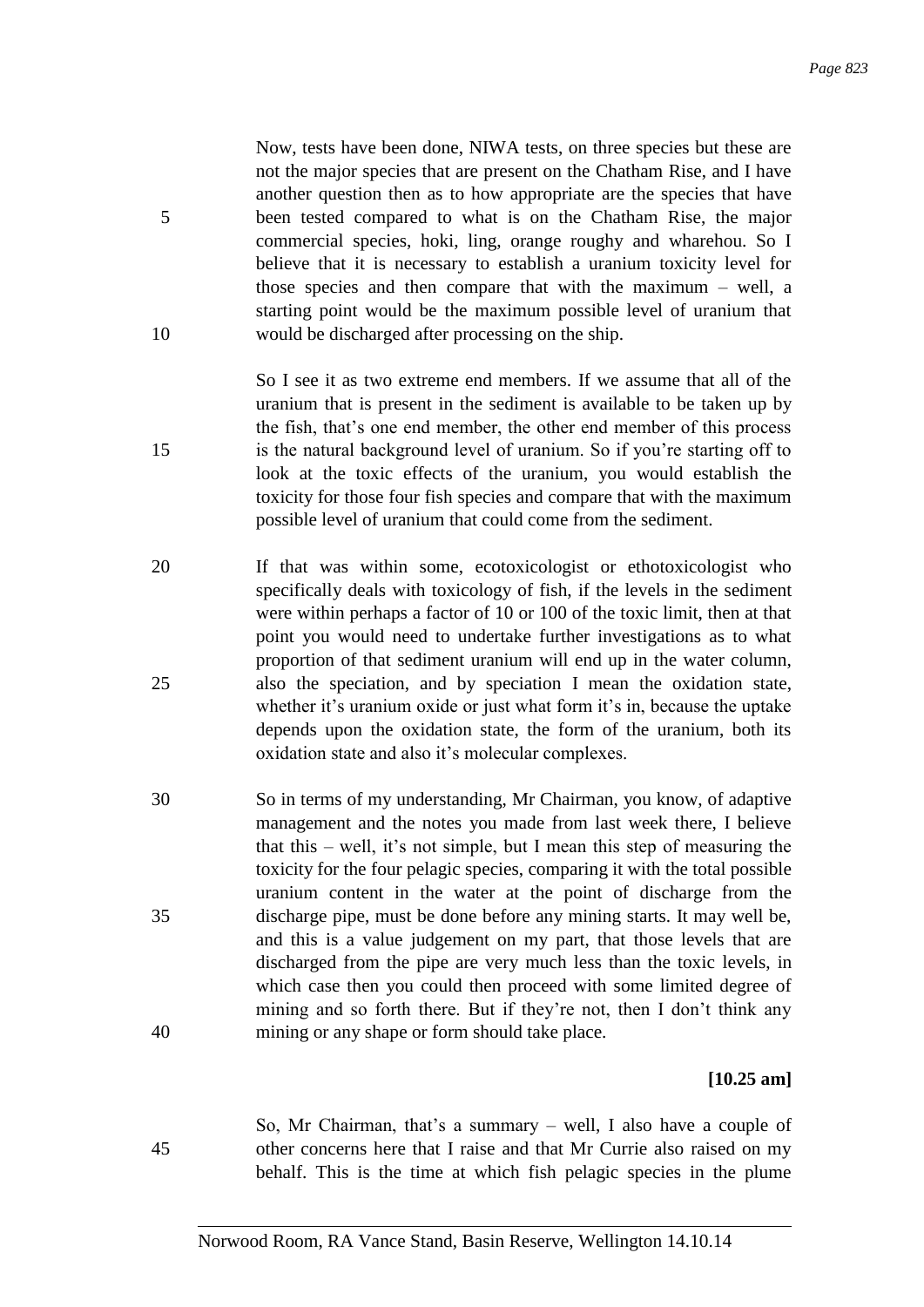would be exposed to elevated levels, this time, this temporal element, I couldn't find that in my reading of the modelling report there, and of course, I mean if the plume takes half an hour or an hour or a couple of days to dilute, then that would determine or have a big effect on the 5 uptake of any elevated levels by those fish, and so I think that is an element, the time factor, that is missing from the modelling reports there.

- I'm also concerned about the sensitivity of the model in terms of the 10 height at which the discharge pipe is above the seafloor. Now, it's specified as 10 metres, but in reality I can't imagine, given the conditions that exist in the Chatham Rise, that it's going to be very difficult practically to maintain 10 metres, and if the model suggests that if it rises to 20 metres, the plume changes its shape, the time at 15 which it takes to disperse changes, then that may be an issue there, and I think that's something from my reading, Mr Chairman, the variability and the height and how that's going to be controlled has not been covered in any of the evidence.
- 20 Initially I was concerned about the effect of sunlight on the chemistry of the water that's discharged, but then of course somebody pointed out that that's in the dark, it's deep down, so any phytochemical effects would be negligible but there will be some seasonal variation in the water chemistry even at that depth, and I'm not sure whether the 25 applicant has looked into seasonal variations in the water chemistry.
- There will also be, and this overlaps with chemistry in explaining trends and chemical values, there will also be a temporal variation in the physical oceanography of the area, the currents at the height just 30 above the seabed there, and I'm not sure whether the applicant has really addressed the physical hydrography, the variation of physical hydrography with time and that would require measurements just above the seabed.
- 35 So, Mr Chairman, I think that's a summary of my views.

CHAIRPERSON: Thanks, Professor Peake.

MR HILL: Thank you, Dr Peake.

40

I guess it's a question that we'll hear quite a bit of today, which is how long temporally is this piece of string. I mean, in terms of the – I mean can you give an envelope as to the time it would take to institute the, if I can call it that, sort of the pre-mining baseline establishment and then 45 subsequently the sort of steps it might go through?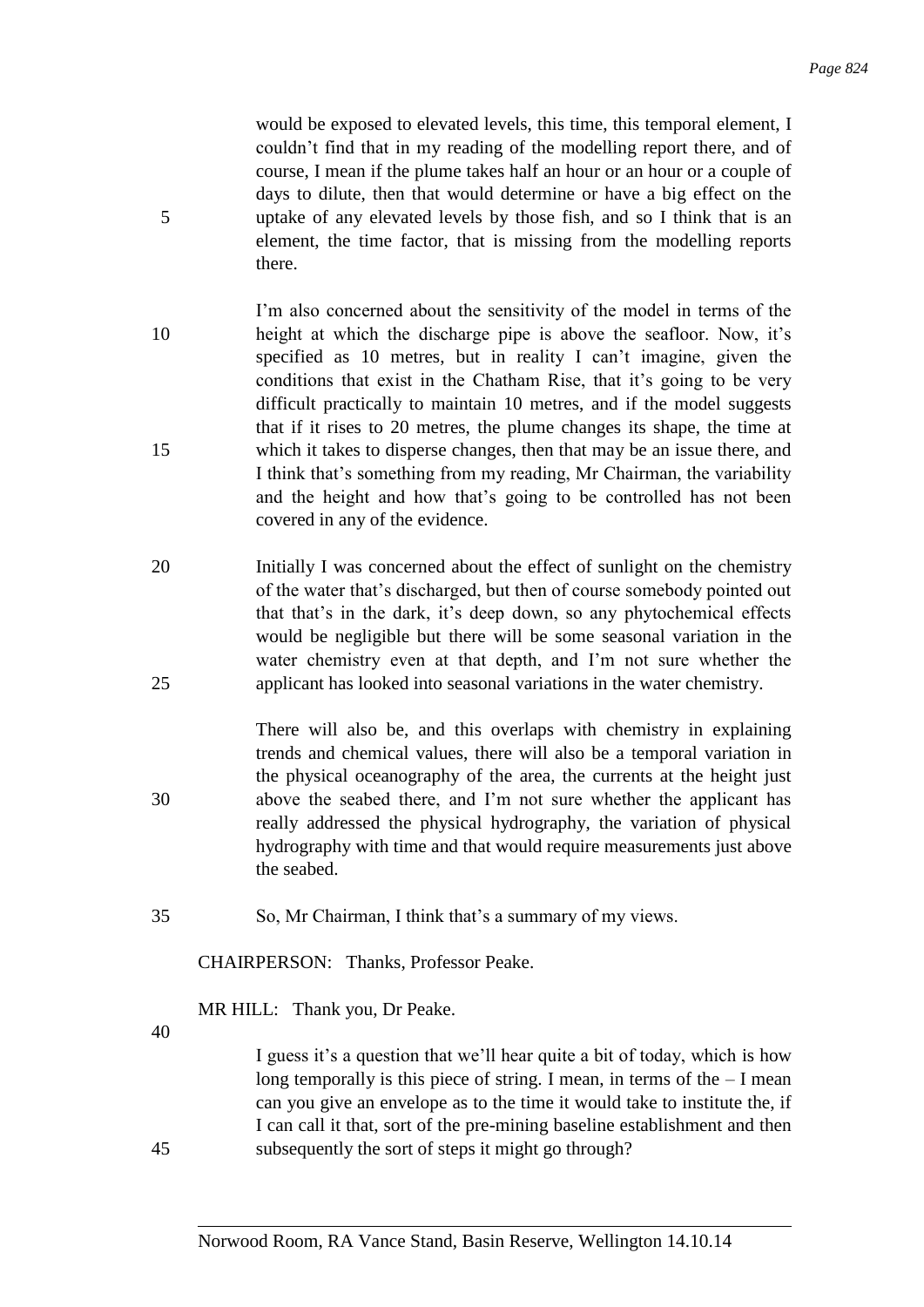# PROFESSOR PEAKE: This is the time to do this testing there?

- MR HILL: I mean, it obviously comes down to how realistic is it to put in place a programme of research effectively to get to a point where you 5 might then have some confidence that you can commence mining and then having commenced the sort of incremental steps that you would need then to tick off as you go through as you referred, your adaptive management steps.
- 10 PROFESSOR PEAKE: Well, I think that the time involved in establishing the toxic limits, that's a question that an ethotoxicologist would have to answer. It wouldn't be sure - - -
- MR HILL: You will appreciate that every time we ask a question like that it's 15 referred to somebody else. I'm not sure we have a circle which is capable of closure on this one.
- PROFESSOR PEAKE: Yes, I appreciate that. I could say, from a chemical perspective, it would not be straightforward, but certainly it could be 20 done. I mean another issue which I haven't raised of course is the toxicity for different stages of the lifecycles of these pelagic species, it could be that the larval stage is more sensitive to uptake than the adult, which would be an added complication there. No, I really could not comment on the time it would take.

# **[10.30 am]**

Mention is made of, you know, a research collaboration involving a PhD student but having supervised PhD students and masters students, 30 including one here on my left, it takes much longer than you plan and I would suspect that it would be better research that's done under contract rather than as a PhD student.

MR HILL: Well, thank you.

35

25

CHAIRPERSON: Could I just ask a supplementary, so you are saying that to get the right species that would give you better information and to do it on the Chatham Rise itself, which is what you are suggesting to get the baseline background data, you can't give an estimate of how long that 40 might take?

PROFESSOR PEAKE: No, I mean biological species can be collected there and certainly my experience in my research group collected ling taken from the southeast of Stewart Island there and I mean that was 45 commercial fishery boats collected there. Mind you they were dead because we were just analysing the elemental composition but it would

## Norwood Room, RA Vance Stand, Basin Reserve, Wellington 14.10.14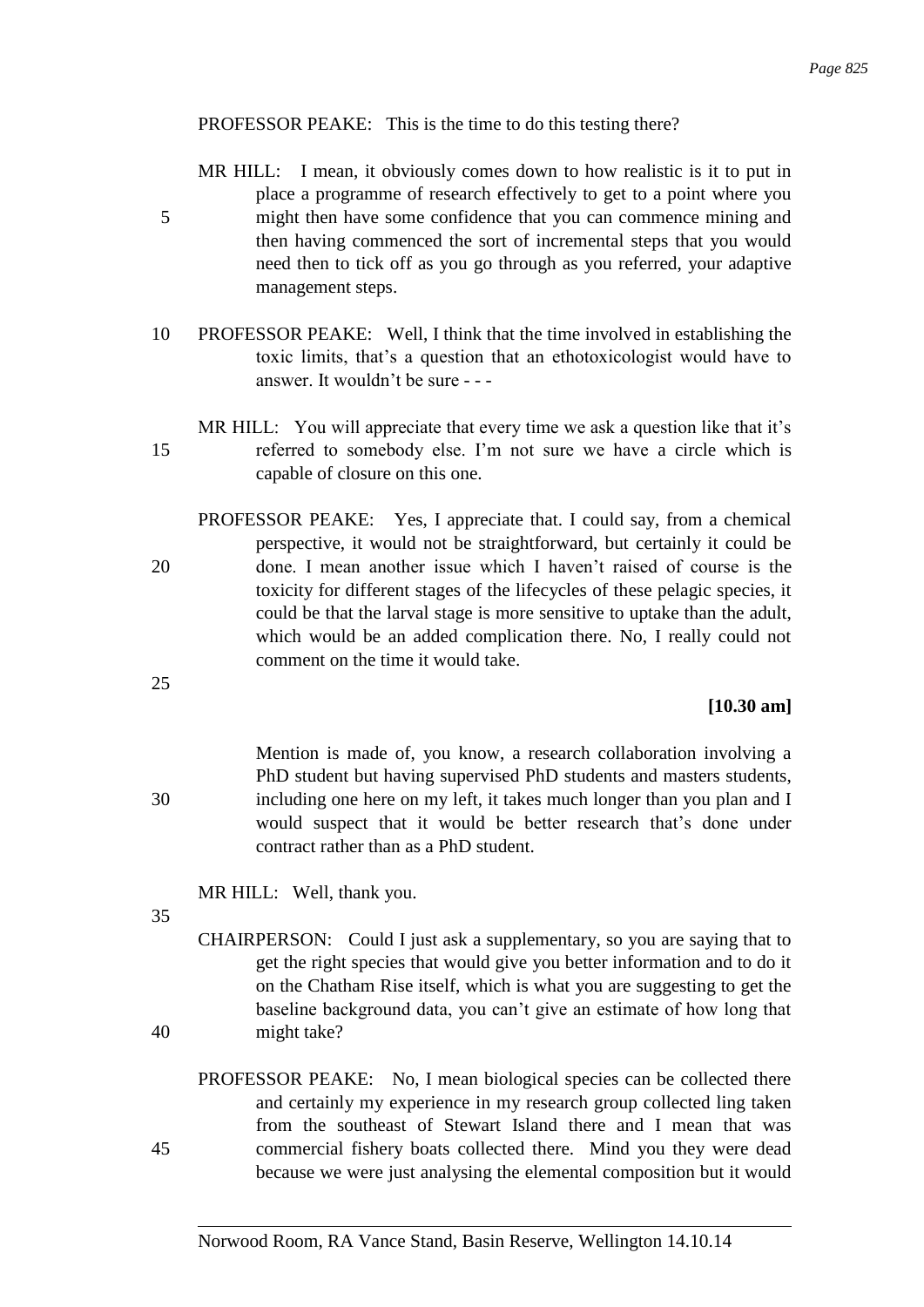take some time but it certainly could be done. What will be a lot more difficult is collecting samples for accurate trace metal analysis and that will be particularly important because if you are going to judge any change then your starting point has got to be trace metal clean and my 5 laboratory has gone to inordinate lengths to lower the limit of detection and get accurate values there.

If you contaminated your sample for background and then you made a measurement, say with an elutriate, then it may be that adding the 10 elutriate would only make a small difference to an erroneous background signal whereas if the true background was measured under careful trace metal free conditions, which can be done and certainly is done in my laboratory at the University of Otago, you could be sure that you were looking at a genuine change.

15

## CHAIRPERSON: Thank you. Greg?

DR RYDER: Good morning, Dr Peake. I am wondering if you can give us a feel for the level of risk you see with this issue of uranium 20 bioaccumulation. I see at paragraph 15 of your evidence you talk about the concentration of uranium sediment and, you know, if you assume that is all removed up to the vessel and then brought back down again and then discharged and diluted into the water column and then all of that is available for uptake by marine species and if you accept the 25 plume modelling, as described in the applicant's witnesses evidence, about the level of dispersion and the concentration of uranium that might be in that, are we talking about a great deal of risk here to marine species or are you saying that we just don't really know enough about that?

30

PROFESSOR PEAKE: I think I am saying that we don't know because there is no uranium toxicity threshold that has been established anywhere in the world for any marine species, we really don't know. If I was asked to give an opinion we are the only people that have measured uranium 35 content of ling anywhere in the world and the uranium levels were very low - this is in the flesh of ling collected off the southeast of Stewart Island – which would suggest then that there is no bioaccumulation, no biomagnification of uranium at least in that species in that area there. So if one was to extrapolate those results to the Chatham Rise then I 40 think there probably would be no cause for concern but in the absence of a value we just don't know both in terms of toxicity and also the background content of uranium in those four pelagic species at present, you know, before mining starts. It's not just known and that should be established.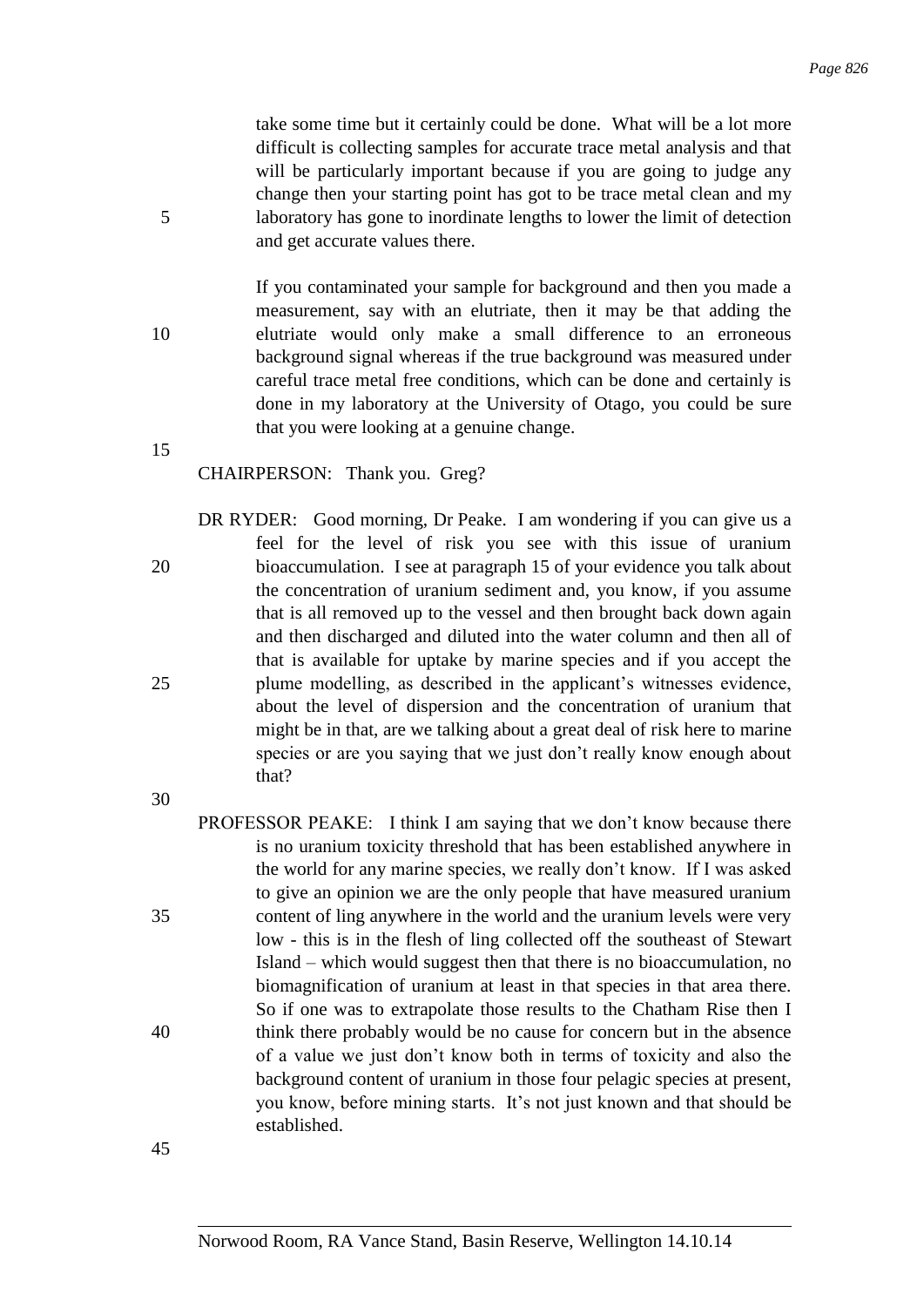- DR RYDER: Thank you for that. The importance of initial dilution of the discharge, I think you mention at paragraph 10 of your evidence about the 2000-fold dilution in the wider field. Am I right in thinking that dilution is important but it wouldn't necessarily satisfy you one way or 5 the other if dilution was greater? The fact is that this chemical has potentially become available in the wider marine environment for uptake by species would still be an issue of concern to you regardless of that level of dilution?
- 

# 10 **[10.35 am]**

- PROFESSOR PEAKE: Yes, it is still of concern, I mean ultimately it will return, it will mix. You won't be able to distinguish it from the background and the distance of the plume is really irrelevant, I think 15 it's really the time it takes to disperse that will determine the extent of exposure of fish that are swimming in that area to those elevated levels.
- DR RYDER: So you have given your view on why there are no guidelines for uranium in the marine environment, are you saying it is purely driven 20 by need and that there has been no need for such guidelines given the focus has been mainly discharges to freshwater environments?
- 
- PROFESSOR PEAKE: Yes, I mean the Canadians, for example, all of their nuclear power plants are on rivers and so they have been primarily 25 concerned with the immediate discharge from the plant into the freshwater river. So that would be my understanding of why there haven't been anything like the extensive studies for marine species as there has been on freshwater species.
	- 30 DR RYDER: So, just finally, your paragraph 22 where you have asked some questions about monitoring, and was that addressed further in the expert conferencing a bit more specifically those questions?
- PROFESSOR PEAKE: I guess, I mean as a final issue there I just got 35 thinking, "Well, in any resource consent conditions what would they specify specifically about monitoring the ongoing trace metal content of those four predominant pelagic species?" I added that into my evidence, it really wasn't addressed in the caucusing there, we really didn't get onto possible conditions that might cover our areas of 40 concern.
- DR RYDER: So if there were to a programme of monitoring uranium in those species you mentioned, particularly those commercial fish species, given the fact that they are quite mobile would you be able, do you 45 think, to be able to distinguish if there were increases or if the levels of uranium were elevated to determine whether there that was due to the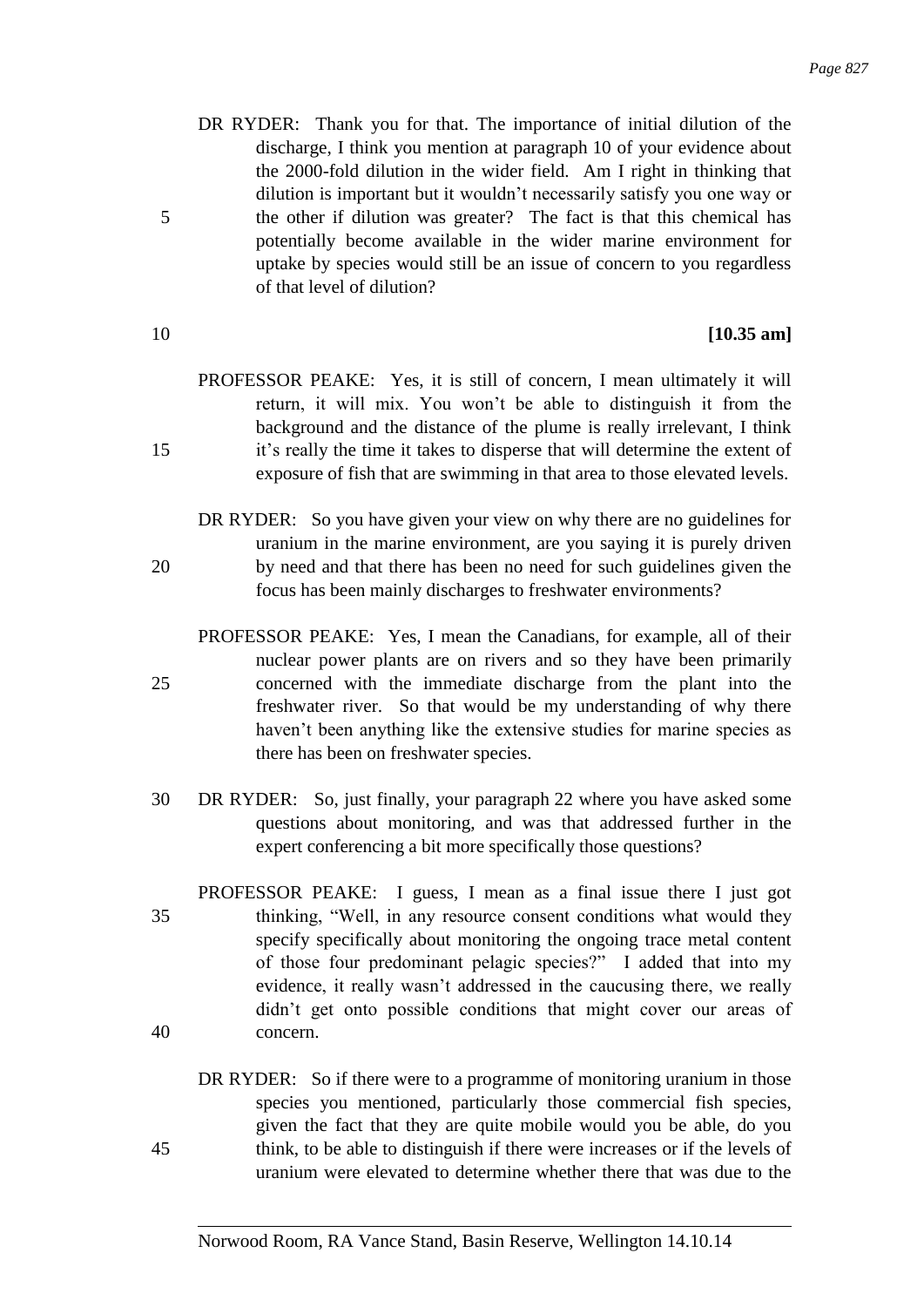operation of the mining work or some natural elevation? I mean do you think it would be possible to distinguish the CRP operation from other potential effects?

5 PROFESSOR PEAKE: Well, I guess if you did get an increase you would have to compare that with the background and this is where I don't think there has been adequate spatial sampling, a variation in the sampling of either the sediment or the water column. The question of how much do fish migrate, I guess that's a fish biologist and there are 10 people far more expert than I am that could comment on that. It could be an issue but if the fish migrated significantly away from the mined area there then that would only lower, wouldn't it, you would get a lower value than if they had been concentrated in the plume where there is elevated.

15

DR RYDER: Well, we wouldn't know though, would we?

PROFESSOR PEAKE: No, you wouldn't, but you would expect it would be a bit lower there.

20

DR RYDER: I can just see a few issues there with apportioning blame, if you like.

PROFESSOR PEAKE: Indeed.

25

35

DR RYDER: Thank you.

DR CRAUFORD: Yes, thank you for the explanation as to why there is no information on uranium for marine species, your explanation of 30 radioactive plants and so forth makes it obvious when you know but when you don't it's not obvious. I was wondering though whether any analogies or learnings from experiments that have occurred in freshwater species, whether we could draw any analogies to the marine environment?

#### **[10.40 am]**

PROFESSOR PEAKE: Well, I guess from a biological perspective you would need to talk to a fish biologist there about extrapolating freshwater 40 results to marine, that's a fish biologist. It is a different environment the marine environment, the chemical composition, you have got these major irons, you have got a high salinity, you have got the presence of sodium, calcium, magnesium and all these other irons. So that may well make the uptake different in a marine environment from what it 45 would be in a freshwater environment where you don't have those major iron composition. So from a chemical perspective I would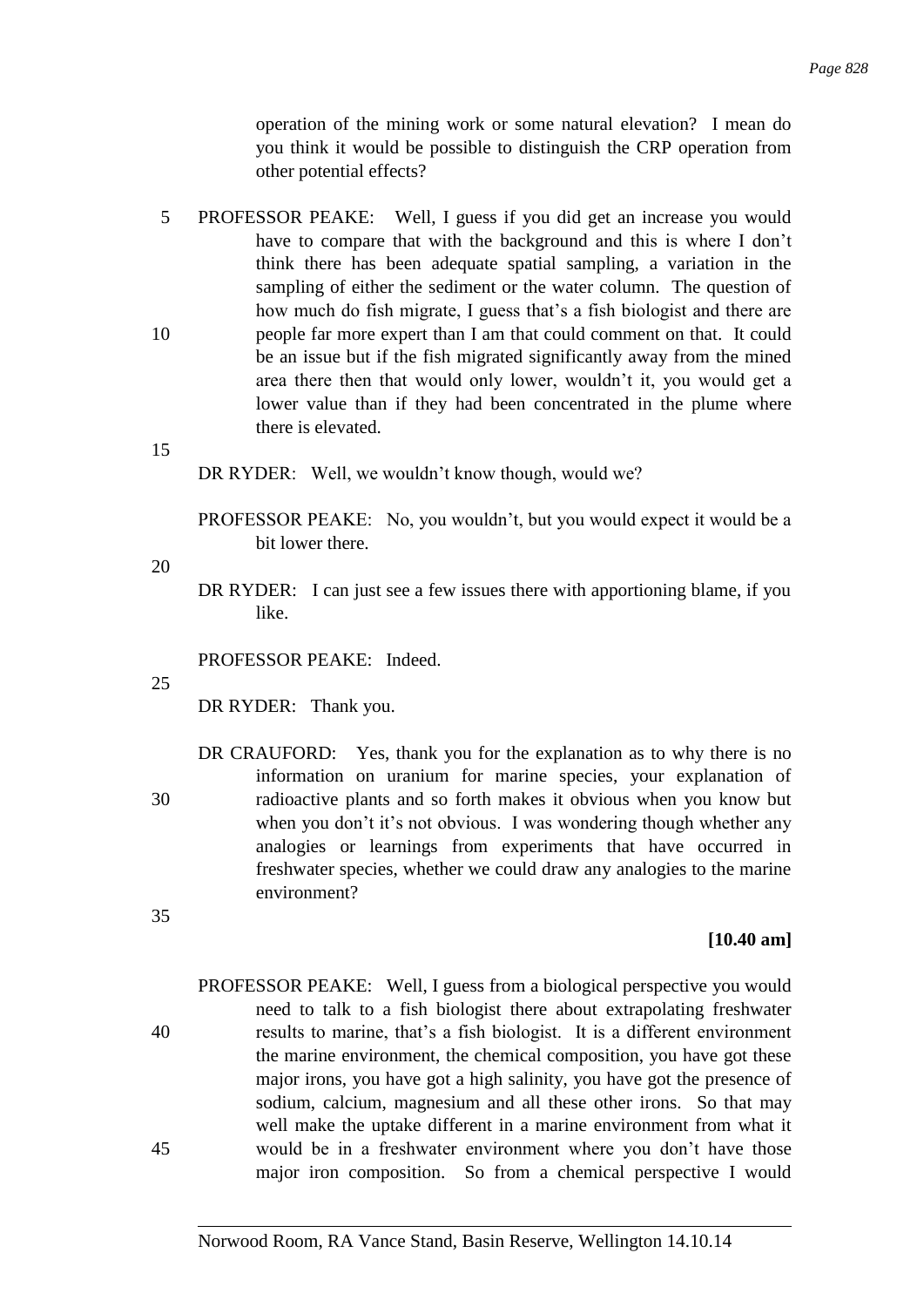suspect there would be a difference and the uptake mechanism would be different in the marine environment but in terms of different species from a biological perspective I couldn't comment.

- 5 DR CRAUFORD: So not even to the extent of going back to Dr Ryder's question of how much of a risk is this really? I mean you have said that we really don't know the impact on fish and we can't draw any analogies, you don't think, from the freshwater environment as to what those impacts might be?
- 10

## PROFESSOR PEAKE: No.

- DR CRAUFORD: Okay, fair enough. In terms of the height of the plume I think we were told, if I am right, that the discharge was likely to be 15 plus or minus two metres, is that right, two metres I think that was correct, with a mean of about 10 metres above the seabed, would that still give you concerns as to the changes in the plume?
- PROFESSOR PEAKE: Yes, if it has been stated in the modelling report I was 20 sort of unable to work out just what the sensitivity is to the discharge height but having been out on the Chatham Rise and seen the swell the practicalities of, you know, keeping them in more than 10 metres I think are almost impossible. And so it comes down to the sensitivity of the modelling and that's an issue which the radiochemistry group were 25 concerned about, the uncertainties associated with many of the estimates that came out of the modelling there.

DR CRAUFORD: Thank you very much.

- 30 CHAIRPERSON: Okay, CRP I think has some questions.
- MR HARWOOD: Good morning, Dr Peake, the first question relates to paragraph 16 of your evidence, if you have got that handy, and it relates to determining toxicological levels for pelagic fish. Did you 35 raise that issue in conferencing?
- PROFESSOR PEAKE: Yes, I did and I think it's sort of covered in issue well, probably issue 5, "There is an absence of baseline data on bioaccumulation". Yes, and issue 3, "Were the three species used in 40 the toxicity testing appropriate for the proposed mining?" So I guess the issue was raised and I did have an opportunity to comment on that.
	- MR HARWOOD: And did the agreed outcomes in terms of draft conditions and the suggested research satisfy your concerns?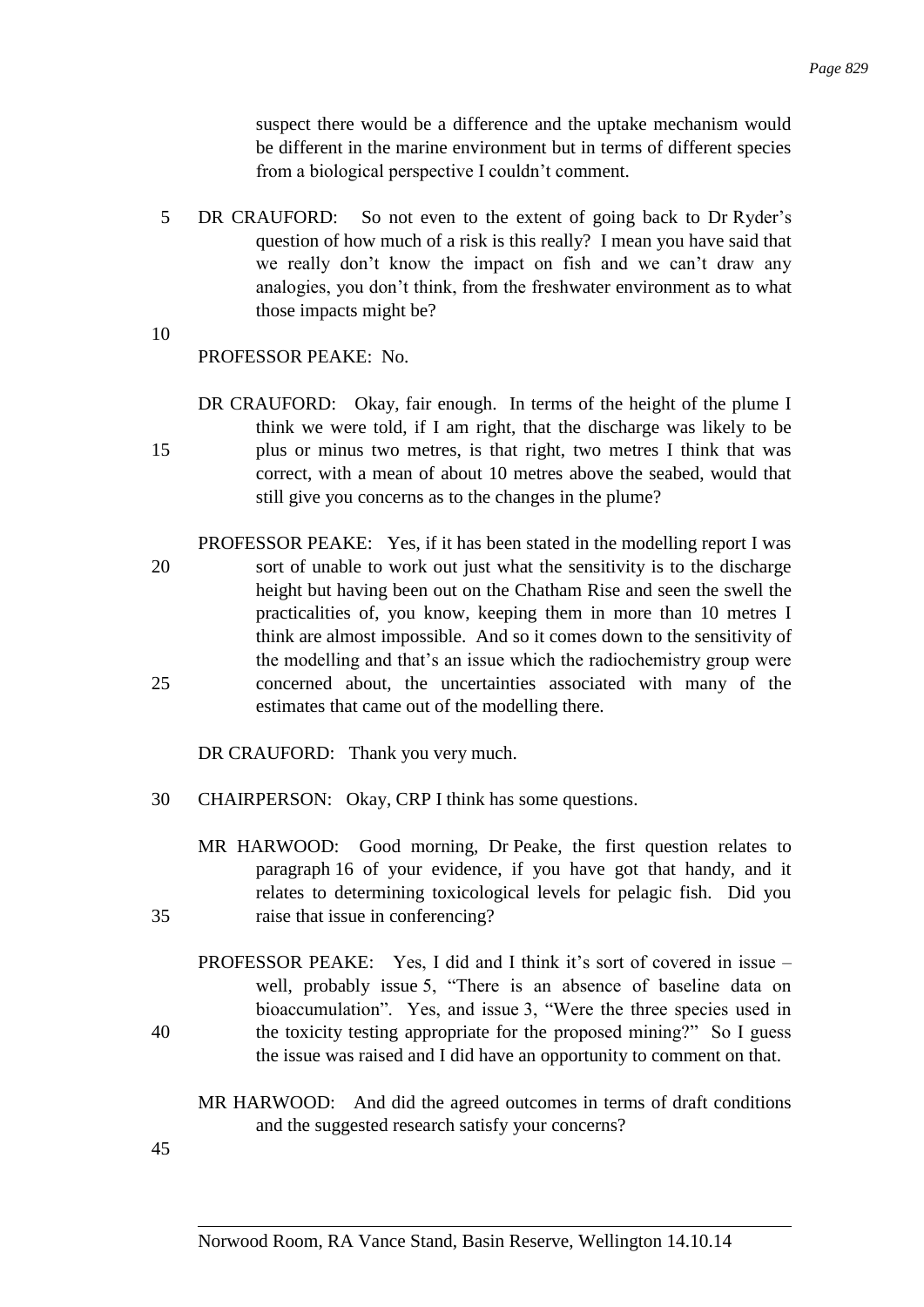- PROFESSOR PEAKE: Well, I agreed. Well, it depends on what you call "research" but I mean I agreed that an investigation was required to establish toxicity levels for those fish but I wasn't happy with the wording of the expert opinion conclusion there. Well, in fact it's the 5 draft conditions there and that's why I asked to specifically disagree because my concern is that if this research extended over a long period of time and mining had started what would happen if there were some alarms raised from the results of that research.
- 

## 10 **[10.45 am]**

MR HARWOOD: Thank you. You talked about risk earlier, in terms of elevated levels of uranium would you agree that once uranium levels reach background levels but through dilution the risk is gone?

15

PROFESSOR PEAKE: So once they reach background levels?

- MR HARWOOD: So once the uranium that comes out of the pipe is diluted such that it's at natural background levels, does the risk posed to 20 pelagic fish no longer exist?
- PROFESSOR PEAKE: No, it wouldn't because that's the uranium content of the environment which the fish live in. The question is though it is elevated from the moment that it's from the discharge pipe for a given 25 distance, spatial distance, and also for a given period of time and so the question then is how long is that elevated and is that sufficient time for a significant uptake by any of the four pelagic species.
- MR HARWOOD: An important part of that is also how far or the scope of 30 that distance where uranium levels are elevated to, isn't it?

PROFESSOR PEAKE: Yes.

- MR HARWOOD: And are you aware that dilution of uranium to background 35 levels occurs within the near field within 250 metres of discharge?
- PROFESSOR PEAKE: Yes, well, the modelling would suggest it. I mean ideally it would be nice to do some pilot studies and actually to - I guess you could use dye studies to actually establish the accuracy of the 40 distance but that would be almost impossible, you know, in the environment there so I guess modelling probably is the only practical solution there.
- MR HARWOOD: Thank you, and so we are talking about any pelagic fish 45 that encounter the plume within that sort of 250 metre circumference –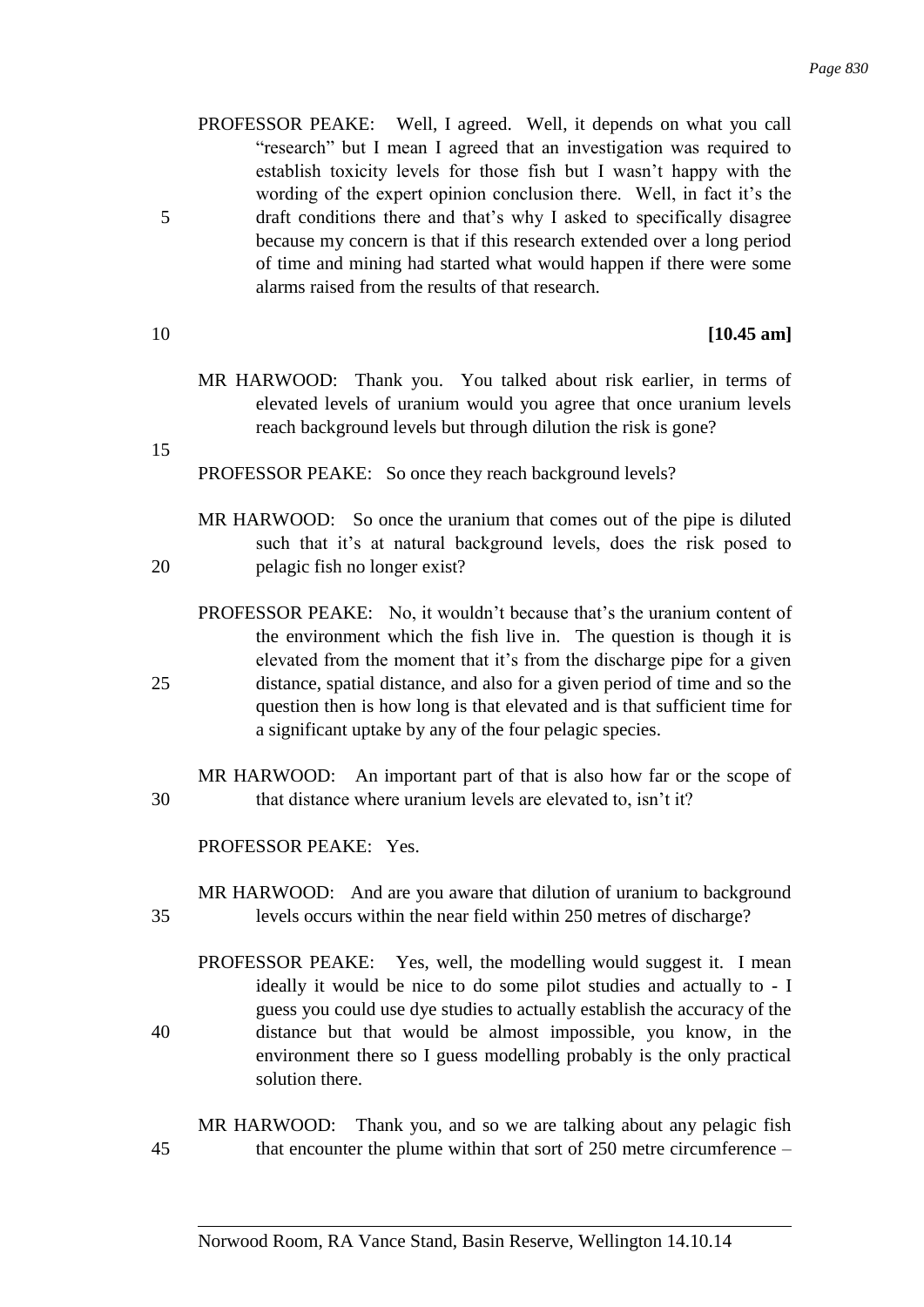well, actually it would be closer, wouldn't it, because at 250 metres I think dilution is something like 750 times?

PROFESSOR PEAKE: (No audible response)

- 5
- MR HARWOOD: Thank you. And within that tight area there would also be elevated levels of TSS, there would be a sediment plume, there would be other reasons why fish might avoid that area, would you agree with that?
- 10
- PROFESSOR PEAKE: I couldn't comment on the behaviour of fish in elevated sediment plumes.
- MR HARWOOD: And in terms of a population level effect on fish species, 15 given the Chatham Rise is rather large and there is millions of individual hake and hoki present on the Chatham Rise, the chance of a population level toxicological effect from uranium must be low given the small size of the area where elevated uranium would occur?
- 20 PROFESSOR PEAKE: Well, Mr Chairman, through you, I mean I don't want to duck for cover here but that is a question for a fish biologist in terms of population and density there. I mean there is sufficient density to warrant commercial fishing so I guess there must be enough there for a given square metre or square kilometre there to possibly be a potential 25 risk but I think that's really a fish biologist who would have to comment on density of fish.
- MR HARWOOD: I am just interested really in the scale of the potential toxicological effects because if what you are saying is right that the 30 uranium levels are high enough to cause an effect only within a small distance from the discharge pipe and if fish species occur over a very vast area we are only talking about this small number of fish that would encounter that area of elevated uranium, just from first principles would you not agree that the chance of a population level effect would 35 be low from this activity?
	- PROFESSOR PEAKE: I couldn't comment on that without knowing what the fish density is for these four species and that's a fish biologist.
- 40 MR HARWOOD: I was going to ask you a series of questions about bioaccumulation and biomagnification but seeing as you have confirmed earlier that that's not within your expertise I will avoid that but just for clarification paragraph 14 of your evidence is all beyond your expertise, is that correct?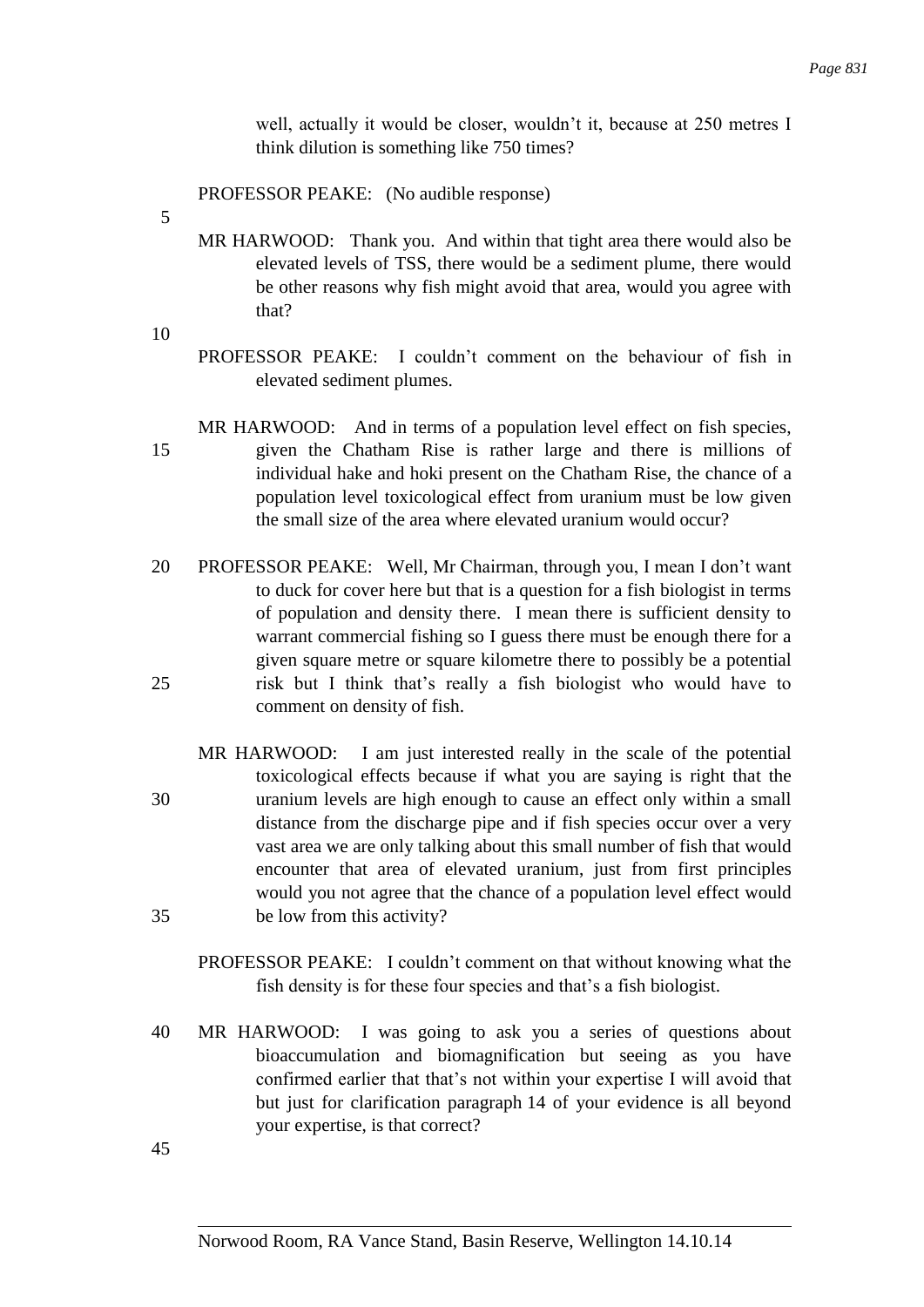## **[10.50 am]**

#### PROFESSOR PEAKE: Yes.

5 MR HARWOOD: Thank you.

PROFESSOR PEAKE: I mean I do make the comment that uranium would be expected to increase up the marine food chain, I have really no basis other than other trace elements can be – larger fish have higher 10 concentrations of other trace elements, but - - -

MR HARWOOD: Yes.

PROFESSOR PEAKE: - - - I couldn't be certain about the uranium at all, and 15 from our experience of the uranium measurements on ling collected from the south east of Stewart Island, they were very low, so in fact for those species in that environment they certainly didn't bio-cumulate – biomagnify.

20 MR HARWOOD: Thank you for that evidence, because it was Dr Phillips in her response to a question from Dr Crauford this morning suggested that uranium doesn't biomagnify at all in fish, do you recall that?

PROFESSOR PEAKE: Yes I do, and it's certainly different I agree with Dr 25 Phillips, it's certainly different from mercury.

MR HARWOOD: Yes, thank you for that.

Final questions, have you read Dr Tuck's evidence?

#### 30

PROFESSOR PEAKE: No I haven't.

MR HARWOOD: Well it's Dr Tuck's evidence that, sediment plumes are created from bottom trawlers being dragged along the seabed, picks up 35 a – picks out of sediment, you accept that?

PROFESSOR PEAKE: Yes.

MR HARWOOD: And he – his evidence was that or based on assumptions 40 that roughly between 21 and 42 million tonnes of sediment is released into the water column over an area of 18,000 square kilometres from commercial fishing from trawling.

Again on a first principles' basis, would you consider that there would 45 be a toxicological risk from dissolved metals from that activity?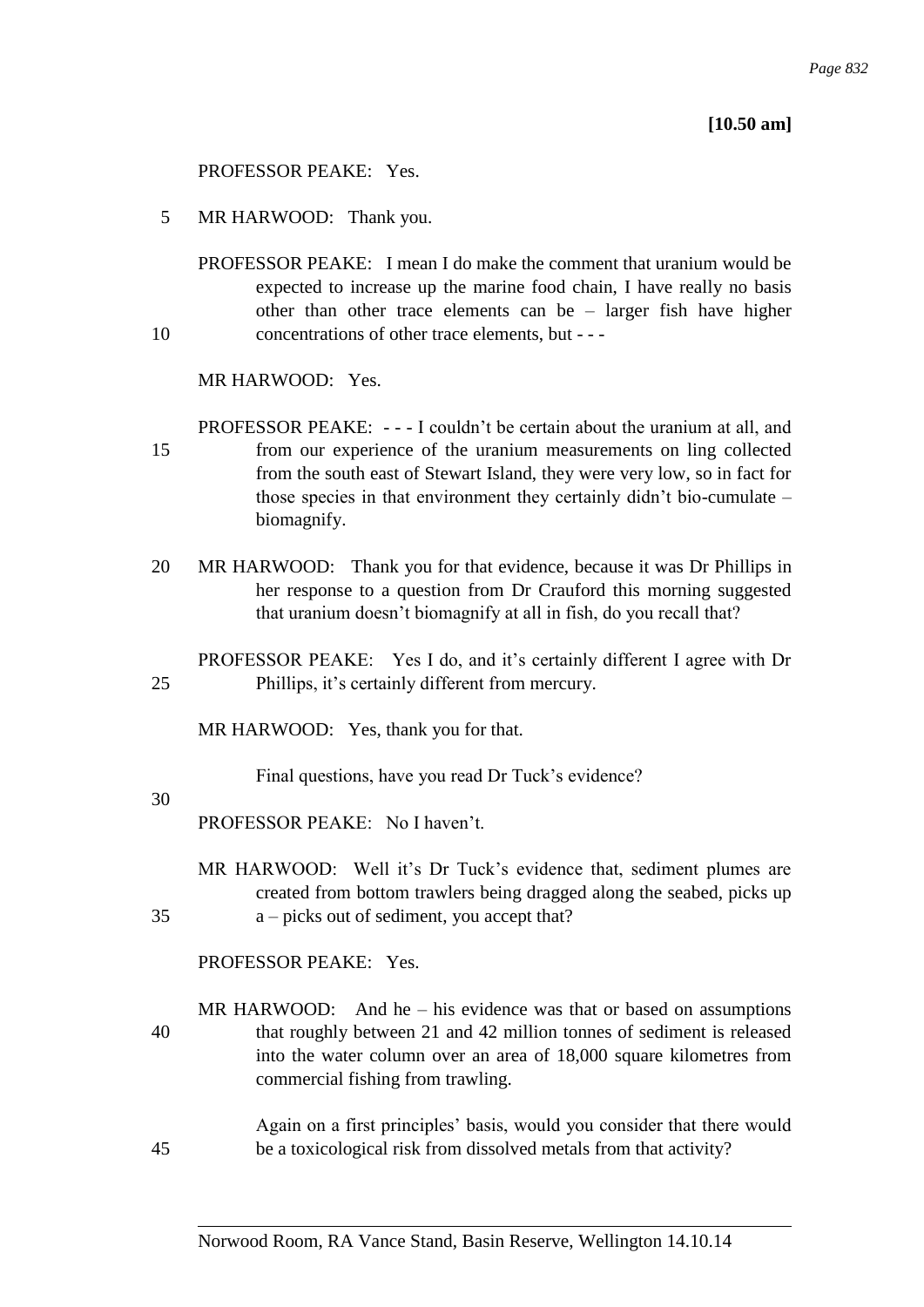- PROFESSOR PEAKE: I guess the physical disturbance of trawling it will be different from what is proposed in this mining activity, and the mining activity will take the top 50 centimetres, it's about 50 centimetres of the sediment to take it up to the surface process and then return it back, the 5 chances of mobilisation of metals I would suggest are much greater with that mining activity than they would be with trawling which doesn't set out to disturb the sediment at all, it sets out to catch the fish that are above the sediment in the process.
- 10 Some of the top of the sediment is physically perturbed but wouldn't lead to the same – anything like the same degree of mobilised, potential mobilisation as it would in this proposed mining operation.
- MR HARWOOD: But that am I correct that you're saying it depends on the 15 volume or the size of material that is in fact released into the water column, so the fishing in fact release or cause sediments to be released in a plume that would be relevant wouldn't it?
- PROFESSOR PEAKE: Yes it would be, but the extent to which the trawling 20 would release that would certainly be different from your mining operation and I would suggest that your disturbing a much greater depth of sediment and taking it up to the surface and in the process of filtering it and processing it on board there's the potential for release of more elements from a bound state than it would be just leaving a 25 trawler, because the trawler leaves it on the bottom, doesn't it, and I mean there's just an immediate pertubation just above the seabed.

MR HARWOOD: Thank you, no further questions.

30 CHAIRPERSON: Thanks, Mr Harwood. Does any other party have a question of Professor Peake?

MR CURRIE: Only questions of clarification if I may?

- 35 CHAIRPERSON: Please.
	- MR CURRIE: Mr **(INDISTINCT 4.11)** thank you, Dr Peake just a few questions to follow up some answers that you've given.
- 40 Firstly, you answered a question by Dr Ryder about the level of concern and you mention samples of ling taken elsewhere I believe in the Chatham Rise is that right?

PROFESSOR PEAKE: Yes.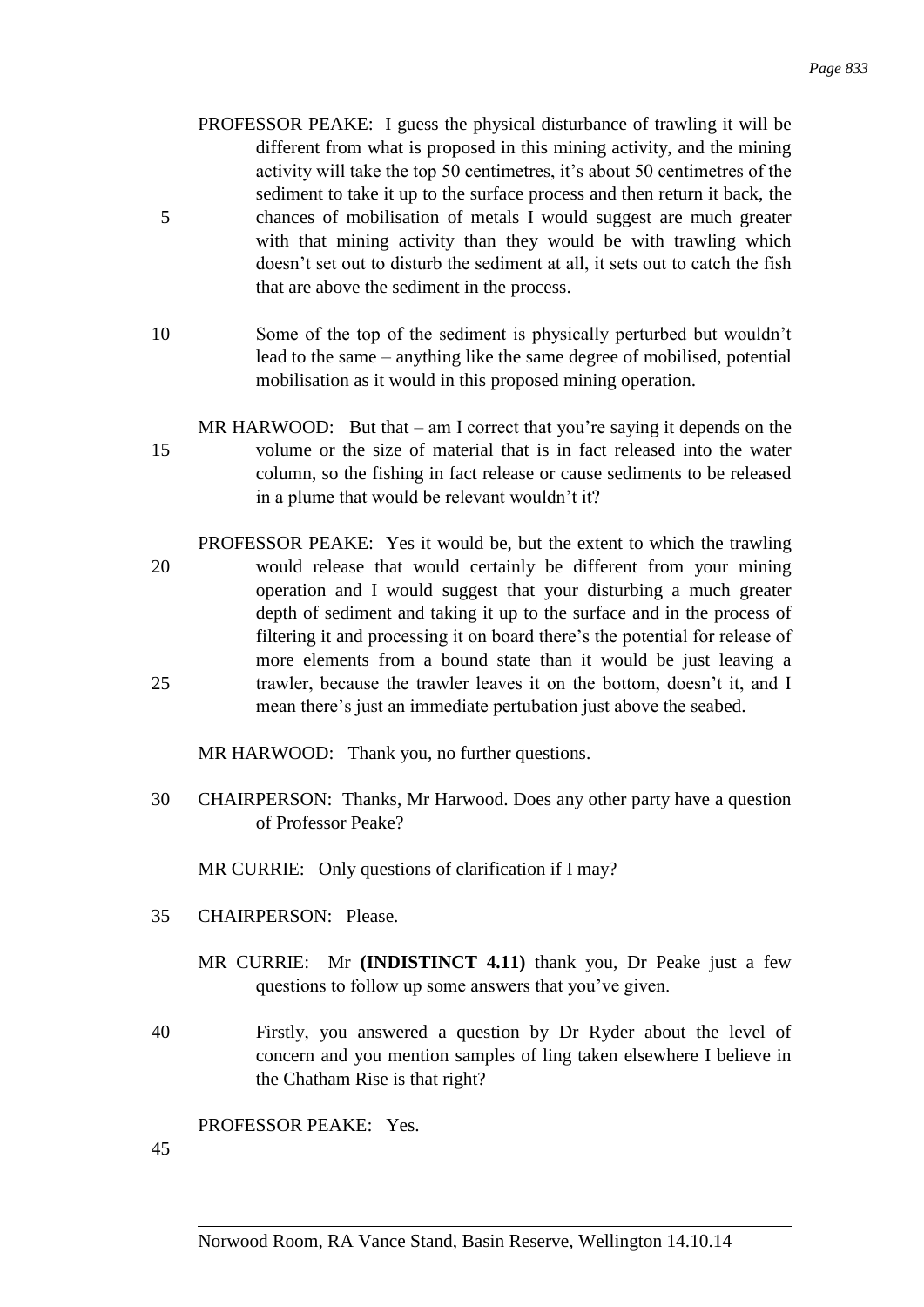MR CURRIE: Were those ling to your knowledge exposed to elevation levels of uranium such as maybe found in the plume?

PROFESSOR PEAKE: We never measured the water column chemistry of 5 the area of which they were – that they were caught. Our interest was really trying to establish a chemical signature based on a combination of the elements in the fish rather than in the water – in any relation to the water column, so I couldn't comment, no, Mr Currie.

10 MR CURRIE: Thank you. And my next question relates to the joint witness statement on radioactivity, do you have that in front of you?

**[10.55 am]**

15 PROFESSOR PEAKE: No, I don't.

MR CURRIE: Shall I hand this?

PROFESSOR PEAKE: I'm sorry, did I leave it behind?

20

MR CURRIE: Can I hand you my copy, and it's paragraph 5 of that one.

PROFESSOR PEAKE: Under which column?

25 MR CURRIE: I think it's column 5 on page 1, where you say it is necessary to establish the levels of radionuclides, it's your descent essentially from the joint witness statement.

PROFESSOR PEAKE: Yes.

30

- MR CURRIE: My question is just simply why do you say it's necessary to establish the levels as opposed to being advisable?
- PROFESSOR PEAKE: Well, advisable to me seems to be a rather weak term 35 and that I think it is necessary to establish these. I mean advisable would seem to me to give some let out, and if they said well, we don't consider it's advisable, then the work wouldn't be done, but I wanted to be more definite that it is necessary to measure the level of radionuclides.
- 40

Dr Phillips quite correctly pointed out that there's two effects here in the case of uranium, there's the ecotoxic effect from the chemical perspective, and then there is the effect that the radiation of the uranium and its breakdown products, and the two are interrelated.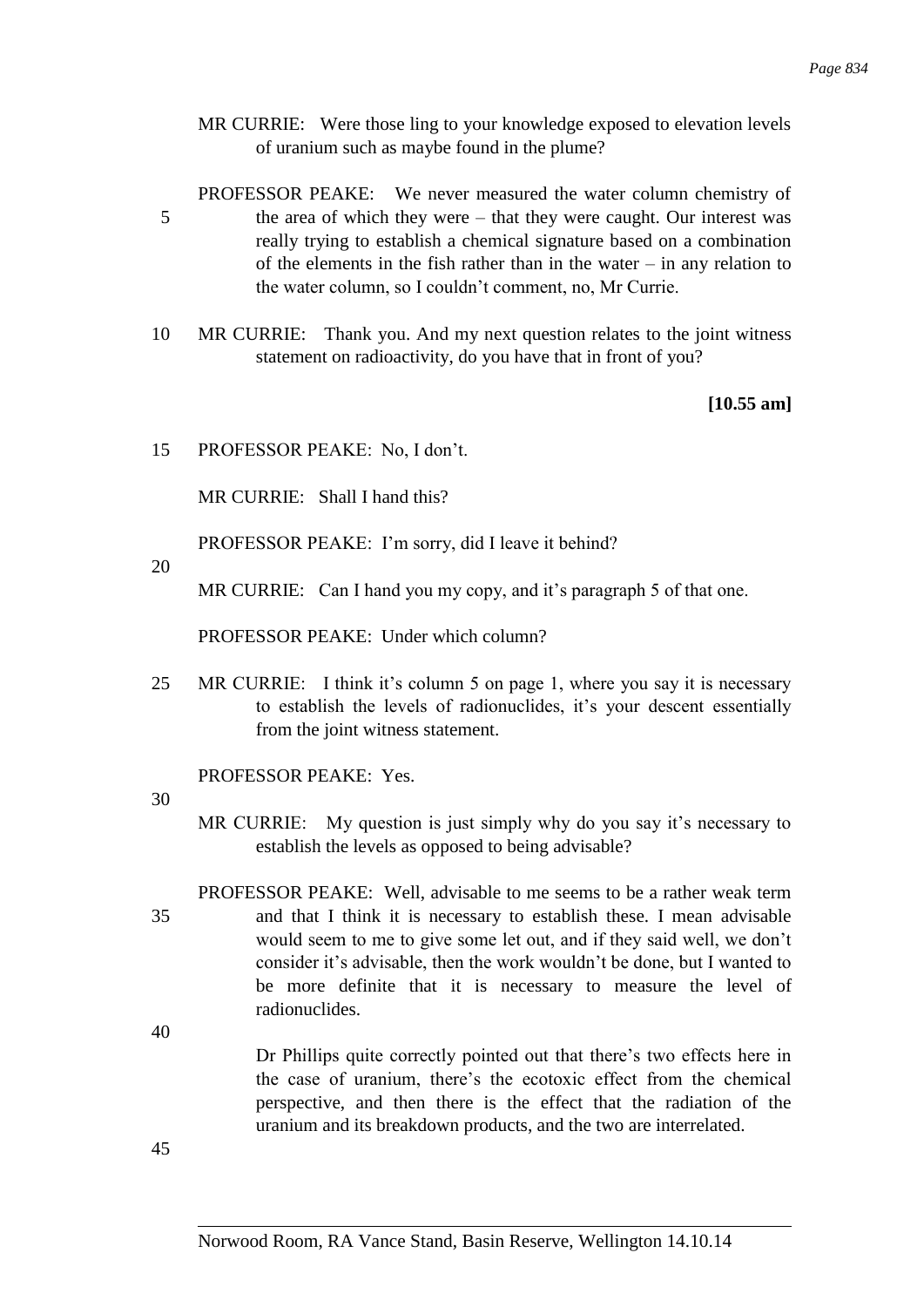- MR CURRIE: Thank you, doctor. My last question relates to the issue of bioaccumulation, have you read the statement of evidence of Dr Ross Antony Geoffrey for the EPA?
- 5 PROFESSOR PEAKE: I have, it was a while ago.
	- MR CURRIE: Do you have that in front of you, or would you like me to pass - if the staff have a copy that's great, thank you.
- 10 PROFESSOR PEAKE: I might add that measuring the levels of radionuclides is a whole lot more difficult than measuring just the total elemental concentration and that would not be easy to do that, but certainly in the caucusing there we agreed that there were nuclide breakdown products short lived, things like polonium 210, that potentially could pose a risk 15 if there was an enhanced uptake of uranium by any of these species, and so not only have you got to measure the total uranium but also the concentration of these in it.
- MR CURRIE: Thank you. The staff are now showing you the evidence of 20 Dr Geoffrey. Can you please turn to page 2 of his executive summary, paragraph 4, and he does talk indeed about polonium 210 there.

PROFESSOR PEAKE: Yes.

25 MR CURRIE: His final sentence is that, "however given the absence of any data from Chatham Rise on levels of polonium 210 and any other these organisms" – I think there's a typo there but – "or water, any further assessment of the enhanced exposure of human consumers of fish, such as ling and hake, would be scientifically premature". Do you agree with 30 that statement?

PROFESSOR PEAKE: Yes, I do.

MR CURRIE: Thank you, doctor. No further questions.

35

CHAIRPERSON: Thank you very much.

- MR WINCHESTER: Sir, just, it's too late to object now, but I'm not sure that that was necessarily a question of clarification, it was rather leading 40 new evidence and I know we have a degree of flexibility about how this – the questioning operates, but by my recollection that did not relate specifically to a question raised in the primary questions of this witness, so I simply want to register that particular fact, sir.
- 45 CHAIRPERSON: Thanks, Mr Winchester, I will think about that over the morning tea break.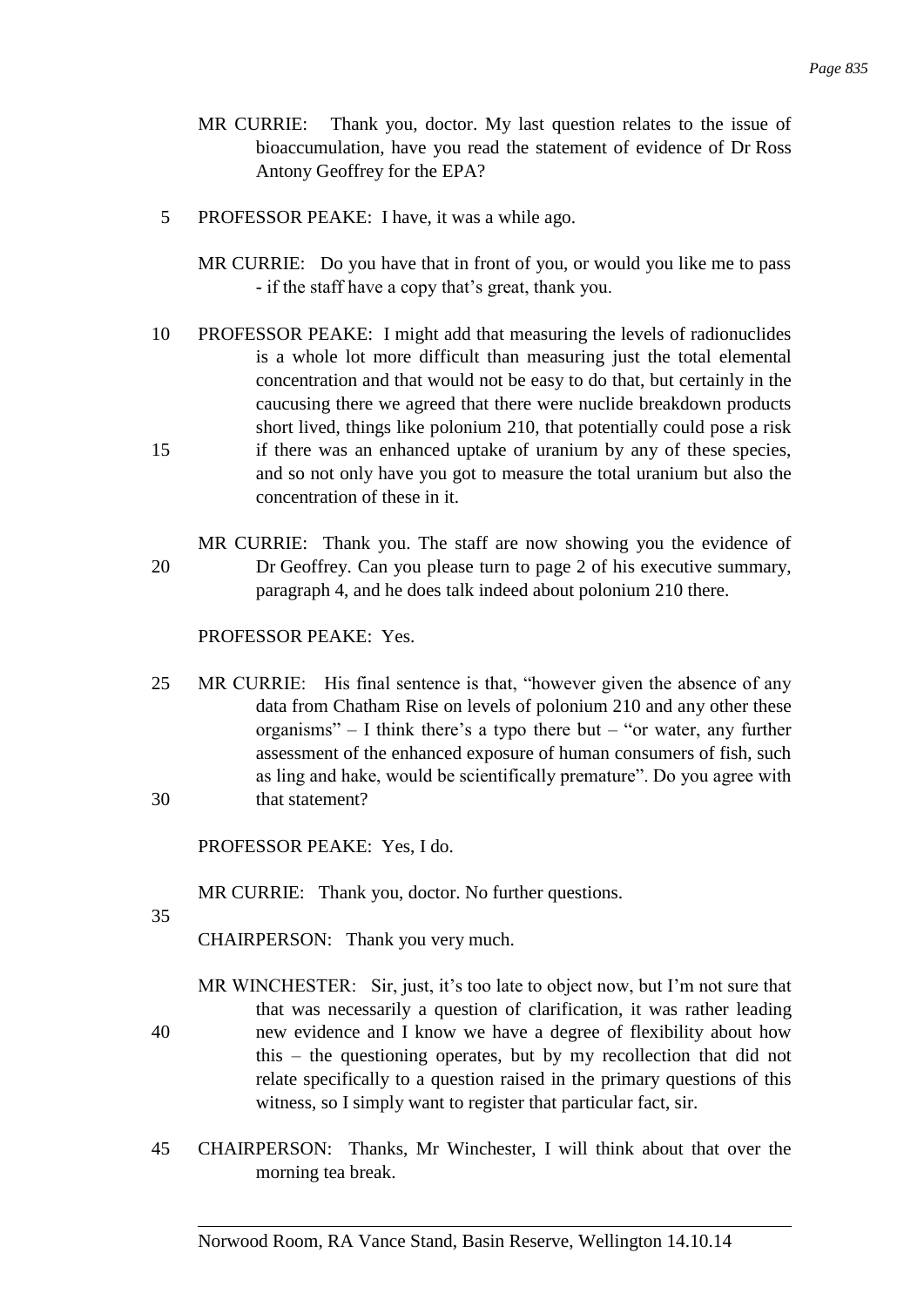- MR CURRIE: If I am able to respond, sir? I mean there was extensive discussion, including in answer to my other friend's questions about bioaccumulation, so I thought this was directly relevant.
- 5
- CHAIRPERSON: Yes, okay. So that concludes the questions, whether of clarification or not, Professor Peake, many thanks on behalf of the hearing and the committee. I suggest we break now for morning tea and then the next witness will be called by the committee, and that's 10 Dr Tremblay. Thanks.

#### **ADJOURNED [11.00 am]**

#### **RESUMED [11.22 am]**

15

- CHAIRPERSON: Okay, the next witness is Dr Tremblay, called by the committee, and I invite our legal counsel to introduce him.
- MR SLYFIELD: Thank you. Good morning, Dr Tremblay. Would you 20 confirm please that you're the author of a statement of evidence dated 15 September, which annexes a critical appraisal of the same date?

DR TREMBLAY: Yes, I am.

25 MR SLYFIELD: You have also contributed to the joint witness statement in the topic of toxicology and water quality?

DR TREMBLAY: Yes, I did.

- 30 MR SLYFIELD: Thank you, and you've sat through the hearing this morning and therefore heard the evidence given by Dr Phillips and Associate Professor Peake, are there any matters arising out of their evidence this morning or the questions that were put to them and their answers that you would like to comment on before I hand you over for questions 35 from the committee or the parties?
	- DR TREMBLAY: Yes, thank you for the opportunity. I just want to raise a few points from the questionings from the two previous witnesses, just making a few points here.

40

#### **[11.25 am]**

The first one is around the questions, around the inadequacy of the toxicity testing and the choice of species, and I think that one of the key 45 points is probably about identifying the receptive species that need to be protected and decide at the site, and this is quite a challenging one in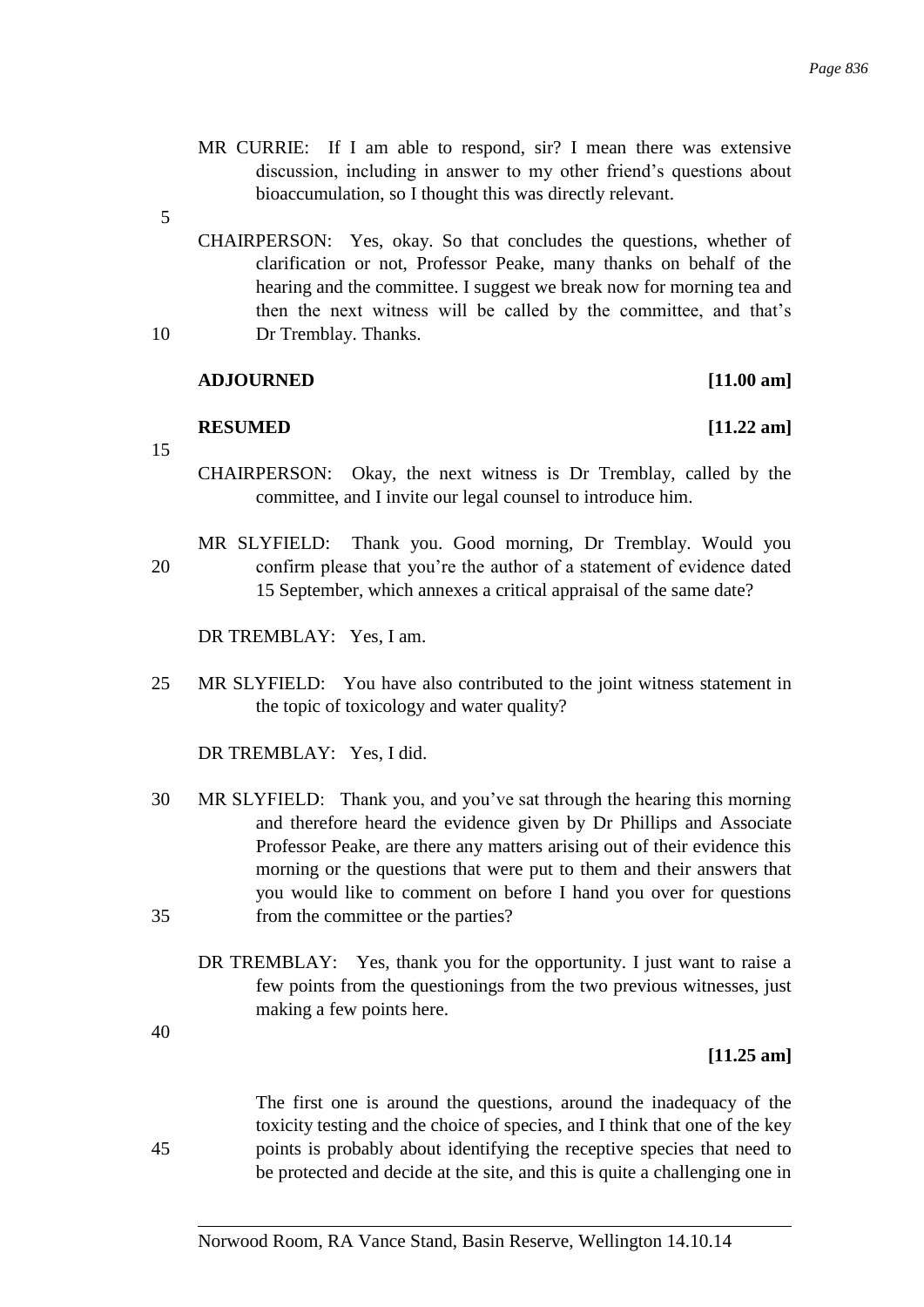terms of ecotoxicology because, particularly in relation to the destruction of the benthic ecosystem, so what are then the species that you want to protect.

- 5 The second one, again, that is related to that is the recovery time scale because this is really what the risk is about, it's about the taxa **(ph 0.57)**  that are relying on nodules, they are basically gone, but will be then the medium to long term effects on the recolonisation and all that.
- 10 So the issue that the long term potential impacts is really a challenging and difficult one to assess and it relates to multigenerational impacts or potential impacts and in also around basic concepts such as ecosystem functions and nowadays called services, and the knowledge gaps particularly in that environment, in the deep sea environment is quite 15 big, particularly around relationships within and between populations and how those interactions maintain the functions of that ecosystem.
- I have heard things around a high level of dilutions as some of the solutions and I think, you know, in that case it is quite relevant because 20 it is a big sea out there but another line of questionings was probably around trying to rank the risk for instance, between fishing activities and the mining.
- And I think it is quite important here to realise that in terms of the 25 metals which are the main toxicants in this case, the oxic and suboxic layers composition is extremely important.
- Fishing activities for trawling would probably be much more at the oxic level where it is more unlikely that you are going to have 30 remobilisation of metals, whereas in this case with the mining, you go deeper, you go to 50 centimetres, so the suboxic layers will be risk suspended, and this is where you have most of the metals.
- And then another point that kept coming was around baseline 35 information and I think this is, from my perspective as an ecotoxicologist, we have a very great opportunity to go into an environment where there hasn't been any impacts or stressor so it is a great opportunity to create that baseline information.
- 40 How much how long it is going to take, how much investment it is going to take, is probably to be discussed. But I think – I would like to point out that in their EIA CRP has raised particularly in section 8 and I think this is something that is very good to have, so thank you for that.
- 45 MR SLYFIELD: Would you remain there and answer any questions from the Committee and then the parties.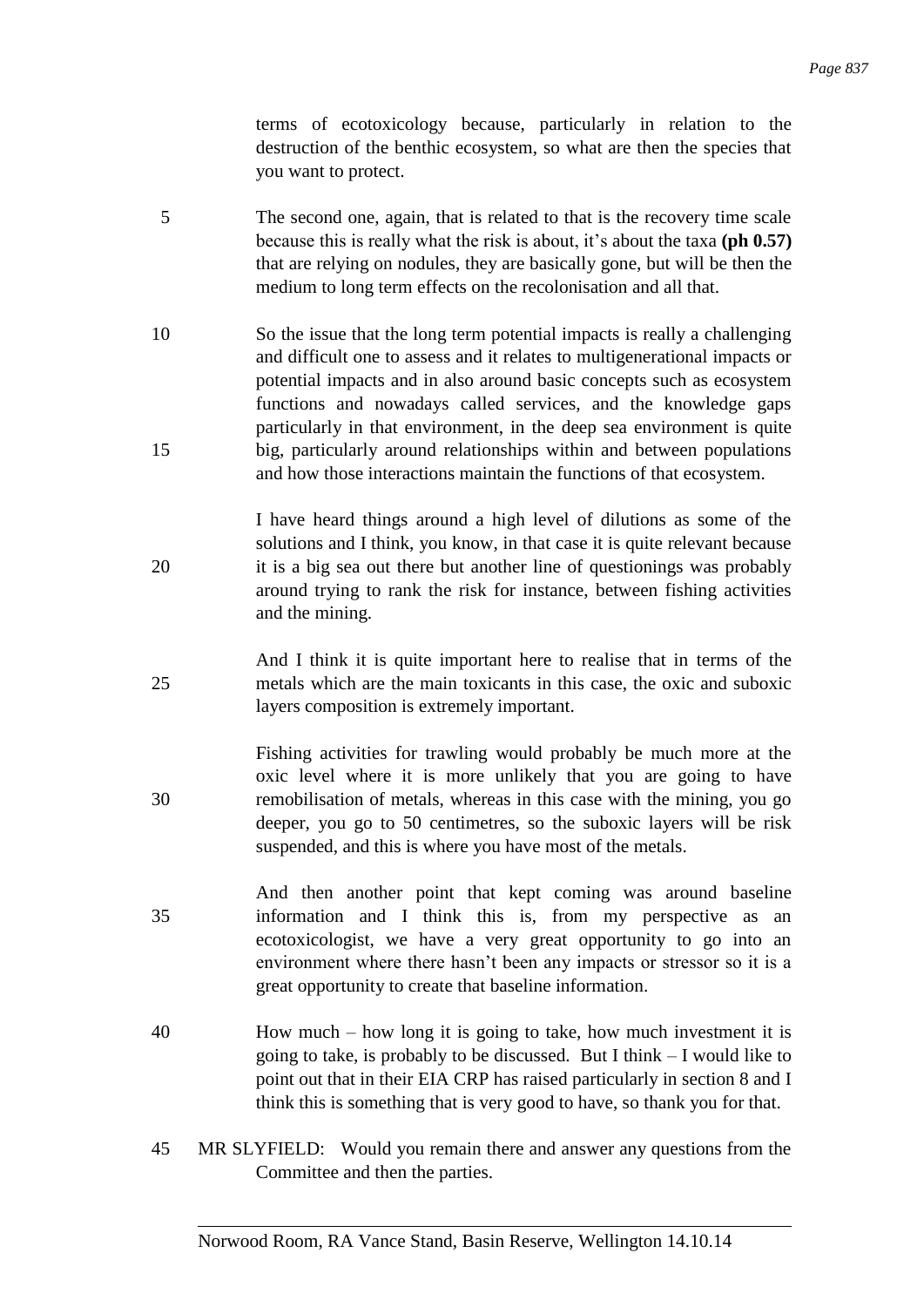## DR TREMBLAY: Certainly.

CHAIRPERSON: Thank you, Dr Tremblay, David.

- 5
- MR HILL: Thank you, Dr Tremblay. Can I just take you to that matter you were just talking about in terms of oxic and suboxic layers which you have covered off, and which has been covered off in the expert conferencing issue one, I think in the facts column, which is the fourth 10 bullet on that facts. I note that that doesn't appear to have been carried over as I read it, into any of the proposed draft conditions. Am I missing something here?
- DR TREMBLAY: I think that there was something around, better 15 characterisation of those two layers would be quite important, I don't remember - - -

MR HILL: All right, I don't see it specifically, but if that is something that you have been looking at?

DR TREMBLAY: It is something that we have agreed.

MR HILL: Yes.

25 DR TREMBLAY: Yes, definitely.

#### **[11.30 am]**

- MR HILL: All right, thank you. And I notice just in your conclusions, and 30 you just mentioned it a moment ago, where you talk about potential long term multigenerational effects during recolonisation and a small pilot scale study is recommended, is that what's intended under the – again, issue one, the draft conditions column, the last bullet point there or is that something different?
- 35
- DR TREMBLAY: We didn't discuss that per se at the conferencing, during the conferencing discussions, but I think, from my perspective, you know, the scale of the proposed activities, you know, is quite large and I felt that, you know, such a recommendation would be comforting to 40 see that there's a better understanding of potential impacts at a smaller scale before going all out. You know, I think it would be ideal, it may not be the way we'll go, but at least I think that Dr Peake has raised that sort of point in one of our – where we're saying by the time we collect some information, what if it's too late and we've already – in 45 this case, you know, I don't think that would be, you know, operations could stop if there's really something significantly adverse, but maybe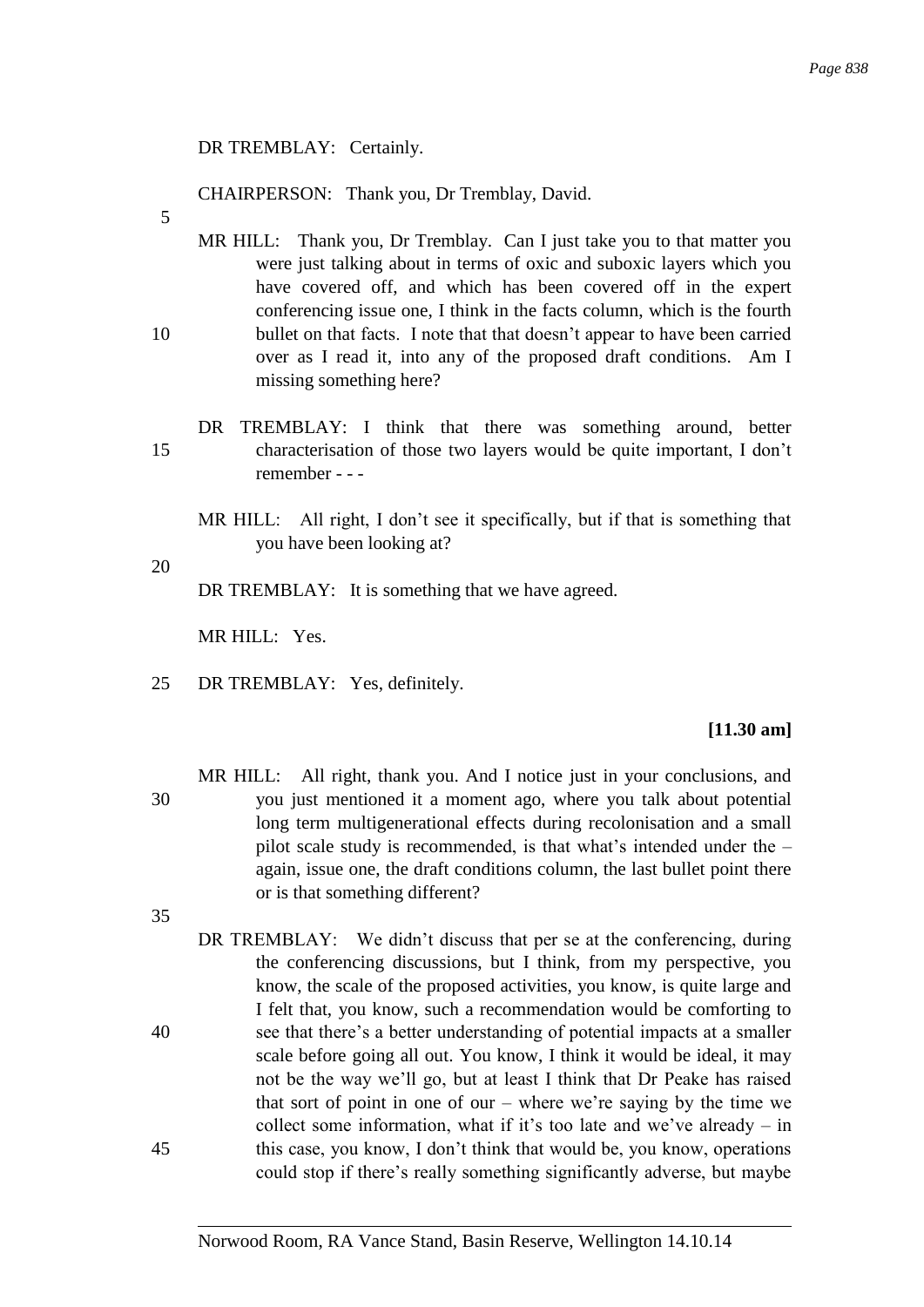it's a question of having it fairly well implanted in the adaptive management plan that - - -

MR HILL: So what would this look like?

5

DR TREMBLAY: Well, because, you know, in the evidence there's a lot of, you know, the word uncertainty has been fairly – models often need to be validated and I think, you know, a little bit of information or real data goes a long way, so I think that would be in that space, that we – 10 as those operations move along that some information gets collated that can then be fed into those models to validate their outputs and input a little bit more assurance in terms of risk characterisation of those activities.

15 MR HILL: But presumably, and again I don't want to put words in your mouth, but presumably this is more than simply toxicological and water quality monitoring.

DR TREMBLAY: Well, yes, I mean, yes, definitely.

20

MR HILL: So it really is  $a$  – what you're suggesting is a pilot of a full scale operation in effect.

DR TREMBLAY: Identifying the main areas of impacts or potential impacts 25 and then providing some information to better characterise, you know, because I think the scale of it, even though it may feel like it's a small area in a vast ocean, but because we have little information about some of those interrelationships between species and local populations with regards to the wider ecosystems, I think all information is important.

- MR HILL: Do you have any advice for us in terms of how long that pilot might run for and what the interval would subsequently be before you might consider a full scale?
- 35 DR TREMBLAY: Well, I think you know, like I mentioned the fact that it's starting at ground zero provides a great opportunity to develop a good monitoring plan to try to make sure – and then, you know, obviously it's going to be adaptive as well, you know, one of the ones that we were interested in particularly with the toxicity was around metals, you 40 know, what is the level of metals being released by the activity? So once you have – and those can occur very quickly in the early stages, so once there's a better understanding, so then, you know, other sort of more longer term parameters can be as well monitored and better characterised. So it would be a question of ranking, go after the low 45 hanging fruit and then, you know, and then identify whether there is or there is not a risk.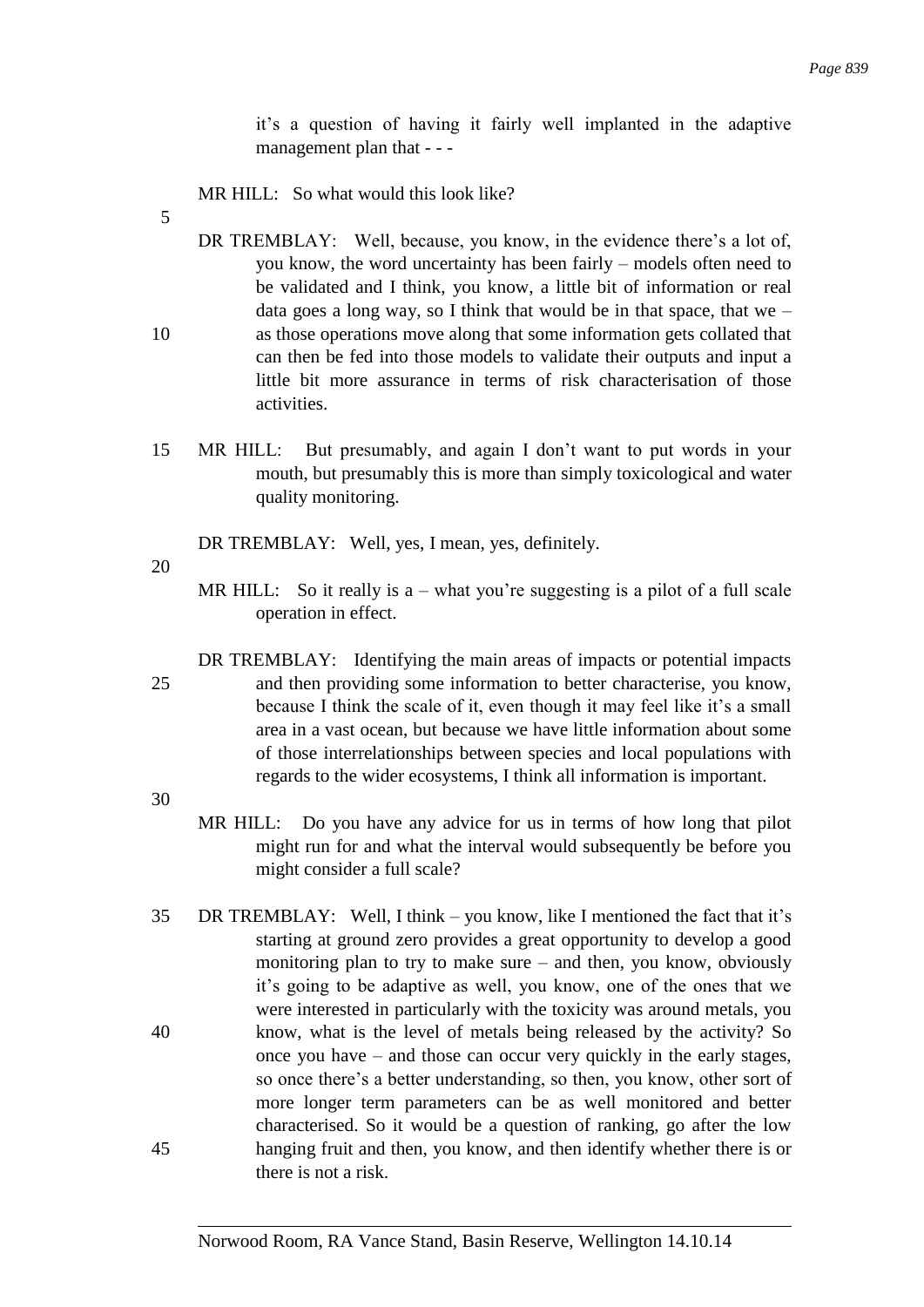MR HILL: Yes, all right, thank you, Dr Tremblay.

DR TREMBLAY: Thank you.

5

## **[11.35 am]**

- DR RYDER: Can you turn to paragraph 13 of your evidence, and I just want to ask you a question that sort of relates on from your findings about 10 posing a risk to marine species, and in particular, there has been comments about the use of the elutriate data based on samples taken from the seabed, they haven't been processed in the way that the mining would.
- 15 And I'm thinking, and I would like to hear your comments as to whether there is any argument to have that that elutriate testing may, in fact, represent a more of a worst case type situation than if you were to take samples from the seabed, rinse them and process them as would happen during the mining operation, and then be discharged back into 20 the water column and be essentially rinsed or washed by the native seawater above the bed, then set on the bed.

So taking that and samples that have then settled down in an elutriate test, to my mind the potential risk I suppose, associated with 25 ecotoxicology, associated with that would be less than if you were to take the unwashed seabed samples.

Do you see what I am getting at with that?

30 DR TREMBLAY: Yes, I think you are quite right, you know, I mean literally an approach should take the worst case scenario, I mean, once the process sediment would be returned, there would already be quite a bit of manipulations but at the same time, you know, the main point of the elutriate is to try to assess what will be the risk to the recepta species, if 35 it is returned to the bed if the benthic bed has been disturbed then, you know, there is basically no more living things for a certain time.

You know, what is the relevance of doing it?

40 So then it is a question of, you know, whether the plume of that resuspended metals will move into the nearby outside the mining area, but I think you are right, you know, the **(INDISTINCT 2.49)**  represents the worst case scenario, how the information is used then, it is about, you know, how you can protect the potentially exposed biota.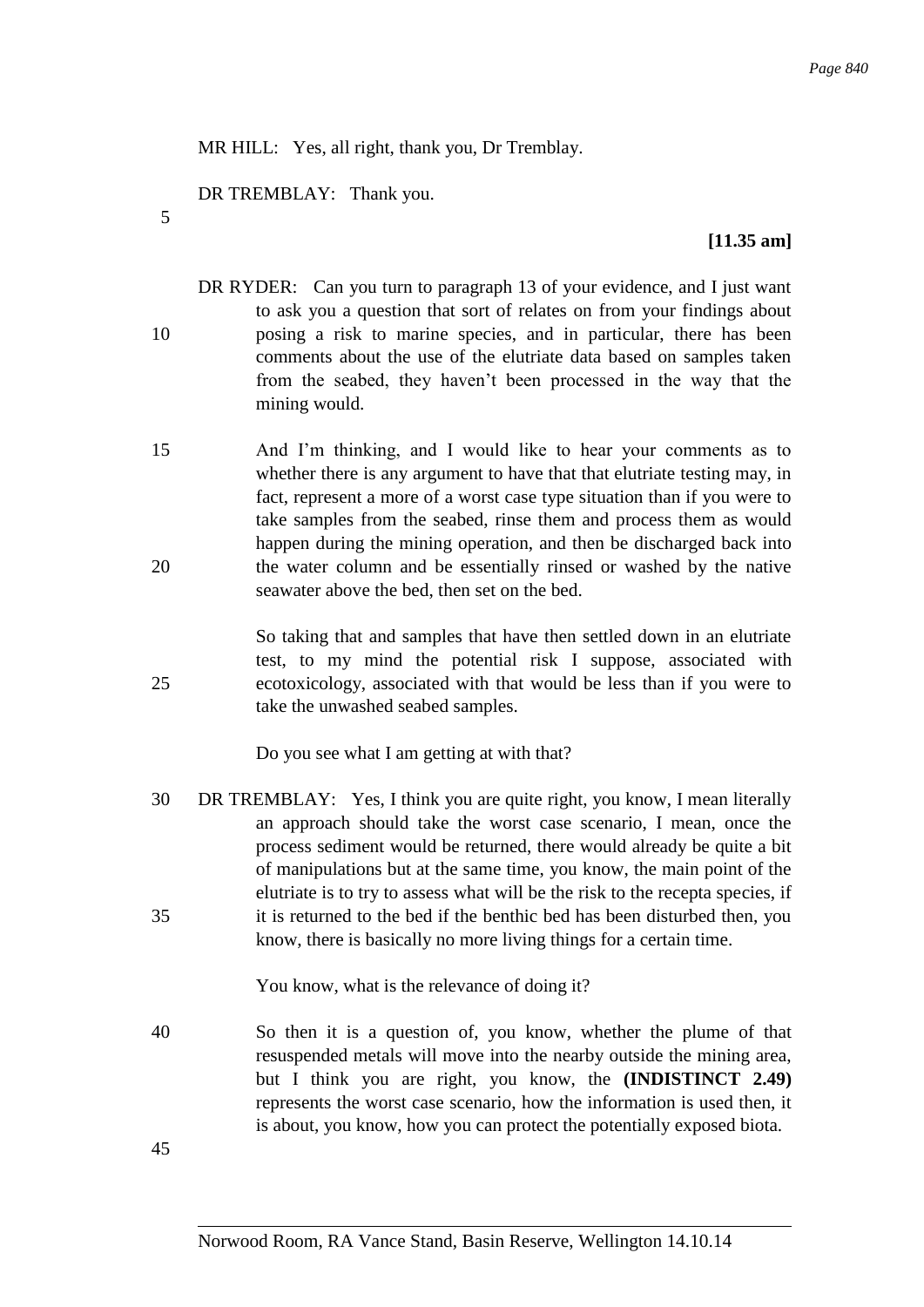- DR RYDER: So is the potential risk in your view, more to do with the species that might come into contact with the plume rather than species on the bed, either within the mining area, which will be none, **(INDISTINCT 3.20)** essentially none, or on either side of the mined area.
- 5
- DR TREMBLAY: It would be the pelagic ones that are, you know, not just **(INDISTINCT 3.29)** as well, you know, the movement of the plume to the nearby plots of unmined benthic sediment.
- 10 DR RYDER: Your paragraph 20, the last two sentences, if you can have a look at those. About the scavenging by mainly these oxides and then say, "Therefore the impact of the release of metals into the water column is likely to be of short duration."
- 15 So can we take it from that that short duration also implies minimised risk in terms of effects, adverse effects?

DR TREMBLAY: Yes.

- 20 DR RYDER: And in terms of short duration, that would also imply a minimised or limited area of potential effect as well?
- DR TREMBLAY: Yes. So if I can add, it really relates to the accrued potential of those metal release so then it moves more into what are 25 potentially some chronic effects that are so lethal.

DR RYDER: Chronic effects.

DR TREMBLAY: So that is the little, yes.

30

## **[11.40 am]**

DR RYDER: Okay. Under your discussion in paragraph 27, your last sentence there, "As the physico chemical conditions of the processed 35 sediment would likely be altered, it could modify metal leaching rates."

> And my question is, if you could just elaborate on what you mean in that last sentence, and in particular, what do you think is the risk of an adverse effect given the known chemistry of the seabed.?

40

Is this just a question of uncertainty or do you see a real risk there?

DR TREMBLAY: well, I think it is just a question  $-$  it is still a gap, you know, what will be released under real conditions, once the sediment is 45 pumped up to the processing ship and then released.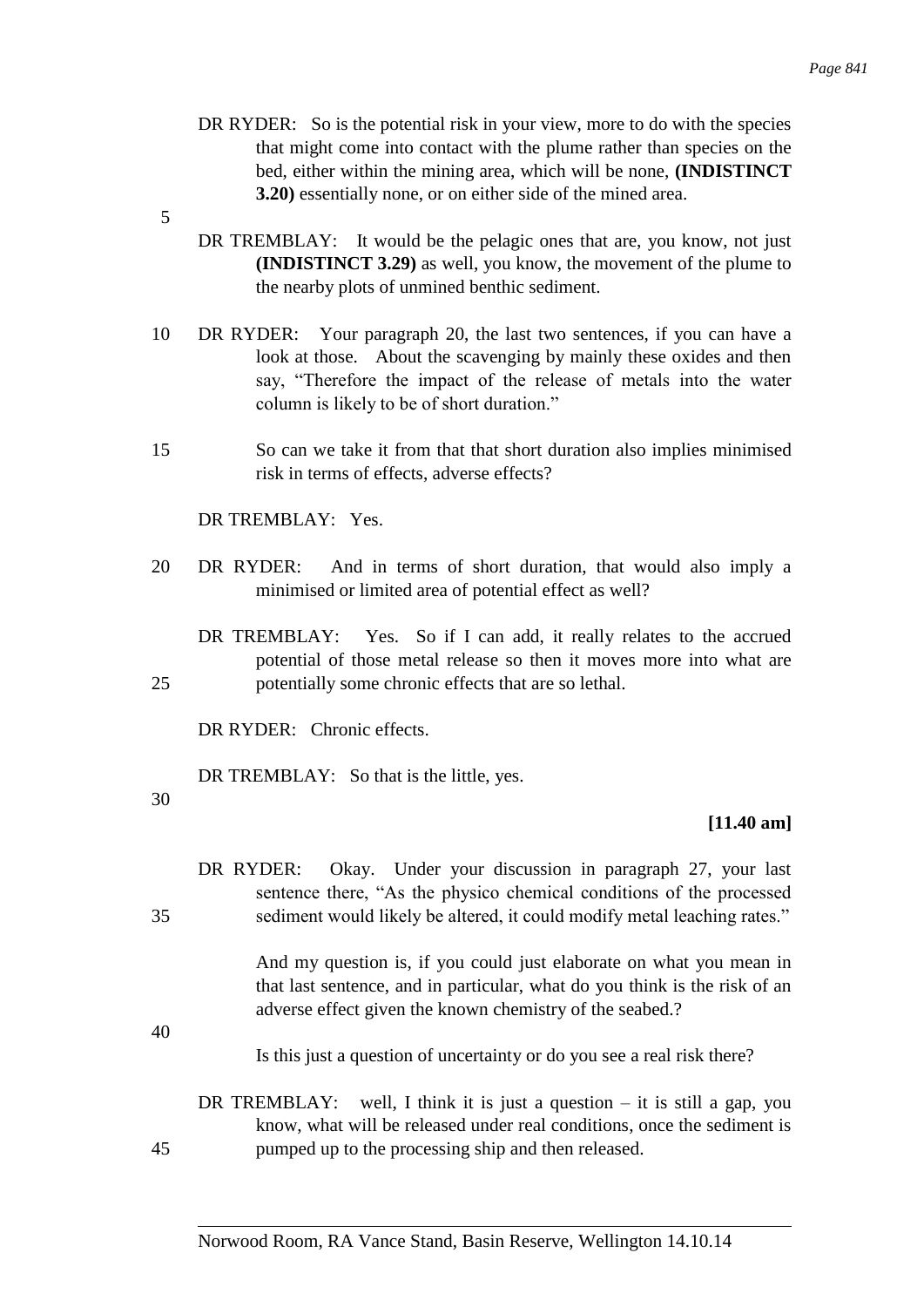I mean the elutriate gives you an idea or an indication, but again, it is a surrogate so  $-$  it would be just a question of getting more certainty around the levels but I think in terms of assessing the risk, it still would be, you know, probably negligible because of the conditions once they 5 are returned to the seabed.

DR RYDER: And finally, I think, at paragraph 30, you make a comment about ANZECC Guidelines based on single chemicals and they don't account for multiple stresses, I understand. CRP did go on to do some 10 whole effluent toxicity testing which does look at the multiple stress type conditions, so is that in your mind the correct way to go in terms of addressing that issue you have raised, notwithstanding some of the concerns we have heard about that testing procedure we have heard today?

15

- DR TREMBLAY: Well, the thing is the approach that was taken is very valid because, you know, I have heard this morning that those tests are well validated and their predictivity, you know, how predictive they are of adverse effects on various organisms, but they are all based on acute 20 endpoints so short term toxicity endpoints so they don't take into account those longer term chronic potential multigenerational impacts, so that is the only limitations. Well, not the only limitations but - - -
- DR RYDER: Some of those tests say 96 hour tests and you are saying that 25 beyond that sort of time scale - - -
- DR TREMBLAY: Well, when you talk about chronic you need to take into account endpoints such as reproductive endpoints and ability to produce viable offspring and so forth so that is the next step. And then 30 you have the next step which is multigenerational. Obviously there is an increase in terms of resources requirement for assessing those but, you know, that is the area that hasn't been explored by those tests, particularly when you start thinking about levels that are fairly low.
- 35 DR RYDER: Notwithstanding, you are saying the effects are likely to be of a short duration?
- DR TREMBLAY: Well, those tests they tell you whether there is an acute effect which is short term, basically your organisms going belly-up, but 40 they won't tell you, for instance, whether those organisms are still alive but what is their ability then to reproduce.

Saying that, you know, I should mention that the muscle test is a good one because it looks into the early life stage which are, you know, 45 generally the more sensitive stages, but its ability to predict long term effect are not very strong.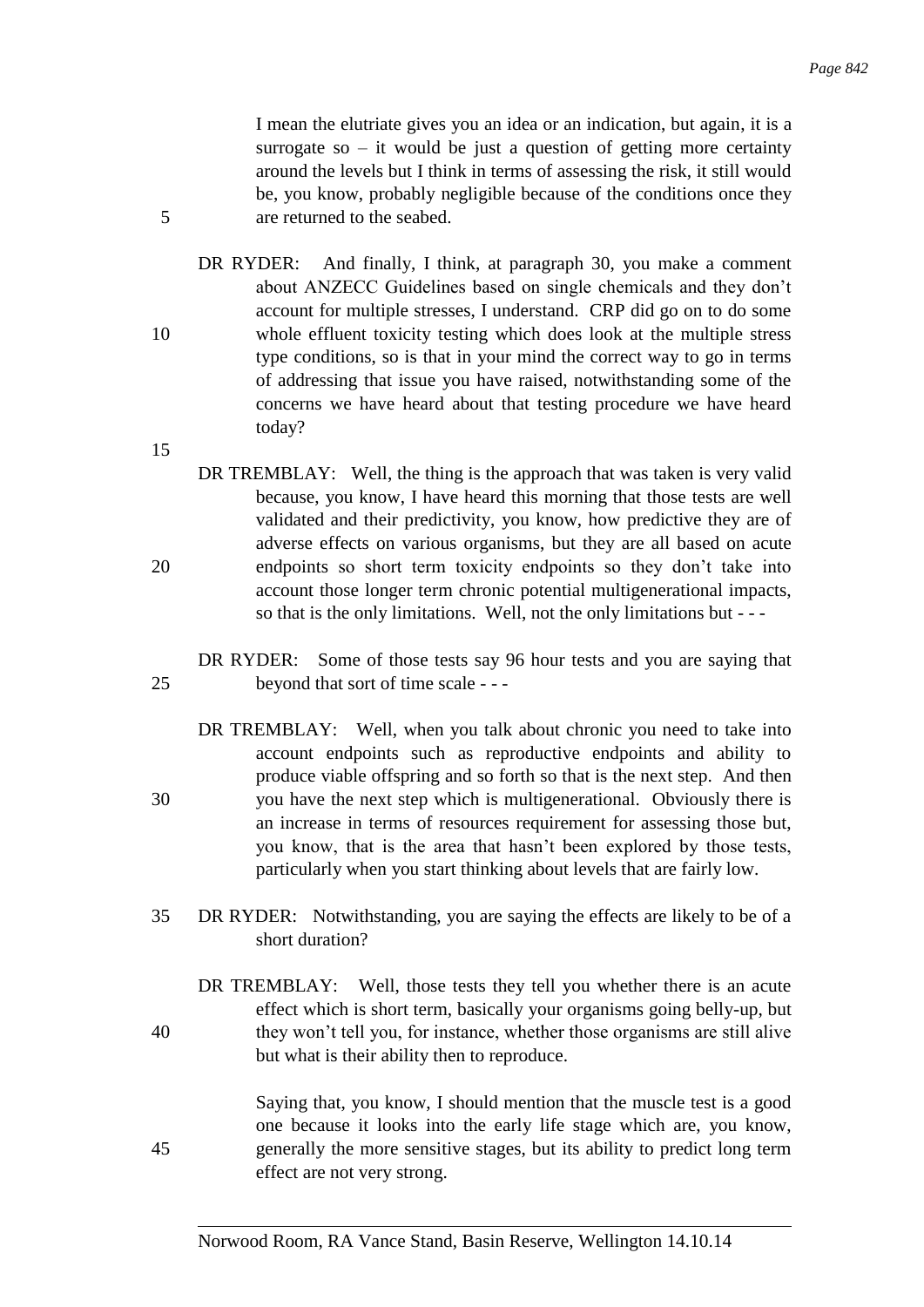DR RYDER: Okay, thank you.

# **[11.45 am]**

- DR CRAUFORD: I just wanted to continue on that line of questioning, because it appears from my understanding, and I hope this is right, from paragraph 25, you are suggesting that metal concentrations might decrease below guideline trigger values, but there will be potential risk 10 for long term effects, I understand that. But I guess my concern would be how a small scale pilot study would actually ascertain those long term effects. It is as you have just said, it is going to establish whether something dies or not, but it is not going to - - -
- 15 DR TREMBLAY: Mm'hm.
	- DR CRAUFORD: - so how are you suggesting that that might be established and how important do you feel that the intergenerational effects are likely to be versus the short term ones?

20

- DR TREMBLAY: You know, in ecotoxicology at the moment, it is a very topical area of research those – particularly around threshold values because there are many studies that demonstrate that you will have impacts at levels that are below the threshold values, so basically if you 25 were a manager and would go outside and measure copper levels, they're below the toxic levels or the threshold levels, you would think that your environment is healthy, but there is evidence that now, you know, some impacts can happen at those levels.
- 30 But obviously those impacts are very, very challenging to monitor, particularly, you know, we're working in areas like estuaries where we understand quite well the ecosystems there. Here, you know, in the case of the Chatham Rise you are in a – there is a lot of uncertainty so indeed, it would be quite challenging to assess what is a change in the 35 populations and that to characterise it that change is leading to adverse impact so, yes, it would be very, very challenging.
- DR CRAUFORD: And how long might that take. Do you think the pilot test scale study would identify intergenerational impacts, I mean, are we 40 talking years, are we talking months?
- DR TREMBLAY: Well, it depends on again, the species that you are looking at, if you are looking at the longer living organisms – but at the macroinvertebrates levels that have life cycles that are shorter so you 45 can, you know, we're talking years but then again, it relates to our poor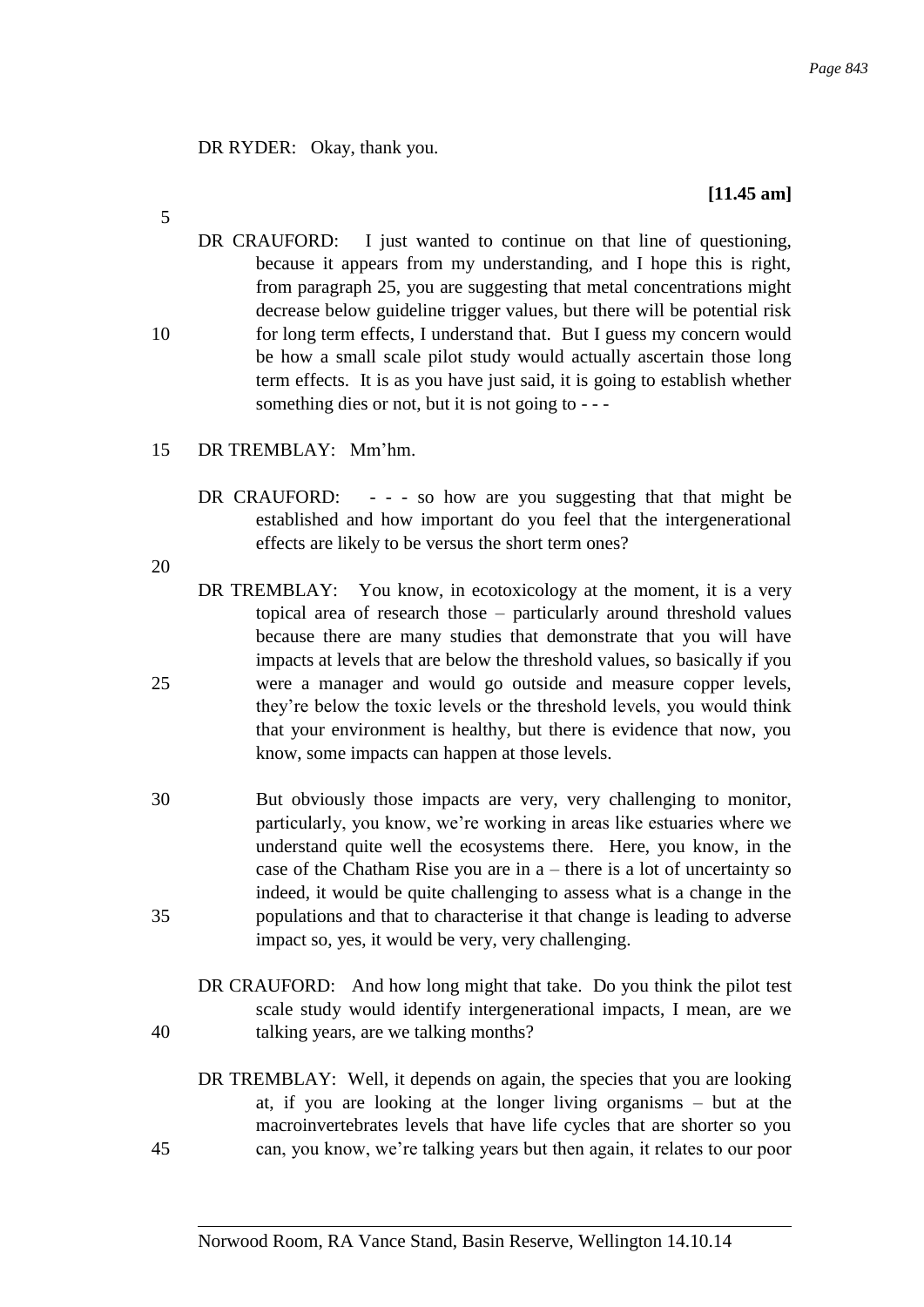understanding of those ecosystems down there, so it would be very challenging.

- DR CRAUFORD: Are your concerns with the intergenerational impacts 5 sufficient for you to say that you think these studies should occur prior to mining commencing, or is this something that you are saying, well, you know, you're saying, as I understand it, that probably the short term impacts will mean that any metal concentrations will be within guidelines. Your greater concern is the longer term impact – is that 10 sufficient to say that we shouldn't be doing the mining until we have ascertained that?
- DR TREMBLAY: Well, in order to see it, in fact, you have to have the activity ongoing so it is a bit of a chicken and egg kind of thing but I 15 think this is something that in the monitoring program, that it should, you know, certainly take into consideration those - - -
	- DR CRAUFORD: So it is more of a monitoring thing rather than occurring prior to mining?
- 20

DR TREMBLAY: Yes.

DR CRAUFORD: Thank you.

25 MR JOHNS: Hi Dr Tremblay.

DR TREMBLAY: Hi.

MR JOHNS: This, this  $-1$  think we are still in the morning? This morning, 30 you mentioned the – well the word 'interrelationship', so I wasn't to  $-I$ think I missed part of it but to a knowledge gap in regard to interrelationships.

First of all, what are the interrelationships you are talking about here?

- 35
- DR TREMBLAY: I was referring to interrelationships between trophic levels between the different species, you know, the easiest one is a species as a food to another one and so forth and those sorts of, yeah, interrelationships.

40

## **[11.50 am]**

- MR JOHNS: Have you read the evidence of, I don't know whether you have or not, of Dr Pinkerton?
- 45

DR TREMBLAY: No, I haven't.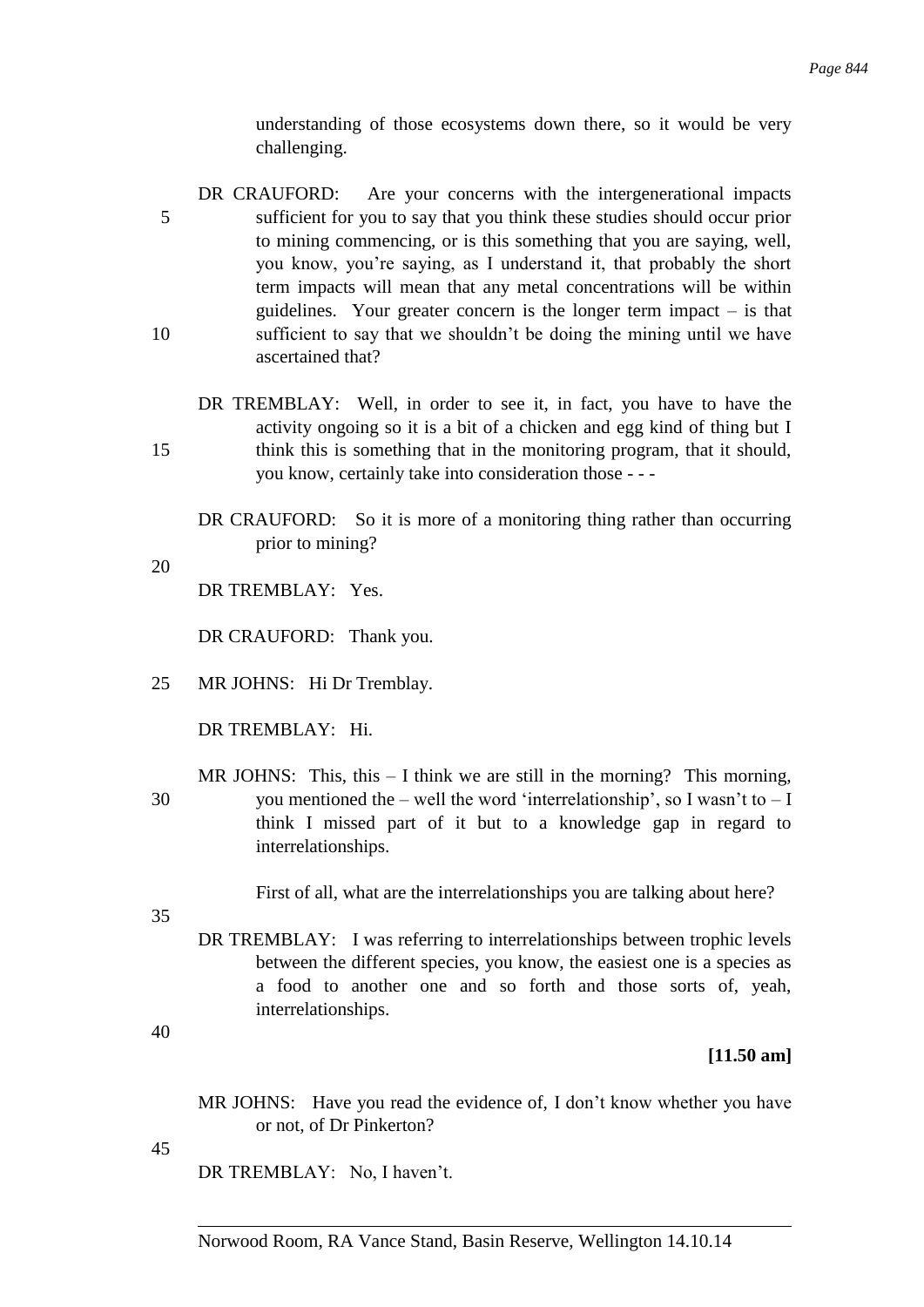MR JOHNS: Okay, thank you.

DR TREMBLAY: Thank you.

5

CHAIRPERSON: Thanks, Lennie, I have just CRP on my list of notified questions.

MR HARWOOD: Thank you, sir. I only have a couple of questions for you 10 this morning, Dr Tremblay.

> First, if we could turn to paragraph 14 of your evidence, in particular table one, that's all it is, have you got that in front of you?

15 DR TREMBLAY: Yes, I have.

MR HARWOOD: Now is that – I understand that table is predilution, is that right, the elutriate samples are predilution?

20 DR TREMBLAY: This is from the table 3 from the Kennedy, so it would be - - -

MR HARWOOD: Is the elutriate samples before any dilution occurs?

- 25 DR TREMBLAY: Yes, yes it is, that's a fault, yeah.
	- MR HARWOOD: And in response to a question from Dr Ryder you suggested that these concentrations would be conservative, that's right?
- 30 DR TREMBLAY: Conservative?

MR HARWOOD: In terms of the quantity of all the concentrations of these elements?

35 DR TREMBLAY: That they would be, yes, fairly representative - - -

MR HARWOOD: Okay.

DR TREMBLAY: --- that would be the word. Yes.

40

MR HARWOOD: Okay. Just looking at the figures, on their face the concentrations compared to the ANZECC Guidelines, and it appears to me that it wouldn't take much dilution for those elements to decrease below the ANZECC levels. Would you agree with that?

45

DR TREMBLAY: Yes.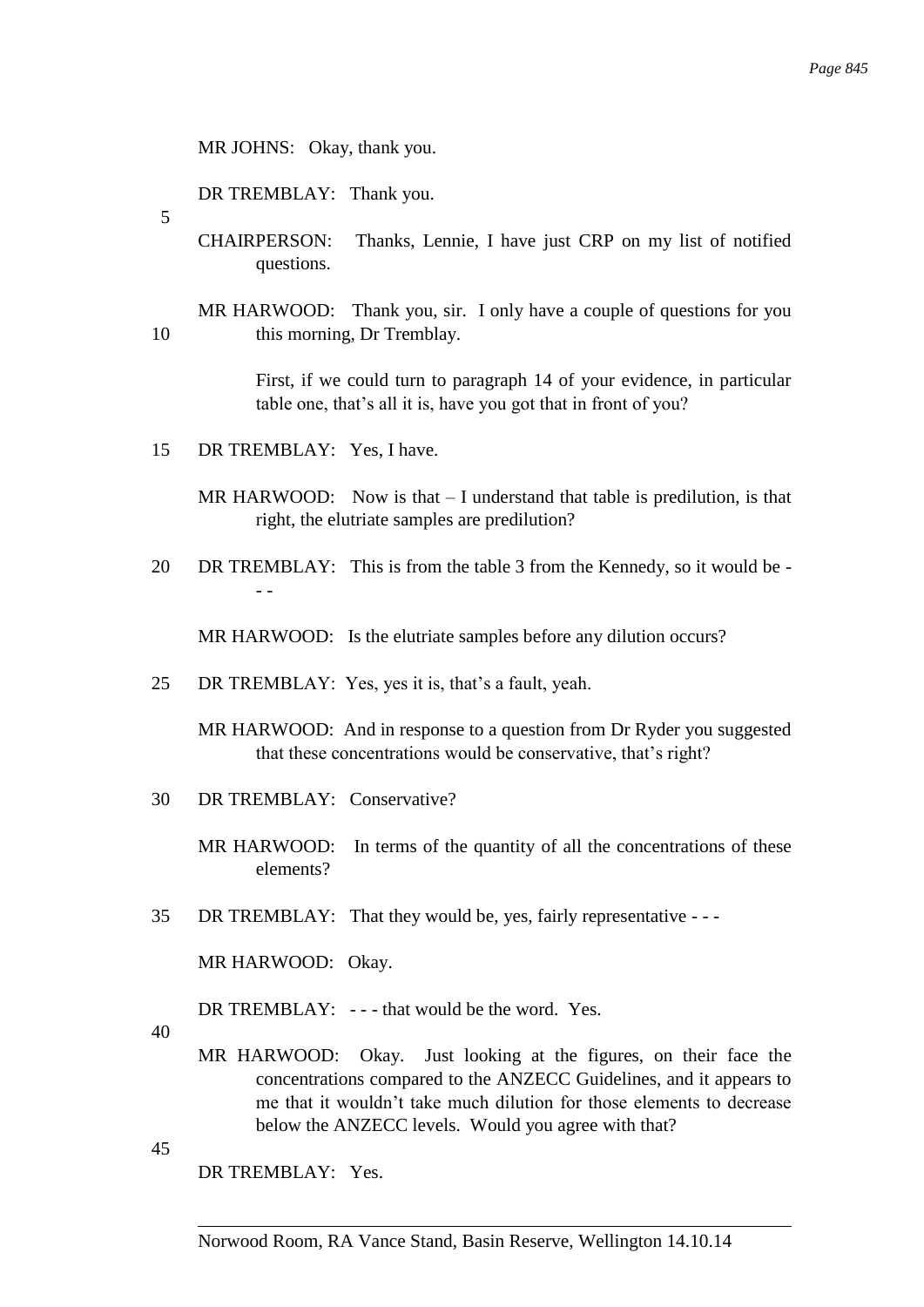MR HARWOOD: Thank you. Skipping along to paragraph 25 of your evidence. In the first sentence you talk about a dilution of at least 200 would reduce concentrations to non-toxic levels. Now, I understand 5 that the modelling suggests that within the new field, within 250 metres, that dilution would actually be 750 times, is that your understanding as well?

DR TREMBLAY: Yes, 750 times – yeah.

10

MR HARWOOD: Thank you. That's all, no further questions, thank you.

CHAIRPERSON: Does any other party have a question of Dr Tremblay. If not, many thanks, Dr Tremblay - - -

15

DR TREMBLAY: Thank you.

CHAIRPERSON: - - - and thanks for your contribution.

- 20 Now next on my list is Dr Alec McKay called by CRP. I understand he might be prepared to go ahead of time and take the stand before lunch. If so, I thank him for that and ask Mr Winchester to introduce him.
- 25 MR WINCHESTER: Yes, thank you, sir. Dr McKay's qualifications and experience are set out in his statement of evidence, he has participated in witness caucusing as well and in particular, has participated in the joint statement of experts in the field of radioactivity. He has prepared a PowerPoint presentation of the key points of his evidence and unless 30 there are any preliminary matters I will – that he wishes to raise, I will simply hand over to Dr McKay.
- DR McKAY: Good morning and thank you. Look, I have just put a few slides together in terms of a summary of my evidence and really just a 35 – I feel a little bit on the fringe here, but I suppose focused on trying to put the role of sort of phosphorous in New Zealand Agriculture in place for you this morning to give a bit of a sense of the wider perspective and the potential use of Chatham Rise in Agriculture in New Zealand in the future.

40

So I will have just covered off in my summary of evidence, just the importance of phosphorous to pasture agriculture, sources of phosphate rocks, talk a little bit about the Chatham Rise, Chatham Rock Phosphate briefly, a little bit about the unwanted elements we find in 45 our phosphate rocks and then talk a little bit about the drivers around the decisions on phosphorous fertiliser use in New Zealand right now,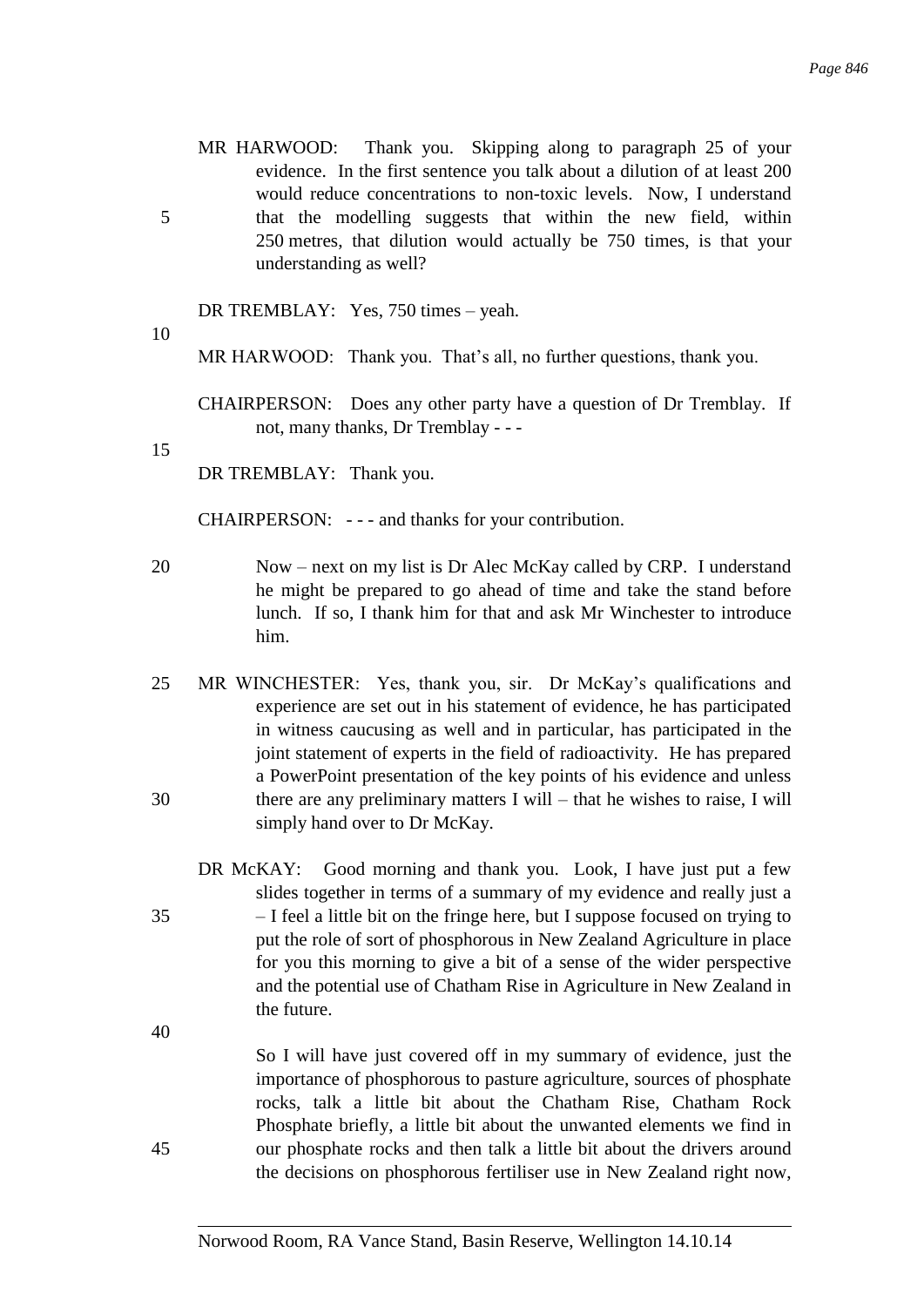and then a little bit about potential future markets for Chatham Rock Phosphate given some of the changes drivers in our agricultural industry, so I am driving this am I, sorry, my apology.

## 5 **[11.55 am]**

So look, just to put it in perspective, essentially half of New Zealand's involved in essentially pastoral agriculture, the total area of New Zealand's 26 million hectares, half of that's in pasture, agriculture 10 and forestry, we've got – and half of that, about 6.5 million, is sort of flat and rolling landscapes for pastoral agricultural, from very intensive pastoral agricultural activities, and then the balance of the country tends to be hill and steep land, so probably another 6 million hectares, and we tend to have more extensive systems and they're primarily 15 sheep and beef operations.

I just want to put that into perspective for you in terms of the size of the importance of this to the economy and of phosphorite, and the next slide, simply the areas in yellow are the areas that are in sheep in beef 20 and the areas in red around Waikato, Taranaki, Canterbury and increasingly Southland in dairying and clearly those areas are expanding in the South Island, but just putting that in perspective for us for a later slide, and I can't emphasise enough the importance of our pastoral agricultural systems to the economy and the importance of 25 mixed pastures in our pastoral agricultural systems in the fact they are mixed pastures **(INDISTINCT 1.40)**, and at the heart of the productivity of those pastures is the legume component of the pasture.

- It fixes gaseous nitrogen and that nitrogen then is transferred over to 30 the grass component, which makes up the bulk of the animals diet, so the legume component of the pasture might be less than 10%, but it really drives the bulk of dry matter which is provided by grass. Good legume production requires phosphorous potassium sulphate and trace elements in line.
- 35

Legumes are less competitive than grasses or phosphorous, so a whole programme around phosphorous fertilising our pasture is about trying to encourage good legume growth and vigor, which drives nitrogen fixation, which drives production, and to give you some idea of the 40 quantities we're talking about, a dairy operation producing 1,000 kilos of milk solids per hectare per year would require in the order of sort of 350-500 kilograms of superphosphate per hectare per year to maintain the system, just to balance losses.

45 For a sheep and beef operation running, say, 10 stock units per hectare, that's going to need 150-200 kilograms of superphosphate per hectare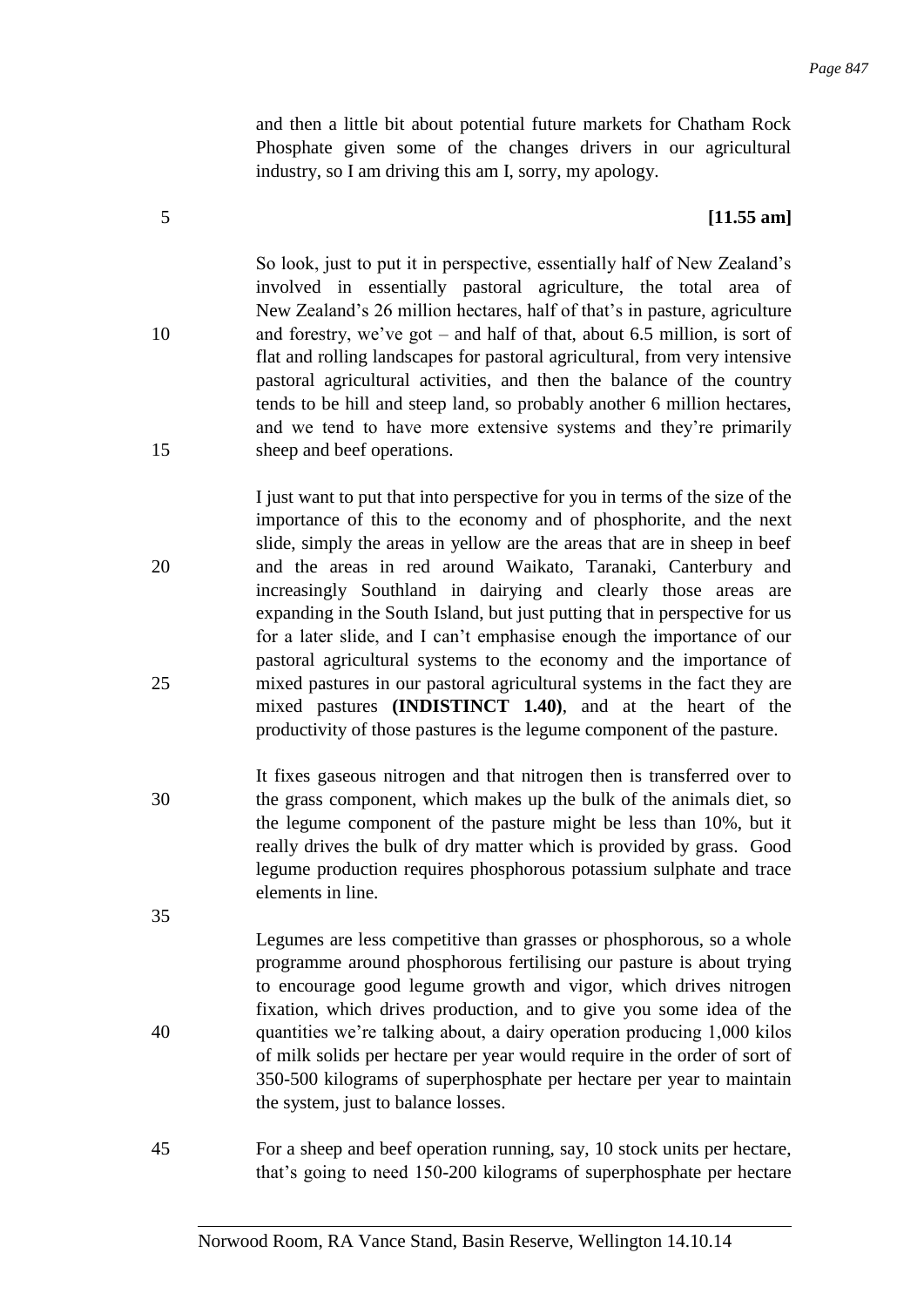per year, that's sort of 15-20 kilograms of phosphorous just to maintain it, it's not increasing it at all.

Just again, and I thought this might be useful for the conversation, one 5 of the long term trials that we run within AgResearch and which I'm responsible for, is a site on the foothills of the Ruahine's, where we've had a long term fertiliser grazing study that was initiated in 1975, and we have areas of up to 10 hectares which have had no fertiliser now for over 35 years and areas which have had high inputs over that same 10 period alongside each other.

Just to, there's some information here to demonstrate, there's about a threefold difference in the productivity of those pastoral systems between where fertiliser is put on and there is no fertiliser. Just a bit of 15 a scale, struggling to run probably six stock units where there's no fertiliser provided now for 30 years plus, and areas where there are good inputs, stocking rates in excess of 16 stock units per hectare per year.

- 20 I suppose I can't emphasise the importance of phosphorous to the parks or agriculture, it sort of parallels a world to the New Zealand economy. I don't think that can be over emphasised.
- Source of phosphate rocks, all the phosphate rocks used in 25 New Zealand, whether for the manufacture of superphosphate right through to the use of phosphate rocks for direct application are imported. So we're importing all those sources.
- I mean, previously we had, through the British Phosphate Commission, 30 we had access to things like ocean ngaru on Christmas Island, now currently we are sourcing - probably more than 50% of the rock is sourced from the Middle East and specifically North Africa.
- Just commenting specifically around the Chatham Rise deposit, it is 35 located within New Zealand's exclusive economic zone, so it's close, it's accessible, and we do have some measure of control. The Chatham Rock Phosphate differs from other reactive phosphate rocks in a number of ways, it tends to have a slightly lower total P content around 10 versus other reactive phosphate rocks tend to be around 12, 13, and 40 that's because it has significant amounts of calcite in it or calcium carbonate.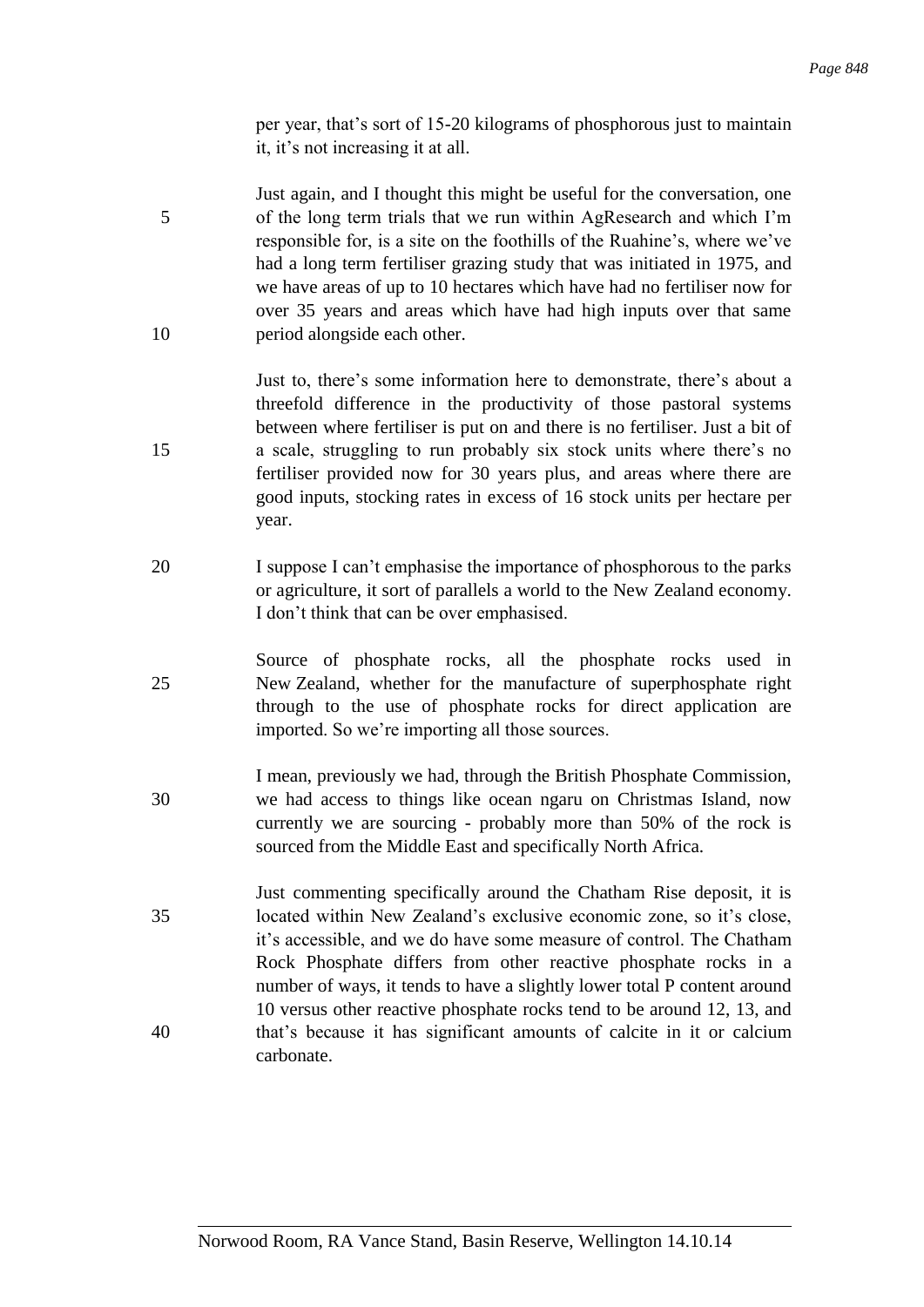# **[12.00 pm]**

It has a low initial solubility when you are assessing reactivity because of that calcium carbonate. It's a rock that has very low cadmium levels 5 compared to most other rocks. So we are talking about two or three, it tends to be a factor lower than a lot of other phosphate rocks we're using, two versus, you know, 20 to 30 milligrams per kilogram. But on the other side it has above average levels of uranium so probably twice what you might expect in other rocks.

It is probably worth noting that, if you think about world resources of phosphate rocks and looking forward, then those as we exploit and deplete deposits that have got those ideal characteristics and have to move into rocks with less ideal characteristics then having knowledge 15 of a local resource of known characteristics becomes particularly important.

Unwanted elements, a couple of quick comments. All phosphate rocks contain trace elements, some of which are unwanted, and certainly the 20 conversations around cadmium, uranium and to that you have to add fluorine. Again repeated applications of P fertilisers over many years will result in the slow accumulation of these in our soils so regardless of the phosphate fertiliser we are using we will see accumulation of these in our soils. Critically, and I think this is really important, with 25 phosphorus fertiliser an essential input into our ongoing viability these trace elements will continue to accumulate.

- Moving through to around the decisions on the choice of phosphorus fertilisers. There is a whole range of factors that are considered when 30 deciding on the type of P fertiliser used in a pastoral system and it could be price, the ability to blend it with other nutrients. It could be just its ballistics characteristics, I mean how it goes out of a plane or out of a truck might determine the product you might use. But increasingly we have got to add to that the issue around the risk of loss 35 to the wider environment so P losses to surface waterbodies and also the issue of unwanted elements or contaminants. If you are making the decision purely on short term agronomic needs then you can't go past a water soluble product like superphosphate, that's ideal.
- 40 If you are looking at other issues, and to that we now probably have to include increasing environmental concerns, then I think we can extend that suite to start looking at some of these less water soluble products including reactive phosphate rocks of which Chatham Rise is one.

45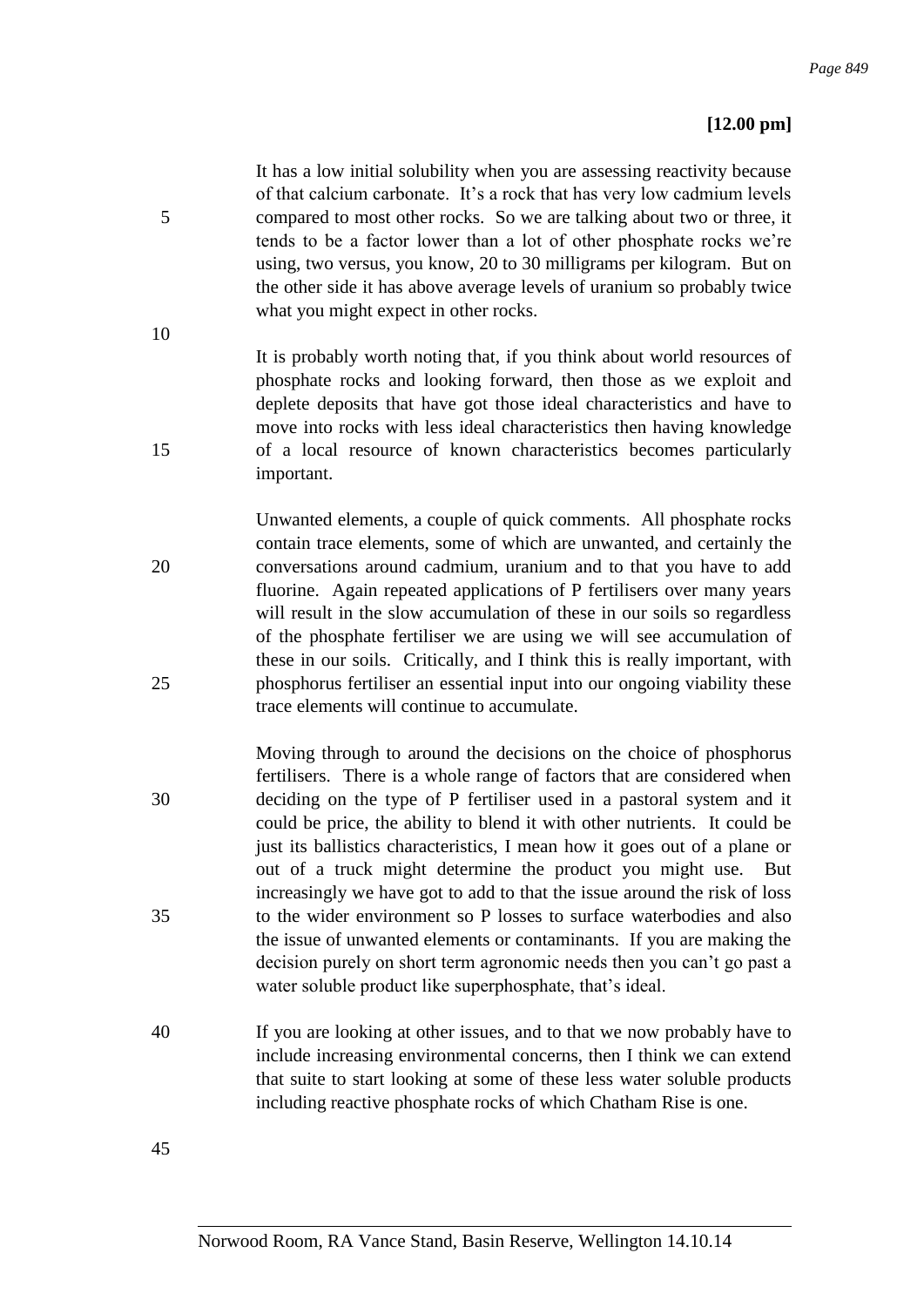I just want to leave you with sort of the potential role that a reactive phosphate rock could play in the future economies here in New Zealand and there are probably two distinct markets for the use of reactive phosphate rock. That's what I have termed systems with low 5 annual animal production and demand for P inputs, and here we are probably predominantly talking about hill country **(INDISTINCT 3.35)** steep land, and this covers millions of hectares of both the North and South Island. There is actually a large body of literature, there was a lot of work done in the 80s and 90s looking at the use of reactive 10 phosphate rock in these environments and so we have got good data. These are situations where there doesn't tend to be a really short term demand for phosphorus immediately after application, say compared to an annual crop where you are putting it in and you want rapid growth over a short period.

There is also the potential to increase the P use efficiency through a reduction in the animal P transfer loss factor by using a less soluble product. That means you don't elevate the herbage P concentrations in the period immediately after application and so you reduce that transfer 20 factor which is a key driver for requirements and also the additional ability to reduce the risk of P losses to receiving environments, and certainly we have got phosphorus and nitrogen implicated in the challenge around surface water quality in our streams and rivers.

25 The other area where it potentially has a market and I think this is the most exciting area, is pastures near the top of the pasture response curve to phosphorus. So our very, very intensive systems, our intensive dairy operations, our intensive sheep and beef systems – and these are now covering millions of hectares of New Zealand - where you are 30 putting phosphorus in just to balance the losses and a pasture response is unlikely. So you are right up the top of the pasture response curve so you are just putting in very small amounts to try and balance those losses.

## 35 **[12.05 pm]**

A product like Chatham Rise phosphorite could be an option for topping up these systems so it doesn't elevate the P levels in the soil, it doesn't elevate the P levels in the herbage in the short term reducing 40 that risk of P loss to receiving environments. This use of this product probably challenges current thinking on the use of sparingly water soluble P fertilisers but I think its interest will just continue to rise as we look at trying to get improvements in phosphorus use efficiency and also the pressure to reduce our P losses from our intensive agricultural 45 systems to receiving waterbodies. So thank you.

Norwood Room, RA Vance Stand, Basin Reserve, Wellington 14.10.14

- 
-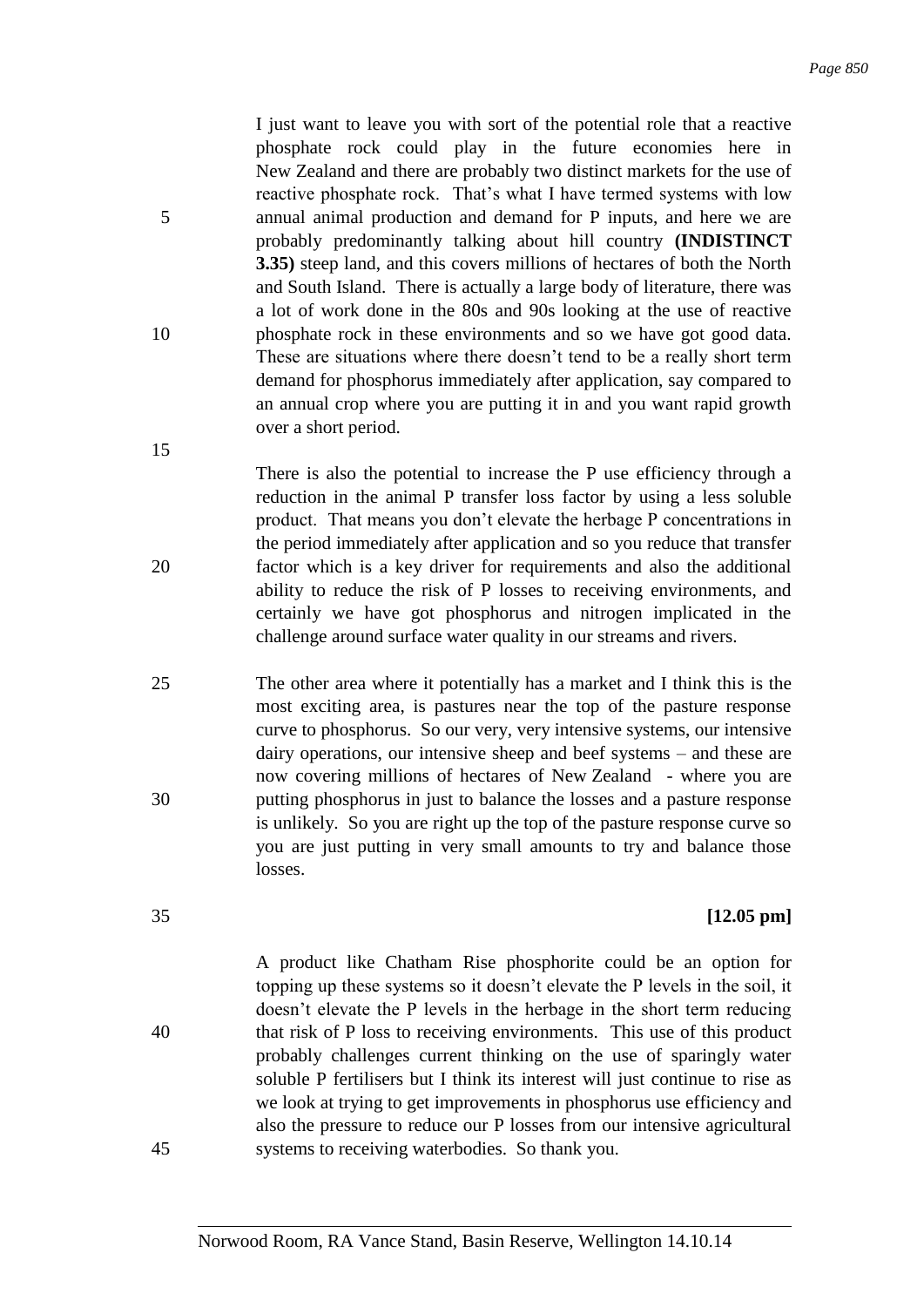- CHAIRPERSON: Thank you very much. I might lead off just for a change. We are getting quite strongly divergent views from economists on the merits or otherwise of Chatham Rock phosphate and leaving aside world prices, what is going to happen to them, exchange rates, 5 operating costs and which models you use to demonstrate what the beneficial effects might be on New Zealand, there are some trade-off areas and I would be interested just to get your comments on those. First, there is obviously a security of supply argument although it is hard to put a market valuation on that.
- 10

DR McKAY: Sure.

- CHAIRPERSON: But the price in New Zealand we are told would be the standard world price, whatever that might be. So the question is how is 15 the market going to assess the advantages and disadvantages, for example you have got low cadmium but high uranium content, do you have any comments on how that trade-off is going to be seen?
- DR McKAY: I think the cadmium one is particularly low so, you know, that's 20 a factor lower. Certainly the uranium is higher. We have got now limits in place around cadmium. We're still – the conversation really hasn't been initiated around uranium, as you know, but I'm not sure whether getting into sort of a trade-off situation, that that's actually quite a difficult debate to have. I think we need to as we are looking 25 forward we are going to have to address both those. And so I'm not too sure that the Chatham Rise brings with it the ability of a sparingly soluble product that probably creates some opportunities around environments we have concerns about, say P loss to the wider environment. It has the potential in situations where we have got 30 already elevated uranium levels in some of our landscapes as an option, and that may provide an option there where uranium is not of a concern.
- CHAIRPERSON: Okay, that is fine. And on the solubility question, we are 35 told that it does have a lower leaching rate and that is to be beneficial to the environment but there is also a slower uptake into the soil, and again you wonder how the farming community or the market is going to balance one of those against the other?
- 40 DR McKAY: Yes, and I think that's probably that last slide is I think where one of the very large opportunities in our intensive systems where we are pretty well near the optimum in terms of the phosphorus levels in our soils for pasture production, where we are really putting fertilisers into that situation to maintain and there is very little demand on the 45 fertiliser per se in any one year. Then putting a slow release product into that particular environment does reduce that risk of P loss to the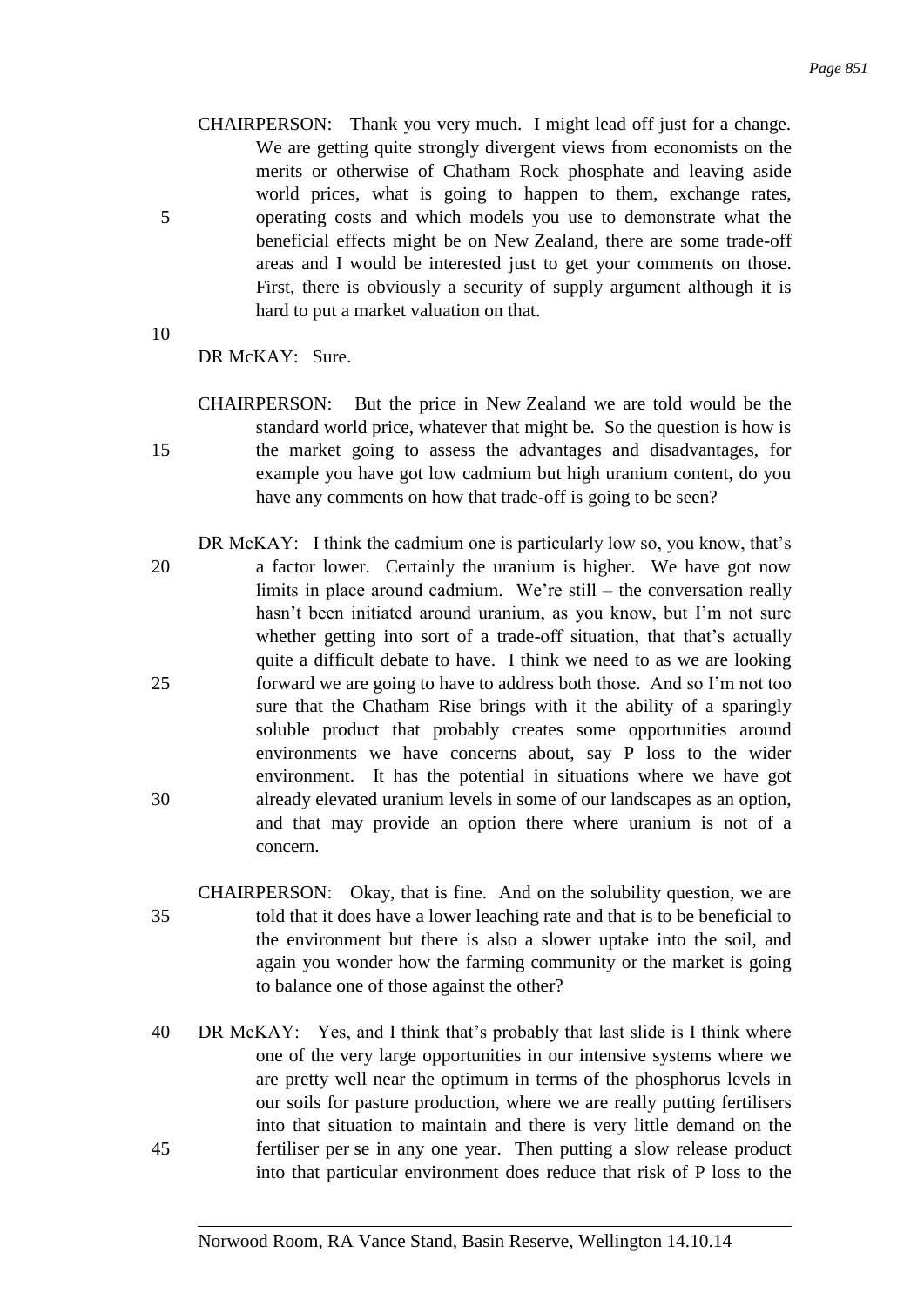wider environment because what happens with a water soluble product you apply it, you get an elevation in herbage in the six to eight weeks after application, elevation in the soil, in the available P level in the soil, and it's during that period when you could have increased losses 5 whereas a slow release product doesn't cause that elevation, it tends to have a very flat surface.

## CHAIRPERSON: Okay.

10 DR McKAY: So that's probably one of the benefits. Certainly going back to the cadmium one is a positive but again I think we have to have this conversation around uranium. It's higher than the rocks being currently used but looking to the future are we going to continue being able to source those?

#### 15

## **[12.10 pm]**

|    | CHAIRPERSON: Okay, thanks and you mentioned the world supply side of   |  |  |  |  |  |  |
|----|------------------------------------------------------------------------|--|--|--|--|--|--|
|    | the equation. From what I read, I think there is meant to be certainly |  |  |  |  |  |  |
| 20 | some sentries of rock phosphate out there and some countries like      |  |  |  |  |  |  |
|    | Morocco are in fact currently moving to step up their production.      |  |  |  |  |  |  |
|    |                                                                        |  |  |  |  |  |  |

Do you have any detailed information on the supply/demand situation which might give us a bit better steer on just what the price is going to 25 do. Having gone from, I think, around \$US40 a ton, up to 400 or so, and back down now to just over 100, very hard to make that kind of assessment.

DR McKAY: Again, I am probably not in a position to make comment on 30 that.

CHAIRPERSON: Okay, that is fine. Thank you very much, Lennie.

- MR JOHNS: Yes, I have just got a question around some of these the 35 accumulation of some of these elements in the soil. There seems to be a lot of literature around in terms of what it may or may not be doing to our soil quality.
- What, in your opinion, would be some of the effects of that long term 40 accumulation, not only in our soils but also more in the, I guess, the products of agriculture?
- DR McKAY: Look, it is a good point and I think if we're talking in generalities, I think any unwanted material or element we accumulate 45 in our soils, does potentially limit future land use opportunities and future potentially market opportunities.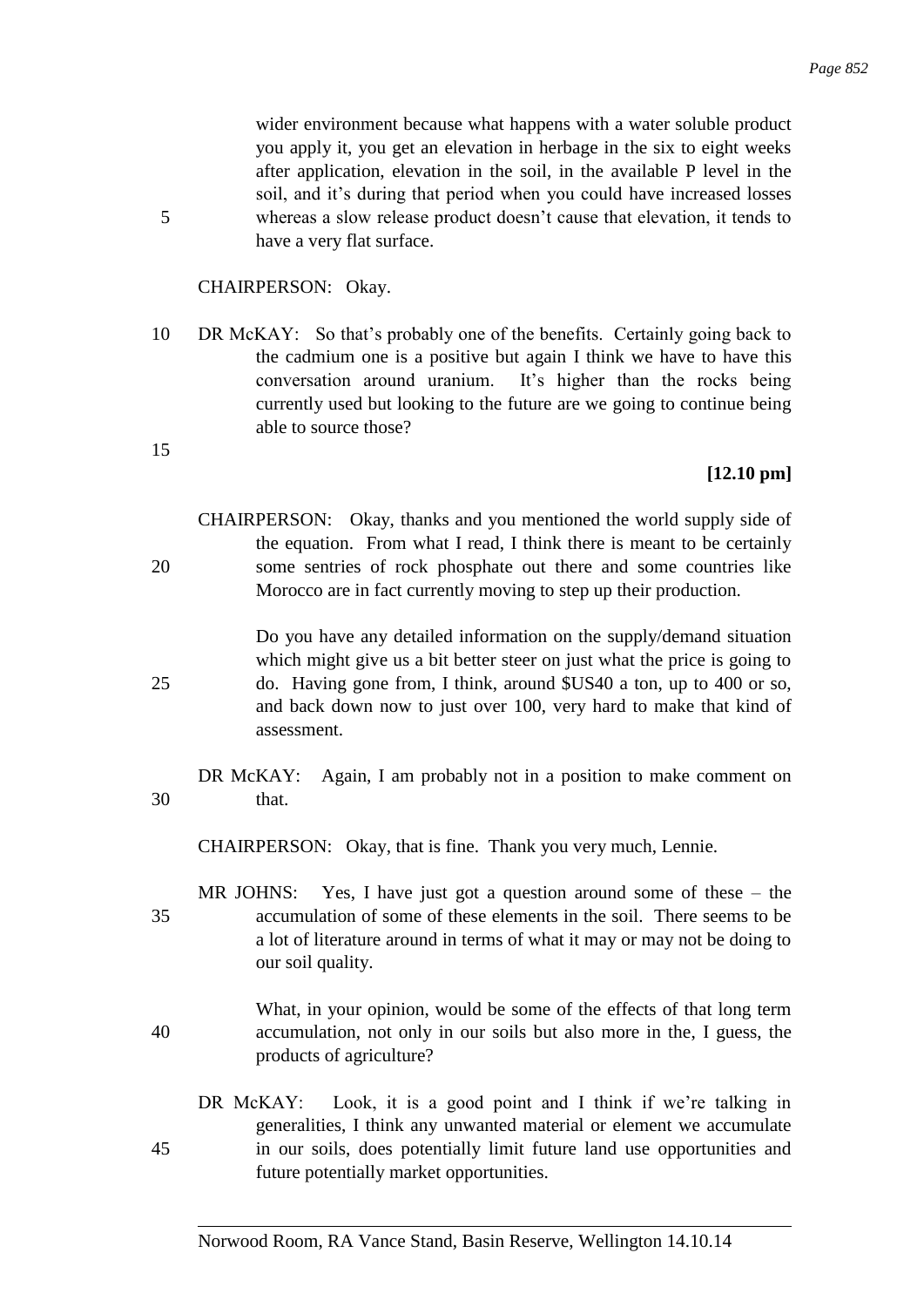And certainly around the cadmium one, it is probably around future land use opportunities and also perceptions of the market about, you know, if our vision for the future is a producer of certain foods then 5 that, you know, that does cause us some challenge.

But with the cadmium, while you have got a pastoral system, then the animal to some degree does remove that and accumulate it in its kidneys and livers, it is when you then swap out of livestock agriculture 10 into say a cropping where you are growing something for direct human consumption then, that becomes an issue.

But I think looking forward, we have to be mindful of materials that accumulate in our soils, trying to think that into the future we do not 15 constrain opportunities. But in saying that we – to continue to have a viable primary industry, then phosphates are an integral part of that.

MR JOHNS: Yes.

- 20 DR McKAY: And there are some unwanted elements that have come along with it.
	- MR JOHNS: Okay, and I guess also the effects on water quality, have you any comments about that?

25

DR McKAY: I am probably confident to talk about the role of phosphorous in water quality but the issues around – is that tenure of your question?

MR JOHNS: Yes.

#### 30

DR McKAY: Yes, certainly trying to limit the losses of phosphorous discoidal water bodies is a subject of a significant amount of research at the present time up and down the country, and probably at the centre of conversation in quite a few plan change processes going on.

35

MR JOHNS: Okay, thank you very much.

DR CRAUFORD: Just following on from that, from your evidence you say that Phosphate Rock for direct application makes up less than two 40 percent of usage at the moment.

DR McKAY: Yes.

DR CRAUFORD: Now, why is that so low?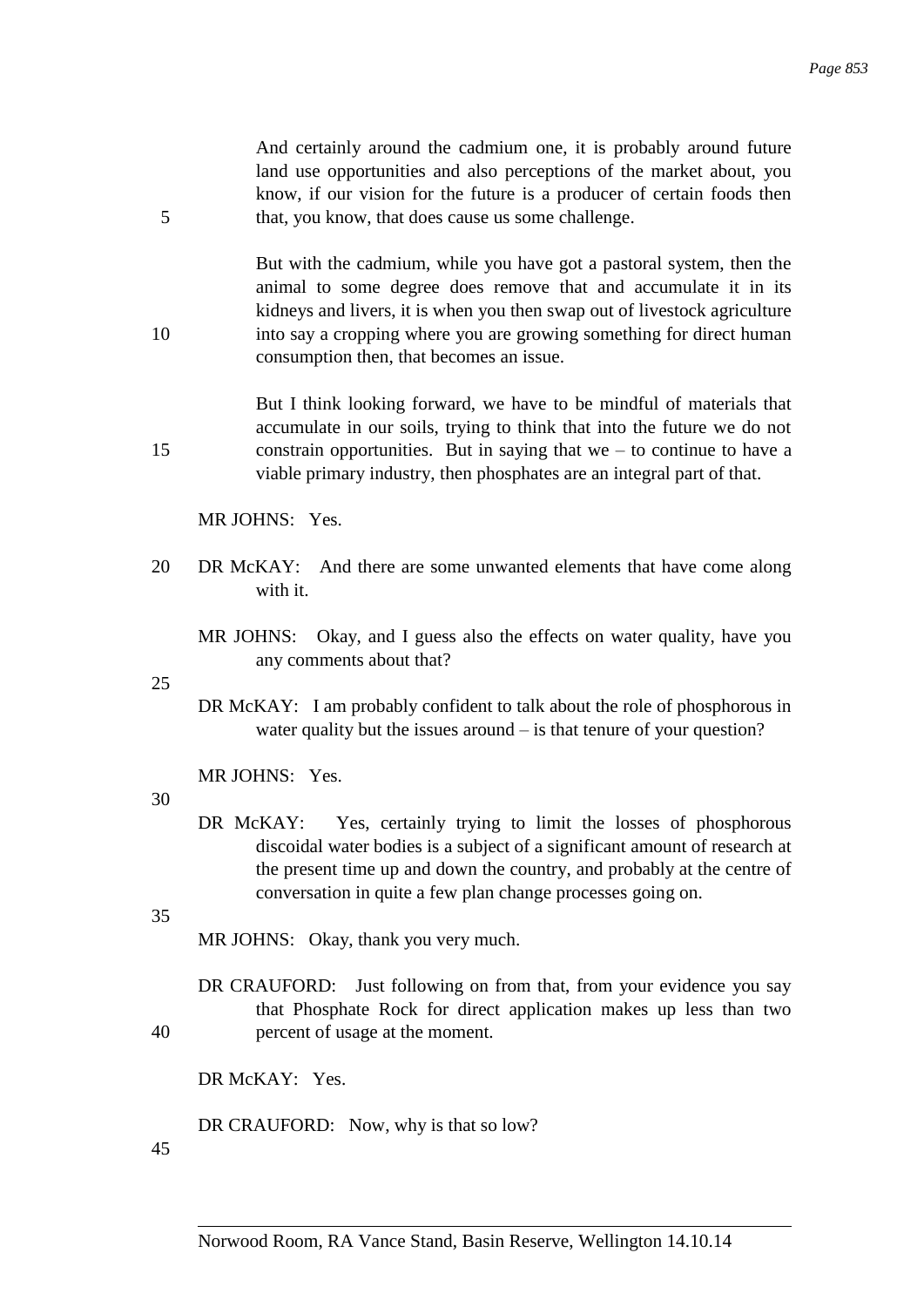- DR McKAY: It has been higher in the past, there has been companies that have imported phosphate rock previously, I think Fletcher Challenge was bringing it in from the Middle East, for a time importing fuscia rock from Peru.
- 5 DR CRAUFORD: So is it about price or what is it about?

DR McKAY: I think that is probably the commercial market.

- 10 DR CRAUFORD: It is as much about price then as about the fact that it is or is it also that it is reactive but it takes a long time to produce a result?
- DR McKAY: I think less about its agromonic performance, because I think 15 there is a lot of good data to show that reactive phosphate rock was comparable to water soluble products in quite a few environments. In the past debate would have been restricted around, probably agronomic performance. I think as we look forward, there are other factors that are going to play a bigger part in that process, and certainly the issue of 20 implications of intensive agricultural practices and 'P' losses to waterways.

## **[12.15 pm]**

- Moving away from a water soluble to a sparingly water soluble product 25 is one mitigation option for reducing phosphorus losses, and it is one of the few that some have, and as a consequence, we probably have to have a deeper conversation about that balance.
- DR CRAUFORD: Yes, the nature of that deeper conversation is  $-I$  might put 30 it slightly differently, how is that going to happen without regulatory intervention?

DR McKAY: I didn't say that.

- 35 DR CRAUFORD: I did.
- DR McKAY: No, no realistically we are the conversation for the need for actually limits on emissions is now becoming an increasing part of  $-$  as you said, conversation, so that into the future where you have to 40 operate within envelopes whether it's 'N' loss and 'P' loss, then all of a sudden you are probably going to start looking at maybe your practices and your input slightly differently. And then all of a sudden maybe those other factors that drive the choice of the 'P' fertiliser you use, may become increasingly important.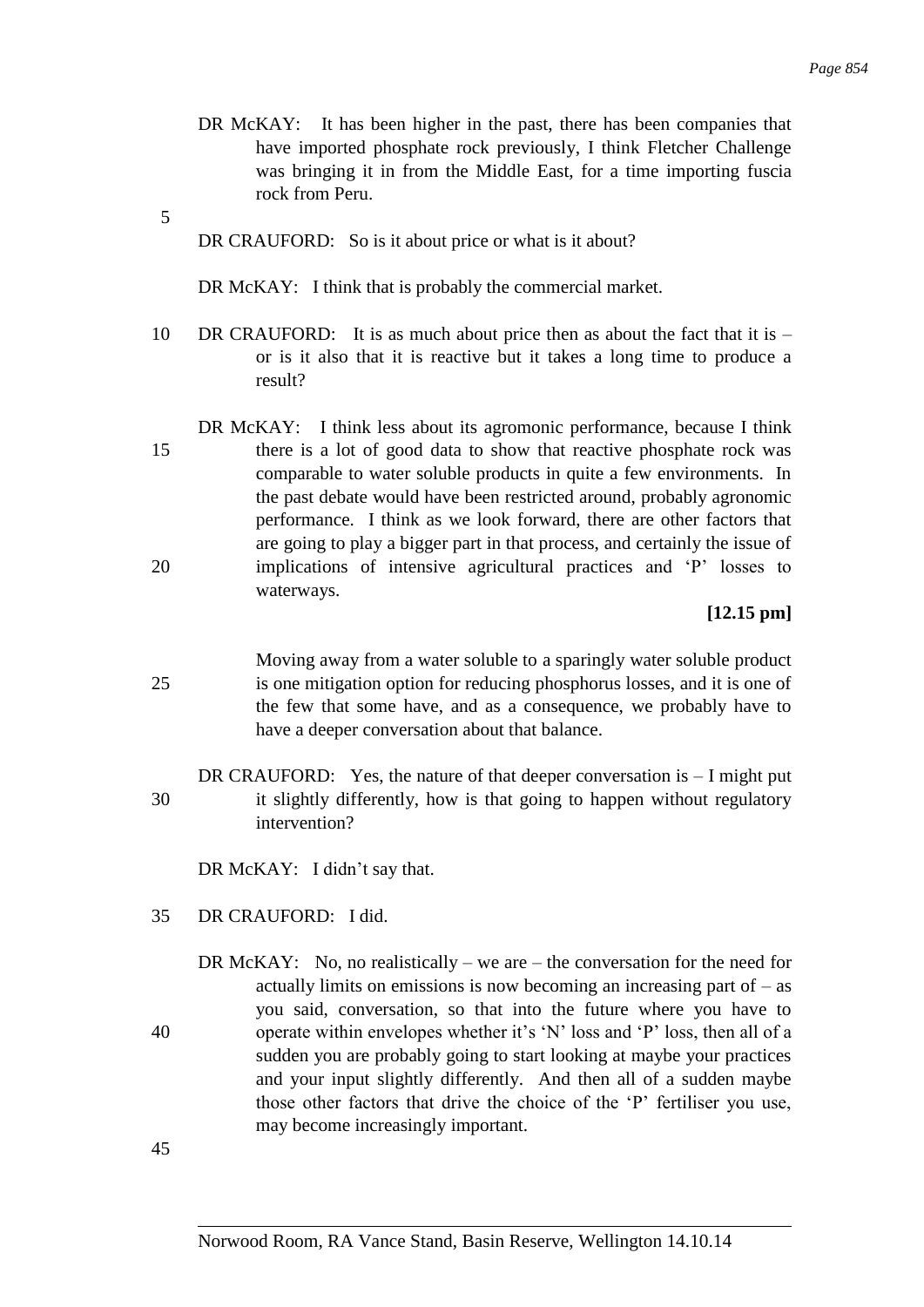- DR CRAUFORD: Okay, and I can hear what you are saying in terms of, you know, I can see the advantages and so forth. What I am not getting a feel for though is what the market is, and if anything, from your comments just now, I am getting the impression that actually the 5 market is going to struggle to accept this product for economic reasons, for economic performance reasons.
- DR McKAY: You know, I am not really in a position to talk about the pricing and what drives the price of phosphate rock and what drives the price  $10 \tof - -$ 
	- DR CRAUFORD: Yes, but I think we are talking about that this product will be priced similarly based on 'P'.
- 15 DR McKAY: Okay, so I suppose the comment I can make that the future sort of operating environment, we will be moving to a situation where there will be limits on emissions and limits on 'N' and 'P' and as a minimum, there will be practices that will be required to demonstrate that you are trying to limit losses in sensitive catchments.

- And as the pressure comes on from our finite land resources to continue to, you know, lift outputs, then that is going to be an integral part of our future industry.
- 25 And so, if you accept that, then I think we will see a change or you will see some changes in the priorities around the attributes of products and as a consequence, the competitiveness.
- DR CRAUFORD: I am hearing though, if I can summarise what you have 30 said, that this product may struggle without that pressure, whether that is regulatory intervention or guidelines or whatever, this product is going to struggle economically to compete without that change.
- DR McKAY: Yes, that is one, and the other point to just also keep in mind is 35 the fact that there is increasing interest internationally around the whole use of 'P' use efficiency. So as the pressure comes on, particularly on those sources of – as the cost of mining and manufacturing of phosphate rock increases into the future, because as we move to sources which there are more challenges around its recovery and 40 identification et cetera, then the price will go up, so there will be greater and greater interests around the margins of improving phosphorus use efficiency.
- And so the other area where these sparingly water soluble products 45 have the potentials around because they do not cause those elevations in the short terms, they do reduce the transfer or the losses that occur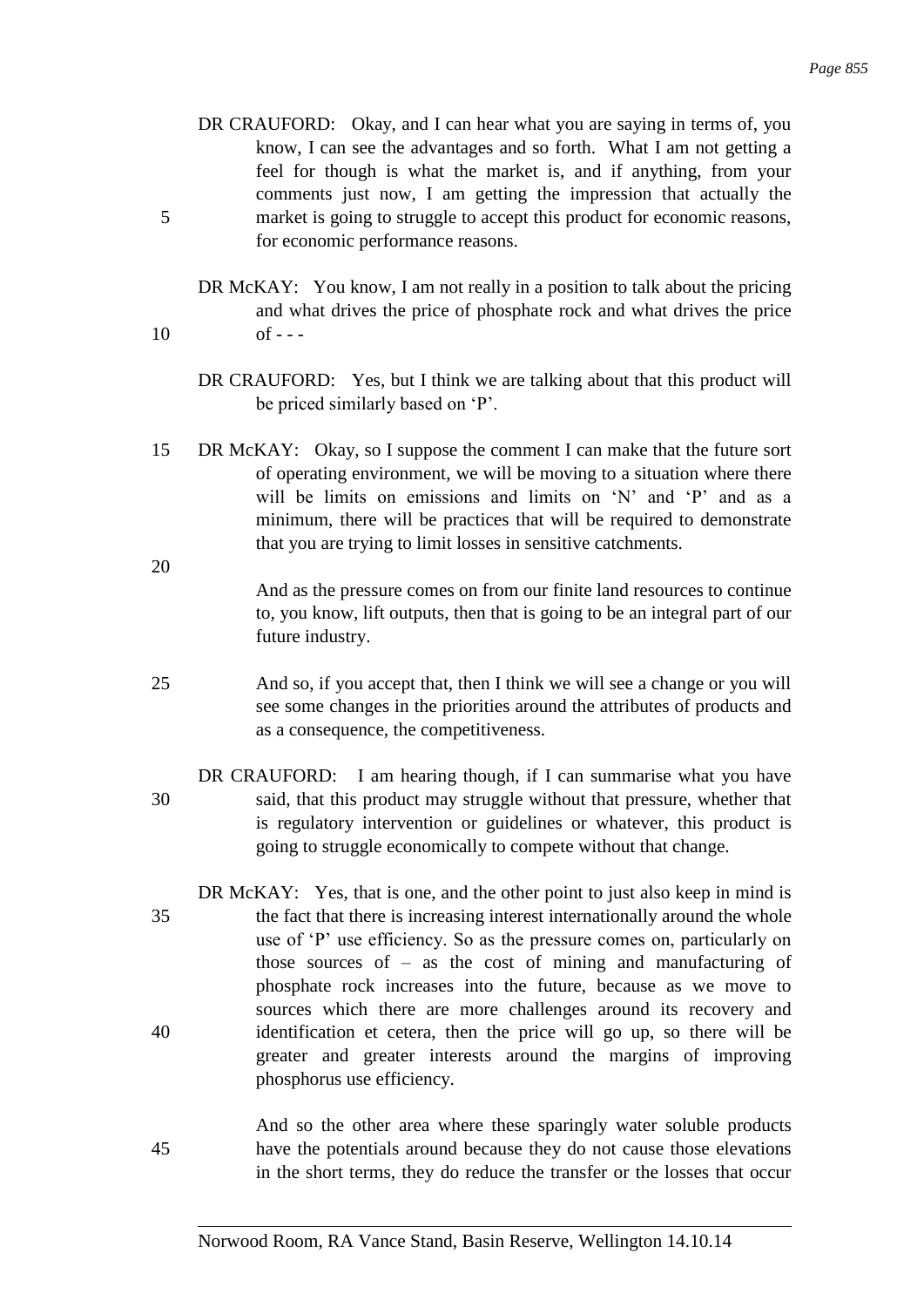through animal transfer, that they will also start becoming part of the, I think, the conversation as well, and potentially shift and increase the competitiveness of those products compared to current fully processed products.

- DR CRAUFORD: But again, that is for the future and we do not know when in the future rather than right now.
- I mean, I think you say in your evidence that something between 10 estimates of depletion rates of the world phosphate rock source indicate that by 2100, 40 to 60 percent worst case scenario, could be depleted or potentially only 20-30 percent.

## **[12.20 pm]**

DR McKAY: Yes, and those are taken from the literature – those are the known deposits, but the caveat on that is that the high quality rocks that you would take as the first choice, I think those ones are going to become increasingly difficult to source and access. This country has 20 realised maybe their increasingly strategic value, and so maybe the rate at which we can access desirable products is another - - -

DR CRAUFORD: It could be several decades though before that occurs.

25 DR McKAY: Yes.

DR CRAUFORD: Okay, thank you.

DR McKAY: Thanks.

30

- DR RYDER: If a farmer was regulated or forced into using slow release phosphorous through regulation, have you got a view as to how many years or what period of time it would take for him to change from his current farming practices, presumably relying on the likes of 35 superphosphate, to a practice dominated by slow release fertiliser without taking a, sort of a major financial hit?
- DR McKAY: I'm very much around if we're trying to effect changes it's about driving outcomes, not controlling inputs. So if we're in 40 catchments where there is a surface water quality and phosphorous is implicated and then you're having to put limits on emissions from – at a farm scale, then it would be up to the land owner to demonstrate practices that will reduce it, and one of which might be shifting to a sparingly soluble product. I wouldn't like to see the day where you 45 were prescribed that you have to use a particular product.

5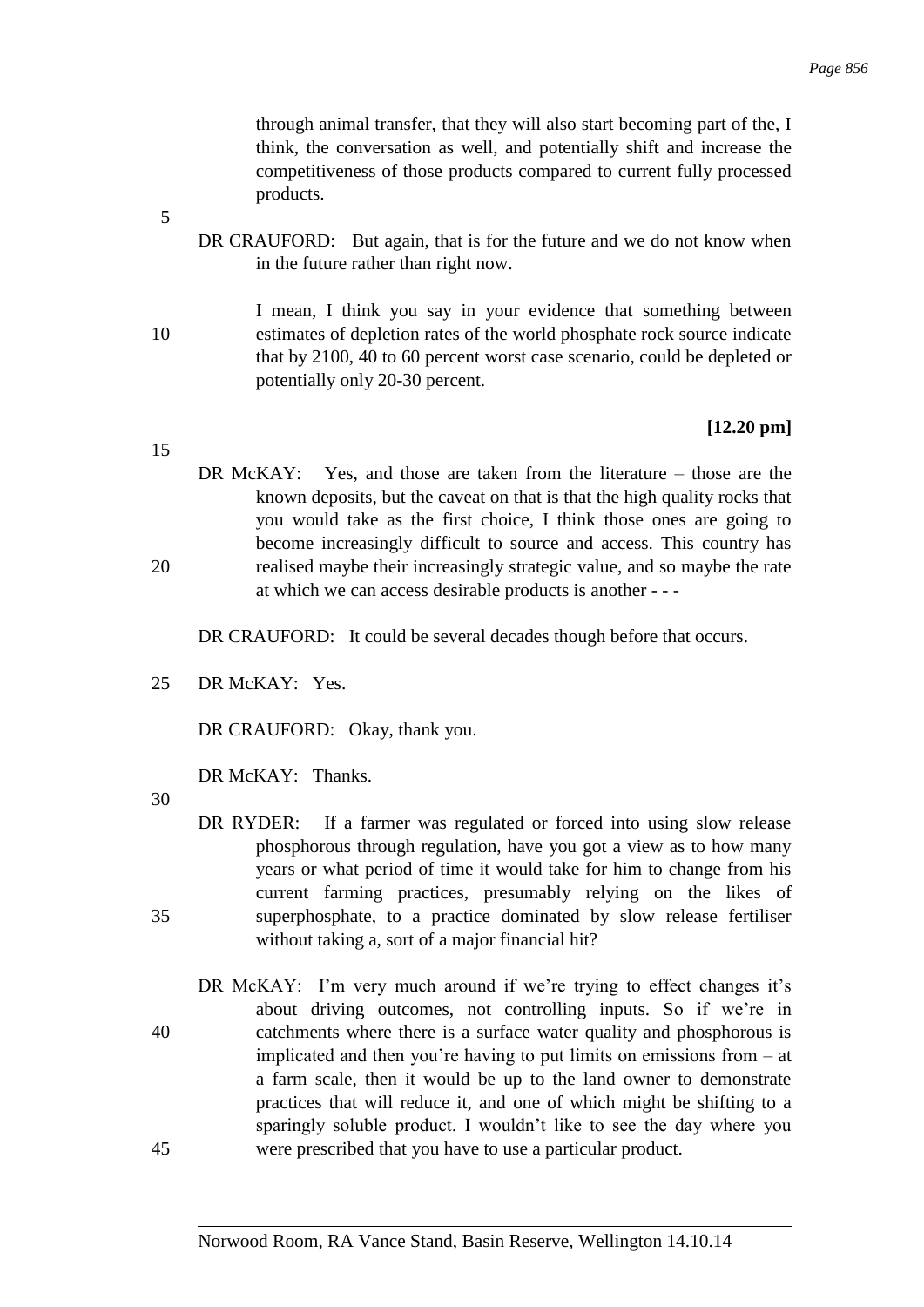- DR RYDER: Right. Well, can I ask a question around the quantification, if you can quantify the environmental benefit of using slow release fertiliser, if you've got two farming systems and the only difference is that one uses, say superphosphate and the other one uses a slow release 5 phosphate, so it's Chatham Rock Phosphate, is it possible to quantify the reduction in P loss from the farm, either via surface run off or subsurface leaching or whatever, tile drains, can you do that?
- DR McKAY: Yes, and in terms of answering it slightly differently, if you 10 consider  $- I$  just have to find the page  $- I$ 've quoted some work of Richard McDowell, where they look at different mitigation options and I think it's in the order of 10, if I can find the page, so, yes, page 12, bullet point 33, McDowell and Nash report a reduction in total P losses of 0-20% from shifting from a water soluble to a sparingly soluble P 15 fertiliser.

DR RYDER: That's paragraph 33 is it?

- DR McKAY: Yes, it's paragraph 33, and they compare that with other 20 mitigation options about shifting to the optimum P range and fencing streams et cetera. So it gives you a bit of a feel for the reductions possible.
- DR CRAUFORD: I guess it would be interesting to know the economies of 25 those different, the price of those different options, interventions.
- DR McKAY: Yes, and of those, yes, well, you can put that against if it's probably your last option then it's probably worth an enormous amount, if there's half a dozen options then it may be scaled 30 differently. But in some respects it's probably at the cheaper end because it's not going to require structure investments and probably not a major change in sort of the way in which you operate.

DR RYDER: So that 0-20% is a range?

35

DR McKAY: Yes, definitely.

- DR RYDER: So we don't know what an average is, which could be anywhere between – getting towards one end of that scale or the other, depending 40 on how the data is spread out, so I'm just wondering is it possible to narrow that, I mean, it would be nice to know – I mean you've got zero for a start, so there's no environmental benefit there, and possibly up to 20%.
- 45 DR McKAY: Now, and I can clarify that, the 0% would be on your volcanic soils, your undersoil where you've got very high **(INDISTINCT 4.50)**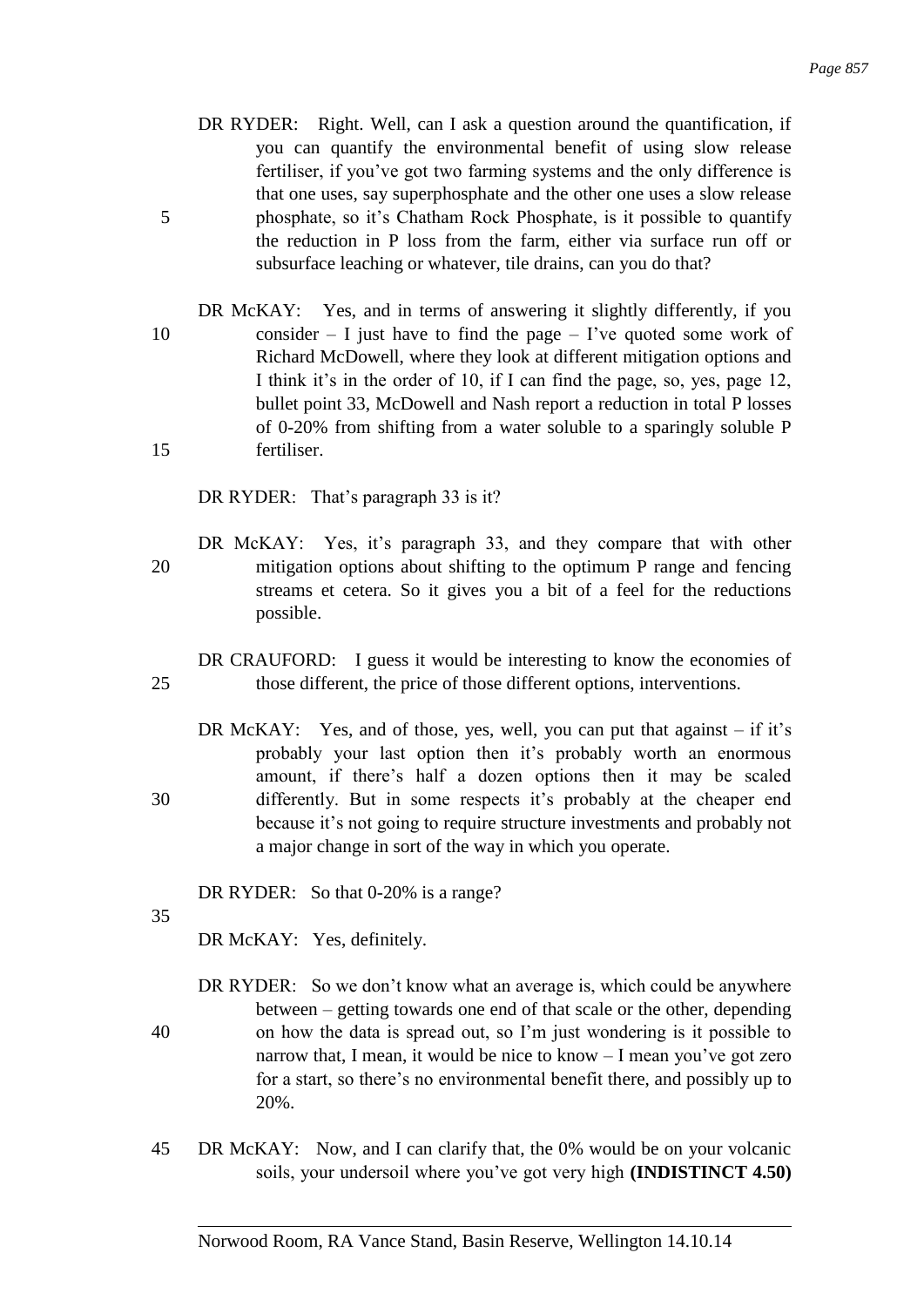storage capacity, where in fact losses of phosphorous and surface run off is very, very low because in effect those soils hold phosphorous very tightly, solution concentrations are very low, the 20% would be on those sedimentary soils.

## **[12.25 pm]**

Your pallic soils, yellow graders, those soils that have low anine storage capacity and where phosphorous as it moves across the surfaces 10 would enter into waterways so it would be very much dependent on, in this case, this soil types that you are putting the fertiliser on as to the benefits you would occur.

- DR RYDER: So I think you have said in your evidence it is very much horses 15 for courses in terms of local soil types and topography and what not and so in terms of trying to look at a net positive effect from slow release fertiliser it is probably quite difficult to do. It is not widespread across the whole of the country, if it were to be applied, because it wouldn't obviously have a significant effect for some areas in terms of 20 just purely because of the soils and the topography.
- DR McKAY: Sure but there would be very large areas. We are still talking millions of hectares where it would be, you know, that would be a potential option, if I think about our sedimentary soils and if I think 25 about some of the catchments where those challenges are currently.

DR RYDER: Okay. Thank you Doctor.

MR HILL: Thank you, Dr McKay. In answer to a question the other day 30 Mr Castle, and I am reading from page 199 of the transcript, Mr Castle indicated that the direct application rocks sold by Ravensdown, sales of the balance of \$432 a tonne New Zealand dollars, 345 US. Now that would seem to imply there is a market for the product at quite a reasonable return, in fact he goes on to sort of say at least in terms of 35 the record anyway that obviously increasing the weight towards direct application would mean we would be significantly more profitable. What is your comment on that?

DR McKAY: It is probably outside my sphere, you are really getting into ---

40

MR HILL: But in terms of the – where is it selling? Is that outside your can as well?

DR McKAY: Yeah, no really, and I am not really familiar with where the 45 industry's, what their customer base is, certainly the involvement we have had in research in the past used in hill country, used in lowland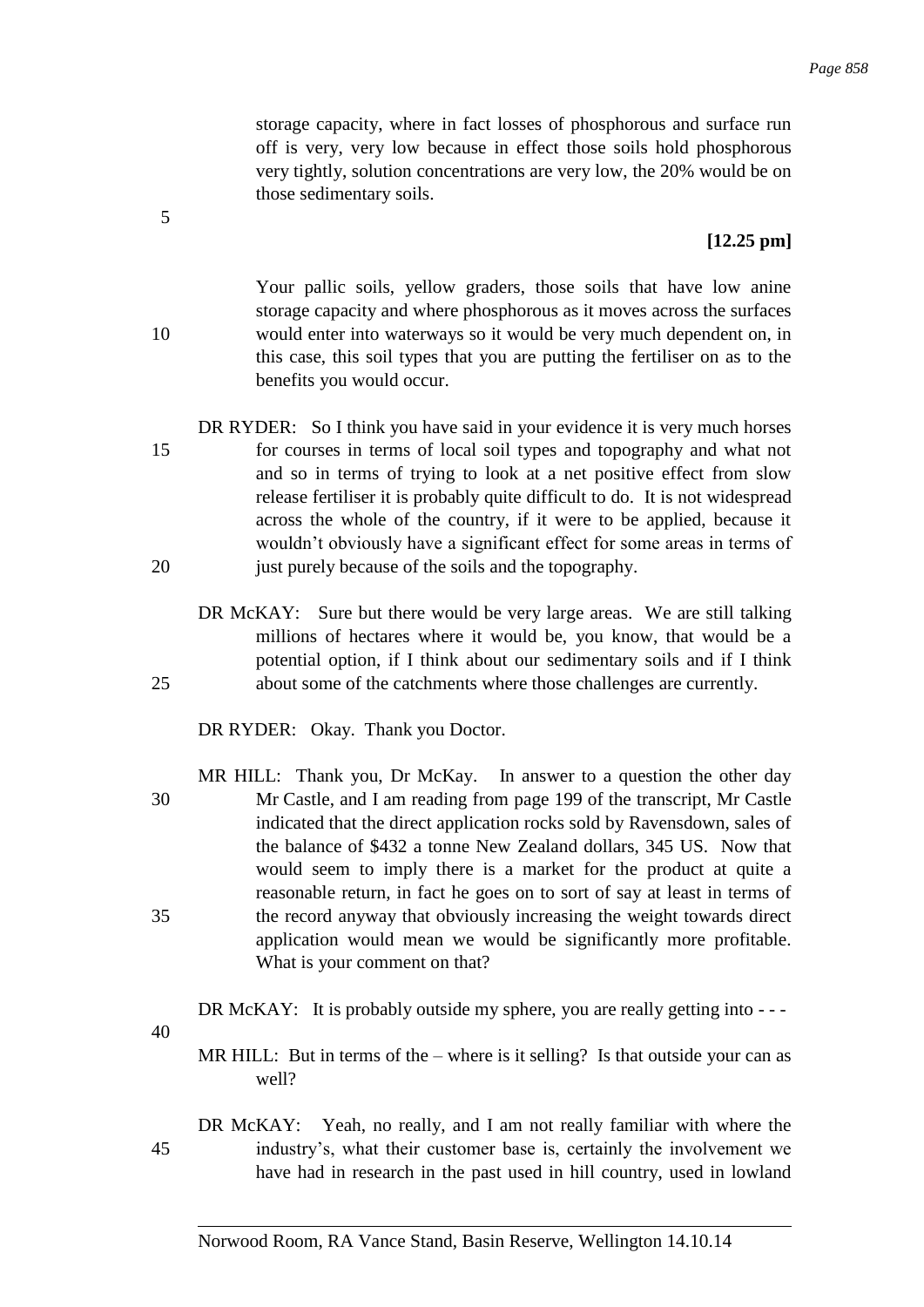environments, particularly used by the organic industry, used in RPR as opposed to a process fertiliser. But certainly I know of farmers that have been using the RPRs for a long, long time.

| MR HILL: But you don't know what percentage of the current market |                               |  |  |  |
|-------------------------------------------------------------------|-------------------------------|--|--|--|
|                                                                   | currently uses reactive rock? |  |  |  |

DR McKAY: Yes, it was in my evidence, sorry.

| 10 |  | MR HILL: Yes, I thought it was somewhere. |
|----|--|-------------------------------------------|
|----|--|-------------------------------------------|

DR McKAY: Yeah, sorry, and we could go – if I can direct you to the page?

MR HILL: I thought it would be in your paragraphs 34 following but it is not 15 there.

DR McKAY: My apology. I thought it was sort of around one or two percent, from memory it is about one or two percent, it is of that order. Paragraph 18 sorry.

20

MR HILL: 18.

DR McKAY: Less than two percent of usage in paragraph 18.

- 25 MR HILL: Where does that number come from?
	- DR McKAY: That was from a conversation through Greg Sneath from the Fertiliser Association. He provided me with that information.
- 30 MR HILL: How accurate? Give us in degrees of confidence, what can we take from that? A hundred percent?
	- DR McKAY: Yeah, no I am very confident that that would be a realistic estimate of current use.

- MR HILL: Right, that is the existing market. In terms of the two slides that you have given us on the potential market, and under each bullet you have indicated covers millions of hectares, what is your best guess then in terms of the percentage of the overall market that is potentially the 40 market for DA?
- DR McKAY: Sorry I have to sort of put a caveat on it that if you look at the current conversations – there are a couple of players on this – if we look at the current conversation going on up and down the country 45 around the issue of service water quality and the need for actually changes to our practices if we are going to arrest the deterioration in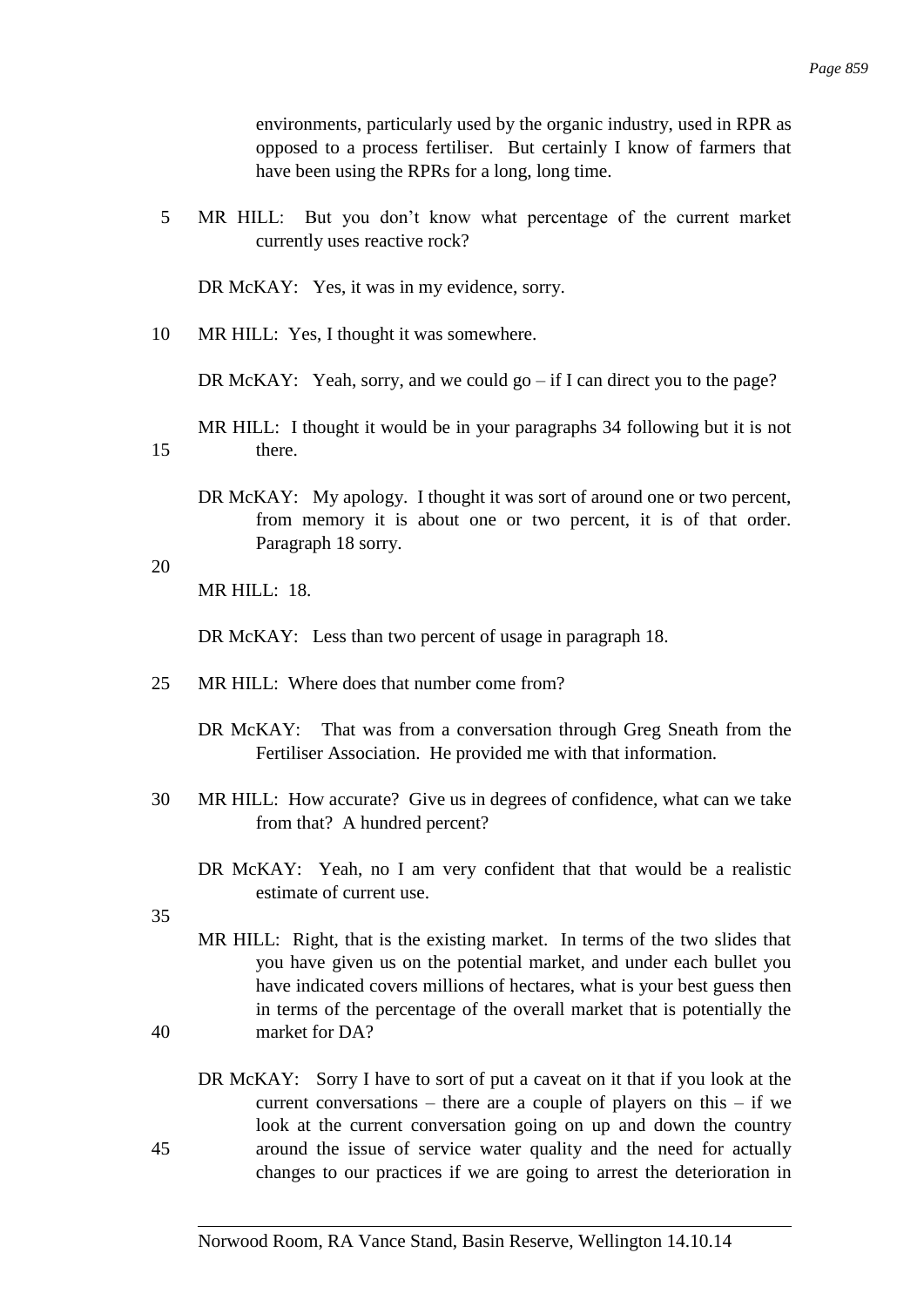some catchments but also to protect others from any further deterioration then part of that is probably a change in the way we use and manage phosphorous in our agricultural systems.

## 5 **[12.30 pm]**

And a part of that is going to be probably the greater use of sparingly water soluble products. That is a part of it. I think the other part of it is then what role these products might play in those intensive systems in 10 terms of improving just the efficiency of use of phosphorous. So I am not trying to duck the question, I think the potential is large - - -

MR HILL: Well you have, but that is all right.

15 DR McKAY: But I was trying to give you, and allowing you probably to, is probably isn't a good situation as to the future environment around those environmental issues.

MR HILL: So when you – well, you characterise as your second potential 20 market systems near the top of the pasture response curve?

DR McKAY: Yes.

MR HILL: I mean you have indicated that covers millions of hectares, I mean 25 again what are we talking about in terms of those areas? Do you have anything more sort of definitive than that? I tell you why I am asking the questions is, I mean there is  $a$  – and this is what we used to call an "Aunt Sally" but can't call it that any longer but it is  $a - if$  this rock has that potential and has those potential benefits then the question must 30 arise why exploit it now when the market is not yet there?

DR McKAY: That is a good question.

MR HILL: You are not going to answer it?

35

- DR McKAY: Alright, look I probably, and I am sorry I was not intending to be flippant - - -
- MR HILL: No I accept that.

40

DR McKAY: --- not at all. I think we have got a deposit there, we have got characteristics that it is, you could argue that it is sort of at the back door. If we look at the challenges sitting in front of us in our pastoral agricultural industry around impacts on environment, here is something 45 that potentially has a significant role, that could be a game changer, it is a potentially very large market, but that is going to require both some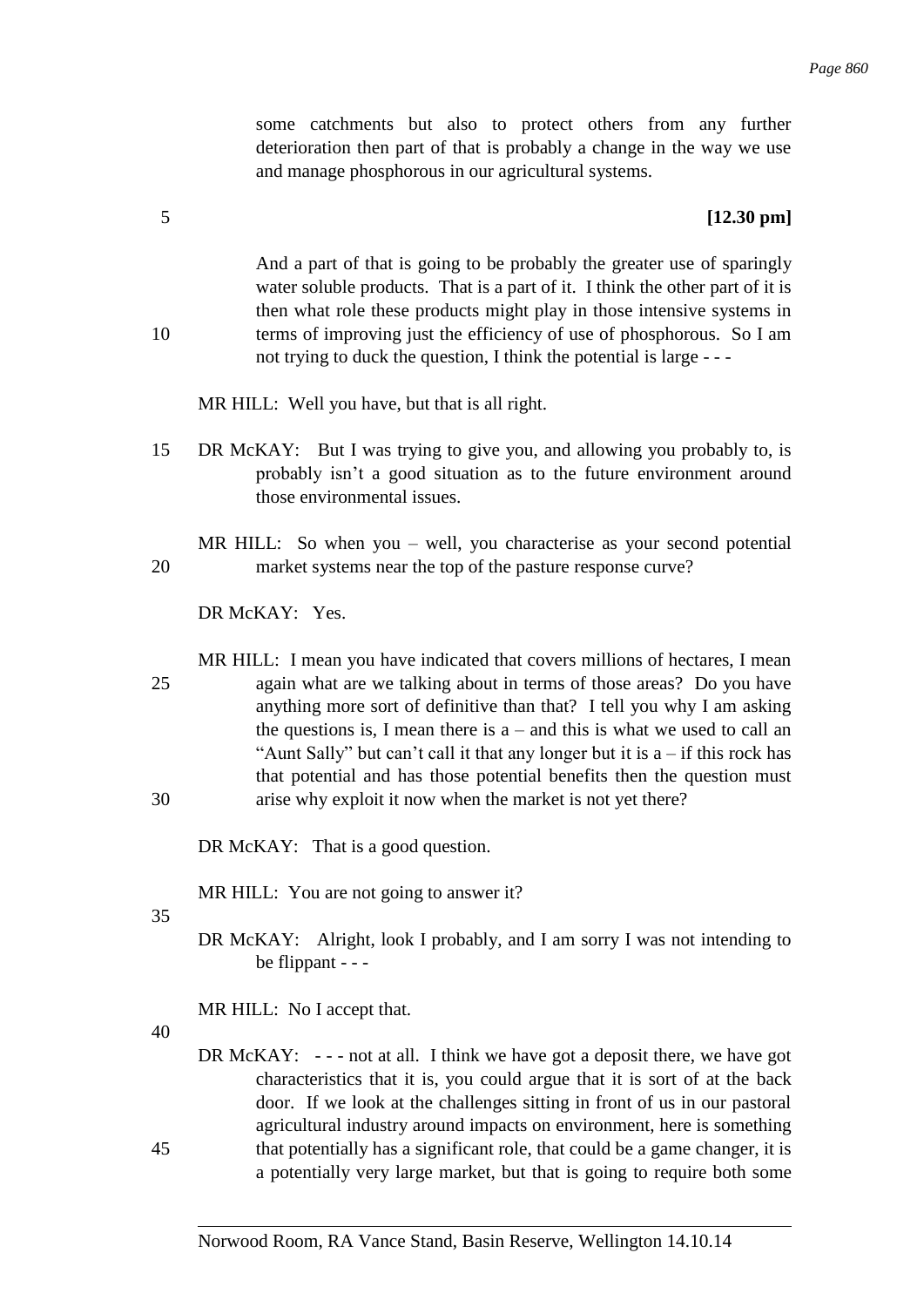change in thinking by I think both the industry, there is also some change in thinking when I say the industry in a wider sense but also probably some regulatory processes if we are going to get some momentum which is probably going to, which will drive some of that 5 necessary behavioural change.

- MR HILL: I mean I accept necessarily there is a chicken and egg here but I guess the question is well, how far does the chicken need to lead the egg? Alright.
- 10 DR McKAY: Yeah.

MR HILL: That is a lunchtime thought.

- 15 CHAIRPERSON: A good question and just to complicate things there are issues such as the different levels of phosphorous in Chatham Rock phosphate versus what is currently being imported and the fact that the two are for some purposes mixed.
- 20 DR McKAY: Yes.
- CHAIRPERSON: But we have got a team of highly qualified economists coming along to give us a clear picture, or two or three, on those issues, I think tomorrow they begin. So thanks from the Committee and we 25 have no listed questions, but, Mr Winchester?
	- MR WINCHESTER: I just have one question arising but I detect that possibly Mr Currie.
- 30 MR CURRIE: I am happy to go first or second.

MR WINCHESTER: Mr Currie should probably go first.

MR CURRIE: Thank you, sir, just three or four questions. Good morning 35 Dr McKay.

DR McKAY: Good morning.

MR CURRIE: I would just like to ask a few questions for Greenpeace, KASM 40 and Deep Sea Conservation Coalition. Firstly we heard on day two from Mr Castle of CRP, and that was on page 204 of the Transcript, that initially 75 percent of the phosphates would be exported. Is it fair to say that impacts on New Zealand agriculture may be very much less than you have suggested?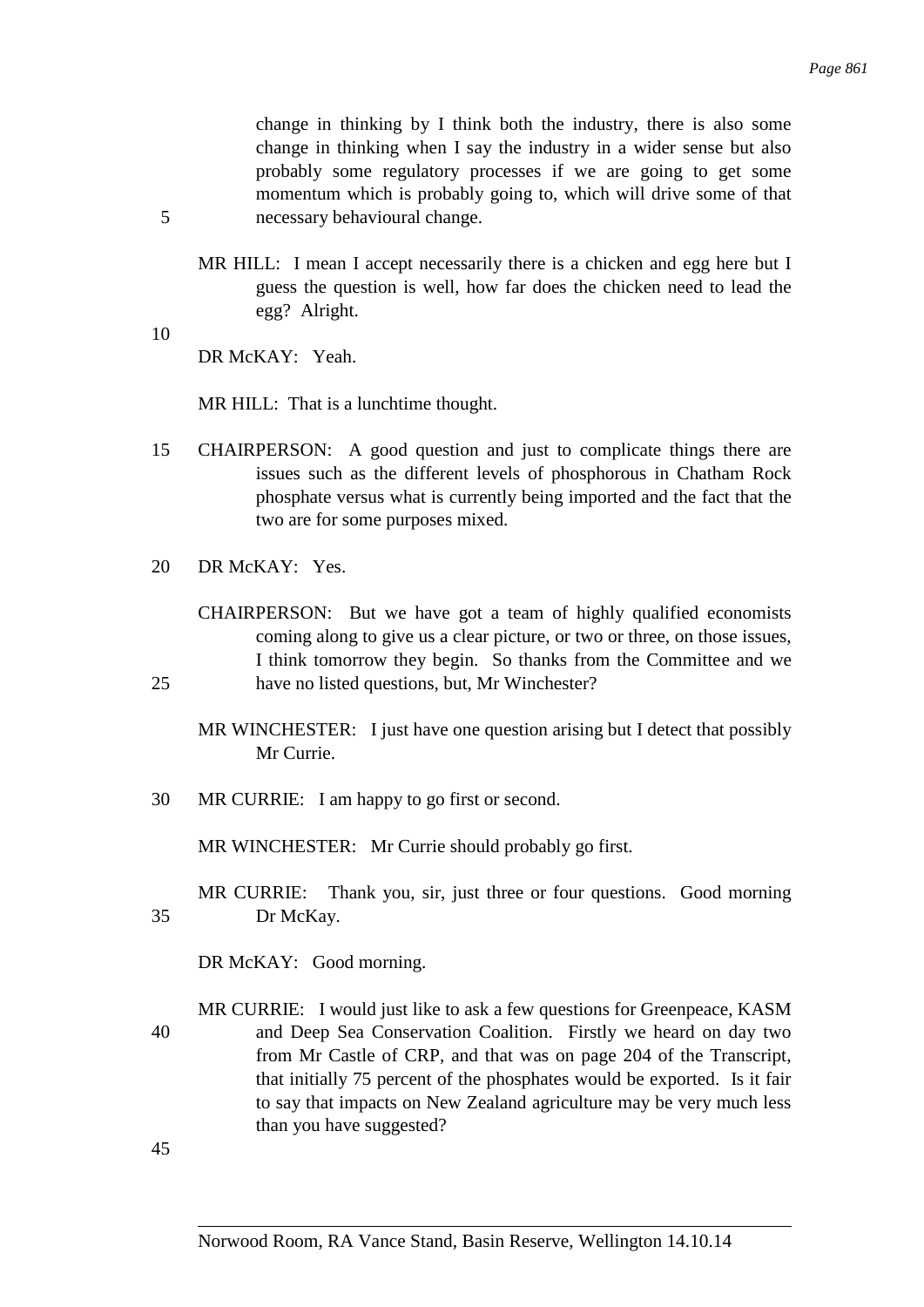- DR McKAY: Look again it is probably not, it is not a question I can answer, you know what the Chatham, what the phosphate company intends to do with its product, I am probably just posing that potentially a significant local market for a product of those characteristics.
- 5
- MR CURRIE: Well to flesh that out his next comment was that and I quote "You can't actually sell much more than we were proposing to sell to the fertiliser companies because they can't use more than 25 percent as a blend". Do you accept that as a valid concern?
- 10

30

DR McKAY: A blend in the manufacture of superphosphate?

MR CURRIE: Yes.

- 15 DR McKAY: Yeah.
- MR CURRIE: Thank you. And secondly I would just like to flesh out the uranium levels in the phosphate. You do accept, don't you, that the phosphate has significantly higher uranium levels than uranium that is 20 currently used in New Zealand?

DR McKAY: Yes.

MR CURRIE: Than phosphates, I am sorry, that are currently used in New 25 Zealand?

DR McKAY: Yes.

### **[12.35 pm]**

- MR CURRIE: In paragraph 46 of your evidence, you site a median of 170 milligrams per kilograms and a median of 200 milligrams per kilogram, are you aware of any current sources of phosphate used that contain higher uranium levels than that? That was paragraph 46 of your 35 evidence.
	- DR McKAY: In terms of my evidence covers what was in the literature at that time, so I don't know of anything higher than that, no.
- 40 MR CURRIE: In paragraph 45, an example, you quote 153 milligrams per kilogram for  $-1$  assume that is a mean or a median, do you happen to know?
- DR McKAY: It's just a mean, it's from some work we did actually back in the 45 1980s we had samples from a range of countries which we compared.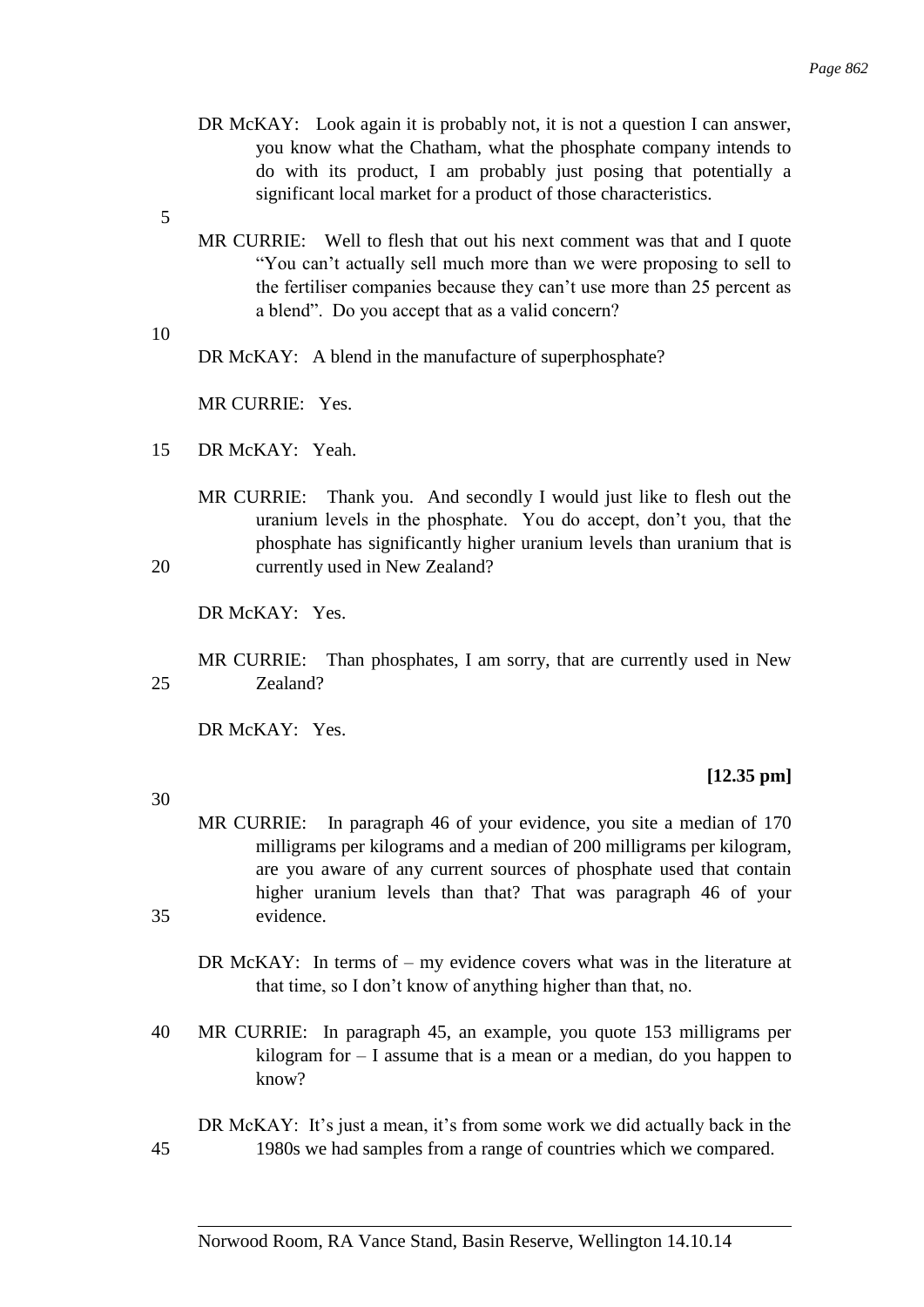MR CURRIE: And that is not currently used, to your knowledge?

DR McKAY: Not that I'm aware of.

5 MR CURRIE: In paragraph 75 you accept, if I understand correctly, that there will be somewhere between a fourfold and eight fold increase in uranium input, that's paragraph 75, do I understand that correctly?

DR McKAY: Yes, it was in response to, I think, the Crown report which was 10 talking about an eight fold, and I think that was based on a uranium level in a superphosphate sample that seemed very low that they were using as a reference. If you consider 60 then it's about fourfold higher, yes.

15 MR CURRIE: Thank you. Further up the same page, in paragraph 73, you cite five points and then you say that these called for a comprehensive assessment of the impact of uranium, it's behaviour and it's decay products, not just contained in Chatham Rise Phosphate but in all P fertilisers used in New Zealand environments. Has that comprehensive 20 assessment been carried out yet?

DR McKAY: Not that I'm aware of, no.

MR CURRIE: Thank you. My last question is, would you have any concerns 25 for New Zealand's agricultural reputation about New Zealand either exporting produce or indeed phosphate, which is high in uranium, can you see any possible concerns from that?

DR McKAY: It's certainly something we need to be mindful of, but I'd just 30 probably leave it at that, just something we need to be mindful of.

MR CURRIE: Thank you. No further questions, sir.

CHAIRPERSON: Thanks, Mr Currie. Mr Winchester?

35

MR WINCHESTER: Thank you, sir.

Dr McKay, we've been talking a lot and a lot of the focus of your presentation was about use of the Chatham Rock for direct application, 40 what understanding do you have in terms of the use of this product as a feed stock for other fertilisers?

DR McKAY: It's probably a little bit outside of my expertise, but certainly it could be used as another source for, for instance, superphosphate 45 manufacturing.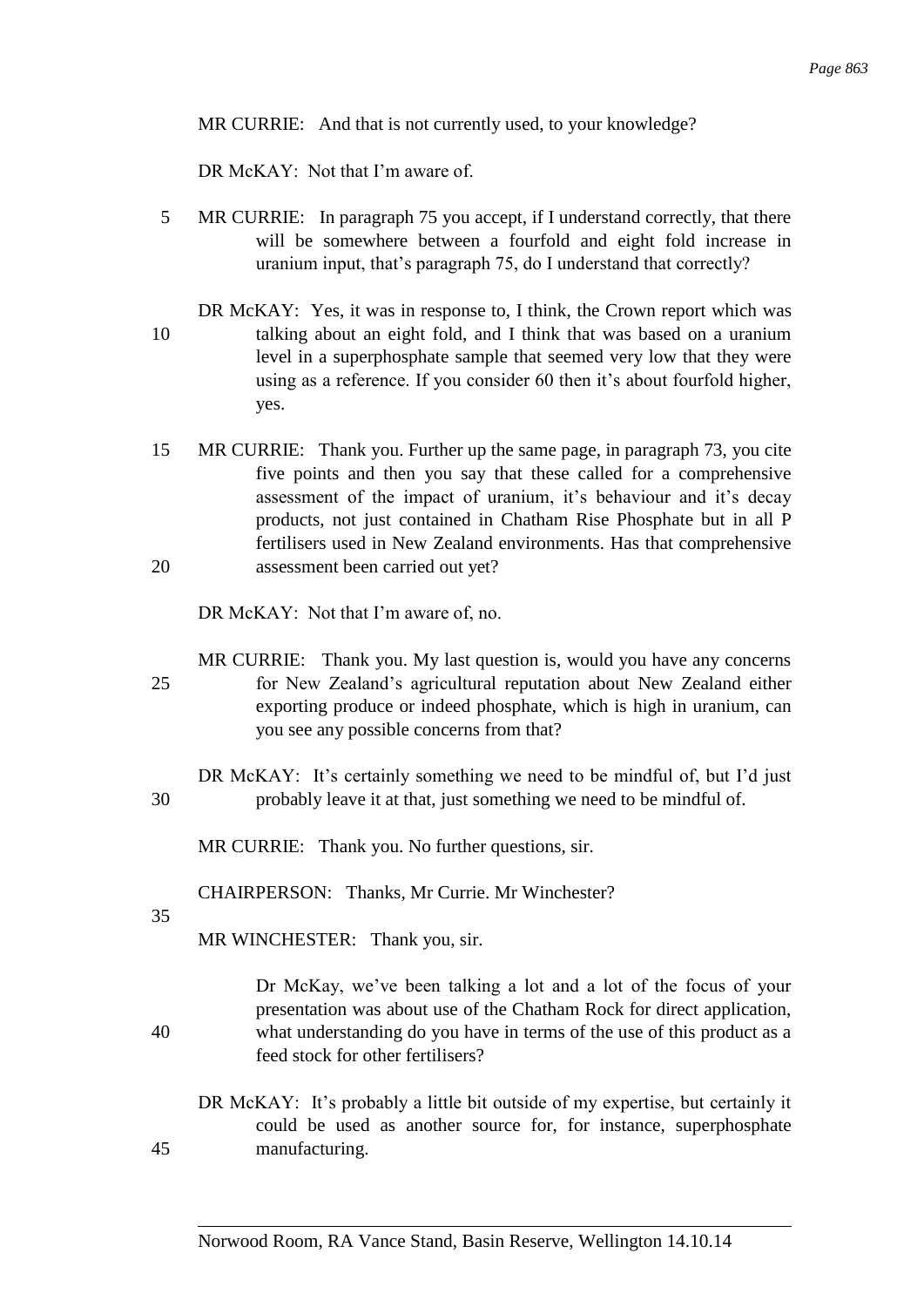MR WINCHESTER: Yes, thank you for that. Thank you, sir.

CHAIRPERSON: Any further questions from the floor? That's probably a compliment, Dr McKay. So thank you very much and for your 5 flexibility in appearing before lunch. So we will adjourn now for lunch and perhaps return here at 1.45 pm. Thank you.

#### **ADJOURNED [12.39 pm]**

# 10 **RESUMED [1.46 pm]**

CHAIRPERSON: Okay, good afternoon. So we've got four witnesses scheduled to appear this afternoon, two in a virtual sense by audio, and that's Dr Geoffrey and Dr or Mr Santillo. So we'll begin and just see 15 how we go on timing for those connections, and first on my list called by CRP is Dr David Bull.

- MR WINCHESTER: Thank you, sir. Dr Bull is here, he has prepared a summary of his written evidence, it's an orthodox paper form. Dr Bull 20 also participated in the joint statement of experts in the field of radioactivity and I think you can just commence reading your summary when you're ready, Dr Bull. Thank you.
- DR BULL: Uranium is a trace element found in small quantities almost 25 everywhere within the natural environment, including rock, soils, water, air, plants, animals and all human beings. Uranium has no recognised role in the metabolic cycles of plants or animals. Like many other non-essential trace elements uranium is chemically toxic to humans, plants, animals at some elevated level of intake or exposure.

Most threshold concentrations are established by reputable scientific agencies such as the US Agency for Toxic Substances and Disease Registry, European Food Safety Authority, Health Canada, World Health Organisation.

Rock phosphate have been used as fertilisers in New Zealand since around 1900 and currently 100s or 1,000s of tonnes of rock phosphates are handled, processed and applied to land every year, and as such the EPA and the Department of Labour, as it's been known until recently, 40 have already assessed the potential effects on health and the environment.

Rock phosphates are not classified by those organisations as hazardous, they can be handled, stored, transported by any person, not corrosive, 45 low toxicity, and low irritant. Notwithstanding that, worldwide phosphate fertilisers are a major source of uranium in the environment.

30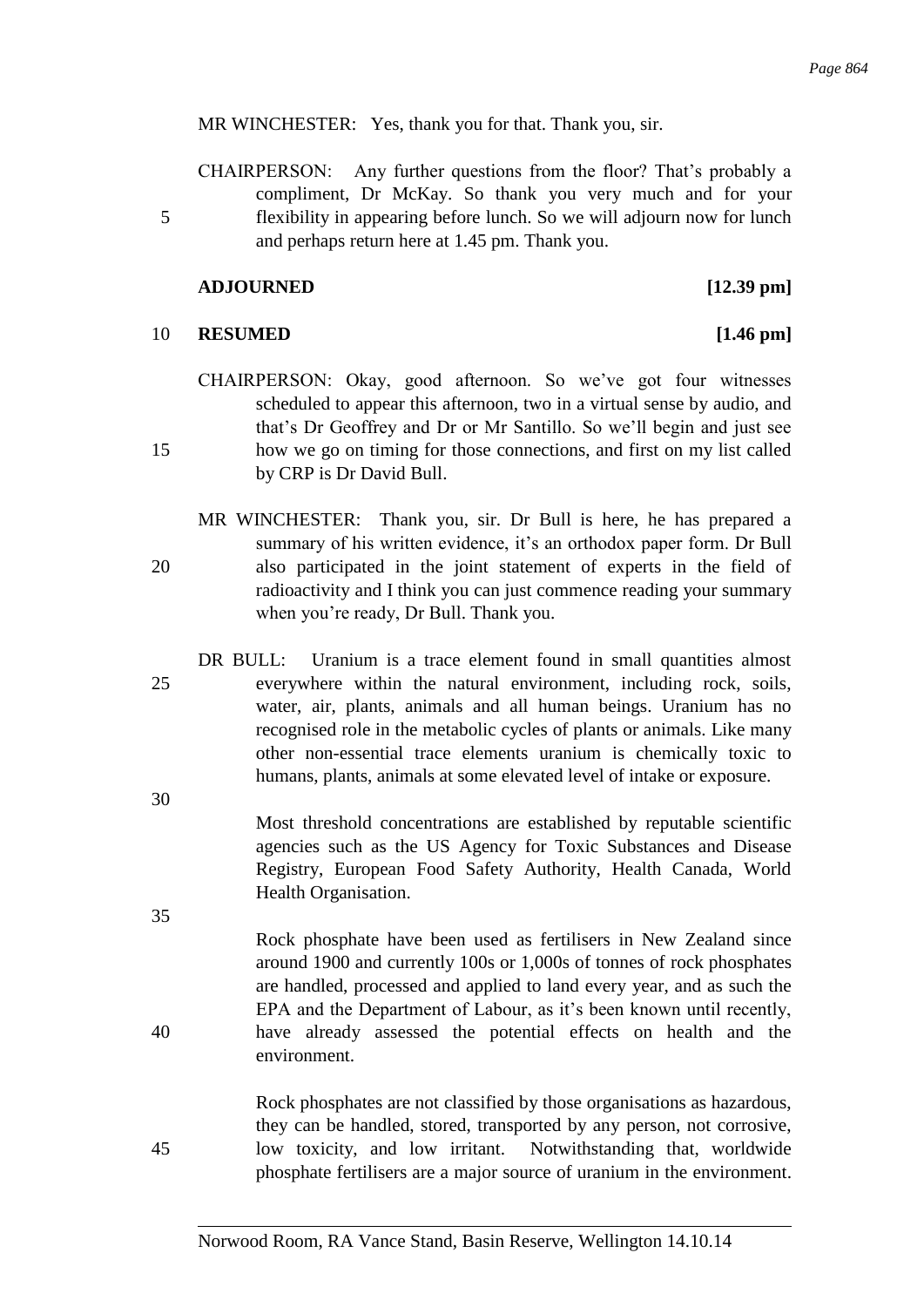Phosphate fertilisers may contain uranium because uranium is often enriched in the parent role.

Based on samples to date the arithmetic mean uranium concentration in 5 Chatham Rise rock phosphate in the proposed mining area is around 155 milligrams per kilogram, and as you have heard that is higher than New Zealand's major current source, Moroccan Rock Phosphate, in which, according to the Fertiliser Association, uranium concentrations are in the range of 76 to 136 milligrams per kilogram. We don't have a 10 mean on that I am afraid.

## **[1.50 pm]**

Chatham Rise rock phosphate could be used directly as a fertiliser as 15 Dr McKay was discussing before lunch. It could also be processed into superphosphate.

So called superphosphate is a manufactured product which is derived from rock phosphate that is mixed with sulphuric acid and then 20 granulated into something spreadable. As the process is carried out in New Zealand, which is not necessarily the same as in other countries, all the uranium in the rock phosphate is retained within the superphosphate. So, for a given application rate as phosphorus, the uranium application rate is the same regardless of what form the 25 fertiliser is applied in.

Based on market research done by Chatham Rock Phosphate Chatham Rise rock phosphate would need to be blended with so called higher grade material, that's to say one with more phosphorus by weight, at a 30 ratio of no more than 25 to 75, one part to three, in order to make a superphosphate product that would be marketable in New Zealand. And in consequence, if you are considering a blend of rock phosphates for superphosphate production, that will always have a lower uranium level than Chatham Rise phosphorised lime.

- It is my opinion that uranium is immobile in most New Zealand fertilised soils. The losses of uranium from those soils through leaching, runoff, plants and animals on the land are expected to be small and so all the uranium that's applied in fertilisers will 40 accumulate. And, although there is not a lot of data, regional studies in the Waikato and the Bay of Plenty confirm that some uranium accumulation has already occurred from the phosphate fertilisers that have been used in New Zealand to date.
- 45 The uranium accumulation rate depends on the rate of phosphate fertiliser application, the uranium content of the fertiliser and the depth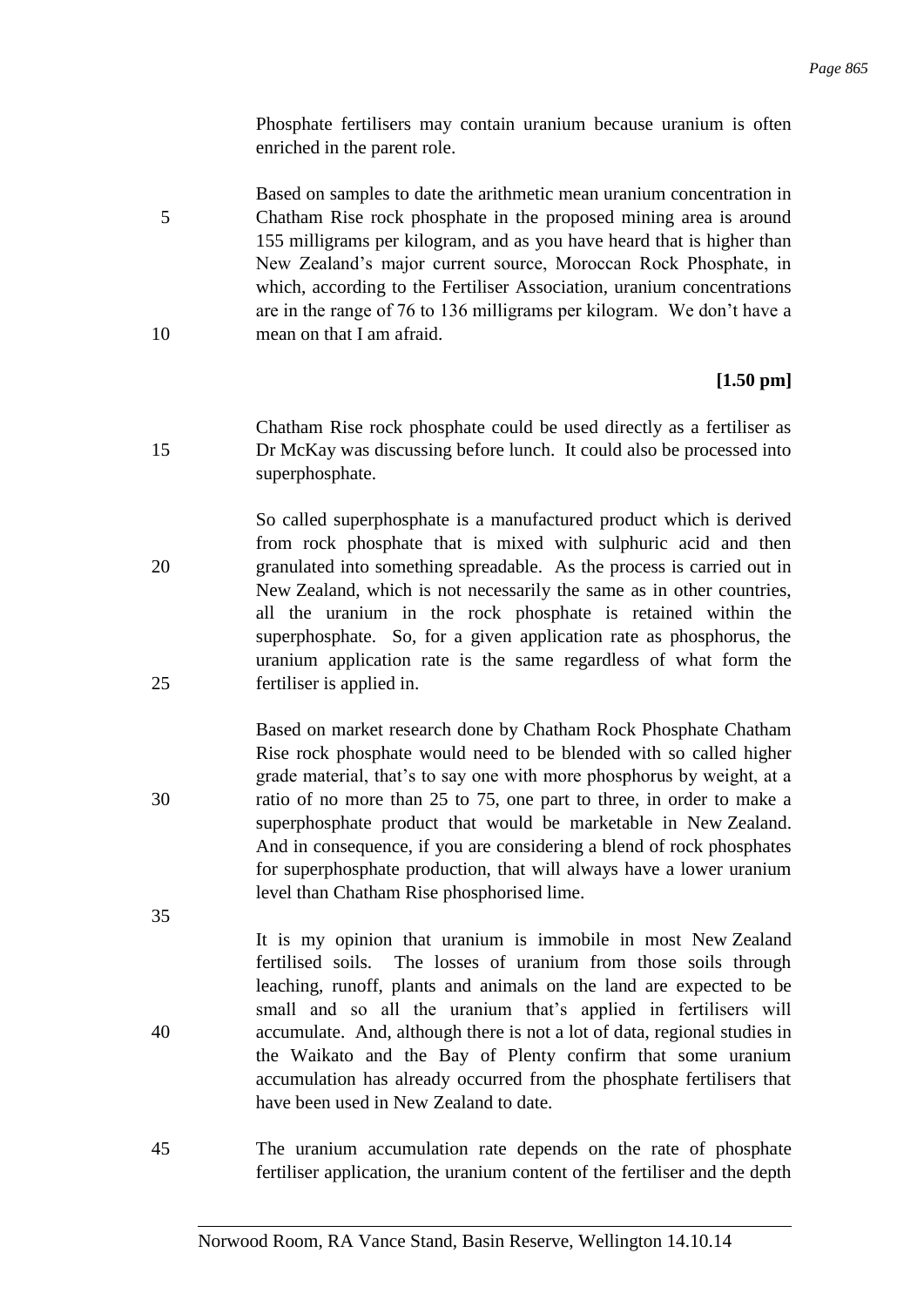to which it is mixed into the soils. Based on the fertiliser application rates in Dr McKay's evidence and the concentrations I have just given to you I estimate that if Chatham Rise rock phosphate was incorporated into current New Zealand farming practice then the soil uranium 5 accumulations rates in areas with extensive farming, that's to say typically sheep farming, a low density of animals per hectare, would be around 0.03 milligrams per kilogram of soil per year which is within the range of rates observed in the few historical studies we have of uranium accumulation on specific sites. In intensive farming scenarios, 10 along the lines of those in Dr McKay's evidence, uranium accumulation rates could be higher up to 0.07 milligrams per kilogram per year.

- Based on the current available information I have presented in my 15 evidence it is my opinion that uranium in fertilisers derived from Chatham Rise rock phosphate poses little chemical risk to rural residents, people who live on fertilised land. However, I do consider that accumulation of uranium in soils should be limited, firstly in order to protect food quality.
- We have no New Zealand standard which addresses this issue and from the initial work that I have done I suggest an indicative threshold of 10 milligrams per kilogram of uranium in soil which includes an uncertainty factor of 50 percent would be an appropriate yardstick for 25 food quality risks. Even on this conservative basis uranium in Chatham Rise rock phosphate appears to pose little risk to food quality.
- If it accumulates at 0.07 milligrams per kilogram per year in intensively farmed soils receiving high grade superphosphate partly derived from 30 Chatham Rise rock phosphate, then those soils are going to take more than 100 years to move from the current background of two milligrams per kilogram to exceed a threshold of 10.
- And turning to the extensive farming case, if uranium accumulates at 35 just 0.03 milligrams per kilogram per year from direct application of Chatham Rise rock phosphate then those soils will not exceed that threshold for approximately 300 years.
- Turning to environmental thresholds rather than human health. I 40 consider an appropriate environmental threshold for uranium would be 30 milligrams per kilogram which is the Canadian environmental soil guideline value for protection of grazing animals rounded to one significant figure.

20

45 **[1.55 pm]**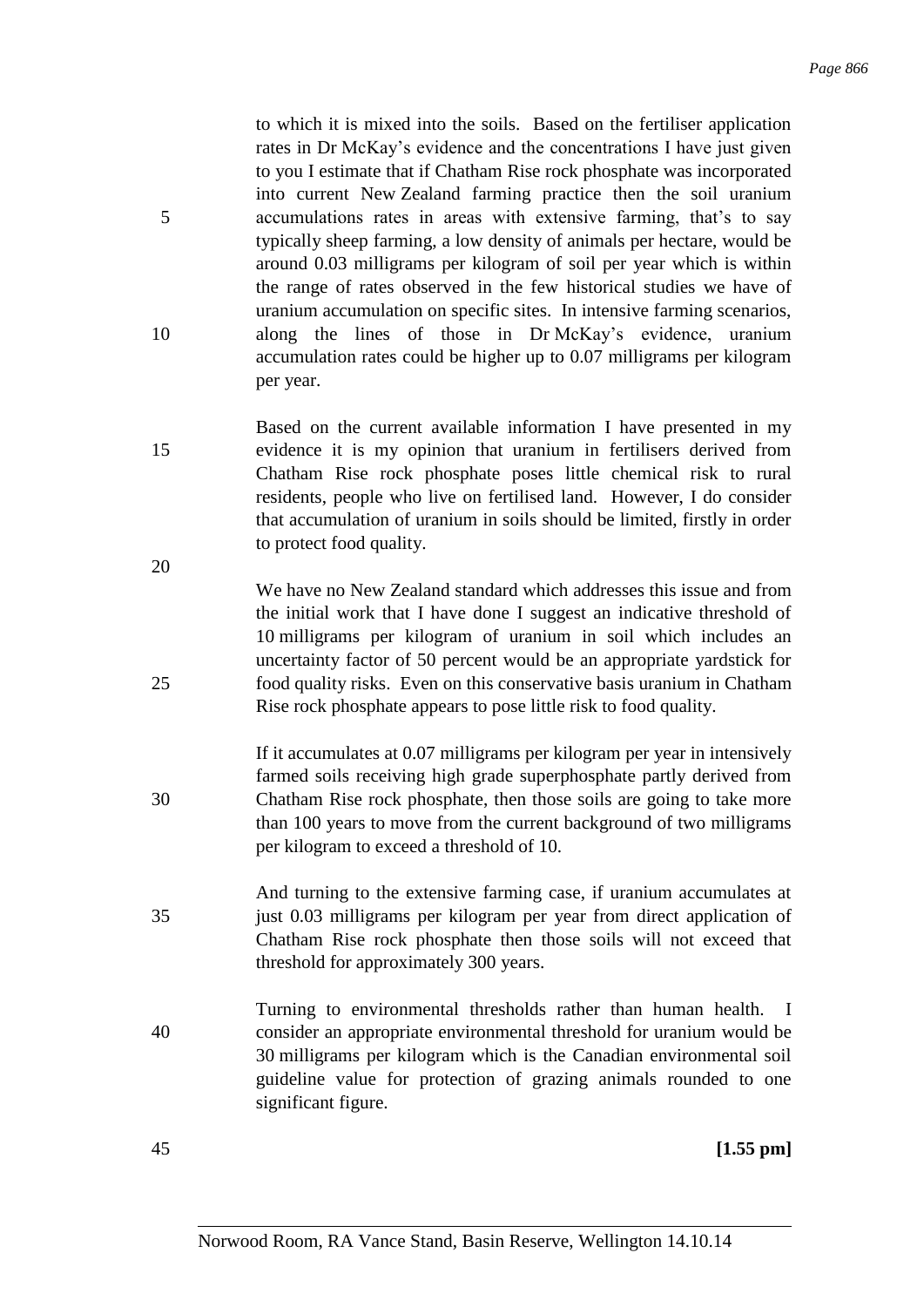That value appears likely to protect the most sensitive receptors identified by the Canadian authorities, namely grazing stock. Now, that value is less stringent than the threshold soil guideline value of 10 milligrams per kilogram that I recommended to protect food quality 5 and so it would not be exceeded for a correspondingly longer period of time.

As I have set out in my supplementary evidence while there are numerical differences in our calculations Dr McKay and I agree that 10 potential adverse effects would not be expected for more than 100 years.

Turning to the phosphate component of Chatham Rise rock phosphate, I believe that this poses a low to negligible occupational and health and 15 safety hazard. And I mention that because the EPA staff report presents Chatham Rise phosphorite nodules as hazardous substances because they are reported to contain diphosphorus pentoxide or chemically P2O5. In doing so the staff report completely overstates the risks. The description of phosphorite nodules as containing 19 to 20 24 percent P205 is just a convention. Conventionally the phosphorus content is calculated and reported as if it was the oxide so that different phosphorus containing fertilisers can be compared on a common basis and that's done for all of them. So, when CRP describes and calculates phosphorus content in that way, there is no intention to imply that 25 phosphorus is present in the chemical form P205.

As the staff report noted P205 as such reacts vigorously with water so it can't possibly exist in the ocean or any other environment where there is any water. Phosphorus in phosphorite nodules is principally present 30 as apatites or, to a chemist, calcium phosphates and those are very familiar minerals because they are the inorganic components of bones and teeth.

To reiterate, under the Hazardous Substances and New Organisms Act 35 1996 the EPA has already assessed rock phosphates used as fertilisers and hasn't given them hazardous substance classifications.

Turning to conditions of consent. The joint statement of experts in the field of radioactivity, the caucus panel which I was on, considered the 40 prospect of conditions of consent in relation to the accumulation of uranium in soil. We considered that it was impractical to address that matter in this way. The applicant here is not proposing to process or manufacture or apply phosphate fertilisers and has no control over farm level decisions on which fertiliser a farmer uses or how much he puts 45 on.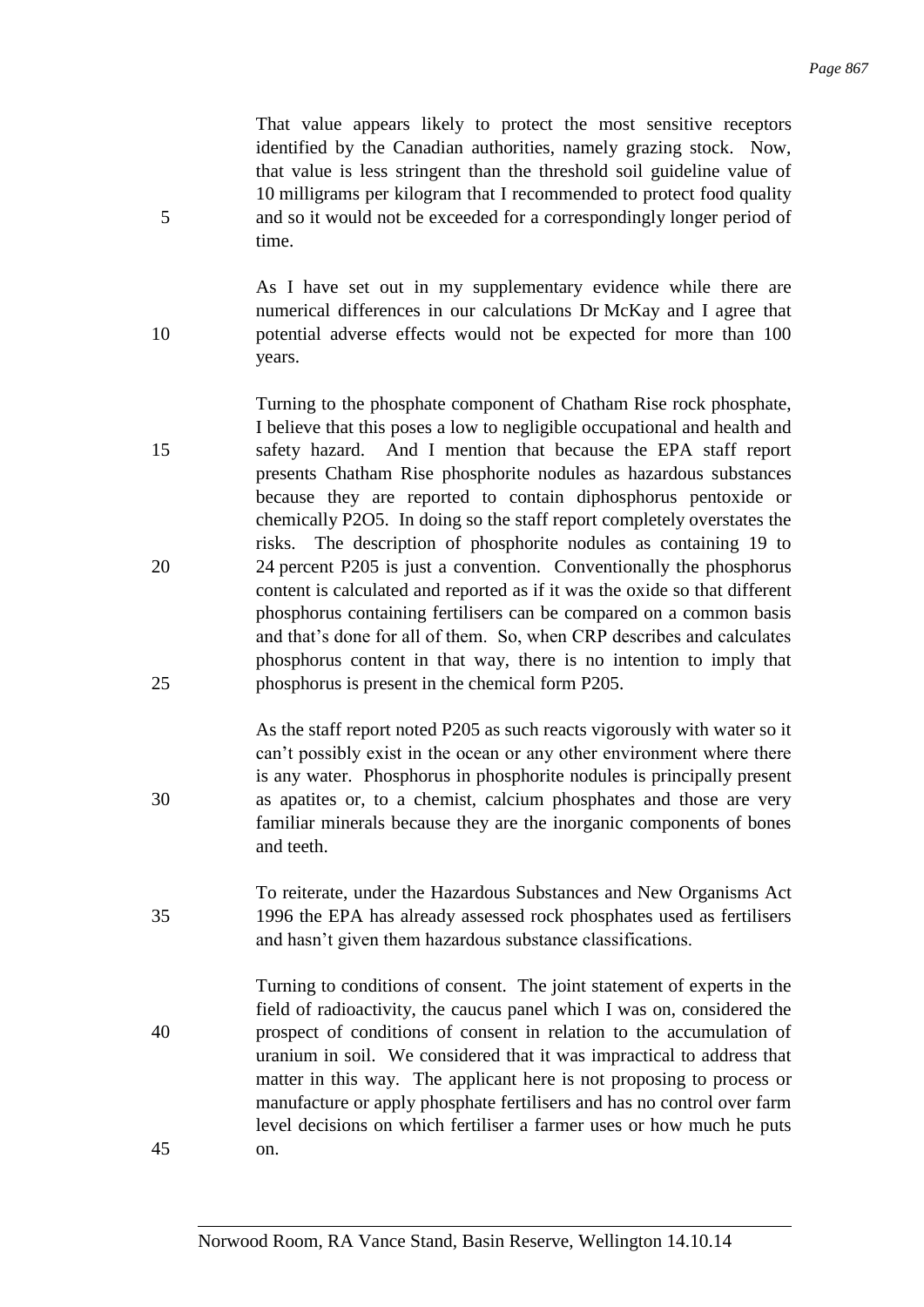There is a footnote deep in the EPA staff report, footnote 315 to paragraph 504. It is suggested that the uncontrolled loading of uranium to soils should be regulated by state authorities as is done for cadmium and in that respect I concur with the staff report but all rock phosphates 5 contain uranium, placing conditions on CRP's mining operations can't control what's going on currently.

I note that in the Crown's opening submissions at paragraph 33.2 Mr Prebble recommended that if consent is granted conditions should 10 be imposed by the DMC that provide a level of monitoring from CRP on the uranium content of the phosphate mined. Such a requirement would provide useful information for the development of any future New Zealand standard.

15 I agree with Mr Prebble that the uranium content if measured in conjunction with the phosphorus content, because you need to know both to get the application rates, would be useful information but it would be far more useful to know the uranium and phosphorous content of all New Zealand's phosphate fertilisers and the EPA, which 20 is the regulator for fertilisers, has got better means of achieving that very desirable outcome than by putting conditions on a particular marine consent. Thank you.

CHAIRPERSON: Thank you very much. David?

25

## **[2.00 pm]**

MR HILL: Thank you, Dr Bull, I was just trying to fill in a gap on your paragraph 12 of your – is it supplementary, your summary, and I was 30 just wanting to compare that and I couldn't quite get there with what Dr McKay has actually indicated to us. I think in an earlier statement of evidence you indicated there was  $a - I$  can't remember your characterisation – but there was a difference in the quantification between you and Dr McKay, I think he was 170-something and you 35 were 100. But more to the point I think in terms of the two market options that Dr McKay outlined this morning, and particularly the one with respect to the options at the top of the response curve, just tell me which or neither of those two bullet points in 12 refer to that sort of market?

40

DR BULL: I'm afraid neither of them do. He is talking about a relatively small application of phosphorus.

MR HILL: Yes, and that was going to be my question. Well, if that was used 45 in that sort of situation what are we talking about then?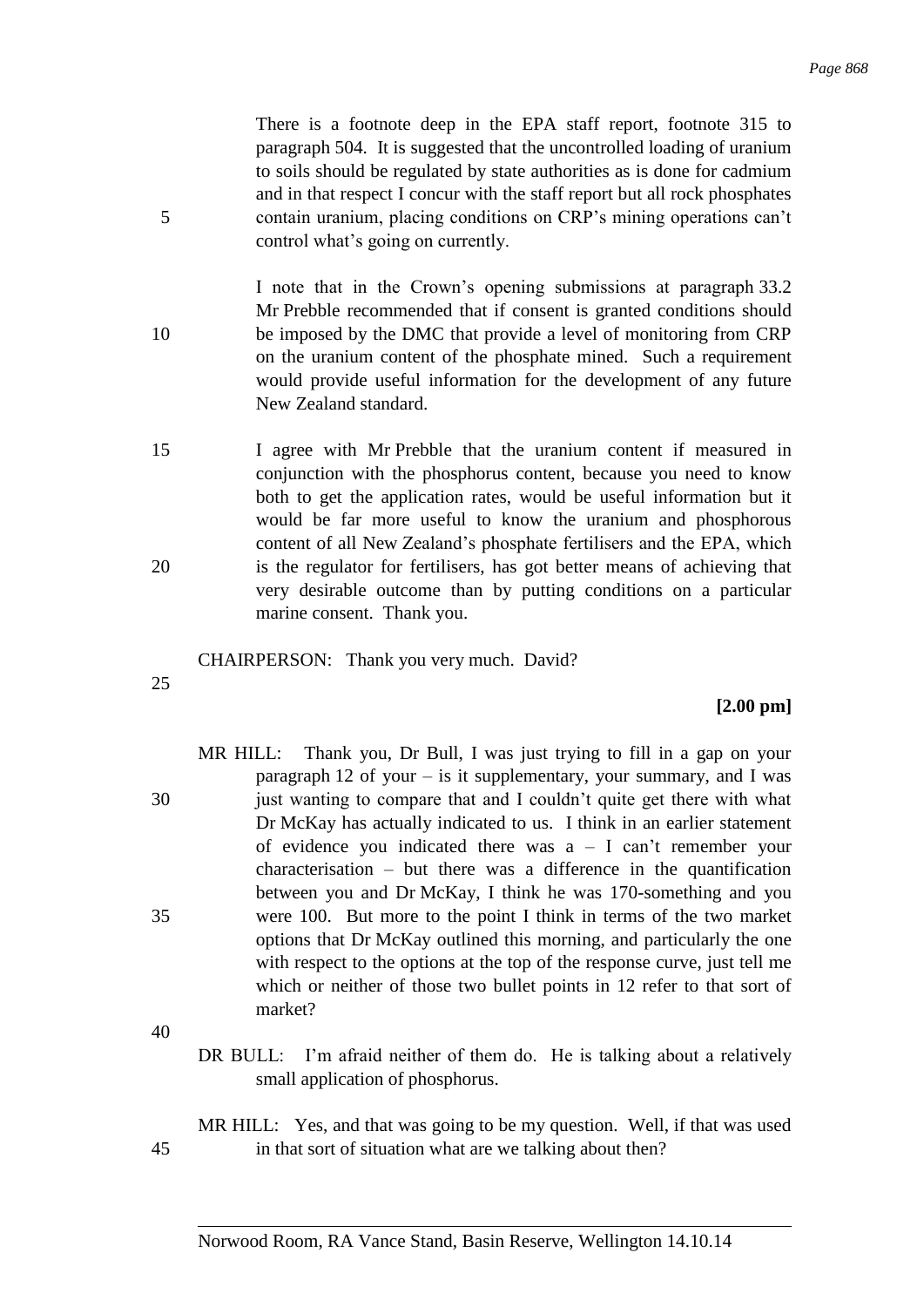DR BULL: That's going to resemble the extensive farming scenario that I have.

MR HILL: Basically background levels?

5

DR BULL: The 0.03 is going to be much more representative of that. On the other hand if you look at farms which are already right up on the top of the phosphate curve then those soils have had a lot of phosphate go into them over the years, and so they're the ones that are more likely to be 10 up the top of our existing spectrum of uranium content in soil.

MR HILL: Yes, but you have got no numbers on that?

DR BULL: We have got no numbers on that.

15

MR HILL: Okay, all right. And just an opportunity just to comment on the expert caucusing generally, a number of these issues, I am not sure whether they are relevant to your evidence or not, but I don't see that you have disagreed with anything in here, I just wanted to check that?

20

DR BULL: No, not at all.

MR HILL: Okay, so you have agreed with everything or you just not disagreed?

25

DR BULL: There was only one matter in that particular caucus which was contentious and that was where Professor Peake advised – well, his view was that it was necessary to establish levels of radionuclides in fish and the remainder of the experts considered it would be advisable 30 to.

MR HILL: Right, okay. All right, thank you.

DR RYDER: Can I just pick up on that a wee bit with the issue 1 of the 35 caucusing agreement and the second to last column about adaptive management. There is an agreement there that it is impractical to determine actual uptake of radionuclides before starting mining and then it goes onto say, "Baseline fish sampling could occur at any time, it appears to be practical and cost effective". Now, did I hear before 40 that there wasn't complete agreement about sampling of fish for radionuclides?

# DR BULL: The experts were generally of the opinion that it's not the simplest measurement you ever made but it shouldn't be too difficult either. Of 45 course I believe it was yourselves and the panel who raised before that if there are many fish out there on the rise and you have to find the one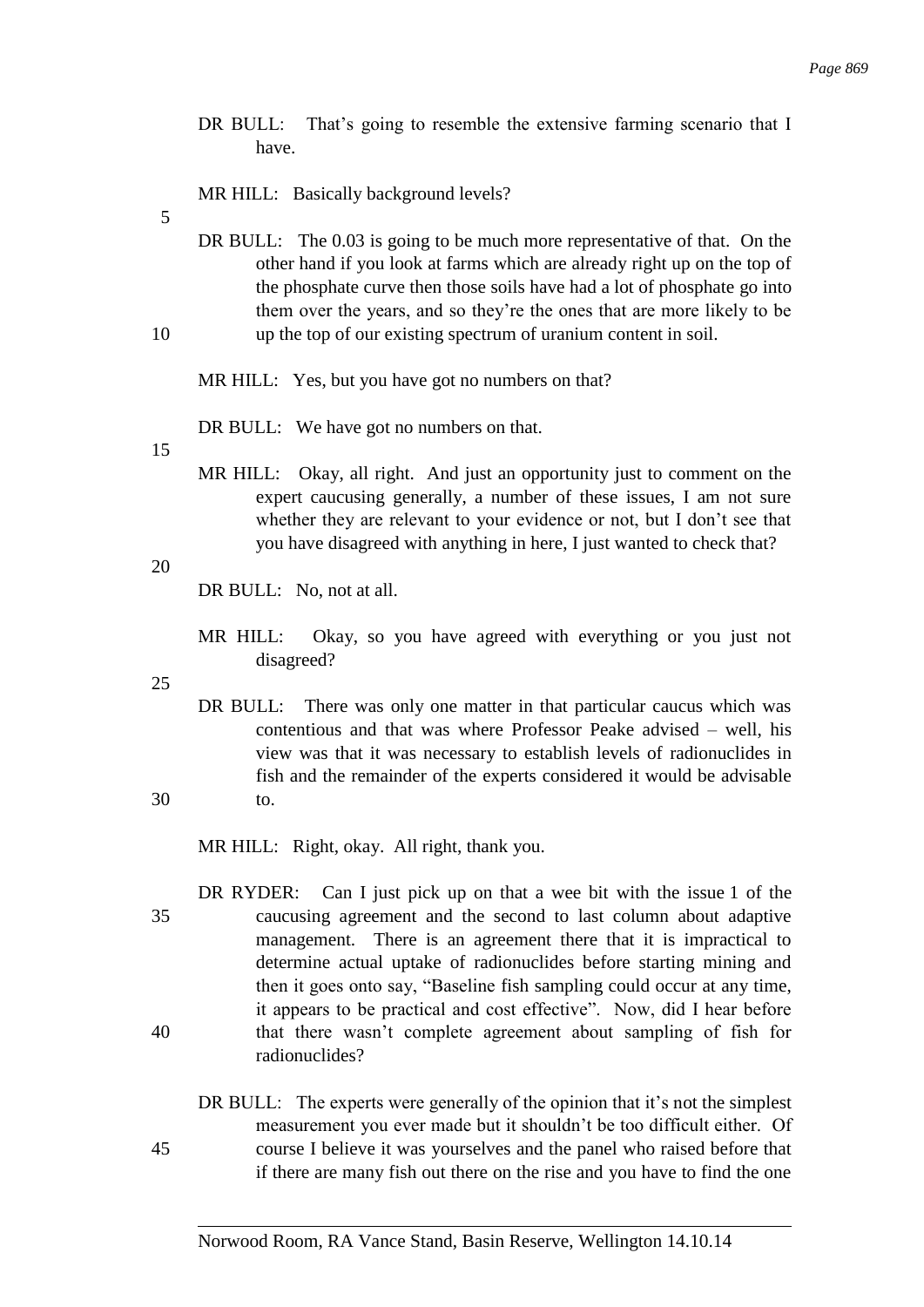that swum through the plume, finding out if there has been any effects after the fact might be harder. But in terms of getting a baseline I mean one could presumably sample from the fish that are currently fished on the rise and simply analyse appropriate body parts for radionuclides 5 and you could start that as soon as one had access to the fish.

- DR RYDER: Okay. Well, just moving to the next column about draft conditions and under agreed, there is an agreement there that those radionuclides could be tested for, in discharge waters, suspended fine 10 sediments and water but not in fish? Well, fish aren't mentioned there.
- DR BULL: You have got all of those three things right there on your vessel and in your hands. There is discharge water, suspended sediments, water, those are all materials that are well in hand but the Chatham 15 Rock vessel isn't necessarily going to be able to sample the hoki and the ling as it goes past either, so it would be reliant on others, and obviously there'd be effects, if you've got to find the right fish and then if all the fishing boats go elsewhere then that wouldn't work, would it, there's  $-$  -

## **[2.05 pm]**

- DR RYDER: From a practical point of view, putting aside the issue of actually having to catch a fish, the ability to collect samples of water and 25 sediment and fish are in-situ and do radionuclide test back onshore that's perfectly straightforward, there's no issues with lag, you know, your times lags presumably, samples can be kept easily preserved or whatever, is required to ensure that when they are or when they do reach the laboratory they're suitable for testing nuclides of 30 radionuclides - - -
	- DR BULL: I could answer that, but I think if you ask Dr Hermanspahn whose laboratory does these things you'll get a - - -
- 35 DR RYDER: Okay, right.
	- DR BULL: --- a real good answer.
- DR RYDER: Okay, well just finally on issue two, again under expert opinion 40 and conclusion, there's agreement, the apparent need to monitor radionuclides at the sediment water interface and my question is, how practical is that to do?
- DR BULL: I'm not sure to be blunt, yeah, there's requirements for benthic 45 monitoring already in the draft conditions, but I'm not familiar with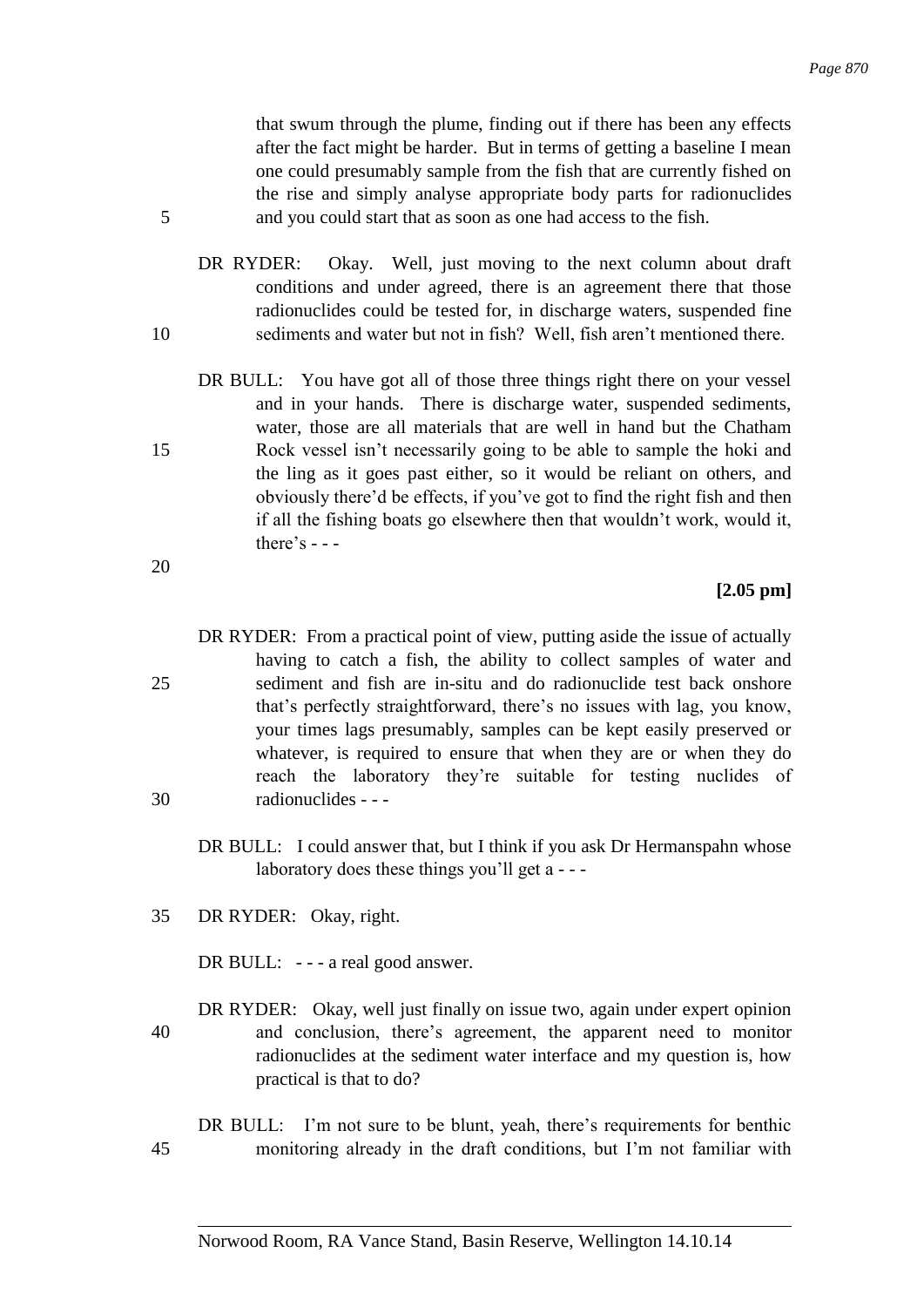how they were developed – if you can get the sediment then you can do the test.

DR RYDER: Yes, okay. All right, thank you.

5

CHAIRPERSON: Yes, thanks very much, Nicki.

DR CRAUFORD: Yes, just the expert conferencing, you were – I think you said to my colleagues you were involved in all of it and the – including 10 issue one which concerns the marine – okay.

> In the final column, just following up on Dr Ryder's question, the section that says "disagreed" would require an additional condition et cetera, on fish, was that you who disagreed?

15

DR BULL: No, that's Professor Peake who's agreed on that one.

DR CRAUFORD: Okay.

- 20 DR BULL: That matches up with his comment in the fifth column.
	- DR CRAUFORD: Right, okay. But you would agree that some analysis on fish would be useful?
- 25 DR BULL: In my opinion to analyse for uranium and daughter products in the discharge waters to find sediments in the water, I would certainly recommend that. I'm not sold on the idea of adaptive monitoring of fish.
- 30 DR CRAUFORD: Okay. Are there going to be some species that are going to be more at risk than others either due to their sensitivity or location or lack of mobility?
- DR BULL: I'm certainly prepared to relay to what was discussed at the expert 35 conference, but you're going to have Professor Jeffrey along later and that's discussed in his evidence, you might prefer to wait for that.

DR CRAUFORD: Okay, all right, thank you.

40 CHAIRPERSON: Thanks, Lennie?

MR JOHNS: No.

# CHAIRPERSON: Thank you, okay, I've just got one point of clarification, Dr 45 Bull, and moving back to the land, you said that EPA would be the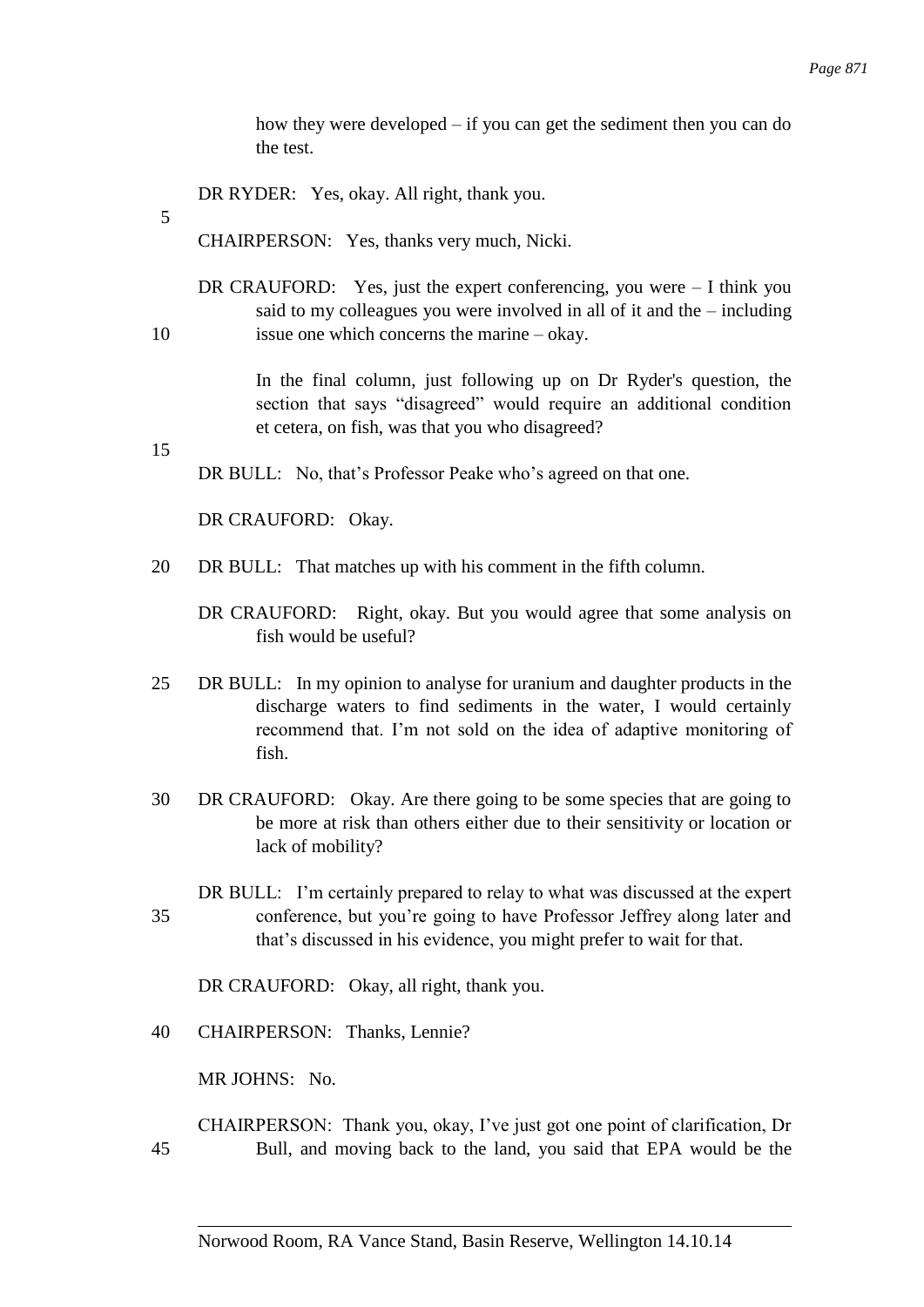body to assess whether fertilises generally should be categorised as hazardous substances and if so conduct the measurements and so on.

In terms of the uranium content of soil, I think I picked up from the 5 evidence somewhere that would be more the Ministry for the Environment and Primary Industry?

DR BULL: Norm – cadmium for example, in agricultural soils, falls under MPI.

10

CHAIRPERSON: Yeah.

DR BULL: And it's the MPI who runs the Cadmium Working Group that we currently have. Normally the Ministry for the Environment in its other 15 work on land contamination does not deal with farming soils, but only soils where people live so far.

CHAIRPERSON: Okay. So uranium would fall - - -

20 DR BULL: If the Ministries were to agree with me that food safety is the number one issue, then it would – it would sit with MPI and presumably a group very much like the Cadmium Working Group.

**[2.10 pm]**

- 25
- CHAIRPERSON: Okay. And just to check is there actually a gap in our regulatory regime at the moment, you mention that Canada has set standards for soil, is that a sort of shared international approach which New Zealand is lagging behind or are we one of the many that hasn't 30 bothered to set levels for uranium in soil?
- DR BULL: We're one of many, and of course there's a certain amount of piggybacking between jurisdictions, "Oh the Canadians will have a **(INDISTINCT 0.33)** we can borrow that one". It's only since 2011 35 that New Zealand rejected standards for contaminants in soils. The Ministry for the Environment went through a priority process at that time, uranium wasn't a priority for them and so they've done no work on it.
- 40 But there is a big gap generally in what the Ministry has collectively have done with uranium so far. There is no Uranium Working Group as there is for cadmium. We've got no data on uranium in drink water, none on uranium in food, that's why it's in my evidence – it's necessary to look at other jurisdictions and see what's been done there.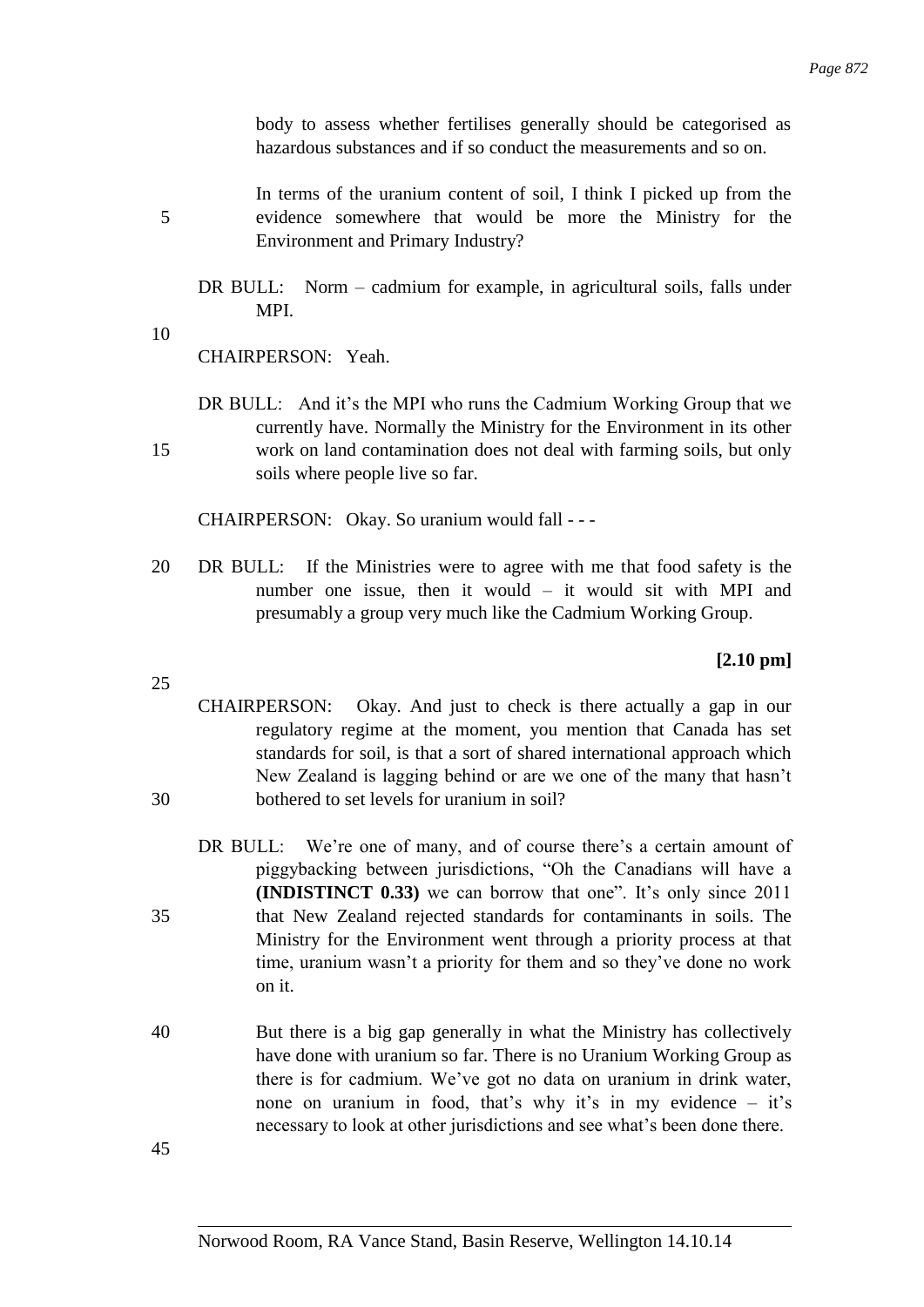To be fair, none of the other jurisdictions have reported any major problems except where they're dealing with mining wastes from actual uranium mines.

5 CHAIRPERSON: Okay. Thanks very much, I don't have any listed questions, but does any party wish to address any questions to, Dr Bull?

Mr Currie?

10 MR CURRIE: Only one question, good afternoon Dr Bull, in paragraph 78 of your witness statement, you say that even on this conservative basis uranium in Chatham Rise phosphorite appears to pose little risk to food quality, do you accept that some of New Zealand's food grown on farms maybe exported?

15

DR BULL: Certainly.

MR CURRIE: And do you accept that overseas purchases or consumers may have a lower threshold for uranium or its derivative components in 20 their food?

DR BULL: Not necessarily.

MR CURRIE: There is for example no minimum residue level for uranium in 25 food set by the European Food Safety Authority who would imagine would have a higher level of uranium than other countries food, then that may prompt overseas jurisdictions such as the European Union to test for uranium and to adopt standards, may it not?

30 DR BULL: It very well might. They have actual food – they have done studies of uranium levels in food sold in those countries, bearing in mind, however, that some of those countries have been using phosphate fertilisers even longer than we have and may very well have their own issues to deal with.

35

MR CURRIE: We heard evidence this morning that, at least one witness did not know of any other phosphates with high uranium concentrations in it, so are you aware of any other phosphates with high uranium concentrations then in the Chatham Rock phosphate?

40

DR BULL: Yes, if you look at the appendix to my evidence, in the Golder report which is entitled "Uranium and Phosphorites" and dated August 2014, table one of that report presents a table of uranium content of phosphorites by different location.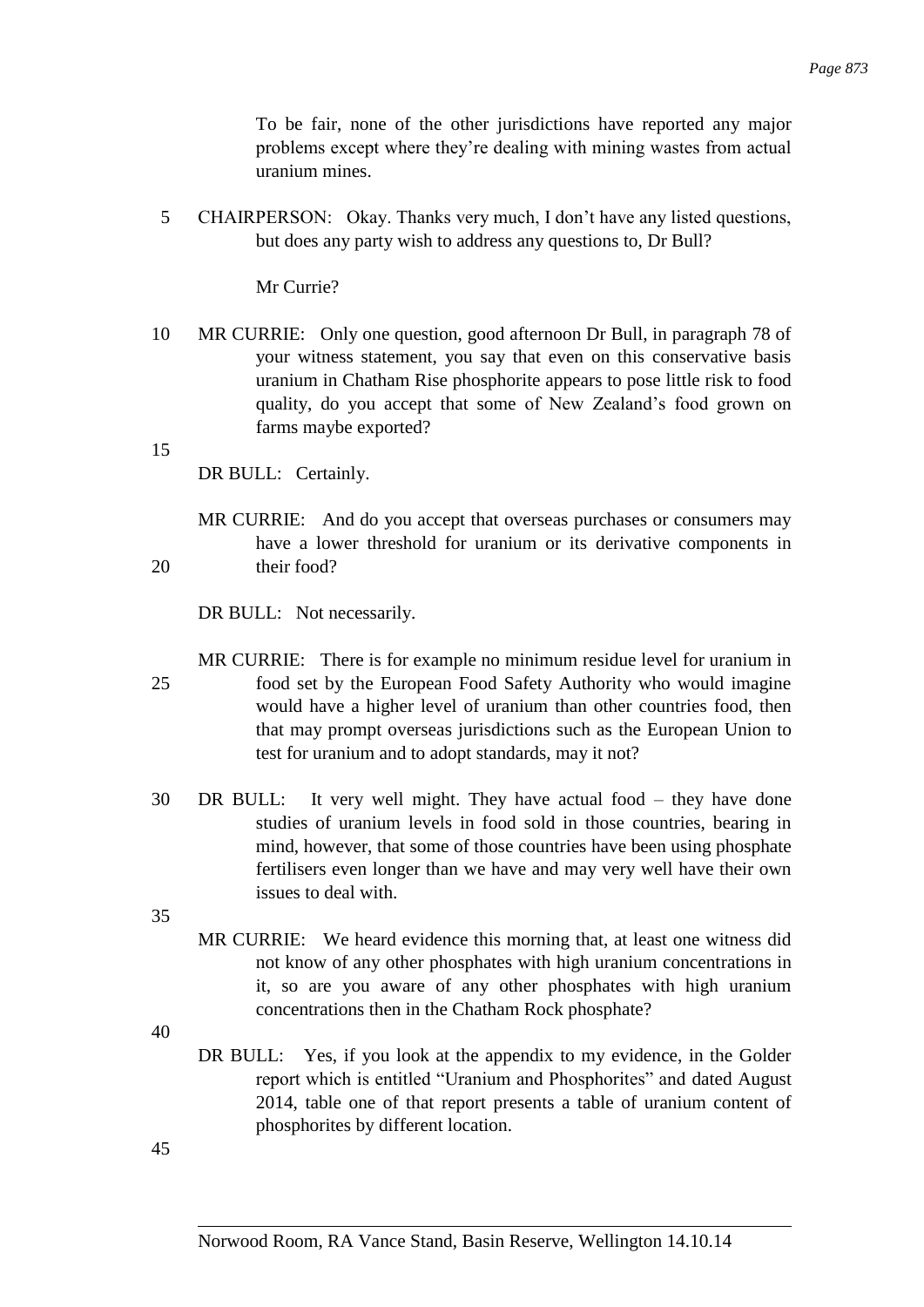So I said earlier that the average for bulk samples of Chatham Rise rock phosphate was 155 from samples which we have. The global average according to a 2001 study was 75, so while we'd been talking today of Chatham Rise phosphate is high in uranium, it's twice the 5 average which is not grotesque by any manner of means, if you look at single samples then you can find reports of single samples of phosphorite with up to 900 in. and if you look at specific deposits then there's a deposit in Tanzania which reportedly has 330 to 370 milligrams per kilogram with uranium which obviously would be 10 considerably higher than the average bit **(ph 2.11)** of Chatham Rock, Chatham Rise phosphorite.

MR CURRIE: Are all these figures you giving mean or average or what?

15 DR BULL: Because they're from very different literature sources, they're all over the place to be frank.

**[2.15 pm]**

20 MR CURRIE: Yes, so you accept that the Chatham phosphate does have comparatively high levels of uranium?

DR BULL: Well if we are to believe the New Zealand Fertiliser Association – and I see no reason not to – and Moroccan phosphate contains between 25 76 and 136 there's not a gulf between 136 and 155.

- MR CURRIE: The figure we had this morning, Dr Bull, was 200 as a mean, do you accept that figure or do you contest it?
- 30 DR BULL: No, I certainly do not and you will find the statistics on uranium and Chatham Rise phosphorite in the report which I am referring to now.

MR CURRIE: Are you saying the 200 milligrams as a mean is wrong?

35

DR BULL: Yes.

MR CURRIE: And the 185 is also wrong?

40 DR BULL: I do not believe we heard that this morning.

MR CURRIE: All right, thank you.

CHAIRPERSON: Okay, any other questions, if not, thank you very much Dr 45 Bull, much appreciated and next on our list is Dr Hermanspahn, also called by the applicant, Mr Winchester?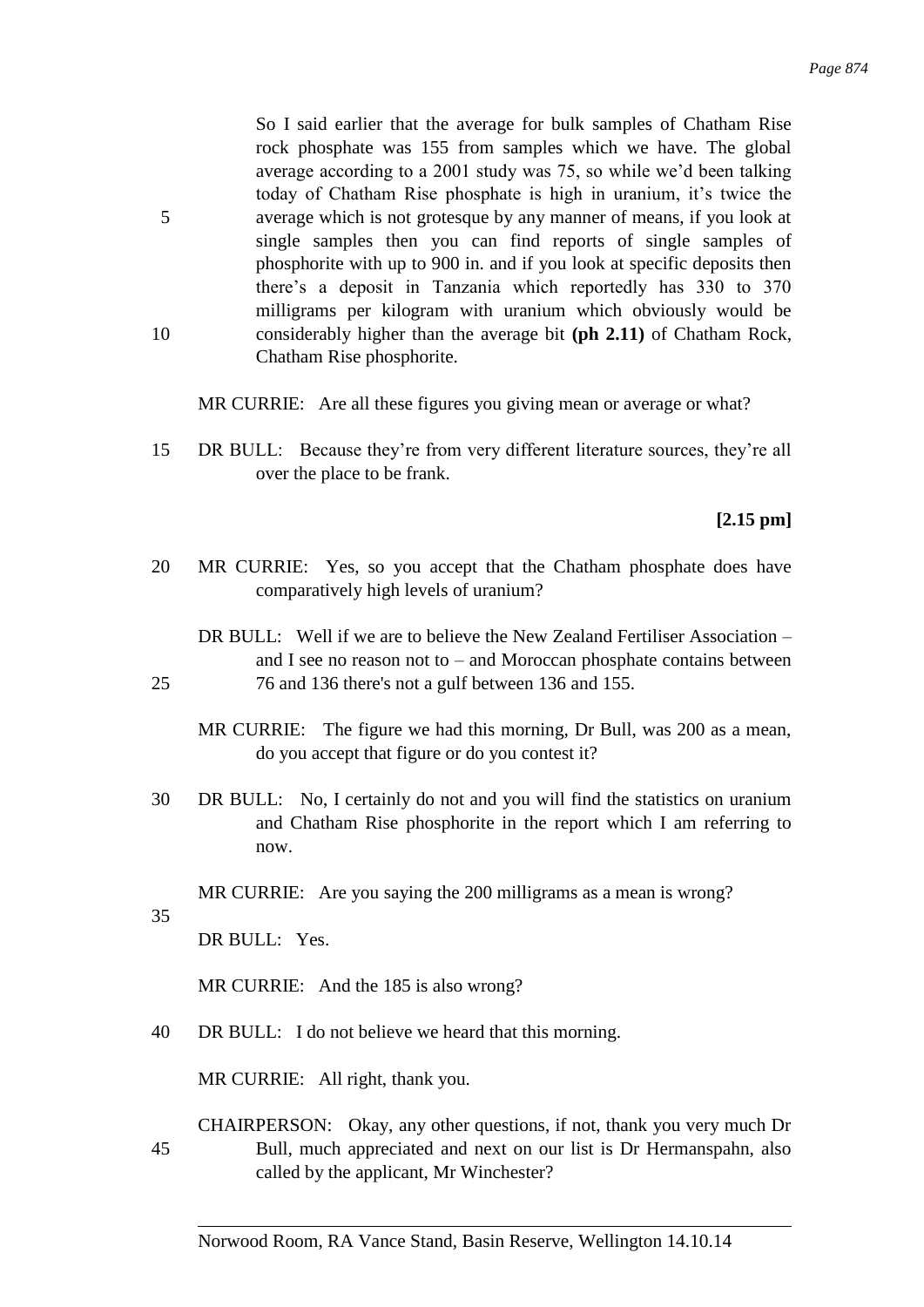MR WINCHESTER: Dr Hermanspahn, sir, has produced a statement of evidence, he has also participated in the joint statement of experts in the field of radioactivity and he has prepared a PowerPoint presentation 5 which he will take you through.

However, before he commences that presentation, Dr Hermanspahn in relation to your primary statement of evidence are you satisfied that that is a correct statement or are there some adjustments you would like 10 to make to it?

DR HERMANSPAHN: Yes, I would report a typographical error which relates to paragraphs 22, 24 and 25. In the dose assessment and the actual concentration of uranium in seawater that was used was 2.1 15 millibecquerels per litre not 0.21 milligrams per litre as in the report. I am terribly sorry about that.

MR WINCHESTER: So we should substitute 2.1 for 2.21?

- 20 DR HERMANSPAHN: It is a millibecquerel per litre instead of milligrams.
	- MR WINCHESTER: Thank you, subject to those changes you confirm that otherwise your evidence is true and correct?
- 25 DR HERMANSPAHN: Yes.
	- MR WINCHESTER: Thank you, Dr Hermanspahn, can you please take us through your summary of evidence?
- 30 DR HERMANSPAHN: Thank you, I have prepared a presentation where we will try to go a little bit into the background on the work I have done. My statement was relating to the impacts both in the marine environment, as well on agricultural soils.
- 35 Just to get a step back we are talking about radioactivity, there are two synonymous terms, radionuclides and radioactive isotopes that are used. These are unstable nuclide that decay and in the process omit ionising radiation.
- 40 Within the cell of biota these ionising radiation **(INDISTINCT 3.37)**  are ionisation that in turn produces free radicals and then the chemical damage through these free radicles leads to damage within the cell, whether it is the DNA or other part of the cell and radiological protection is then the process of protecting either individuals or 45 populations, be it human or environmental.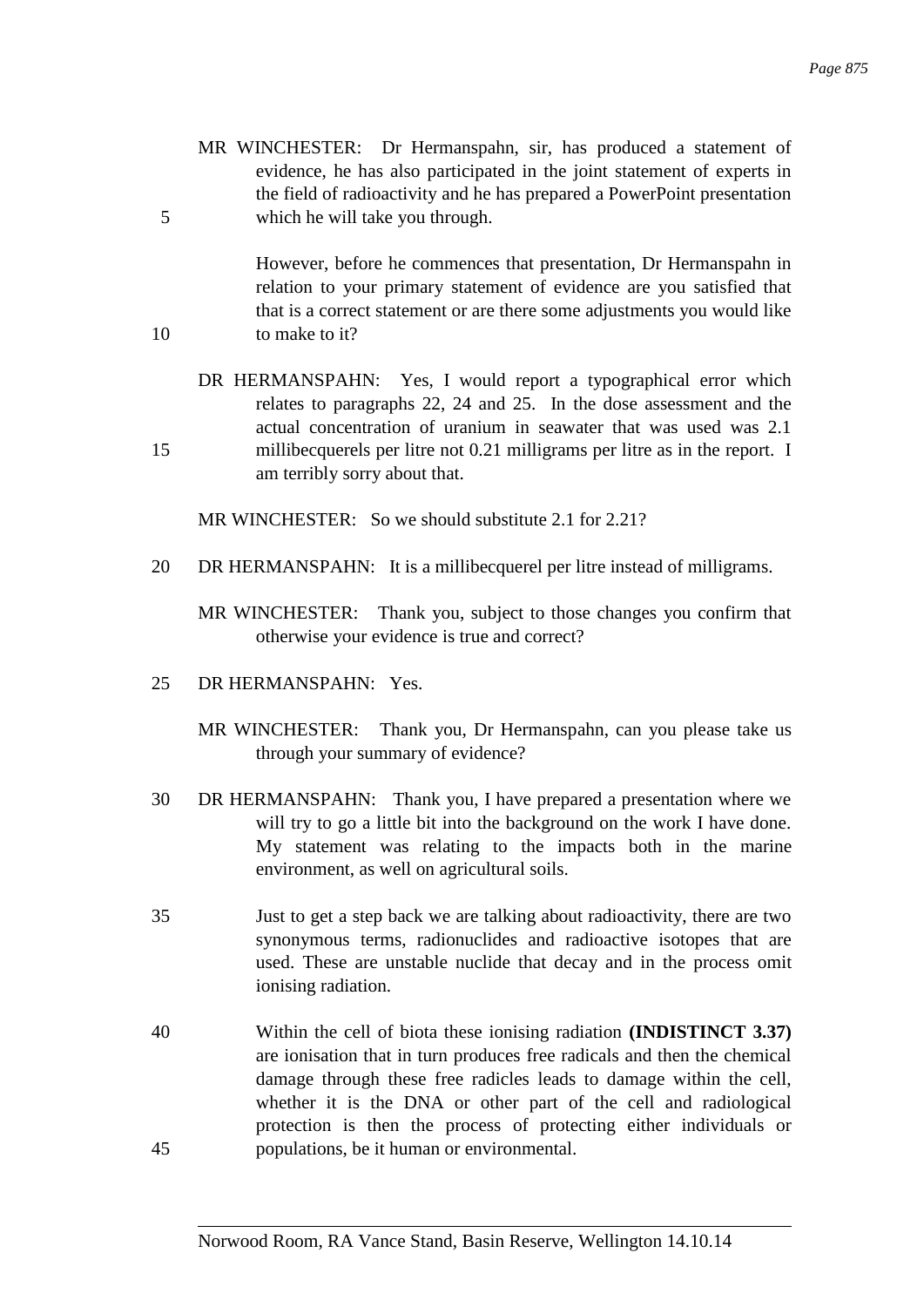Now, in terms of the application the most relevant radioactive isotopes we are dealing with are naturally occurring ones, in particular the DK series of uranium 238. In addition there is two more naturally occurring DK series, those of uranium 245 and thorium 232, but they are of less 5 relevance in terms of impact.

As you can see there is the TK series of uranium 238 contains a large number of different isotopes, they are different elements that have obviously different chemical characteristic, one of them is another gas 10 for example and the different decay times associated with those different isotopes.

## **[2.20 pm]**

- 15 I have used two different tools in assessing impact, in terms of the marine environment I've used the ERICA tool, ERICA stands for Environmental Risk from Ionising Contaminants Assessment and Management, now this is the ERICA tool as well as the ERICA approach is the output of a working group that was funded by the 20 European Union and as such you could look at it as being based on international best practice, this assessment approach, as well as the tool, used a tiered approach.
- In tier 1 which is the level I worked at for this  $-$  for my statement  $-$  you 25 use medium concentrations, in this case – so radioactivity concentration in the seawater and it uses reference biota to assess risk to the environment. As such, these reference biota are based on literature values. There is a bias towards biota from the northern hemisphere, but these biota are reasonably generic, that it allows an assessment of the 30 Chatham Rise populations.

What I'd like to point out is that, these – this model assumes that the exposure is continuous, and that's quite important in this scenario because as we can see the exposure will not be continuous, but only of 35 a limited time period.

As I mentioned, I performed a tier 1 assessment. The only input into the assessment is the concentration in the seawater. I used as a concentration the uranium concentration based on the elutriate 40 experiments and diluted to the near-field plume conditions, the value of 2.1 millibecquerel per litre, in addition to uranium 238, also the daughter nuclides were included in the assessment.

The assumption is that the daughter nuclides are an equilibrium that 45 means, the activity concentration values are identical, that's an assumption, but it's a reasonable assumption.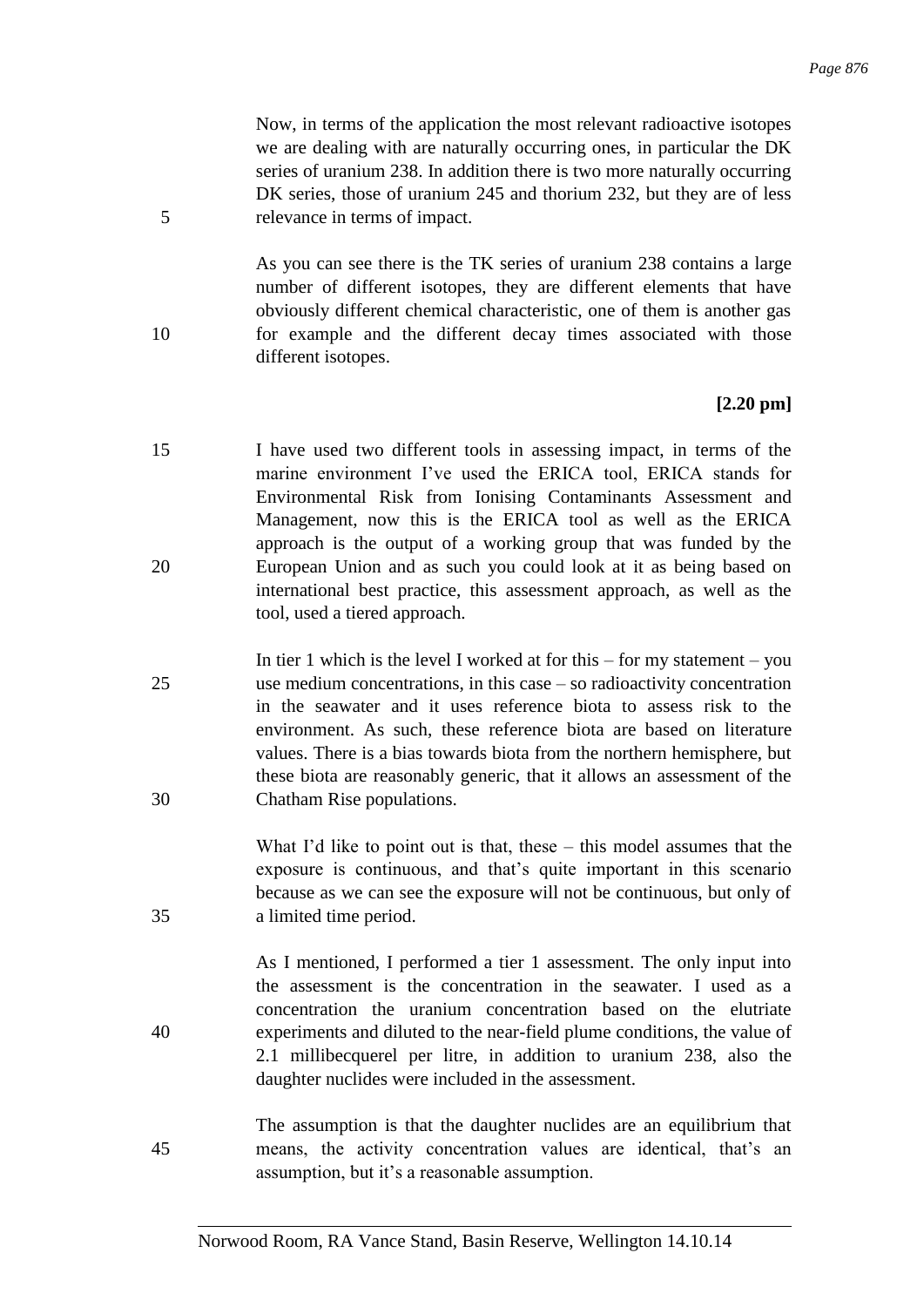The output of the tool are risk factors, and this is the plot for the assessment of the uranium 238 decay chain. As you can see the risk associated with the uranium itself is very low, it's found on the right 5 hand side of the plot. The most relevant radioisotope, in terms of radiological risk is polonium 210, and in fact you can see it has a risk factor of 1.4, so continuous exposure at concentrations within the nearfield plume would be indicative of performing for the assessment.

10 Going to the tier 2, okay – so my conclusions on the effects for the marine environment, the uranium concentrations they're only marginally increased in the near-field. If you look at the data from the elutriate experiments, in the elutriate the uranium concentration is only a factor 35 above the naturally occurring uranium concentration in the 15 seawater.

# **[2.25 pm]**

- So by a dilution factor of 750 as was calculated for the near field, 20 already ensures that uranium concentrations would be close to background levels.
- For **(INDISTINCT 0.35)** 10 and in seeing that there is an increased risk factor for the near field, however, my conclusion is that there is 25 still a low risk associated with this. This is due to the fact that, (1), the exposure is only of limited timeframe, the near field as defined as being out to 250 metres corresponds to a mining area of about, daily like a one day mining area so the exposure would be of the order of one day days and also while uranium is quite soluble in seawater, polonium 30 tends to attach to particulates and will be removed from the plume faster than uranium and settle down into the sediment again.

So in conclusion, the radiological risks to marine biota are small.

## 35 DISCUSSION

- DR HERMANSPAHN: Moving on to the impact of the fertiliser application to soil.
- 40 I have calculated accumulation rates in the soil based on fertiliser application rates combined with the uranium content of the fertiliser, assuming a soil layer of 7.5 centimetres of topsoil layer in which the uranium – the fertiliser and the uranium would be distributed.
- 45 And the resulting accumulation rates are 0.3 to .01 per milligrams per kg and **(INDISTINCT 3.03)**.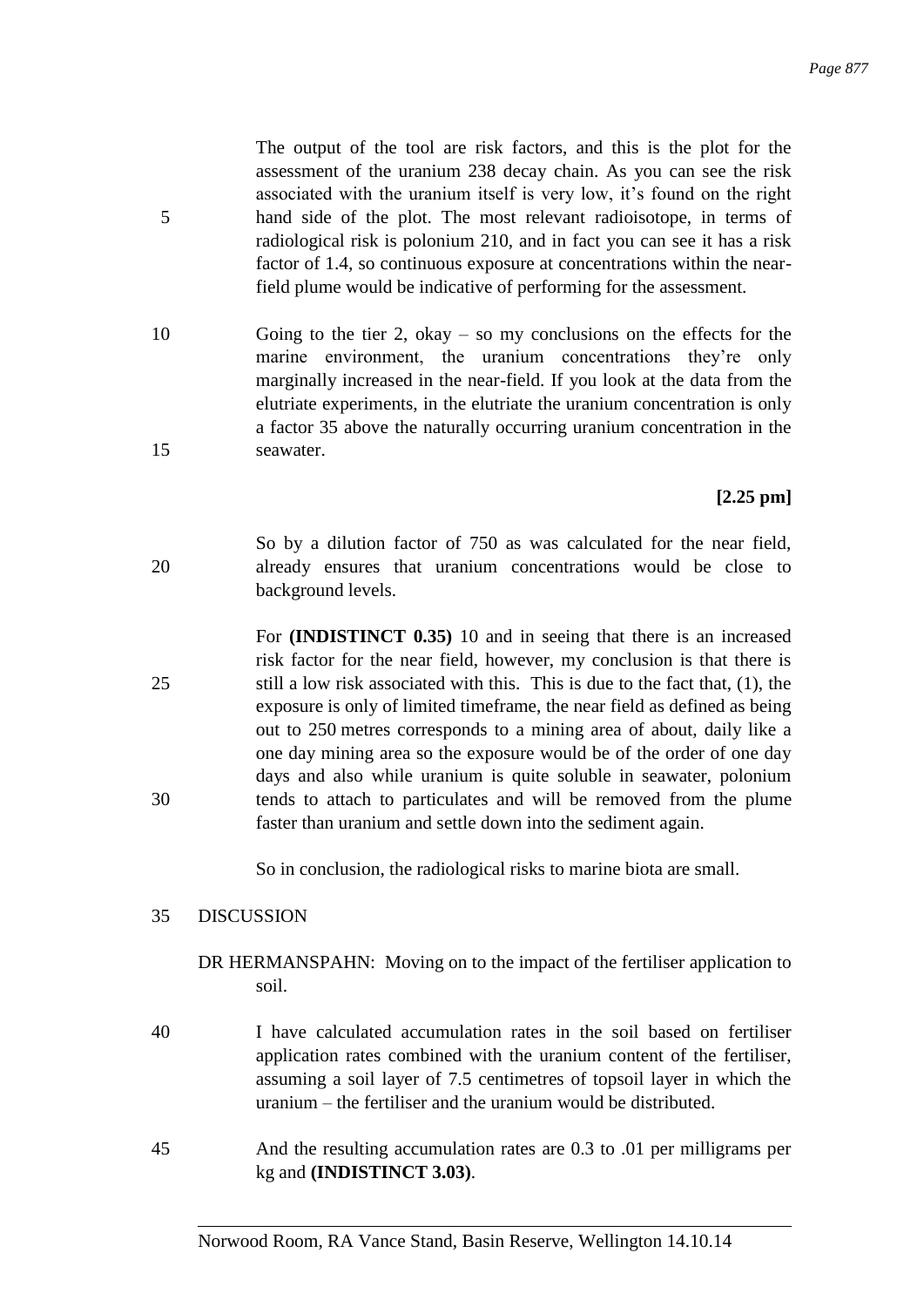To assess the impact, I have used a modelling software called Razred. This was developed by the Argonne National Laboratory of the United States and again it is following best international practice.

Again, as a model it contains simplifications but as you can see from the diagram, and I don't want to go into the details of it, it is sufficiently, ah, complex to include transfer from the soil to food, for example, and then to humans to assess a dose to the population which 10 is the output of the model.

I have used a very simplified model of what is happening in the soil. We are assuming a top layer, 7.5 centimetres, that contains all the radioactivity in the starting, it is on zero. In terms of the model, I have 15 verified that this is a reasonable assumption, there is no change in dose in varying the size of this layer while keeping radioactivity, the total amount of radioactivity constant. So this starting layer is then exposed to rain and irrigation which drives the elements down into the soil. It is a simple model that does not contain any geological features as such.

#### **[2.30 pm]**

So assumptions, all uranium daughters **(INDISTINCT 13.8)** equilibrium. The uranium concentration starting with the top layer, as I 25 mentioned, I looked at the high risk population of a resident farmer and there are some different age groups, one year, 10 years and adults.

So the resident farmer assumes the population spends 100 per cent of their time on the formerly fertilised site. They have a house that's built 30 on top of these agricultural soils and 100 per cent of their food and water is sourced locally, that is the maximum impact.

There is an example of the output of the model, the model is run up to 5,000 years, as you can see there is a logarithmic time scale. And what 35 this spot shows is the different contributions from different radioisotopes and the model clearly shows that the major contribution to this population would be from radium two to six due to direct radiation from the soil and from inhalation of radon gas.

40 The ingestion of food is of less importance.

These are the calculated dose rates for the different age groups, and for different – at the times of fertiliser applications, so basically just the – which corresponds to a different starting concentration of uranium.

45

5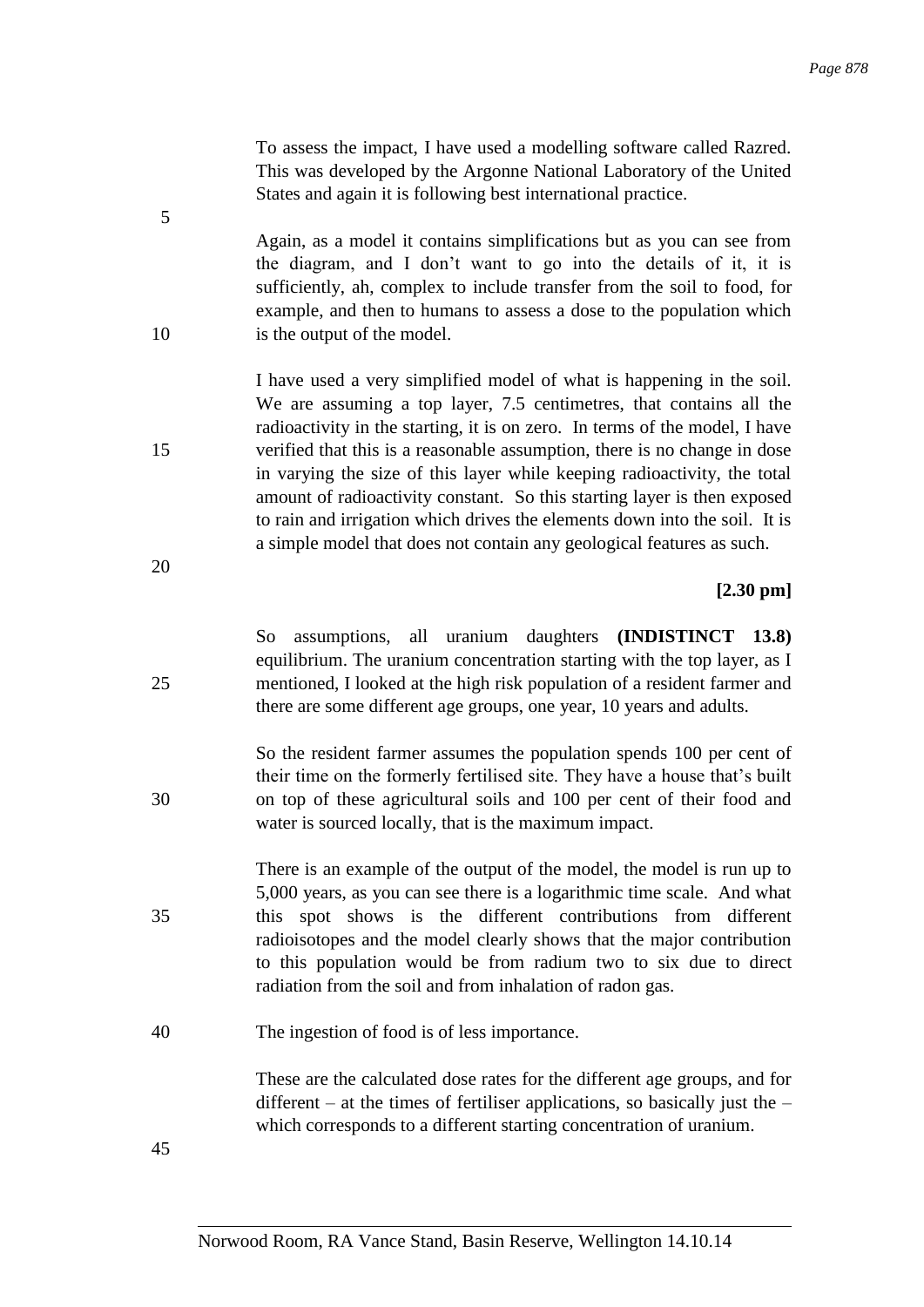Now these have to be compared to international guideline levels for the protection of the public. The accepted guideline levels, there is one milli seaward (**Ph. 2.34)** and if we do that, if we use this one with a seaward per year guideline level as a limit, we can derive a guideline 5 level for you uranium and soil and based on this it would be 20 milligrams per kg. So that corresponds approximately to the same level as proposed by Dr Bull.

And to repeat, so the dominating pathways of exposure would be radon 10 inhalation, external gamma radiation followed by ingestion of food.

> And the latter of course, would be the dose contribution to the general public.

- 15 And I believe that is my last slide.
	- CHAIRPERSON: Thank you, very much Dr Hermanspahn. David, did you understand that?
- 20 DR HERMANSPAHN: Of course he could.
- MR HILL: Well, I understood the first word. No, Dr Hermanspahn, thank you very much. Just to help me out, your slide 3 on the naturally occurring radioactivity half-life chain, what do I take from that, do I take from 25 that that all uranium 238 will decay through time to lead-206, or, ---

DR HERMANSPAHN: That is correct, yes.

MR HILL: And is the time period for that constant or is that environmentally 30 independent?

DR HERMANSPAHN: That is a constant - --

MR HILL: It is your slide number 3, I think it is.

35

DR HERMANSPAHN: As you can see the half-life of uranium-238 is some billion years, that is the time scale.

MR HILL: I understand the half-life I think, but how long does it take for 40 uranium to decay to thorium 234, does it decay within the half-life or it must be faster than that?

# **[2.35 pm]**

45 DR HERMANSPAHN: Well, I mean the half-life is a statistical measure. If you have one kilogram of uranium-238 after 4.5 billion years, half of it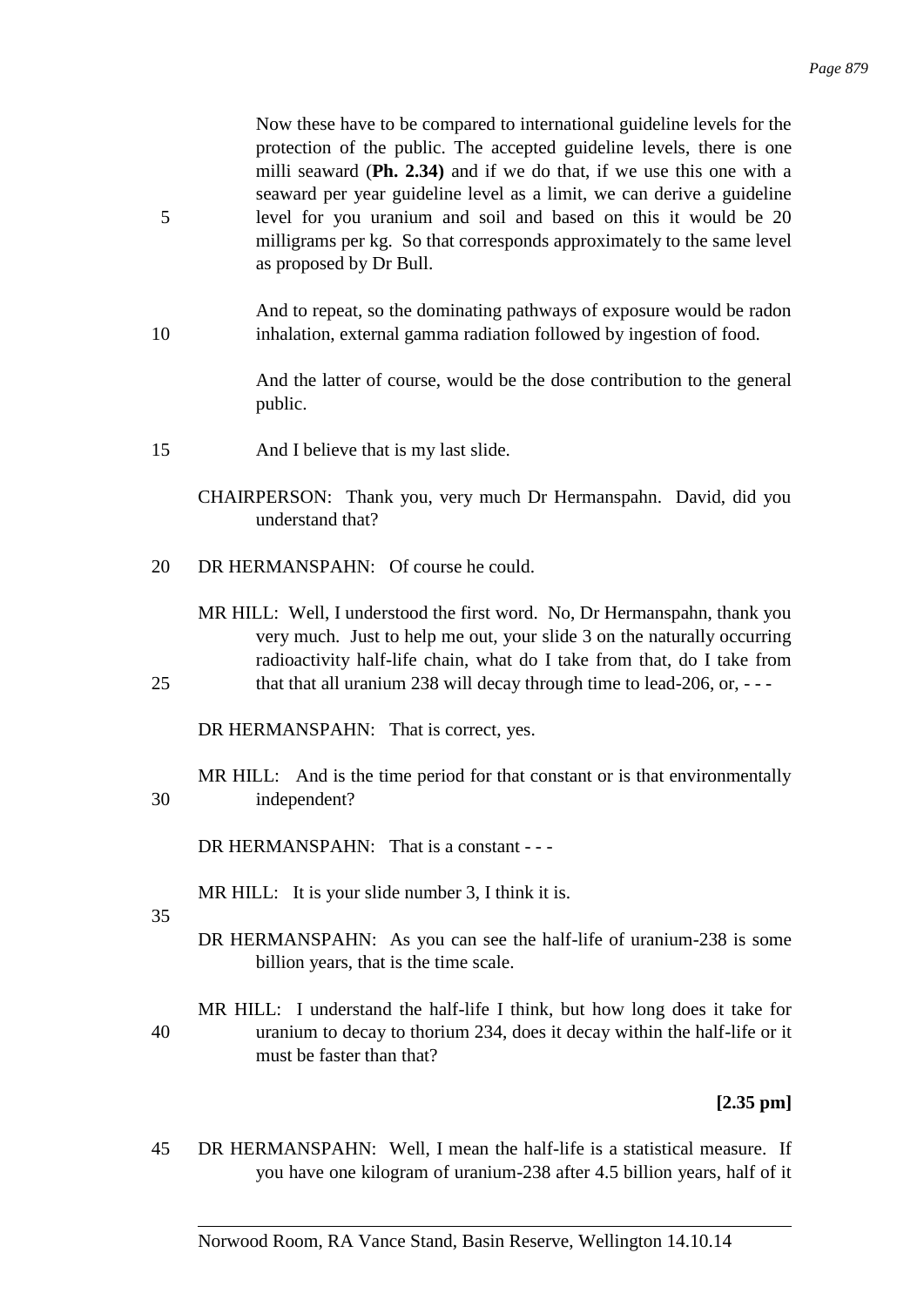will have decayed and you are left with half a kg, so for the individual atom, for the individual nucleus, you can't tell how long it is going to take, it could be the next second.

5 MR HILL: I guess what I am trying to understand is within – I mean within the proposed life of this mine, for example, will we still simply have uranium 238?

DR HERMANSPAHN: Well within the phosphorite you will have the 10 complete decay chain.

MR HILL: The entire chain will be there because it is X million years old?

DR HERMANSPAHN: Yes, that is correct. So after some million years, you 15 expect the decay chain to be an equilibrium and that means the radioactivity concentrations are all equal.

MR HILL: Is that a model assumption or is that a real world - - -

- 20 DR HERMANSPAHN: That is a real world effect, and you have to keep in mind the radioactivity concentrations are not equal to the massic concentrations, so while you have – the mass would be mostly uranium 238, the shorter the isotopes, the mass concentrations of those is incredibly small so there is no chemical risk associated with those 25 decayed products.
	- MR HILL: Yes, all right, and then so some of these with very short half-lives will be sort of popping in and popping in over the course of the mine presumably?

30

DR HERMANSPAHN: Um, yes - - -

MR HILL: It is not a technical term, don't - - -

35 DR HERMANSPAHN: No, the point is that when, for example, during the mining, the elution will affect all these elements.

MR HILL: Yes.

40 DR HERMANSPAHN: And obviously the elution experiments have only looked at uranium and some stable elements. They haven't looked at, for example, the polonium 210, so there is a little bit of uncertainty around the concentration value of polonium in the water. However, I do not think it will be order of magnitude different. It will be close to 45 the same activity concentration.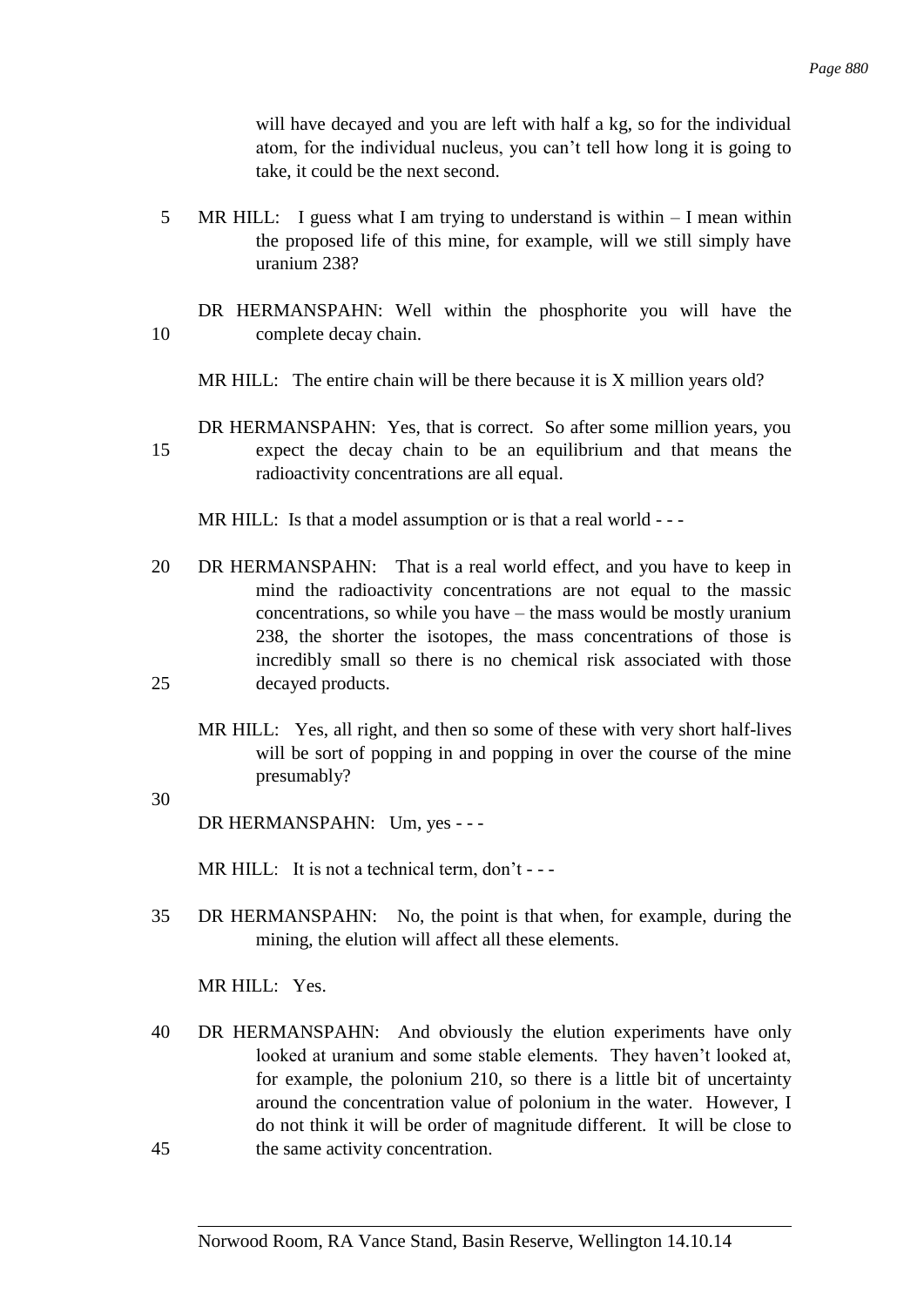- MR HILL: Well, I haven't got it up in front of me, I think the conclusion was that they should be assays of this in terms of the water. Is it just in terms of the water that you are recommending that or is it in terms of sediments as well?
- 5
- DR HERMANSPAHN: The water would be the more critical environment. I am not so concerned about the sediment partly because the  $-$  as I understand it and I am not the expert on this, but the recolonisation of the mined areas will take a reasonably long time and I think the 10 radiological impacts on biota recolonising the area would be – there would be a low risk.

It could be included and I think – and you might have to ask Dr Jeffrey, I think, it was his comment on the testing of suspended sediments, I 15 think was a notion that close by populations could be affected by this plume of suspended sediment which will take time to settle, but this timeframe is not years, it is days.

MR HILL: All right, thank you. A slightly more whimsical question if I can, 20 with your next slide. Why is the flower there?

**[2.40 pm]**

DR HERMANSPAHN: That is an Erica plant, a flowering plant called Erica.

25

- MR HILL: Right, the results for the benthic environment, again it is not numbered, I think it is slide 6, I just to clarify what the blue line represents in your next slide.
- 30 DR HERMANSPAHN: Yes, so this is the risk factor for polonium-210. So the risk factor is just the ratio of the dose, the calculated dose, to a guideline level as a risk factor of one, for a tier one assessment would indicate that you should perform additional assessments. In this particular case I would not recommend further assessments based on 35 the fact that one the exposure is only of limited period whereas the model assumes continuous exposure - - -

MR HILL: Yes, yes.

40 DR HERMANSPAHN: - - - and secondly that the polonium will fall out of the plume faster than the uranium and that therefore the exposure further down the plume will be further reduced.

MR HILL: And you don't have a similar chart for uranium?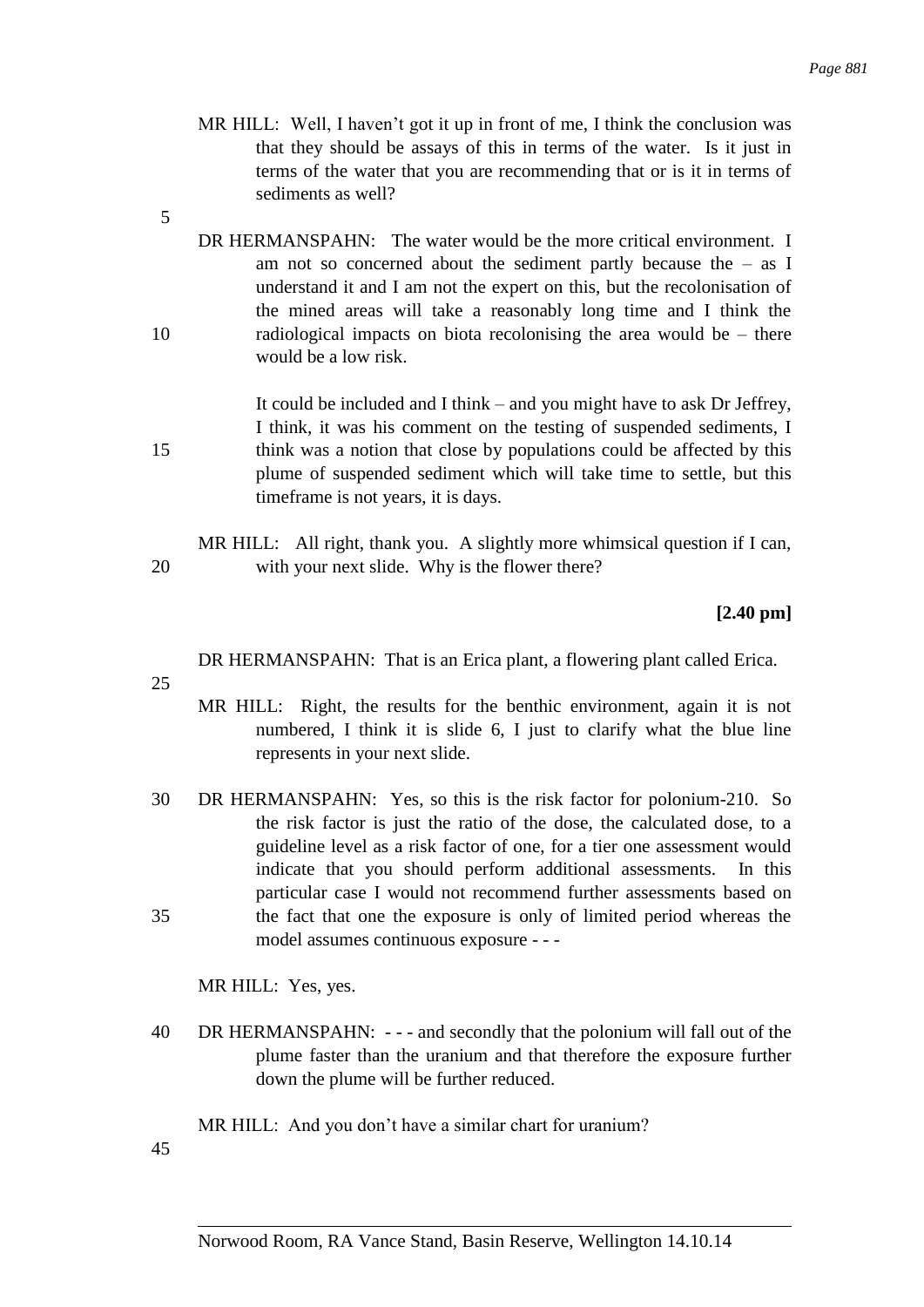DR HERMANSPAHN: Uranium is included, on the far right there is a small purple - - -

MR HILL: Oh is it the purple one on the right hand side, is it?

5

DR HERMANSPAHN: Yes that is uranium-238 and uranium-234. The green one is radium-226 and on the left there is lead-210. In these models when for example radium-226, that doesn't actually include all the shorter lived isotopes that have radium, millisecond and 10 **(INDISTINCT 2.18)** half-life. Because otherwise it is impossible to model.

MR HILL: All right, thank you.

- 15 CHAIRPERSON: Thanks, David. Greg?
	- DR RYDER: Just following on that line of questioning, the risk level that you have identified in this slide does that relate just to the near field plume area?

20

DR HERMANSPAHN: Yes.

DR RYDER: Right, and by that you mean is it 250 metres?

- 25 DR HERMANSPAHN: Yes it is based on a dilution factor of 750. So basically this stand and falls with the concentration in the seawater. If the initial concentration would be higher would require higher dilution factor, if it is lower than it is even less of an issue.
- 30 DR RYDER: That level of dilution is, and the risk associated with that, is that a linear relationship? So if the dilution is half, does the risk double? Does it work like that?

DR HERMANSPAHN: Yes.

- 35
- DR RYDER: Okay, and doubling the risk for example, what does that mean in terms of potential effects? Is it  $- I$  am not quite sure how you translate that? Effect, a real world effect if you like?
- 40 DR HERMANSPAHN: For, let me restrict this to effects on humans because it is just easier, it is just the one species. For humans for the low dose scenario dose is proportional to risk so the doubling of dose would increase the risk of developing cancer by twofold. So for the environmental risk it is similar, if you like.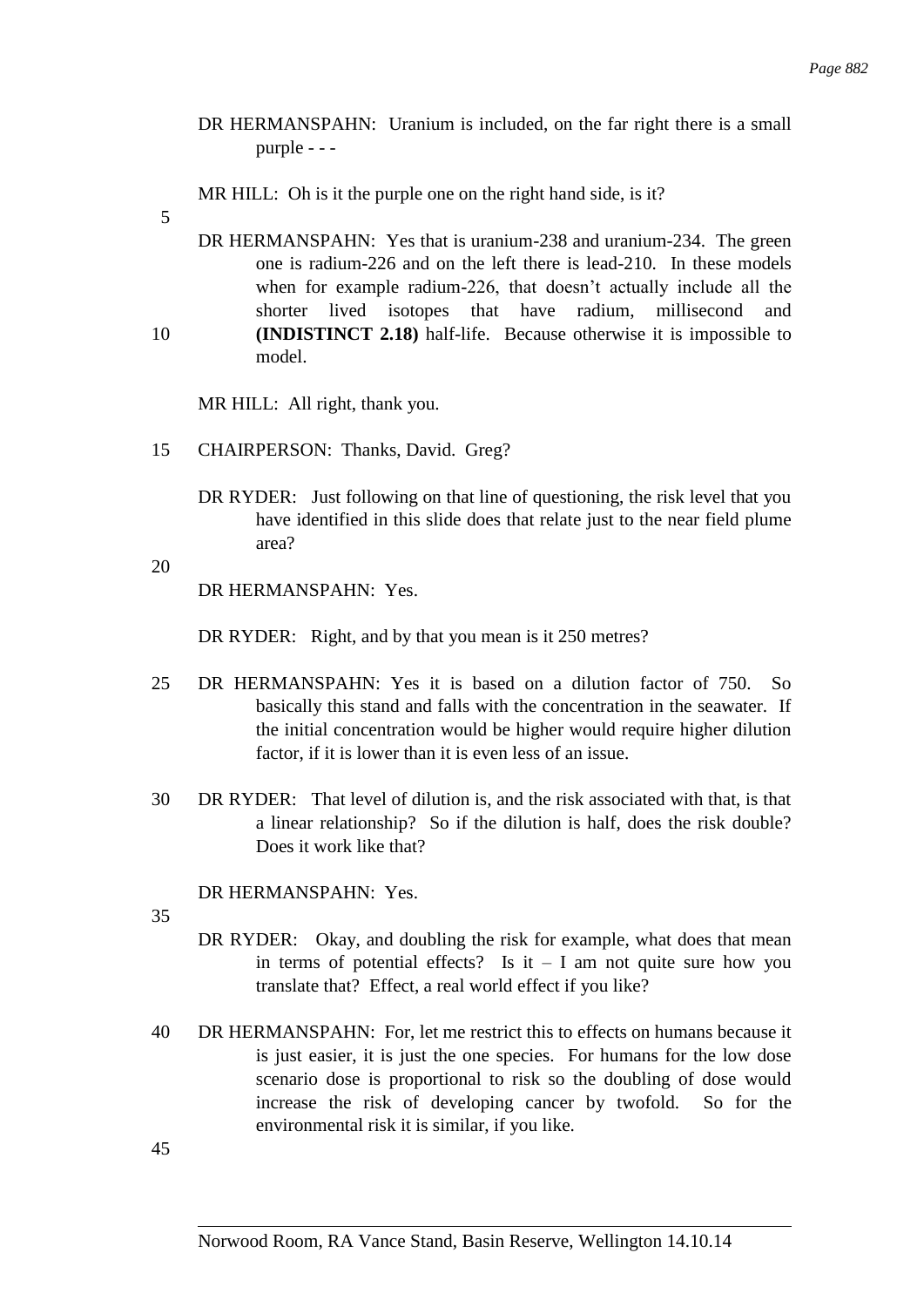- DR RYDER: So it does not necessarily mean for example mortality, it could be just at some sort of sub-lethal effect?
- DR HERMANSPAHN: Yes, the risk level that I used for the ring modelling 5 was protection of individuals. So we are not yet looking at population effects. If we are doubling this it will need to be more than tenfold.

## **[2.45 pm]**

10 Now, I don't want to – it is approximately say a hundredfold I believe. Don't take it too, as a figure set in stone, all right?

DR RYDER: Okay.

- 15 DR HERMANSPAHN: It is my best assessment right here.
- DR RYDER: In terms of, the point two one milligrams per litre  $-$  sorry, **(INDISTINCT 0.43)** per litre, you said you weren't so concerned about effects in the sediment and I am wondering whether, is there any 20 risk of that sort of concentration being any higher in the deposited sediments – the water interstitial spaces of this sediment that have settled back on the bed, should we have a greater concerned there or do you think the greatest risk is indeed in the water column in the plume area, despite the fact there may be no animals left to, you know?

25

- DR HERMANSPAHN: Yes, indeed, my thinking is that the higher risk lies in the contamination of the seawater. The sediment, it is a more complicated scenario, I mean we are just depositing the same material back to the same place it originated from. Obviously there could be 30 some change in the chemical behaviour but by the time recolonisation occurs I would – I am not a chemist - - -
- DR RYDER: Well I guess what I was interested in knowing is whether there was a risk of potentially greater effect due to radionuclides in the 35 sediments and that may prolong even further recolonisation, or maybe not so much prolong it but have an effect on organisms recolonising the sediment. I mean I am just probing here as to whether there is initial - -
- DR HERMANSPAHN: Yeah, no I understand where you are coming from. 40 No I can't see a huge risk from that.
- DR RYDER: Okay, and so moving on to the land, I had one question about, you have done your risk assessment in identifying people working on the land, farmers being the greatest potential group at risk. I was 45 whether those who work in fertiliser factories whether they are at as great or greater risk of exposure than someone working on the farm?

Norwood Room, RA Vance Stand, Basin Reserve, Wellington 14.10.14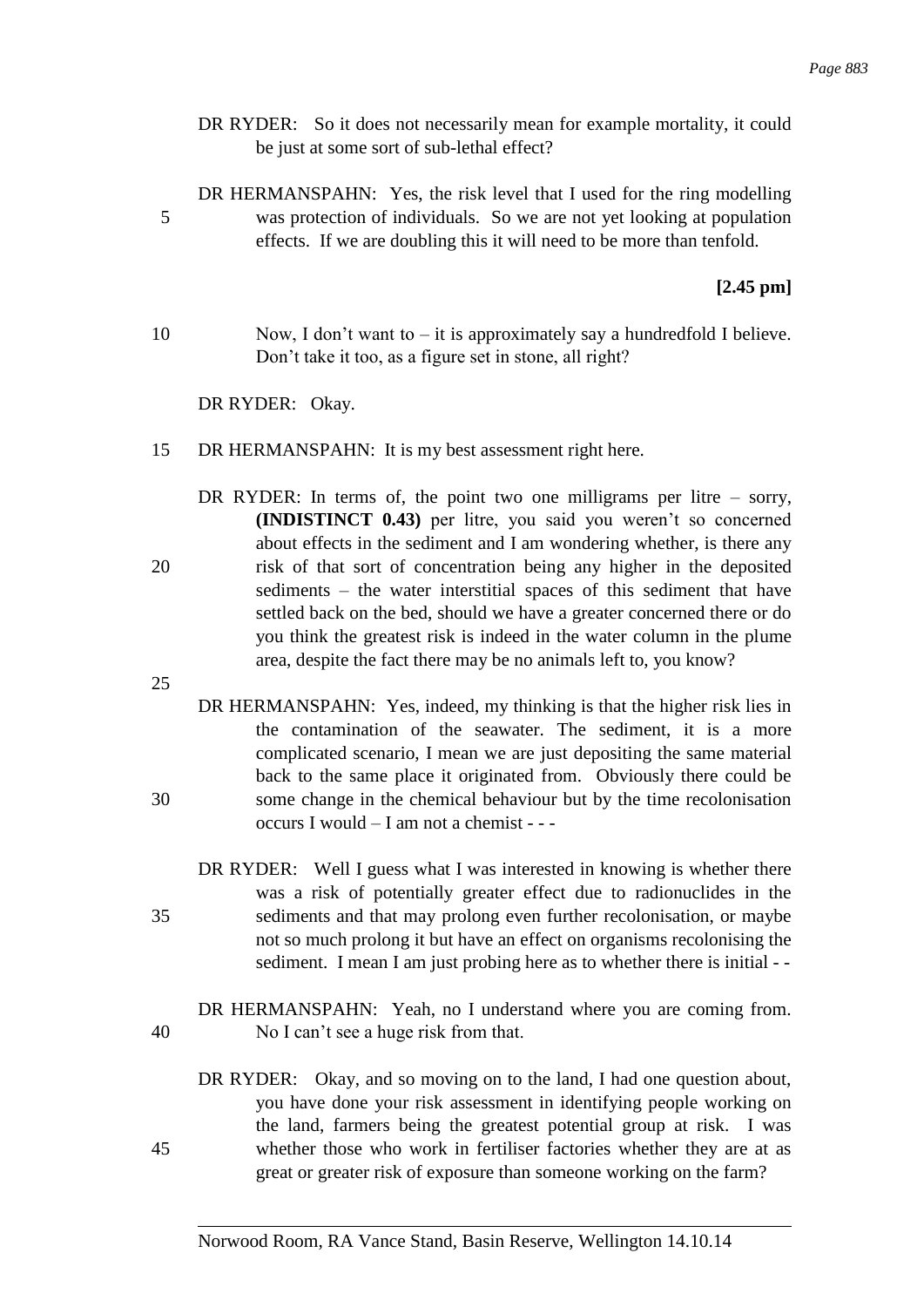DR HERMANSPAHN: There is the issue of occupational exposure in the fertiliser processing plants. I have not included it in my statement because it is purely an occupational exposure scenario that can be 5 managed in the normal workplace safety.

DR RYDER: Right.

- DR HERMANSPAHN: A lot of that exposure would be due to dust inhalation 10 and due to radon gas, which can be managed. If I understand it correctly, in the processing into superphosphate a lot of that radioactivity will be in the scrubbing stacks but that can simply be measured and controlled measures put in place.
- 15 DR RYDER: Right, just finally because I asked Dr Bull earlier about the practicalities of collecting samples way out at sea, whether they be sediment or water or even biological samples, and transporting them to a laboratory on the mainland for radionuclide testing, there is no problem in that?

20

DR HERMANSPAHN: No, there's no – well, I mean it is very easy to get commercial fish species for testing, that is not a problem. Obviously to go out and collect sediment samples or water samples from 400 metre depth is not trivial.

25

DR RYDER: No.

DR HERMANSPAHN: But the actual transporting into the laboratory and there is no issue with that, the no particular conservation measures 30 necessary.

**[2.50 pm]**

DR RYDER: Okay, thank you.

35

DR CRAUFORD: Just going back to the marine area and as I understand it you are saying that the highest risk is in the marine environment rather than on the land and as with polonium 210 and in the near field, would there be I suppose some species that might be, I guess we probably do not 40 know the answer to this, but do all the species react to alpha rays is it not, do they react in the same way or are some species more sensitive to others?

DR HERMANSPAHN: There are differences between the different species 45 but that is taken into account in the model, the model I actually use is a mixture of literature data and modelling of dose effects to biota where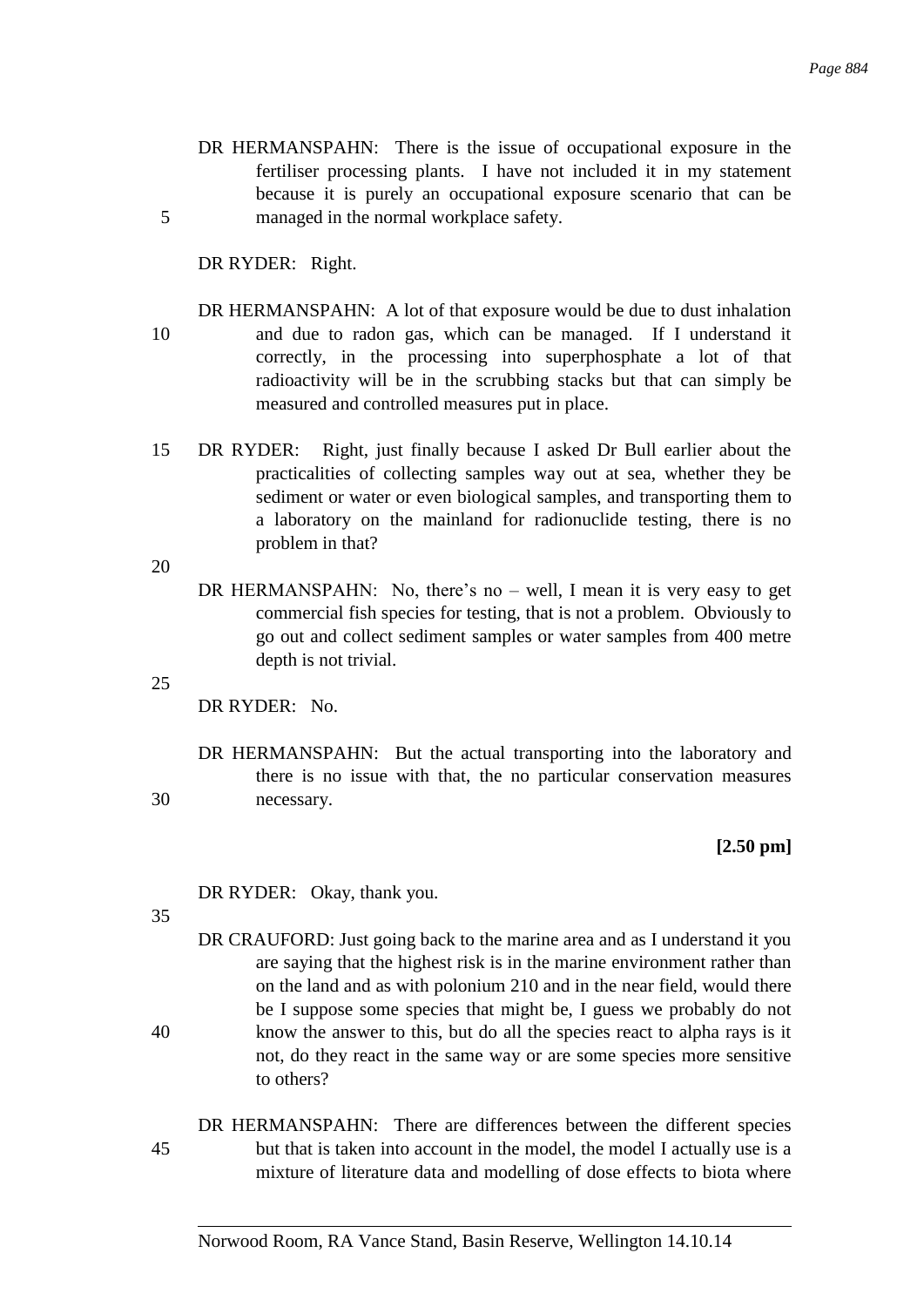these model species they are actually, the model used is very simple they are just blobs of a certain dimension and without any organs or anything, and then it is just a matter of working out like alpha, how much of this will be absorbed and what would the effect be.

- The scientific community is working on improving these dose models to have more complex models for different species, but I mean that is obviously outside the scope.
- 10 DR CRAUFORD: We do not really have any evidence in that regard as to whether it would impact say coral more than fish or anything like that?
- DR HERMANSPAHN: Well that is included in the ERICA model, it does have a large range of different types of species included and that 15 includes different dose factors.
- DR CRAUFORD: It is just the dose factor? In that case what potentially could be the cumulative effects that would simply be a higher dosage and I think you said to Dr Ryder that would be a linear effect, a greater 20 dosage?
	- DR HERMANSPAHN: Yes, it is a linear relationship to the concentration in the water. The cumulative effects if you are thinking of trophic levels they are taken into account in the model.
- 25

5

- DR CRAUFORD: No, I am thinking more kind of multiple, another plume in another year of mining?
- DR HERMANSPAHN: Yes, the model is based on continuous exposure so that 30 would be like a scenario where you have an ocean outfall and there is a resident population at the outfall or exposed to the same concentrations continuously so it is a really conservative estimate of effects.
- DR CRAUFORD: Your results are based on a temporary exposure of less than 35 a day, is that right?
	- DR HERMANSPAHN: No, this plot here that is under the assumption of continuous exposure so if you take it then back to if that is only for a day, risk is quite a loss less.

40

- DR CRAUFORD: Do you consider that any conditions are required on this?
- DR HERMANSPAHN: I do not think so, apart from in terms of the uranium in soil there is potentially a need to consider the guideline levels.
- 45

DR CRAUFORD: But that is going to take decades if not hundreds of years?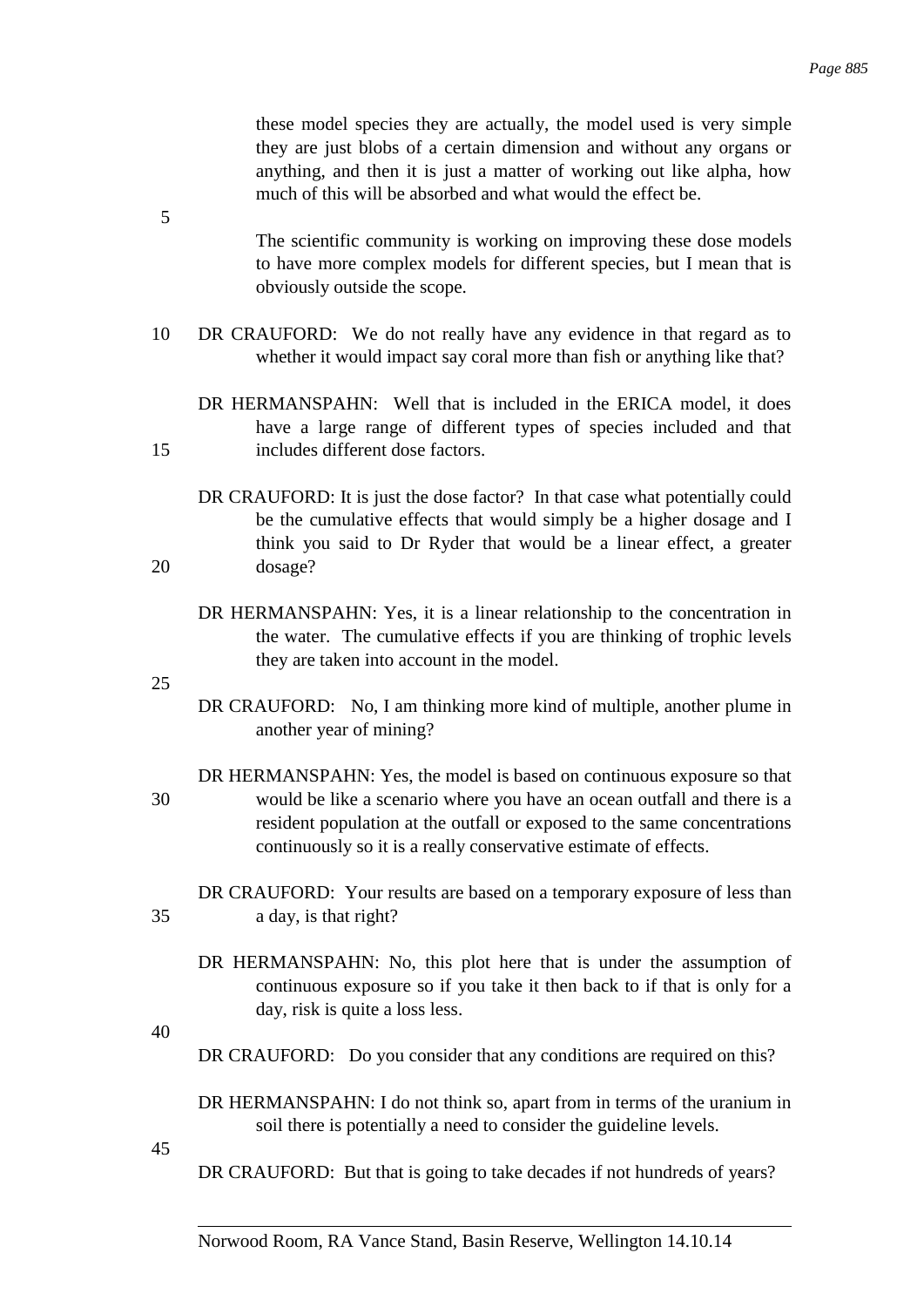DR HERMANSPAHN: Yes, you have got plenty of time.

DR CRAUFORD: In the marine environment you do not think there is a need 5 to monitor the extent of the plume?

**[2.55 pm]**

- DR HERMANSPAHN: It would be useful just to address the uncertainties in 10 the **illusion (ph 0.12)** experiments and uncertainties in the model assumptions, if we have real world data on concentrations in the seawater and in the plume that would certainly help to solidify this data.
- 15 DR CRAUFORD: Right, okay, thank you.

CHAIRPERSON: Lennie?

MR JOHNS: Yes, I am just interested in the dose model that you have I think 20 on one of your slides, and just for really clarification for myself.

DR HERMANSPAHN: Yes.

MR JOHNS: On the right hand side you have got a column that is headed 25 "dose or cancer risk" and I think what you are saying is that we are not at a level where that's an issue?

DR HERMANSPAHN: That's correct.

- 30 MR JOHNS: All right, okay, thank you.
	- CHAIRPERSON: Thank you very much. Mr Currie, you had a question notified?
- 35 MR CURRIE: Mr Chair, thank you. Good afternoon, Dr Hermanspahn, I would just like to ask you some questions for Greenpeace, KASM and the Deep Sea Conservation Coalition. Can you just go back briefly to your slide results for the benthic environment. Are these current levels prepared for this application, what do these slides show? What does 40 that slide show?
	- DR HERMANSPAHN: This is the risk factors calculated by the ERICA tool based on a uranium concentration of 2.1 **(INDISTINCT 1.59)** per litre which would correspond to the near field plume conditions.

45

MR CURRIE: And when did you carry out that test?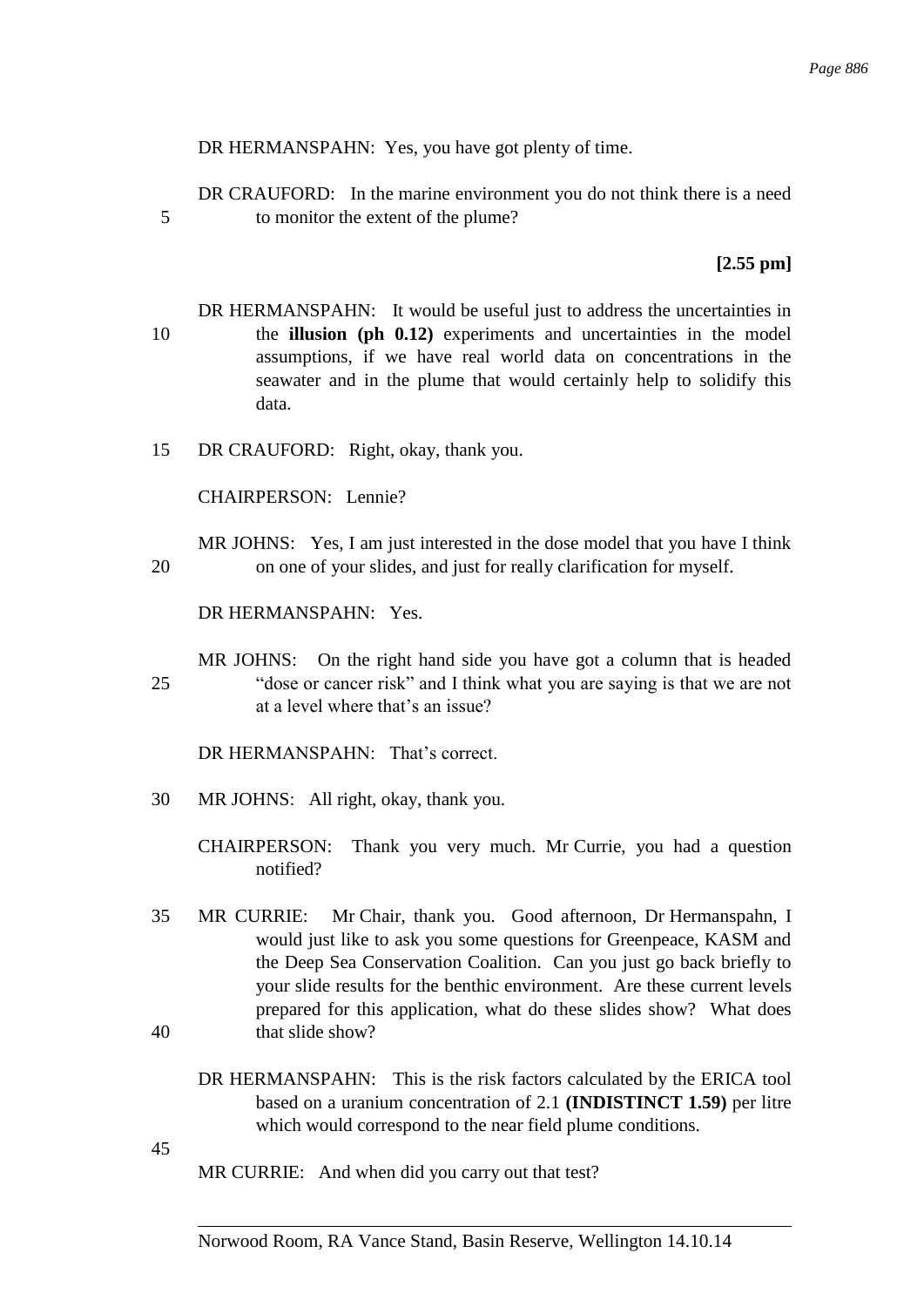DR HERMANSPAHN: That was in preparation for this statement.

- MR CURRIE: I am just puzzled why does it say here it starts at 2012 on the 5 bottom?
	- DR HERMANSPAHN: Oh, I apologise, that's part of the slide layout and I wasn't able to change it, I actually tried.
- 10 MR CURRIE: Thank you. The ERICA model is only a model, isn't it, it's not based on measured levels and species?

DR HERMANSPAHN: It is based on literature data - --

15 MR CURRIE: Yes, it's not on species in the Chatham Rise I mean?

DR HERMANSPAHN: It is not specific to the species in the Chatham Rise.

MR CURRIE: Thank you. I just want to clear up the issue of uranium levels, 20 you were present during this morning, were you, there was a discussion with Dr McKay?

DR HERMANSPAHN: Yes.

25 MR CURRIE: Okay, and this afternoon the conversation with Dr Bull?

DR HERMANSPAHN: Yes.

MR CURRIE: And in paragraph 30 of your evidence I see that you are using 30 or quoting the figure of 155 milligrams of uranium per kilogram. Dr McKay in his evidence and in his evidence repeated this morning cited a median of 170 milligrams per kilogram and a mean of 200. I understand that was based on the Cullen samples from 78 and 70 and is it 89? So who is right, is it 150 or is it the 200 or 170?

- 35
- DR HERMANSPAHN: To my best knowledge Dr Bull used a larger sample, a larger dataset to calculate his values so I would trust the 155 milligrams per kg value more however - - -
- 40 MR CURRIE: Is that a median or a mean?

DR HERMANSPAHN: This is I believe a median value.

MR CURRIE: And how accurate is that plus or minus, can you give us a 45 figure?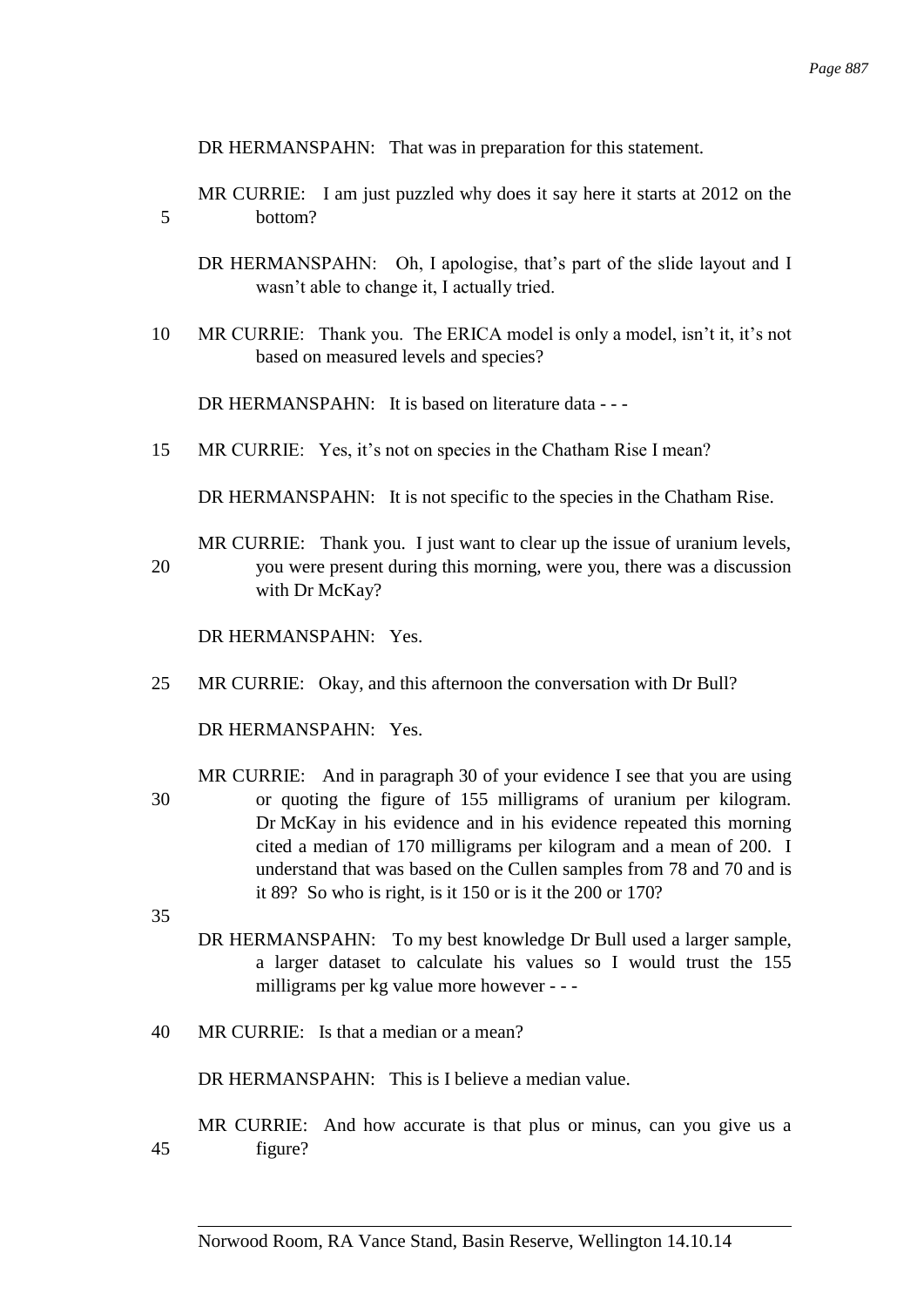- DR HERMANSPAHN: I can't give you a figure on that but in terms of the risk assessment 155 and 170 is not a huge difference.
- MR CURRIE: No, so it could be as high as 170, it could be as high as 200 5 given by Dr McKay?

DR HERMANSPAHN: I haven't studied the levels in detail.

MR CURRIE: I see. Looking at page 23 of your evidence, you show the 10 RESRAD computer model developed by the US Argonne National Laboratory, this is on page 23, do you have that?

DR HERMANSPAHN: Yes.

15 MR CURRIE: The last sentence in the first paragraph reads, "The model was developed for contaminated sites but the scenario of naturally occurring radioactivity in fertiliser is well within the bounds of the model". The model wasn't designed for use with the situation of fertiliser being applied to farmland, was it?

20

## **[3.00 pm]**

DR HERMANSPAHN: It is well within the scope of the model.

- 25 MR CURRIE: Was it designed for use with fertiliser applied to farmland?
	- DR HERMANSPAHN: The model was designed originally for contaminated land from the nuclear industry. It wasn't designed particularly for this purpose but the application is well within the scope of the model.

30

MR CURRIE: Not land on which, for example, food was grown, was it?

DR HERMANSPAHN: Yes, it does include because the US regulations require the calculation of dose out to 1,000 years into the future. For this 35 timeframe you can't guarantee site safety so you have to assume that people will come and live on the land and grow their food. So it's a part of the model indeed.

MR CURRIE: When was the model developed?

40

DR HERMANSPAHN: I can't give you the exact year but it is a currently used software.

MR CURRIE: Thank you. Turning to the questions you gave I think to the 45 panel you said, to paraphrase you, you are less concerned about risk from sediment and I think you said, "I can't see a huge risk". There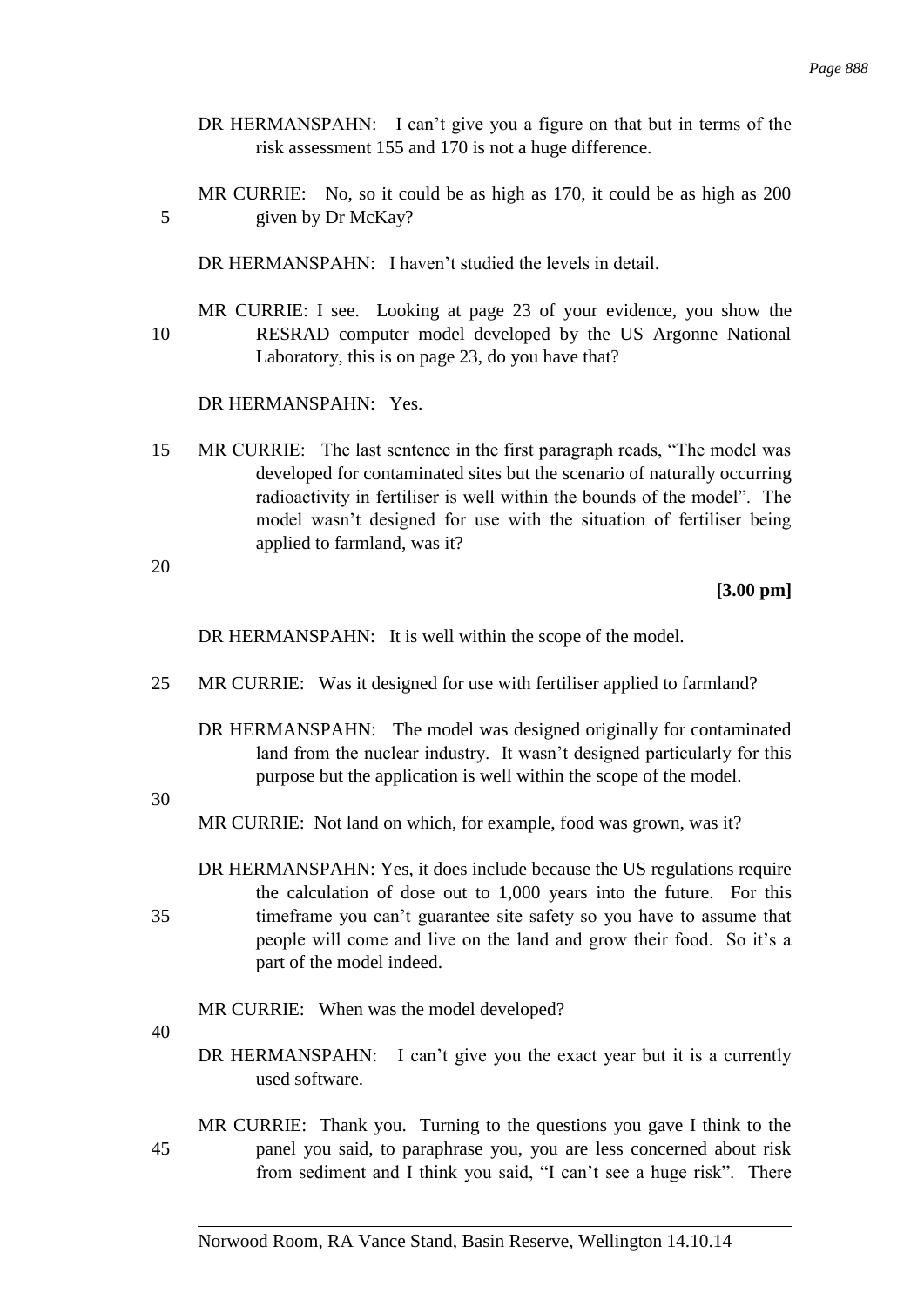you are talking about the levels in sediment that may have an adverse consequence to benthic life, are we talking about the same thing?

DR HERMANSPAHN: Yes.

- 5
- MR CURRIE: On what do you base that risk analysis, on what baseline? Have you measured the existing concentrations of uranium in the benthic life in the Chatham Rise?
- 10 DR HERMANSPAHN: No, we haven't conducted any measurements, it's just based on - - -

MR CURRIE: And is – go ahead.

15 DR HERMANSPAHN: Just based on the model - - -

MR CURRIE: On the model?

- DR HERMANSPAHN: Of the model which does not seem to indicate a large 20 risk from the sediment.
- MR CURRIE: And I heard you say I think that doubling a dose doubles the chances of cancer. So given that how can you assess that an increased dose may not have adverse consequences on species that live in or on 25 the sediment?

DR HERMANSPAHN: I can't quite understand your question.

- MR CURRIE: If I understood you correctly you said that doubling a dose, 30 you were asked about what the difference is made in doubling a dose, doubles the dose of cancer. So if I put the question in a different way, do you accept that doubling a dose for benthic species may have an adverse effect on those species?
- 35 DR HERMANSPAHN: I think you have to be careful with the wording because what we are talking here is additional dose on top of the naturally occurring background dose. A doubling of dose means a doubling of risk but if the additional dose is only a fraction of the naturally occurring dose then, no, you don't have a large increase to the 40 risk to the species or to the – and so it depends on the levels.
	- MR CURRIE: Do you know the background of those, Dr Hermanspahn?

DR HERMANSPAHN: What we have calculated is additional dose based on 45 releases.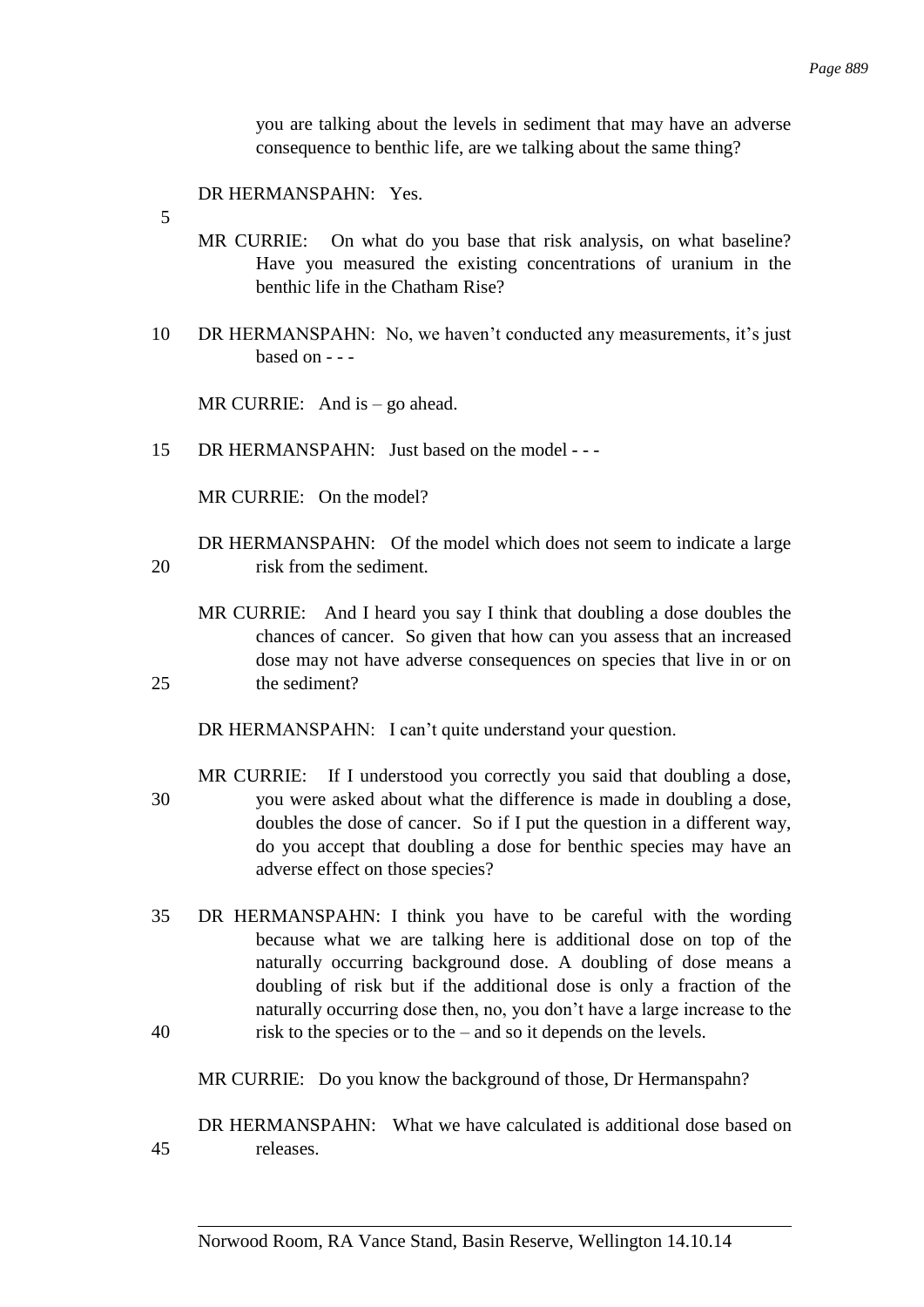- MR CURRIE: That's right but you don't know the background, the existing baseline dose, do you, or baseline limits.
- DR HERMANSPAHN: We haven't calculated that but that could be easily 5 done.
	- MR CURRIE: Can I take you to the joint witness statement on toxicology, do you have that in front of you?
- 10 DR HERMANSPAHN: No, I don't have the one for toxicology.
	- MR CURRIE: Can the staff perhaps provide that, thank you very much. Are you familiar with this document?

## 15 **[3.05 pm]**

DR HERMANSPAHN: No, I have not read this one.

MR CURRIE: I see. Well I will take you through it from page one through 20 11. If you would please read the statement on column four under uncertainty, lack of information?

DR HERMANSPAHN: Yes.

25 MR CURRIE: You agree with that where it states "the chemical composition and quality of the overlying water column before mining have not been characterised" do you agree with that statement?

DR HERMANSPAHN: It is somewhat outside the scope of my expertise, but 30 I assume this is a correct statement.

- MR CURRIE: Thank you, and under expert opinion conclusion it is agreed is it not that sampling of the water and analysis of the water composition and quality must be undertaken in the mining area before any mining 35 operations commence, do you disagree with that conclusion of the experts in toxicology?
- DR HERMANSPAHN: I do not see a necessity to conduct sampling for the purpose of a radiological assessment of the waters. It could be helpful 40 to determine a baseline but I do not see it is a necessity in terms of radiological contaminants.
	- MR CURRIE: Dr Hermanspahn why were you not part of the expert conference on toxicology?
- 45

DR HERMANSPAHN: I do not know.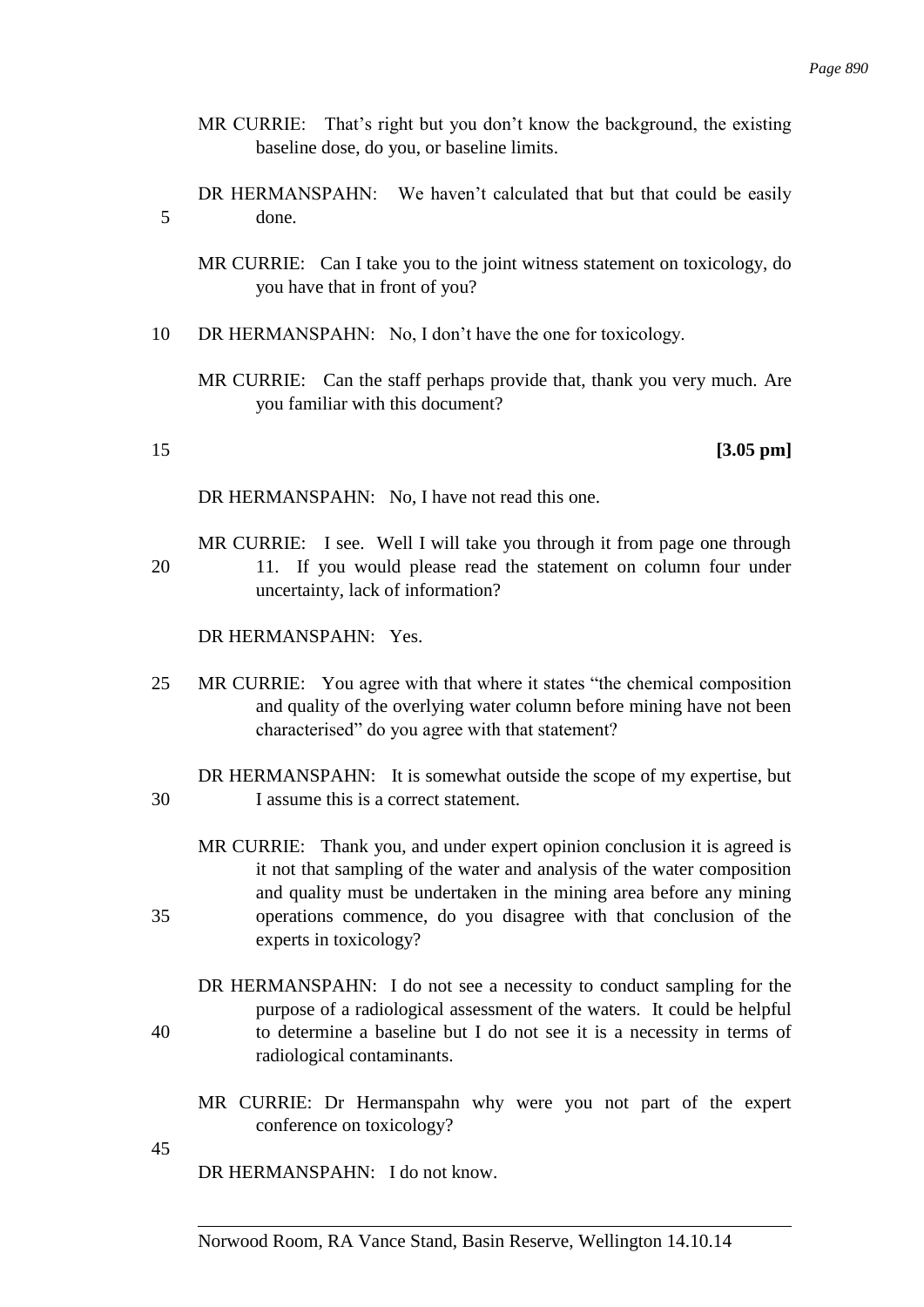- MR CURRIE: I see, we will press on then. If you please turn to page five which is under issue three and the fifth column under expert opinion conclusion states that the experts agreed that CRP should undertake 5 research usually with a research partner that helps to establish toxicity values based on species that are relevant to the site, do you agree with that conclusion?
- DR HERMANSPAHN: I think we have to be careful not to mix up toxicology 10 and radiological risk. The expert conference on radiological risks we have come up with our conclusions. I cannot comment on the general toxicology so I am not a chemist I am an expert in radioactivity.

MR CURRIE: Okay, so you do not disagree with that statement?

15

DR HERMANSPAHN: No, I do not disagree, no.

MR CURRIE: Thank you, and then moving on to page, the following page seven under issue four talking about multiple stressors and it is agreed 20 under uncertainties that there was no information about potential interactions between the different stressors including a toxicity of the mixtures of metals, sediment plume and reduced oxygen associated with increased carbon so do you disagree with that statement about the current uncertainties?

25

- DR HERMANSPAHN: Again, I cannot comment on this, this is outside my field of expertise.
- MR CURRIE: I think my last question will relate to the following page, page 30 nine about the potential toxicity of uranium in seawater and it is agreed in paragraph two is it not that there is no guideline value for uranium seawater and then however there will be value in establishing a guideline for uranium in the marine environment and then in paragraph four it is agreed that there is an absence of an internationally recognised 35 toxicity threshold for uranium in the marine environment, so do you disagree with any of those statements?
- DR HERMANSPAHN: No, but again just stressing that I was looking at uranium as the radiological contaminant, I wasn't looking at its 40 toxicology.

**[3.10 pm]**

MR CURRIE: Okay, you're not looking at toxicology, thank you.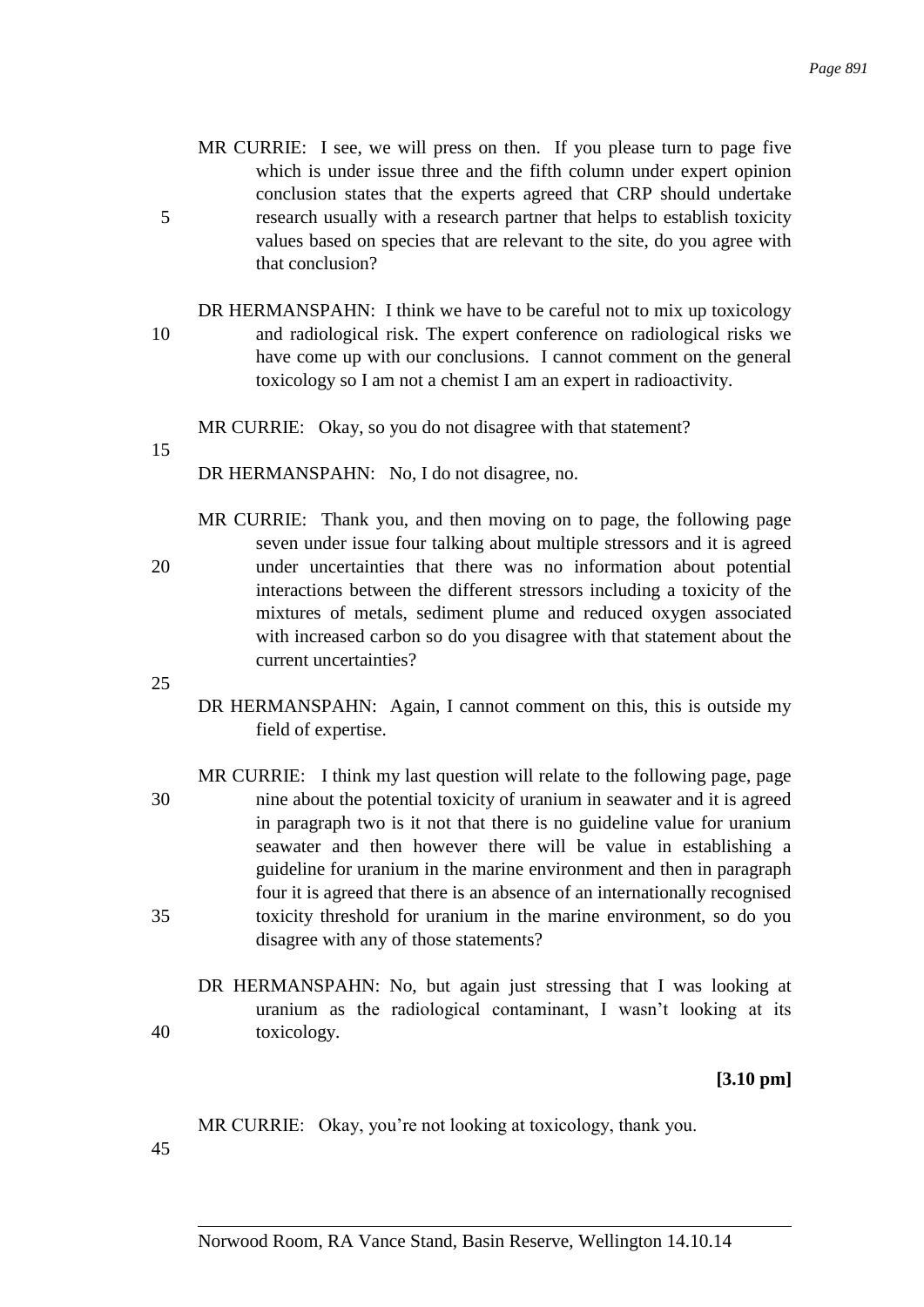Then please to turn the radioactivity report then  $-$  do you have that in front of you, the Joint Statement of experts?

DR HERMANSPAHN: No, I don't have it in front of me.

5

MR CURRIE: Sorry?

DR HERMANSPAHN: I don't have it in front of me.

10 MR CURRIE: Will the staff – I'm sorry, will the staff manage to please pass a copy of the joint statement on radioactivity – thank you.

Were you part of this working group?

- 15 DR HERMANSPAHN: I was.
- MR CURRIE: Yes, your name is on it, isn't it. So under issue 1 and column 4, you agreed did you not that "we do not know the uncertainties in the sediment plume modelling, including the constancy of the height of 20 discharge above the benthos"?

DR HERMANSPAHN: Yes.

MR CURRIE: And you also agreed that "there are no available data on the 25 present or potential uptake of radionuclides in the Chatham Rise pelagic species"?

DR HERMANSPAHN: Correct.

30 MR CURRIE: And that "there are no available data on the levels of radionuclides measured in the four major species in the Chatham Rise"?

DR HERMANSPAHN: Yes.

- MR CURRIE: Can you please look at your own evidence in paragraph 59, on page 14, and you state that "marine mining of Chatham Rise phosphorites will pose negligible radiological risk to marine biota". I put it to you that you simply cannot draw that conclusion based on the 40 uncertainties that you have just agreed to, you just simply do not know, do you?
- DR HERMANSPAHN: We have sufficient knowledge to make this statement. We don't have any specific values for the species on the 45 Chatham Rise, but we do know based on literature data from other areas and other species and the range of surfta **(ph 2.31)** and that and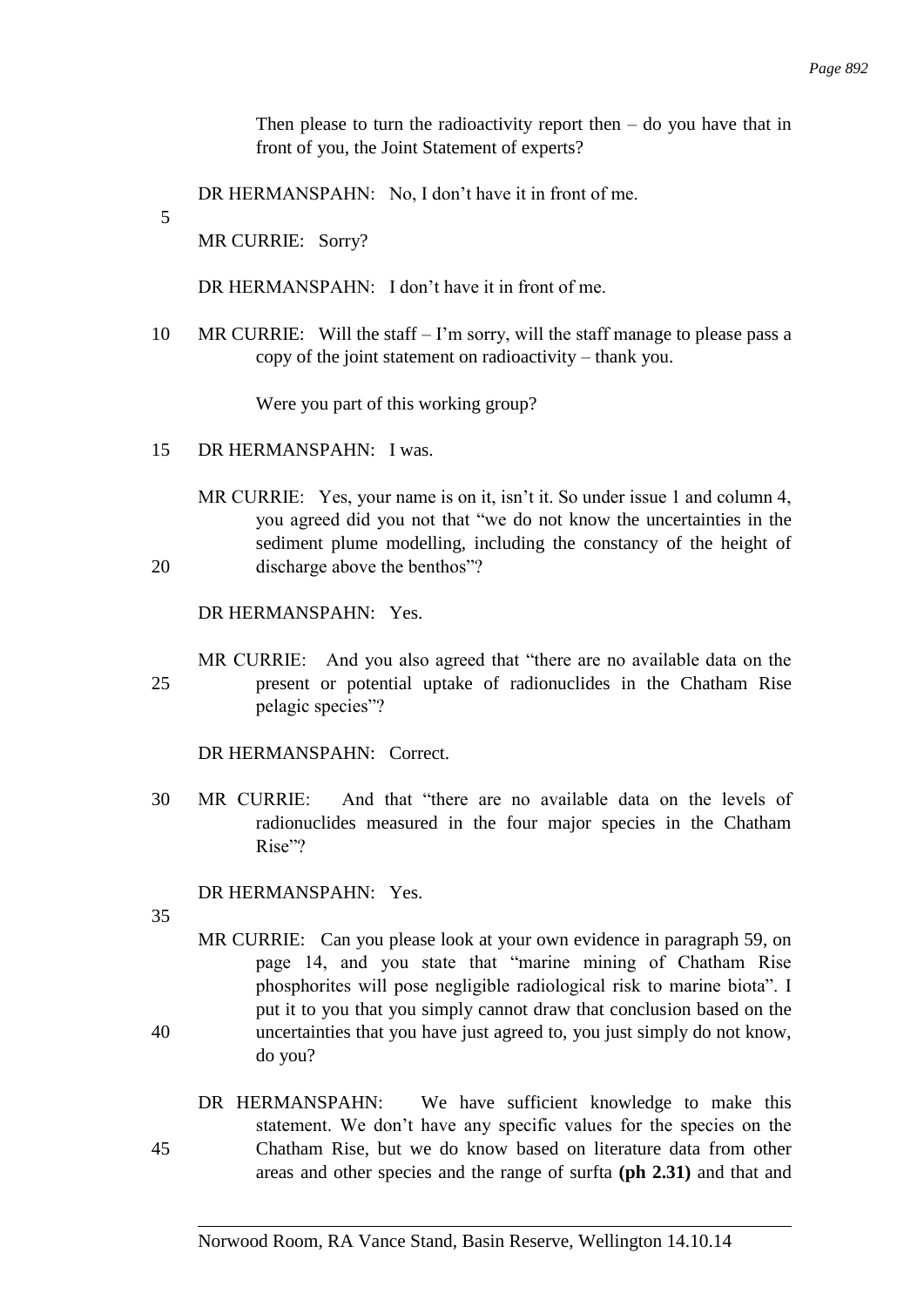the fact that the risk factors are very low that there is very, very little risk in terms of radiological effects on marine biota.

MR CURRIE: Dr Hermanspahn, you have agreed that there were no 5 measurements of toxicity values on the species relevant to the site, no measurements of toxicity thresholds, no baseline data on metal concentrations, no information on potential interaction between the different stressors and there are no international standards relevant to radioactivity, so how can you draw a conclusion that there is  $-$  that the 10 marine mining will pose negligible radiological risk to marine biota? And again I say you  $-I$  put it to you that you simply don't know at this stage.

DR HERMANSPAHN: We have sufficient knowledge to make the statement.

15

MR CURRIE: Thank you, no further questions.

CHAIRPERSON: Thanks very much, any further questions of Dr Hermanspahn, if not, thank you very much indeed, Doctor.

20

And next expert witness on the list is Dr Ross Jeffree who I believe is coming to us over the audio link from Australia and hopefully is waiting extremely patiently in the wings, Dr Jeffree, you are there, okay.

25

DR JEFFREE: Yes, I am.

CHAIRPERSON: Thanks very much for your patience both past and future, and since you were called by the Committee I would invite our legal 30 counsel, Mr Slyfield to introduce you.

DR JEFFREE: Good afternoon.

MR SLYFIELD: Good afternoon, Dr Jeffree, can you hear me?

35

DR JEFFREE: Yes I can, very well thank you.

MR SLYFIELD: That is great. Can I get you firstly please to confirm that you are the author of a statement of evidence dated 12th of September 40 which is titled "Assessment of Effects of Radioactive Elements on the Marine Environment"?

DR JEFFREE: Yes, I am.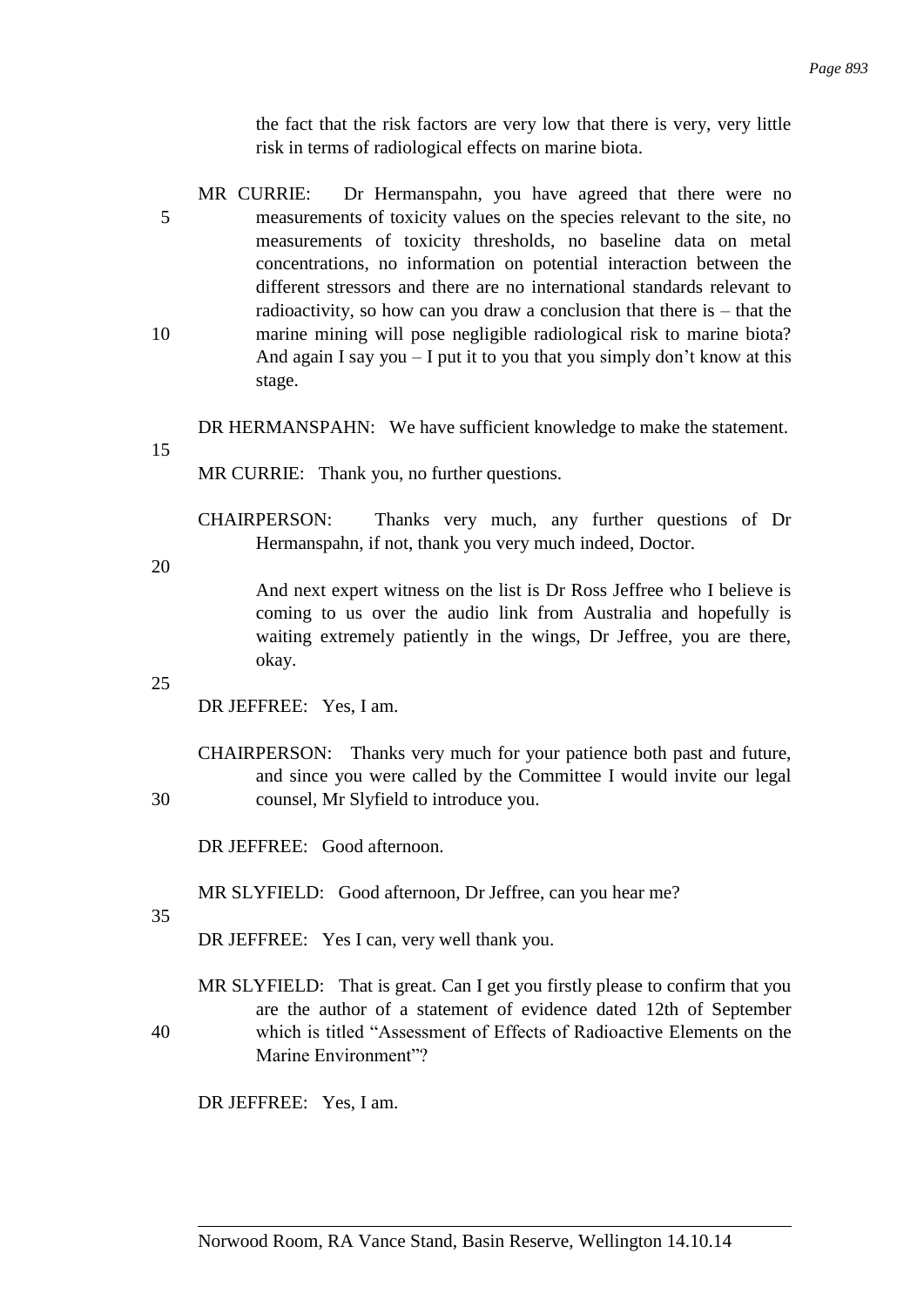- MR SLYFIELD: And that you have also participated in the expert witness conferencing in the field of radioactivity and are one of the joint authors there of the joint statement dated 18 September 2014?
- 5 DR JEFFREE: Yes, I was a member.
	- MR SLYFIELD: Thank you. Do you have any corrections that you would like to make to the statement of evidence that you prepared?
- 10 DR JEFFREE: No, I think that stands.
- MR SLYFIELD: Thank you. And you have had the benefit I understand of being on the line for much of today's proceedings during the radioactivity evidence, can you simply confirm whose evidence you 15 were able to hear since you have been on the line please?

**[3.15 pm]**

- DR JEFFREE: Yes, I heard Dr David Bull's evidence, and the evidence of 20 Dr Hermanspahn.
	- MR SLYFIELD: I am sorry, you are just cutting that out, Dr Jeffree, would you repeat after Dr Bull?
- 25 DR JEFFREE: And also Dr Hermanspahn.
	- MR SLYFIELD: Thank you, is there anything arising from the evidence you heard them give that you would like to comment on before I hand you over to answer any questions?

30

DR JEFFREE: Yes, there is two issues coming out of Dr Hermanspahn's presentation and some of the questioning following his presentation. Just in terms of the radiation screening level that Dr Hermanspahn used, which was 10 microgray per hour. This is a screening level that 35 is used to determine whether there is any impacts whatsoever on individuals.

There is another screening level, which I actually use, which was 400 microgray per hour which is related to impacts on populations, and that 40 typically is associated with detrimental effects on the growth of the organism or its capacity to reproduce.

The 10 microgray day screening level is a more stringent level and it's really saying that below this level you will have no effects whatsoever 45 on the biological organism, and those effects might be some that we cannot attribute to any morbidity or mortality effect per se.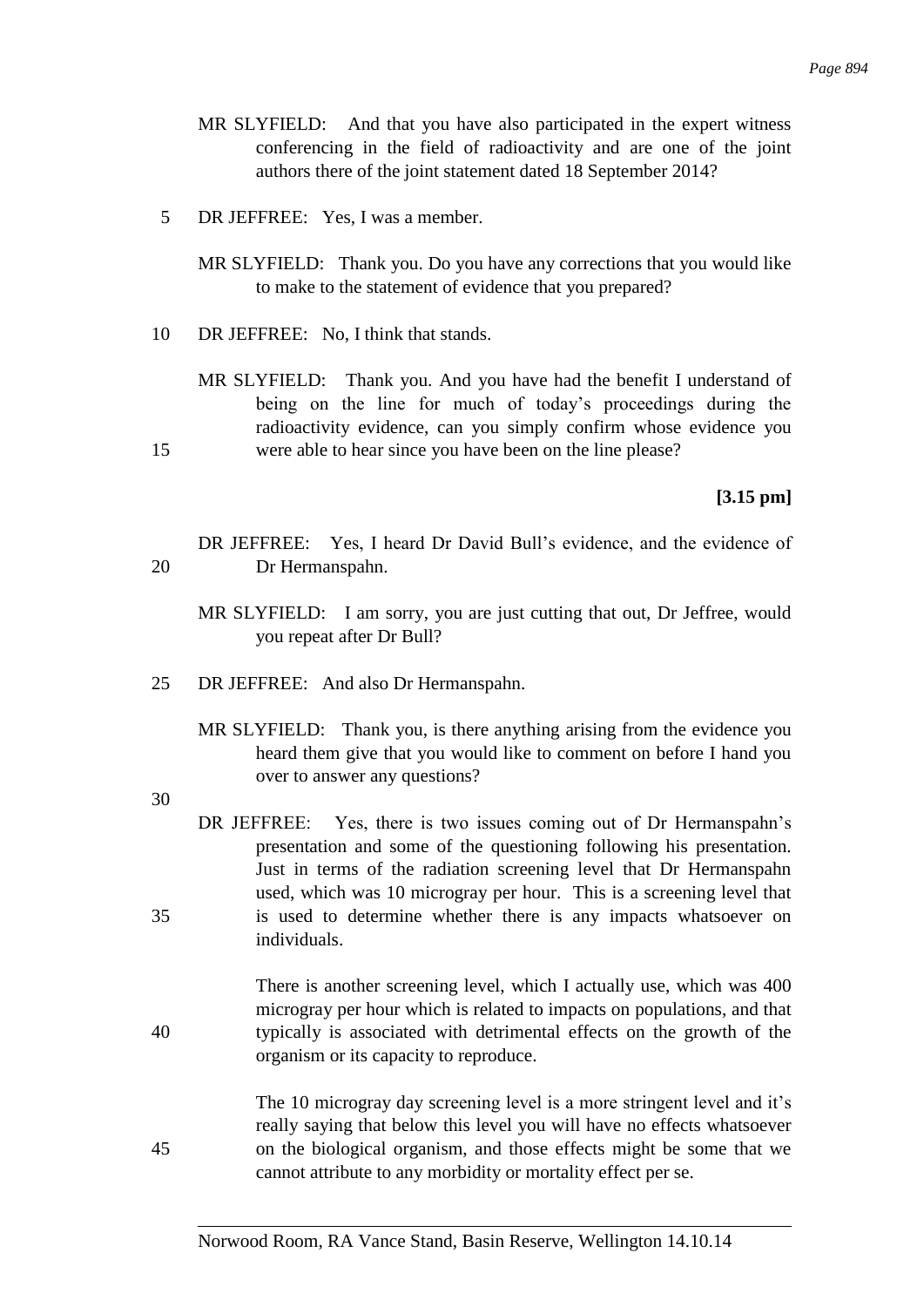The second issue that came up in Dr Hermanspahn's presentation and the questioning was the risk to benthos in relation to making an assessment with this ERICA tool. Now, by taking a water 5 concentration of a radionuclide you can assume by knowing the quantified relationship between the level in the water and the sediment what sort of levels you will get in the sediment. And for sediment dwelling organisms an estimation can be made of what the radiation exposure will be.

> So the ERICA Programme, which includes benthic organisms, already will take into account impacts on benthic organisms for the levels of radionuclides that are measured in the water. I hope that clarifies that situation.

15

10

MR SLYFIELD: I think so, thank you, Dr Jeffree. I will now ask you to answer any questions that the Committee may have.

DR JEFFREE: Yes, I would be happy to.

20

- CHAIRPERSON: Thanks very much, so first we will go through any Committee questions Dr and then open it to other parties. So David?
- MR HILL: Thank you, Dr Jeffree, David Hill here, good afternoon.

25

DR JEFFREE: Good afternoon.

MR HILL: Can I just ask you to just comment in whatever way you feel is appropriate on the expert conferencing outputs?

30

DR JEFFREE: Well, I think we came to many agreed positions, and I think the most important one was that we agreed that the dilution factor for the nutrients was most important, and that we felt that if the dilution factor was below around about 200 then you really had to go to the so-35 called tier two assessment using the ERICA methodology.

You really have to go and take some measurements of what were the levels of radionuclides now in the water and in the biota. Above 200 there was this recommended indicated dilution factor of 750 in the near 40 zone, but if you are getting out towards that then there probably would not be a radiological risk to the marine biota.

In other words it is important to feel confident that the modelling is going to give us these dilution factors. If there is a lot of uncertainty in 45 the modelling outputs, and they would indicate that it may well be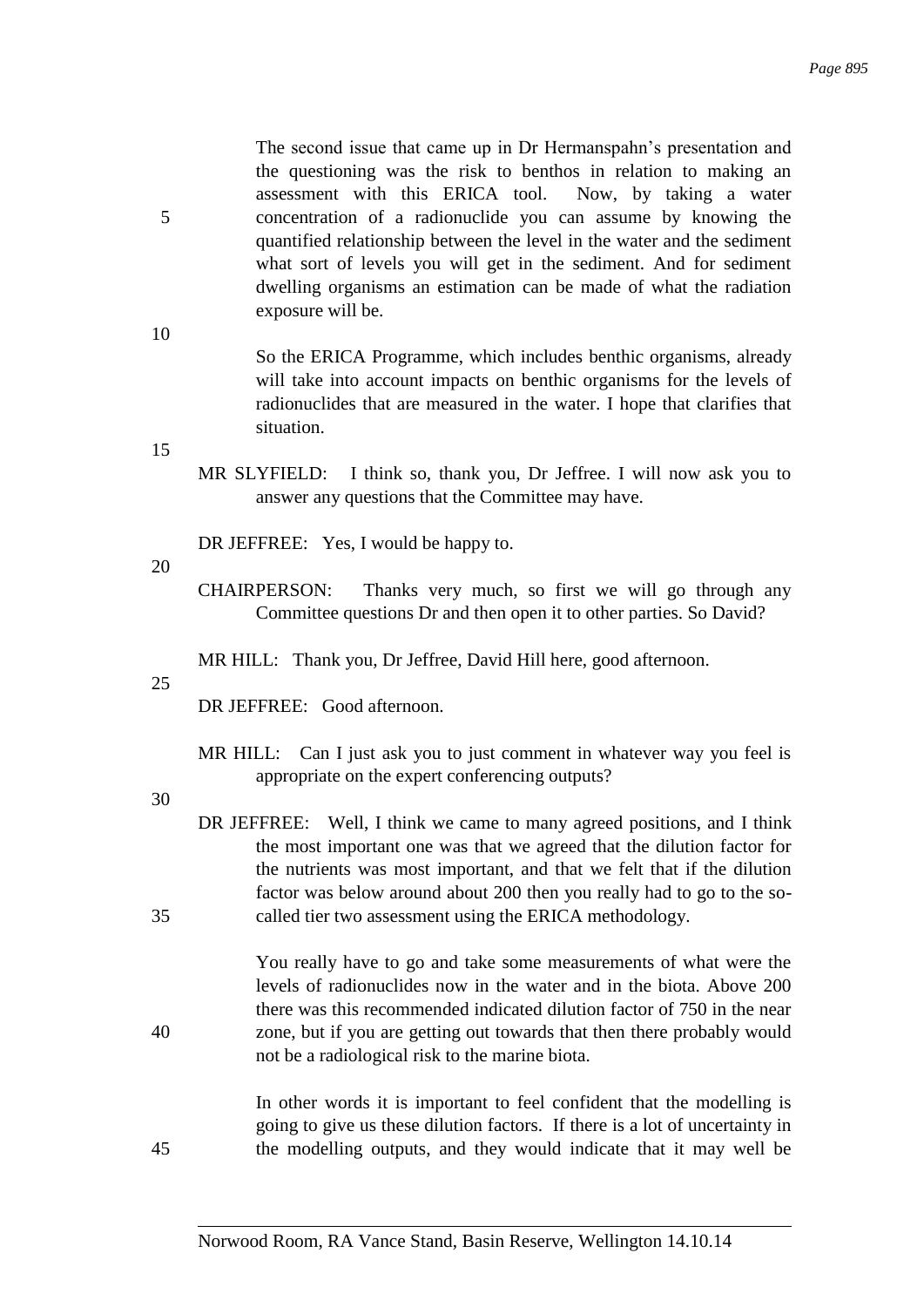below a dilution factor of 200, then we have to go to a two tier assessment.

The second point is with regard to the current requirement to measure 5 the levels of radionuclides in some of the benthopelagic fishes, sure it would be good to do that because we have no data and all scientists want more data, but in terms of following the internationally agreed methodology for assessment of the need to go from a tier one to a tier two radiological assessment.

10

## **[3.20 pm]**

It already takes into account benthic dwelling fish, and if the situation is okay for benthic dwelling fish then you do not really have to worry 15 too much about pelagic fish.

- MR HILL: All right. And in terms of when you would do this analysis, I think the general feeling was it should be done in advance?
- 20 DR JEFFREE: Well my feeling is that you really have to hit the ball back into the court of the modellers, and if the general consensus is that dilutions may well be less than 200 then you have to go now before you are mining to determine what are the relationships between the current levels of radionuclides in the water, and in these most exposed biota to 25 determine what are the so-called concentration factors, the relationship of concentration in the organism to the water, and then go back and redo the radiological risk assessment.
- So you make it quite site specific. So I think there are two points in 30 that – let us reassess what the modellers have to say and people feel confident about the error bars on their assessments and then we go and decide whether it's necessary to do the site specific assessment.

MR HILL: All right. Thank you very much Dr Jeffree.

35

CHAIRPERSON: Greg?

DR RYDER: Dr Jeffree, it is Greg Ryder here from the panel. Just wondering if you can turn to paragraph 27 of your evidence.

40

DR JEFFREE: Yes, okay.

DR RYDER: You make some comments there in the last two sentences about marine taxa that were not part of the ERICA radiological assessment, 45 as they are not available.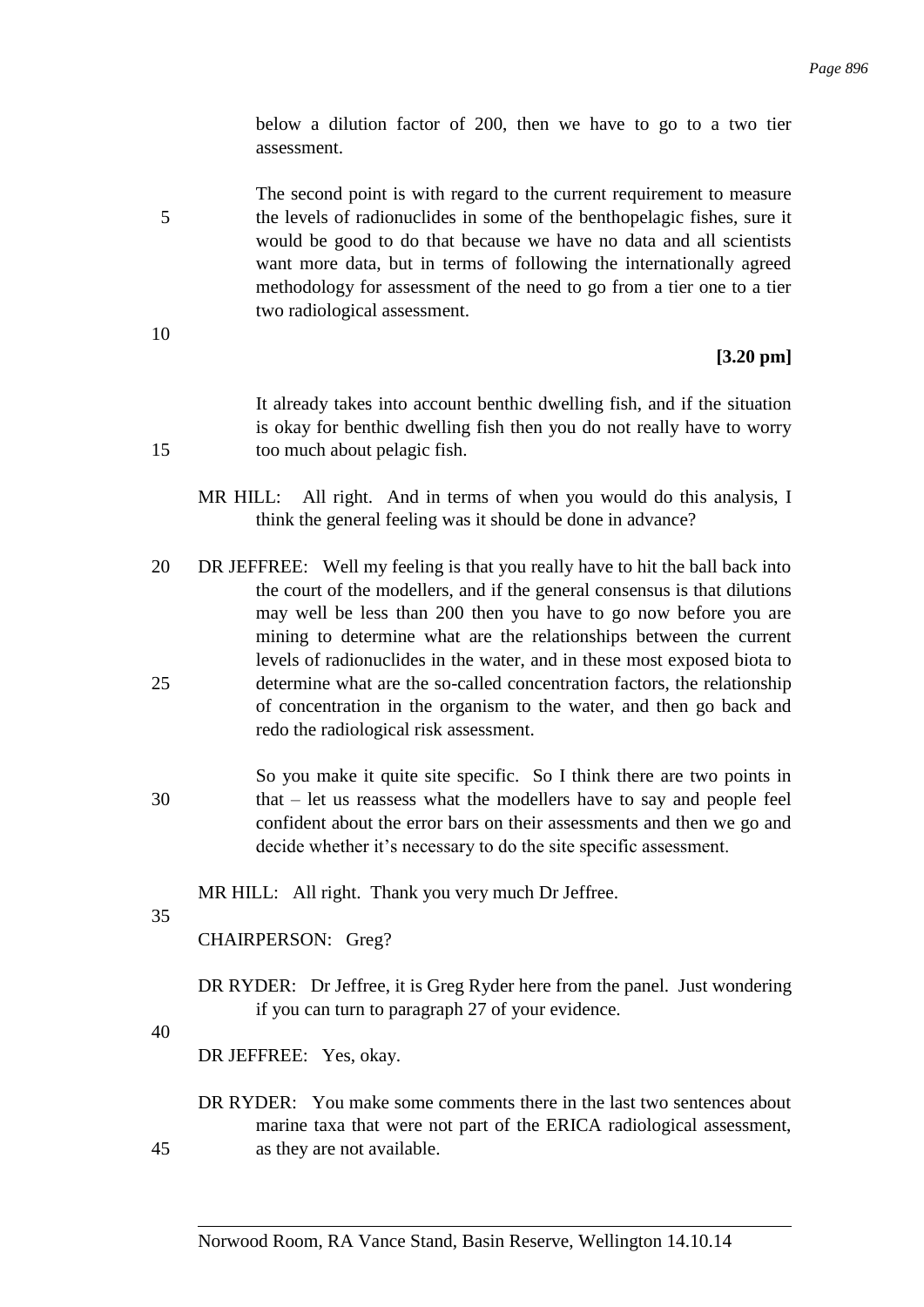## DR JEFFREE: Yes.

- DR RYDER: And then you have another statement at the end "it is not possible to evaluate whether the radiological assessment undertaken is 5 conservative or not for these taxa or organisms of Chatham Rise." My question is, the organisms that you have listed there, that were part of the assessment, do they not cover a broad enough range of phyla to sort of catch other phyla that have not been assessed or other particular groups of organisms that you are aware of that maybe more sensitive to 10 radiological risk?
- DR JEFFREE: I think, it is true that the numbers of phyla or taxonomic groups of organisms that are represented in the tool are good and getting better all the time, but after reading a lot of the documentation 15 on what was known about the taxonomic status of these organisms and the various other groups that seem to be quite unique, I felt I had to say something there about these other organisms and how we know very, very little about them. So I think this is where you have to take in some dimension of conservatism in your assessment.

So I still think it is an unknown, and I mentioned some of these organisms because they seem to be quite predominant in the community formations in the Chatham Rise benthic fauna.

25 DR RYDER: Okay, thank you for that. And you have already in answering the question from Mr Hill, identified the importance of having confidence in the dilution estimates of the plume - - -

DR JEFFREE: Yes.

30

20

DR RYDER: - - - and you have raised that issue in paragraph 40 of your evidence, so I will not dwell on that because I think you have answered that for me. But at paragraph 43 – first of all you talk about Pinkerton's trophic model - - -

35

DR JEFFREE: Yes.

DR RYDER: - - - in relation to Polonium 210, you talk about a potential pathway for it through the food chain, basically from benthic water and 40 particulates, and up into fish and ultimately humans. Now, I just wonder if you can discuss a bit about that pathway.

DR JEFFREE: Sure.

45 DR RYDER: Again, and I think I asked the question of an earlier witness, the fact that the mined areas going to be devoid of benthic organisms after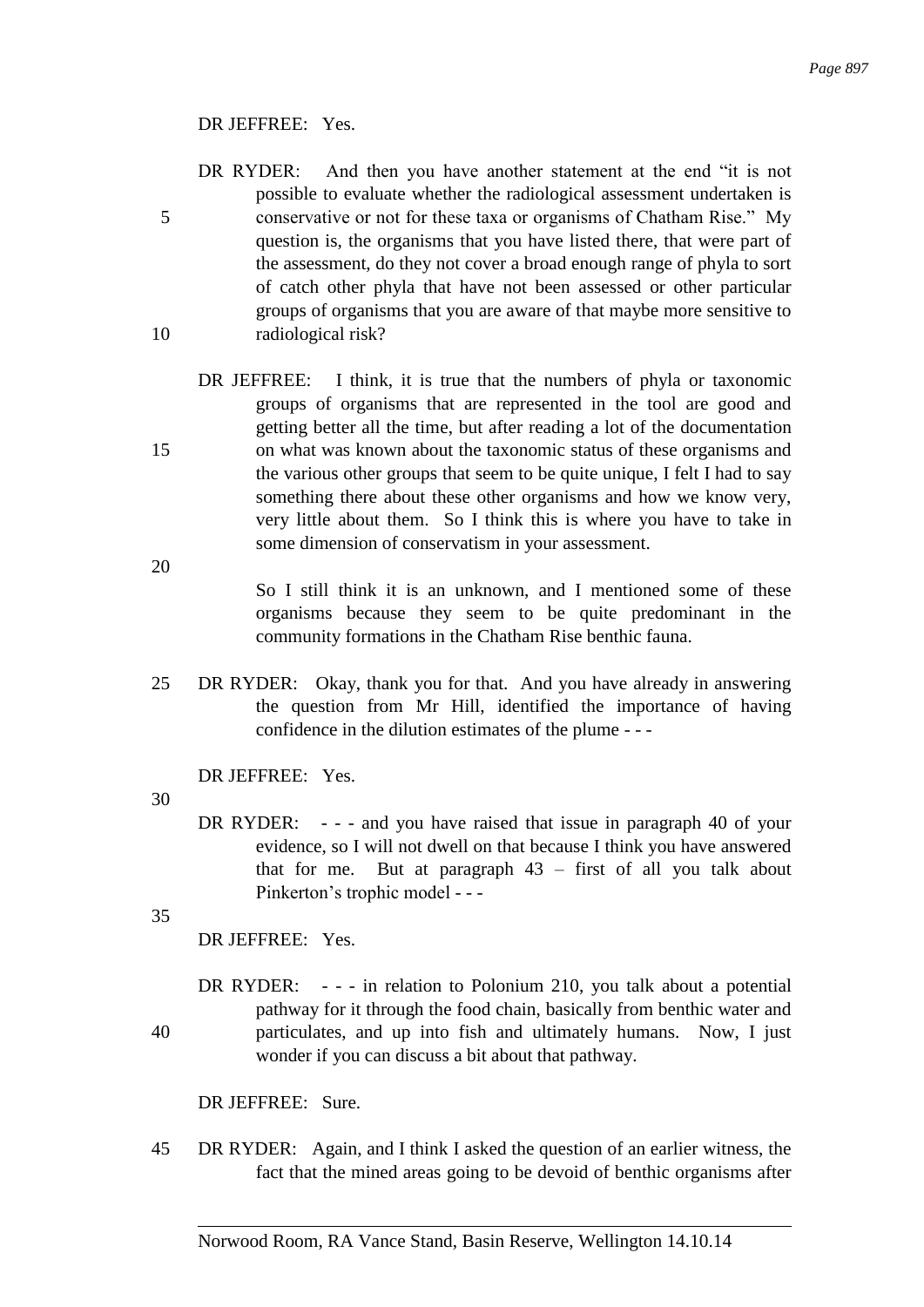mining, so this potential pathway I assume you are talking about is for areas away from the mined footprint?

# **[3.25 pm]**

- DR JEFFREE: Yeah, I guess really the most relevant area are those areas that are completely adjacent – just next door adjacent to the area that has just been mined. And I suppose in terms of a longer time span, those organisms that are starting to recolonize, because there has got to be 10 something for the organisms further up the food chain to feed on, obviously. So it is first of all, adjacent areas to where the organisms have been completely removed.
- DR RYDER: And does that level of concern still remain if the degree of 15 dilution available in the plume is verified, in other words, if it is at least 200?
- DR JEFFREE: Yeah, I think that is true. I think if you have got this dilution factor and there is going to be no impacts on the organisms themselves, 20 then I – and that means they have not accumulated very much in the tissues, then in terms of a transfer through a food chain or a food web, is not going to be modified very much.
- Now, for the most important radionuclide in terms of human exposure 25 for marine organisms, which is polonium, you do not get this biomagnification through the food chain, you may get – you will get transfer from one level in the – one trophic level to the next, but it tends not to get to higher concentrations as you move up the food chain.
- 30 So I think what you are saying is correct.

DR RYDER: All right, all right, thank you, that is all I had.

CHAIRPERSON: Thanks, Greg.

35

5

DR CRAUFORD: There was just a – hello, Dr Nicki Crauford - - -

DR JEFFREE: Yes, hello.

- 40 DR CRAUFORD: - here, I'm one of the Committee, I just wanted to refer to clause 30 of your evidence where you talk about the need for a more stringent screening level for sensitive or endangered species, could you just talk a little bit about that for us?
- 45 DR JEFFREE: Yes, I think this refers to what I started talking about. There are two screening levels that have been recommended at the moment,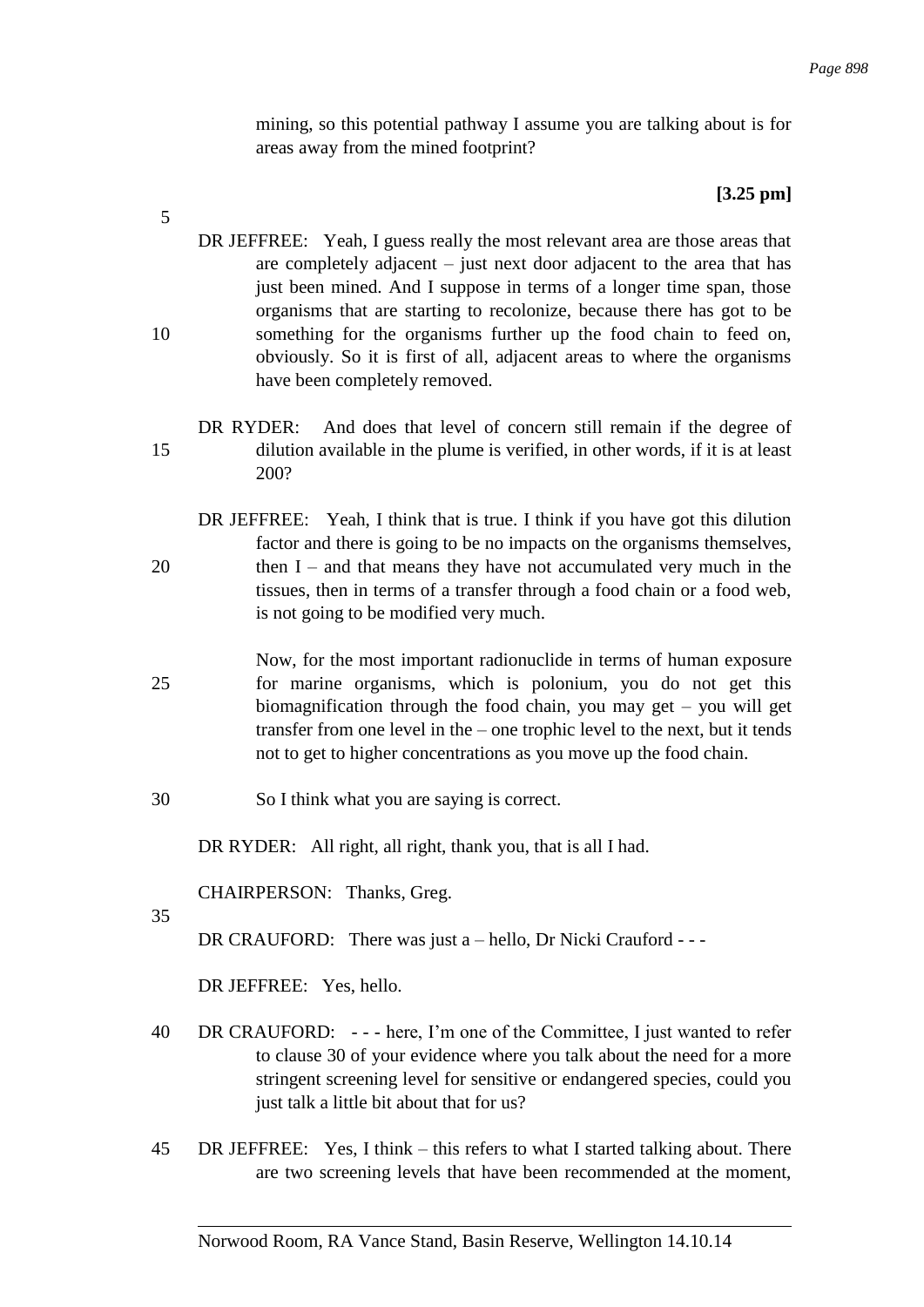one is 400 micrograde for populations, where you are not so much concerned about individuals or one or two percent being impacted, but the viability of the whole population. And the 10 micrograde per hour, which is where your concerned about individuals per say.

- So you know, I mean if you are thinking about rear species, there are only a few individuals you are concerned about, you know, you might lose one or two individuals and that is a high percentage of repopulation, so in that situation where there's any concern about 10 endangered or geographically restricted populations, then you might want to do your assessment at the 10 micrograde level, and I think that is well within the sort of, the international consensus about, how to use these two existing screening levels.
- 15 DR CRAUFORD: So those are your opening remarks in relation to Dr Hermanspahn's evidence?

DR JEFFREE: Yes, it is the same point, yes.

- 20 DR CRAUFORD: Okay, and so in relation to his evidence you would still agree with him, though, that the risk to marine species is relatively low and therefore probably this more stringent screening would not be required in this situation?
- 25 DR JEFFREE: I mean it is relatively low if you can be confident the dilution factors are greater than 200.
	- DR CRAUFORD: Okay. So again it comes back to the measuring the dilution factor and measuring the plume?

30

5

- DR JEFFREE: Yeah, the devil is in the dilution factor really. I mean I think our radiological assessment models are now good enough to determine whether we need to get more site specific information, I think that is the point.
- 35

So we cannot be completely confident that there is no impact, but we can get within some sort of order of magnitude about where we have to make the decision to go and spend more resources and get more information and do a site specific assessment, and I think we both 40 agree, or the Committee agree it is around about dilution factor **(INDISTINCT 4.55)**.

However, **(INDISTINCT 4.58)**, that, you know we need a little bit – this information about the rarity of species plays into the radiological 45 assessment as well.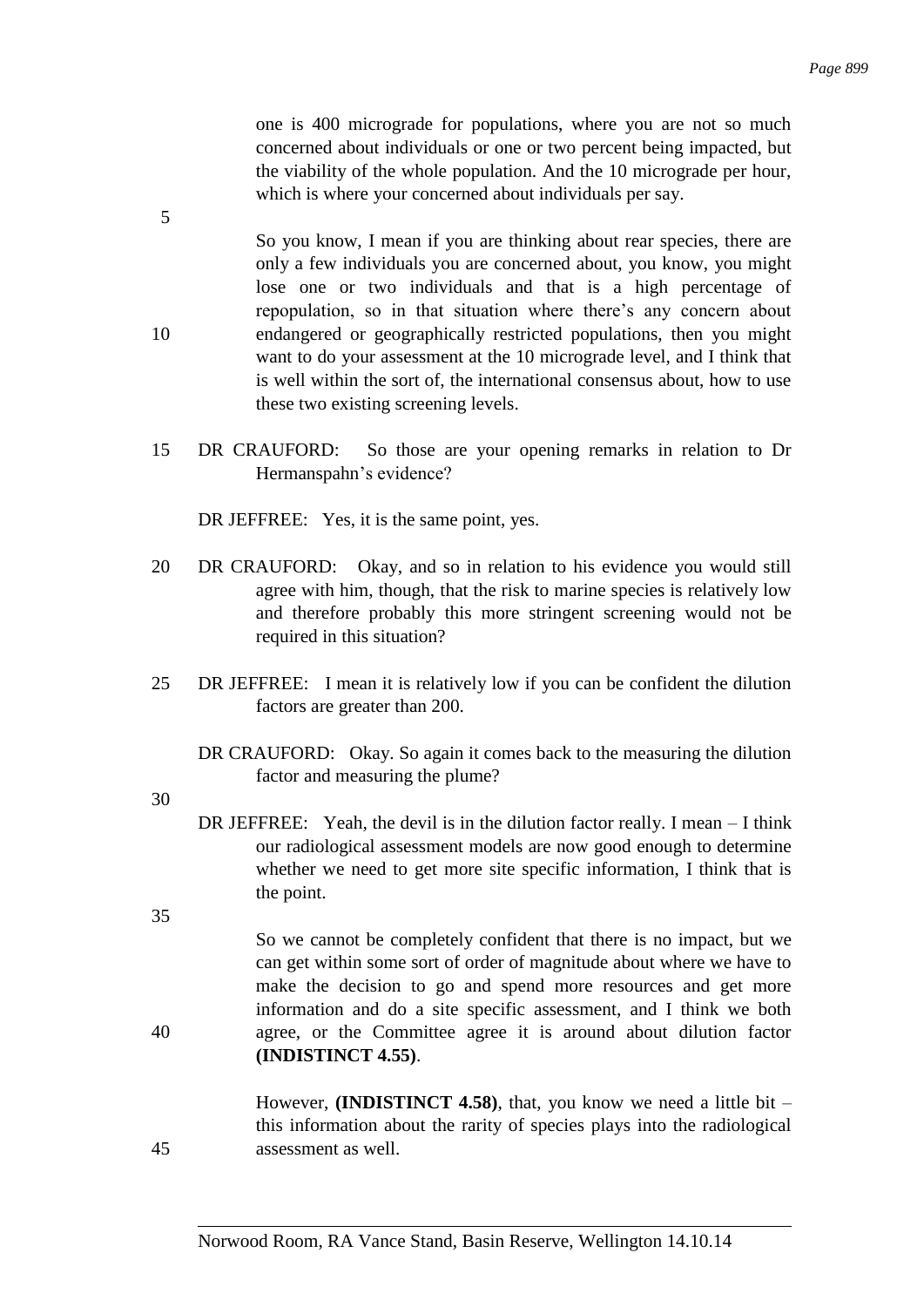### **[3.30 pm]**

- DR CRAUFORD: Okay, thank you, I have got the message the dilution factor is the key, thank you.
- 5

30

DR JEFFREE: Yes.

CHAIRPERSON: Thank you, Lennie?

10 MR JOHNS: Hello Dr Jeffree, it is Lennie Johns speaking from the committee.

DR JEFFREE: Hello.

- 15 MR JOHNS: I am just looking at table two on page 18 of your evidence in relation to the risk quotations for zooplankton and given its importance in terms of the trophic system can you explain to me what the table is actually saying?
- 20 DR JEFFREE: Yes, well it is saying that at the, here I started off saying well let us have a look and see if the nutrients per se have any radiological significance, in other words are there concentrations of uranium and those important **(INDISTINCT 1.22)** lead, and radium 226, are they at levels high enough to exceed the risk question, in other words 25 potentially have a chronic impact at the level of population and doing the analysis based on the water concentration and the effluent zooplankton come up out of all those limiting reference organisms zooplankton come up as being significantly impacted at that concentration of those radionuclides in the elutriate.
- Okay, we know that zooplankton can visit these benthic layers as part of their diurnal cycle, they are not necessarily as resident as a benthic flat fish for example, but I have said well okay let us regard them as defog organisms for those organisms that live in the benthic region that 35 we do not have enough radiological and radio ecological information about at this point in time to make a specie specific assessment. In other words based on this you would say the effluent needs to be diluted so that is it is not of a radiological significance. Does that help?
- 40 MR JOHNS: Yes, just thinking then in terms of the re-deposited material from the mining process I just want to make sure that, well what's your views are on the risk of that material to biota?
- DR JEFFREE: Well again if you just, there is two points to this. I mean in terms of the dilution of the effluent again, you know, above or behind it 45 is not a problem. Sorry, there was a bit of interference then. There is another mechanism for meeting the various submissions, there is this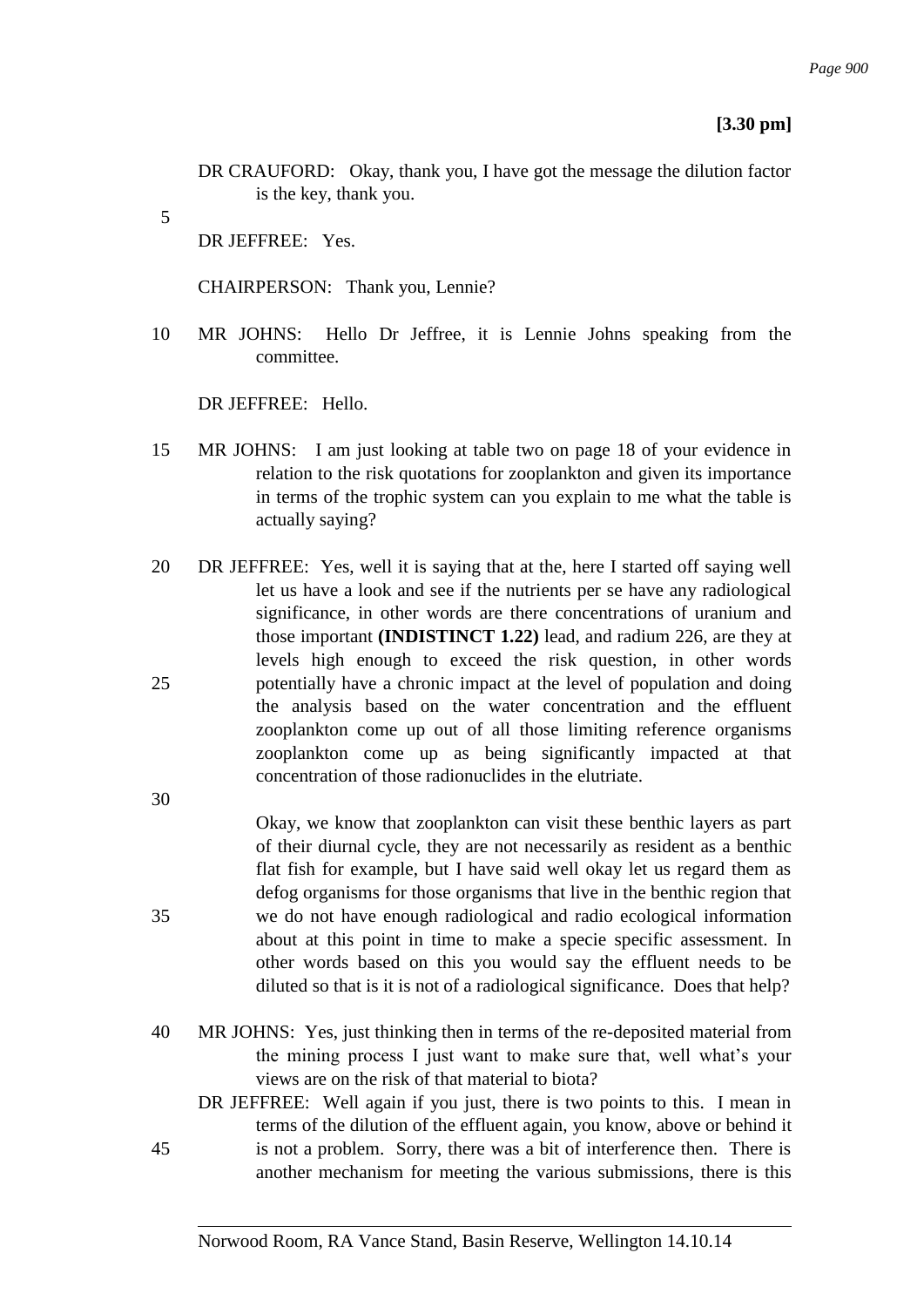mechanism of fine suspended material in this layer of water that sits above the benthic zone.

This 10 or 15 metres above the benthic zone of this fine particular 5 material that was not there before and they would have a high affinity for the most important radionuclide for benthic exposure which is polonium 210 and so that's another exposure pathway that was not there before and I think we all agree in the committee that if mining went ahead, then that would have to be monitored because it is 10 something that did not exist there before.

It is another exposure pathway for filter feeding organisms so in other words they could have higher concentrations in their body even relative to the levels in the water because there is another concentrating 15 mechanism and exposure pathway for them.

MR JOHNS: Okay, thanks very much.

CHAIRPERSON: Thanks Dr Jeffree, that clears the committee and I have got 20 notice of impending questions first from Mr Currie on behalf of Greenpeace, Kiwis Against Seabed Mining and the Deep Sea Conservation Coalition.

DR JEFFREE: Okay, thank you.

25

**[3.35 pm]**

MR CURRIE: Thank you Mr Chair. Good morning, Dr Jeffree.

- 30 DR JEFFREE: Good morning.
	- MR CURRIE: Just a few questions. Firstly, in paragraph 4 you say that polonium-210 is the most relevant radionuclide for consideration of potentially enhanced exposures of humans - - -

35

DR JEFFREE: Yes.

MR CURRIE: - - - yes, to radionuclides in seafoods. So polonium strongly bioaccumulates up the food chain into fish, does it not?

40

DR JEFFREE: Yes it tends to follow, it is transferred from one trophic level to the next predominantly through food. So the other exposure pathways of accumulation from water are not so important as transfer via food.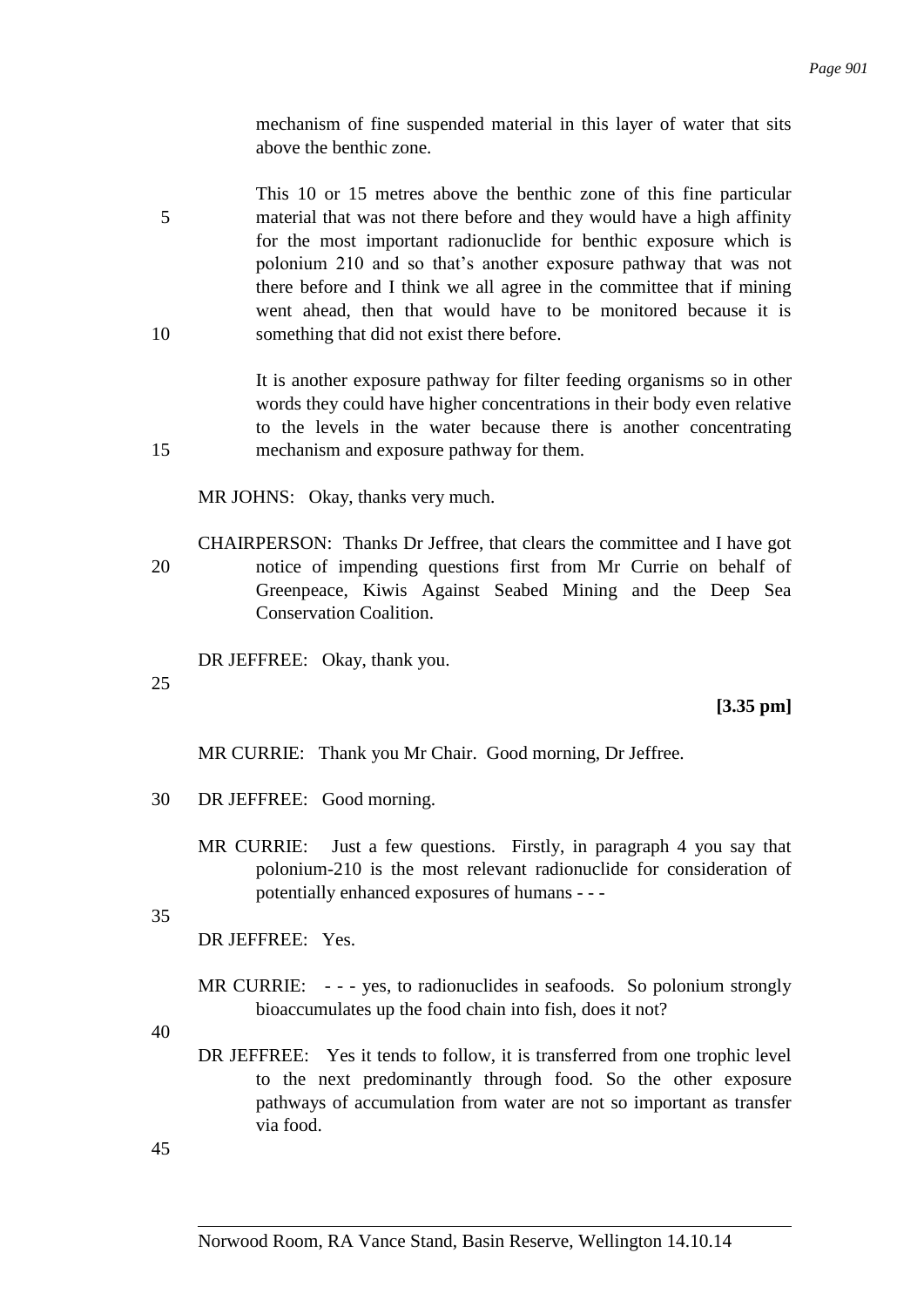- MR CURRIE: And can eating seafood with high levels of polonium affect human health?
- DR JEFFREE: It is all a matter of the radiological dose assessment to make 5 an estimation of the likelihood of impacts. You know, it is about one hundred times more significant than the most significant artificial radionuclide which is caesium-137 which of course is coming out of the Fukushima accident at the moment. So in terms of detriment to people, you know there is not people falling over in the street dying 10 from polonium exposure, it is just part of the background exposure.
	- MR CURRIE: Can it affect human sperm for example?
- DR JEFFREE: Well you know again it is this sort of background exposure 15 that we are all susceptible to and, of course, I mean every radioactive decay can affect every cell in our body. It does so on a frequent basis. So yes we are affected all the time by background radiation including polonium.
- 20 MR CURRIE: Is polonium one of the reasons tobacco is considered to be so carcinogenic?
- DR JEFFREE: Yes, because it is very highly absorbed it tends to accumulate to higher levels on the surfaces of tobacco leads to my knowledge, and 25 has been implicated in one of the reasons why cancers are induced in lungs from smoking tobacco.
- MR CURRIE: Thank you and finally on bioaccumulation and the Committee asked you some questions about this as well. Looking at I think the last 30 paragraph, your overall assessment, it was paragraph 4.

DR JEFFREE: Paragraph 4?

MR CURRIE: Yes, you said polonium-210 is the most relevant – yes 35 paragraph 4 on page 2.

DR JEFFREE: Yes.

MR CURRIE: And then you describe the pathway.

40

DR JEFFREE: Yes it is a notional pathway but it - --

MR CURRIE: It is a conceivable pathway?

45 DR JEFFREE: It seemed plausible, yes.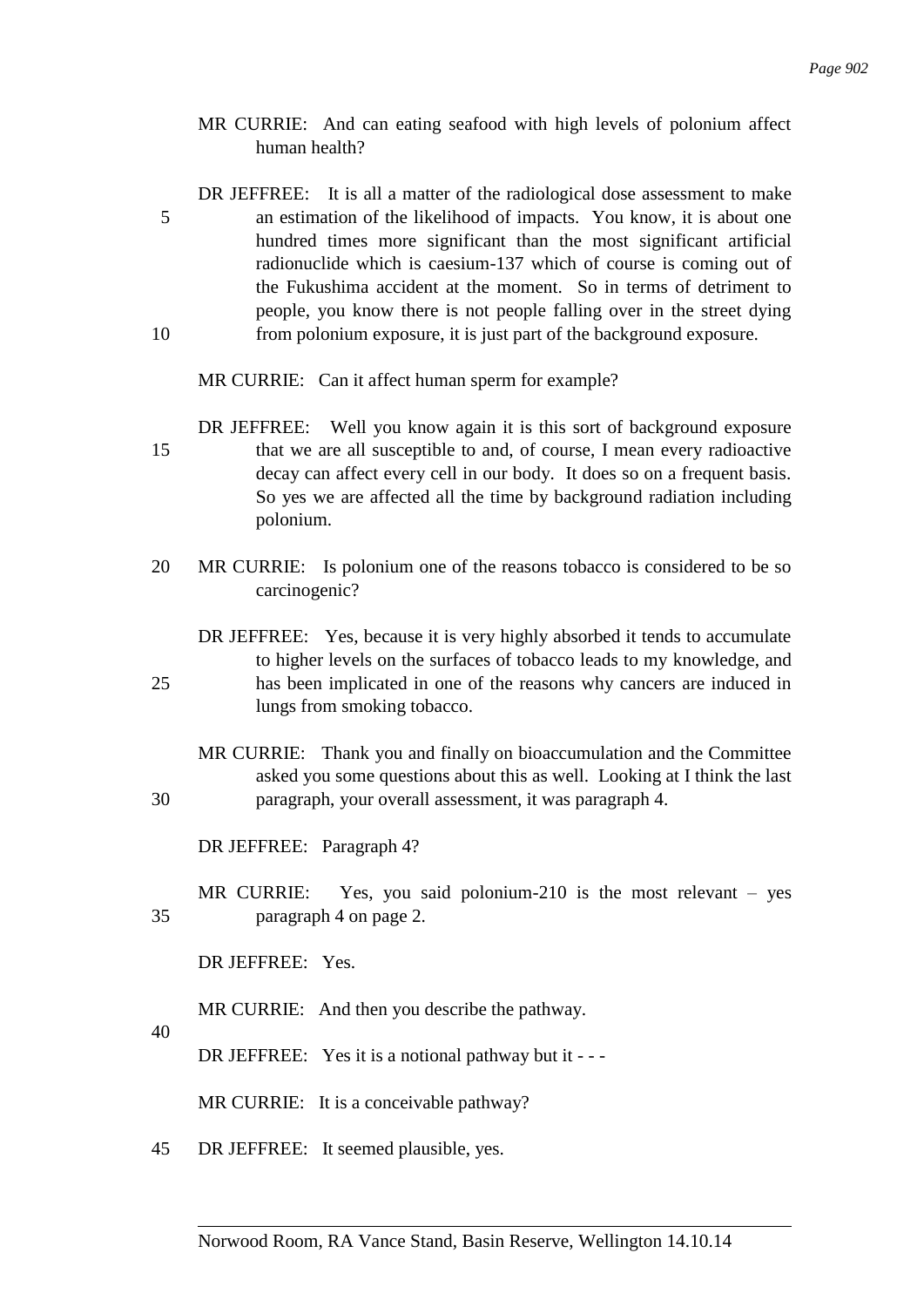- MR CURRIE: Thank you, and my last question Dr Jeffree relates to the issue of dilution which you discuss with the Committee. If the degree of dilution is clearly as you say critical as a risk factor, how confident are you with the present models dilution factors?
- 5
- DR JEFFREE: Yes well I mean this was something that I think we have all agreed on in the caucus that because, you know the first assessment of, the first modelling of dilution came up with a factor of 200, 250. The next one came up with a factor of 750 for the new field, so then I 10 started to think about well what are the aero-bars**(ph 4.16)** on these dilution factors? They are only varying by a factor of three, three and a half anyway, and if you went to the other end of the spectrum, if they are erring by a little bit more than that then you are below 200 and you are into this risk region where you have to say to yourself we have to 15 go to a tier two assessment to really make a much more site specific evaluation of the radiation risk prior to mining.

MR CURRIE: Thank you Dr Jeffree yes, no further questions thank you very much.

- 20
- CHAIRPERSON: Thank you, Mr Currie, and CRP the applicant I think had some questions. Mr Winchester?
- MR HARWOOD: I have just got a couple of questions sir. It is Hamish 25 Harwood speaking, I am Junior Counsel for CRP, Dr Jeffrey.

# **[3.40 pm]**

- Just on the subject of polonium, were you here when Dr Hermanspahn 30 advised the Committee that polonium would stick very strongly to other suspended sediments and would, therefore, in layman's terms, fall out of the water column quicker than uranium?
- DR JEFFREE: Yes, I was, and I agree completely that is true, it would attach 35 to particles, either it would attach to particles on the benthic layer or it would attach to those particles that have been indicated would be part of the resultant effluent plume. So yes it has a very high absorbency heights.
- 40 MR HARWOOD: Thank you for that. And you are obviously aware that uranium is naturally present in seawater, isn't it?

DR JEFFREE: Yes of course.

45 MR HARWOOD: Can we please turn to your table 1 which is between paragraphs 14 and 15 of your report?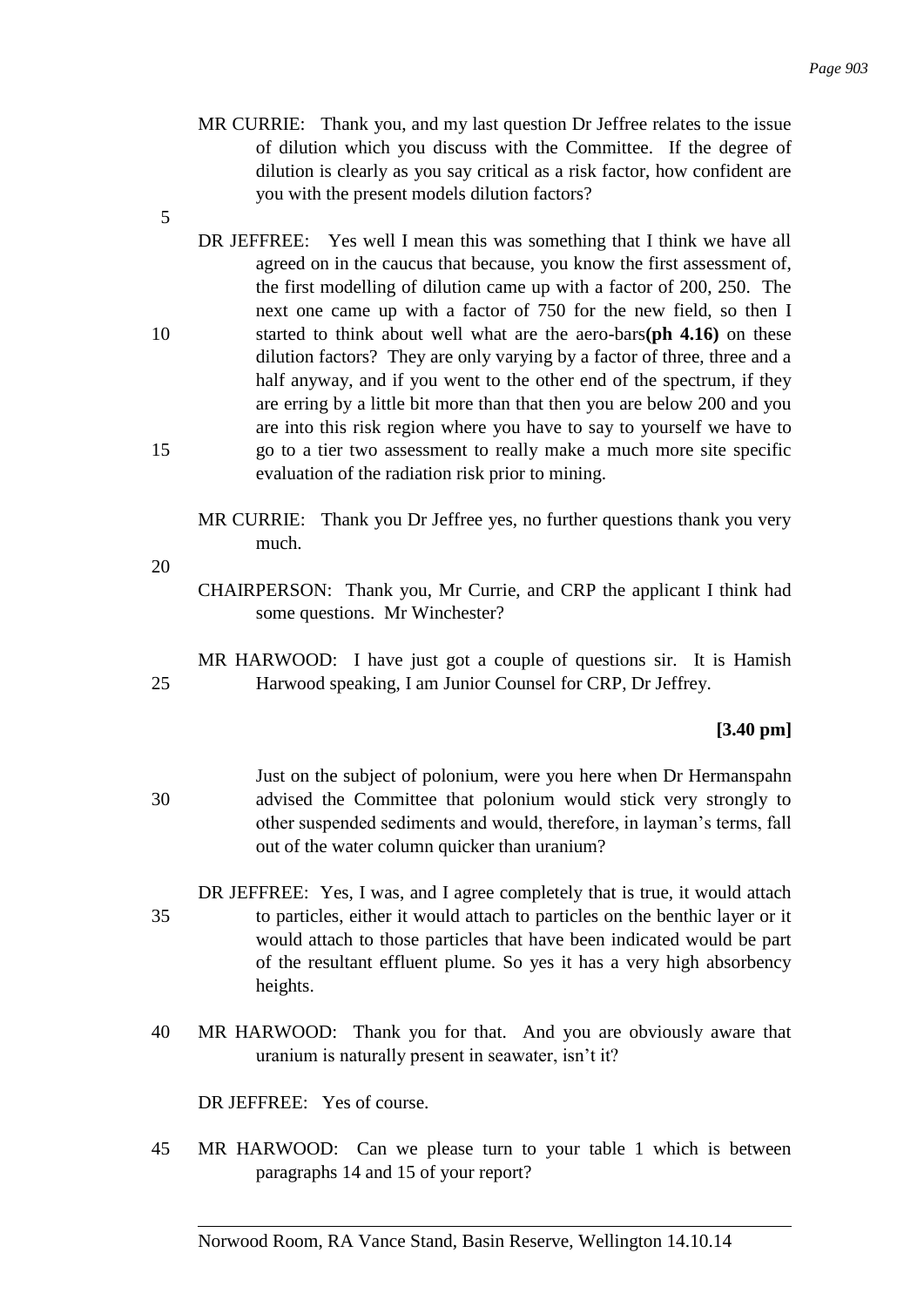### DR JEFFREE: Table 1? Yes.

MR HARWOOD: In the second column under uranium-238 the value for fish 5 is set out there. Could you please explain what that means?

- DR JEFFREE: You are talking about the whole body concentration factor one to the exponent 10 to zero which is one. So in other words the fish reflect simply what the level of uranium would be in an equivalent 10 volume of seawater. So there is very little accumulatory capacity of fish for uranium-238, or none at all really.
	- MR HARWOOD: Okay, so that says that uranium does not bioaccumulate in fish at all?
- 15
- DR JEFFREE: No, it tends not to bioaccumulate, and hence the reason why it does not have a radiological significance compared to these other radionuclides.
- 20 MR HARWOOD: Thank you for that clarification. Dr Crauford I think summed it up beautifully when she said that dilution is the key issue perhaps, I may have got the wording wrong, but if we were to turn to page 2 of the joint statement on radioactivity – have you got that in front of you?

25

DR JEFFREE: I am sorry, I do not have it in front of me but I read it recently.

MR HARWOOD: Oh, no trouble, I will just read it out. It is the second bullet point there and the experts there agreed that the latest sediment 30 modelling calculates a dilution factor of 750 at a distance of 250 metres from a diffuser.

DR JEFFREE: Yes.

35 MR HARWOOD: That is obviously more than three times more than the dilution level of 200 that you refer to in your evidence?

DR JEFFREE: Yes, that is true.

40 MR HARWOOD: Thank you for that, no further questions.

DR JEFFREE: Thanks very much.

CHAIRPERSON: If there are no further questions then Dr Jeffree thank you 45 very much, both for the evidence which you contributed a while back and also for your testimony today, much appreciated.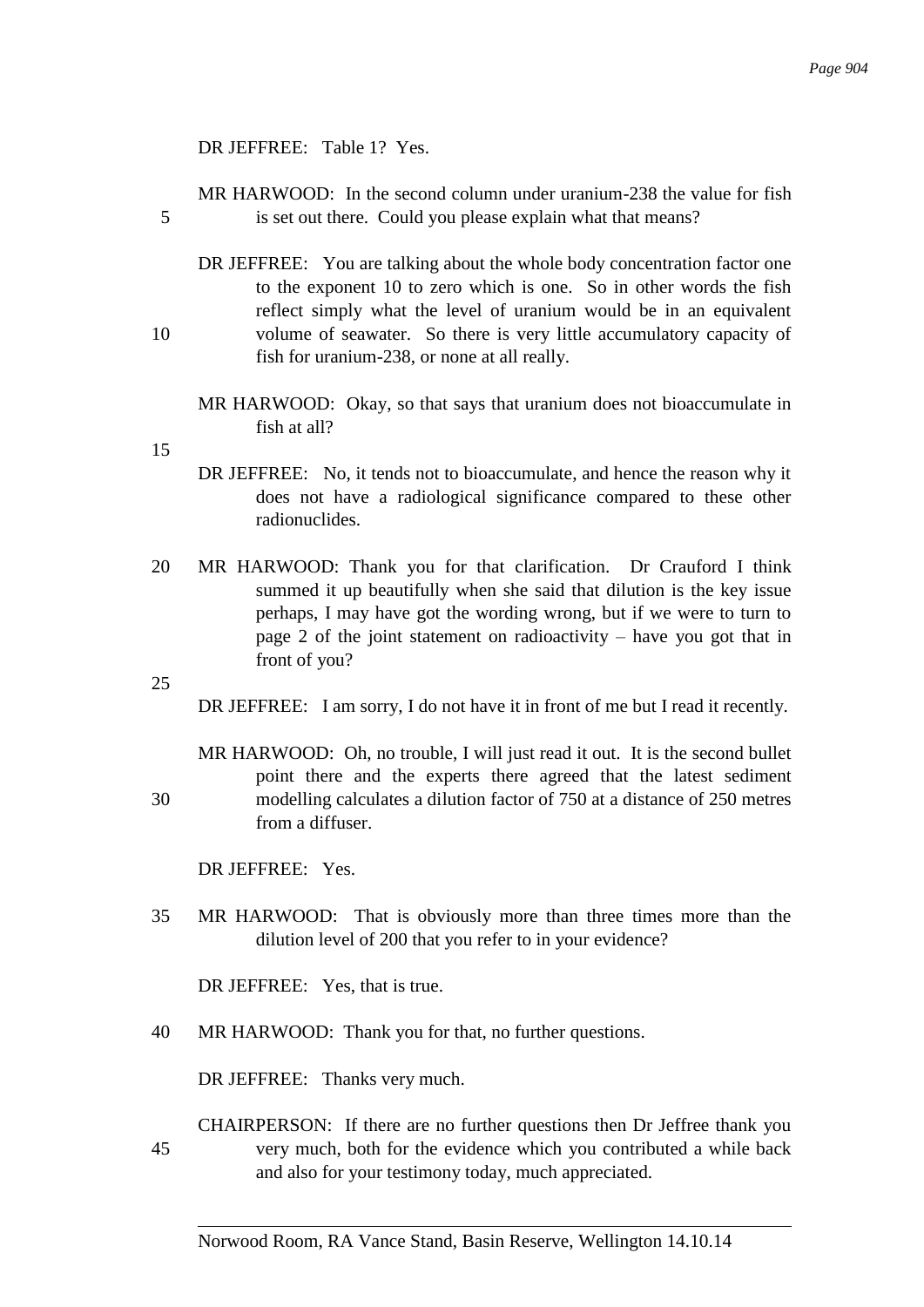DR JEFFREE: Okay, thank you very much. Good afternoon.

CHAIRPERSON: Good afternoon. The last witness on my list whose alarm 5 should be going off in the UK about now is Dr David Santillo. He is due to come on stream at four o'clock so I suggest we take a break now and return in time for that. Thank you.

| <b>ADJOURNED</b> | $[3.43 \text{ pm}]$ |
|------------------|---------------------|
|                  |                     |

10

### **RESUMED [4.00 pm]**

- CHAIRPERSON: Okay, now the last witness today, called by Greenpeace, Kiwis Against Seabed Mining, the Deep Sea Conservation Coalition, is
- 15 Dr David Santillo who may or may not be on standby awaiting a call.

Dr San - - -

DR SANTILLO: I'm certainly here if you can hear me?

- 20
- CHAIRPERSON: Thank you very much and my congratulations on what must have been an ungodly early hour that you got up, so I'll invite Mr Currie to introduce you.
- 25 MR CURRIE: Thank you, Mr Chair, very good morning Dr Santillo, the Committee have your statement of evidence, Dr Santillo, so will you please give a, I think a brief summary of your evidence to the Committee, everyone is here I think by and they can hear you, thank you, and then please remain to answer questions by the Committee and 30 by other parties.
- DR SANTILLO: Thank you very much, and I very much appreciate you enabling to do this via skype, and I hope the  $-$  it's okay and to be clear – I'm getting some considerable feedback, I'm hoping that's what's 35 coming through at your site.

My name is Dr David Santillo. I am a Marine Biologist and Environment Chemist and I work with Greenpeace Research Laboratories and we're based at the University of Exeter, southwest of 40 the United Kingdom and it's the early hour of my engagement to speak to this evidence.

The evidence that I have submitted and that I'll briefly present to the hearing relates specifically to my experience within international 45 regulation relating to marine environmental protection, with particular regard to the disposal of wastes or other matter at sea and the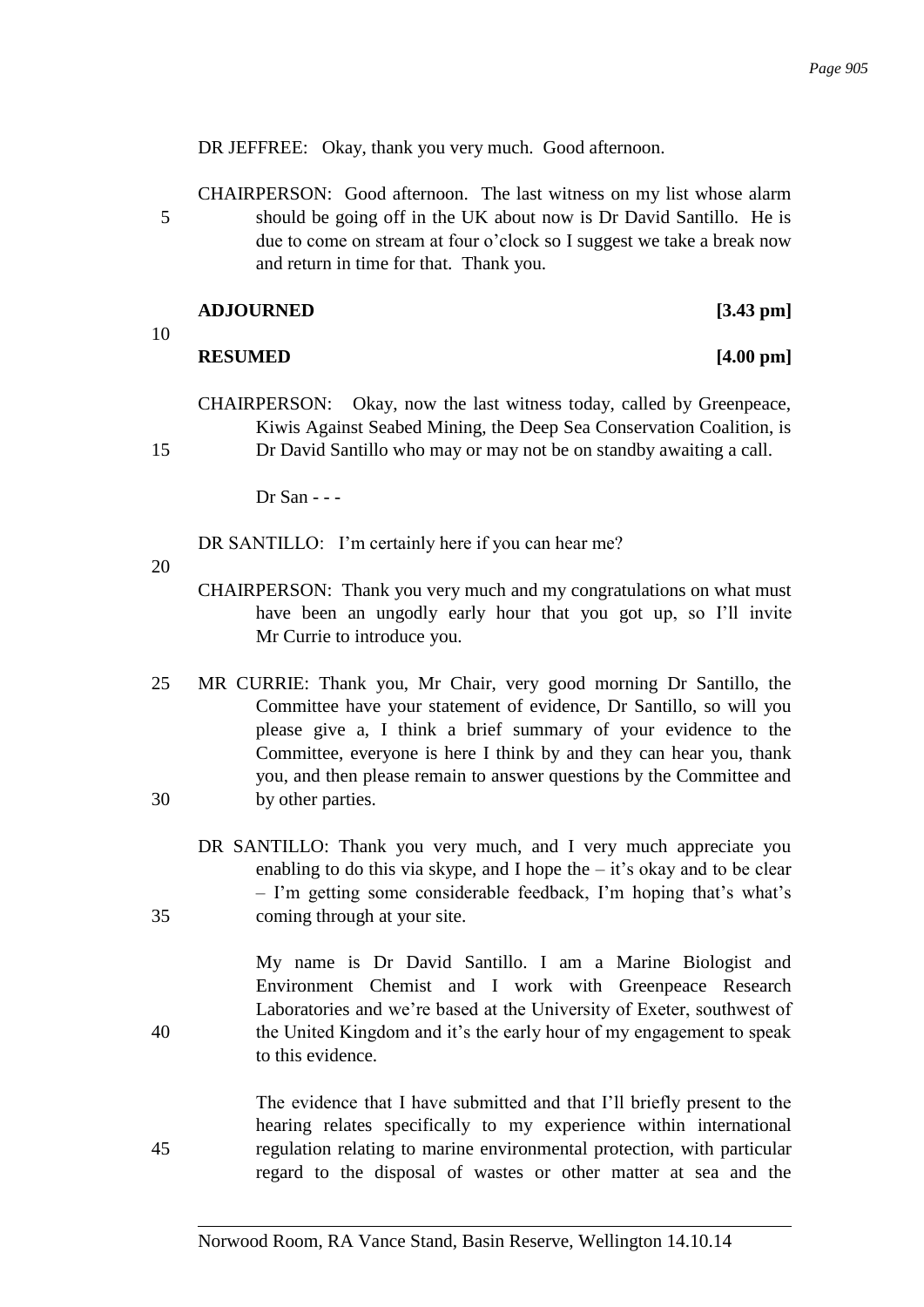obligations of states and contracting parties to those international treaties to take all possible measures to protect and preserve the marine environment.

5 Now I've worked within the London Convention and London Protocol over many years beginning back in the mid-1990s and have sat for Greenpeace International on the technical scientific group and the meeting of parties and also on a number of ad hoc working groups to address various issues relating to the disposal of wastes or other matter 10 at sea over that period and continue to do so.

One of the many concerns for the protection of the marine environment from the introduction of waste or other matter to the marine environment or the redistribution of materials within the marine 15 environment is the occurrence of radioactive substances within those materials, and that's of concern not just if those radionuclides are manmade, it's a concern also where the radionuclides are naturally occurring, and it's also an issue even where those radionuclides are present at naturally enhanced concentrations.

> So whether a substance is naturally occurring or manmade, of course there will be specific radiological concern for certain manmade radionuclides, but there are also concerns relating to the natural occurring ones where they're present at naturally higher levels.

> And that's clearly something which is of relevance in connection with the Chatham Rise, and particularly the materials – the phosphorite mineral deposits which are proposed to be exploited because of the relatively high uranium series content of those materials.

### **[4.05 pm]**

The concerns therefore relate – not to the introduction of new radionuclide materials to the marine environment from this proposal, 35 but the likelihood that during the exploitation, the onward processing of those mineral deposits but a proportion of the radionuclides from those materials will inevitably become redistributed within the local marine environment and perhaps also on a wider field away from the mining side.

40

20

25

30

And those concerns relate both to the redistribution of dissolved radionuclides in water in the disposed waste streams, but also the redistribution and re-sedimentation of particulate materials which contain elevated levels of radionuclides.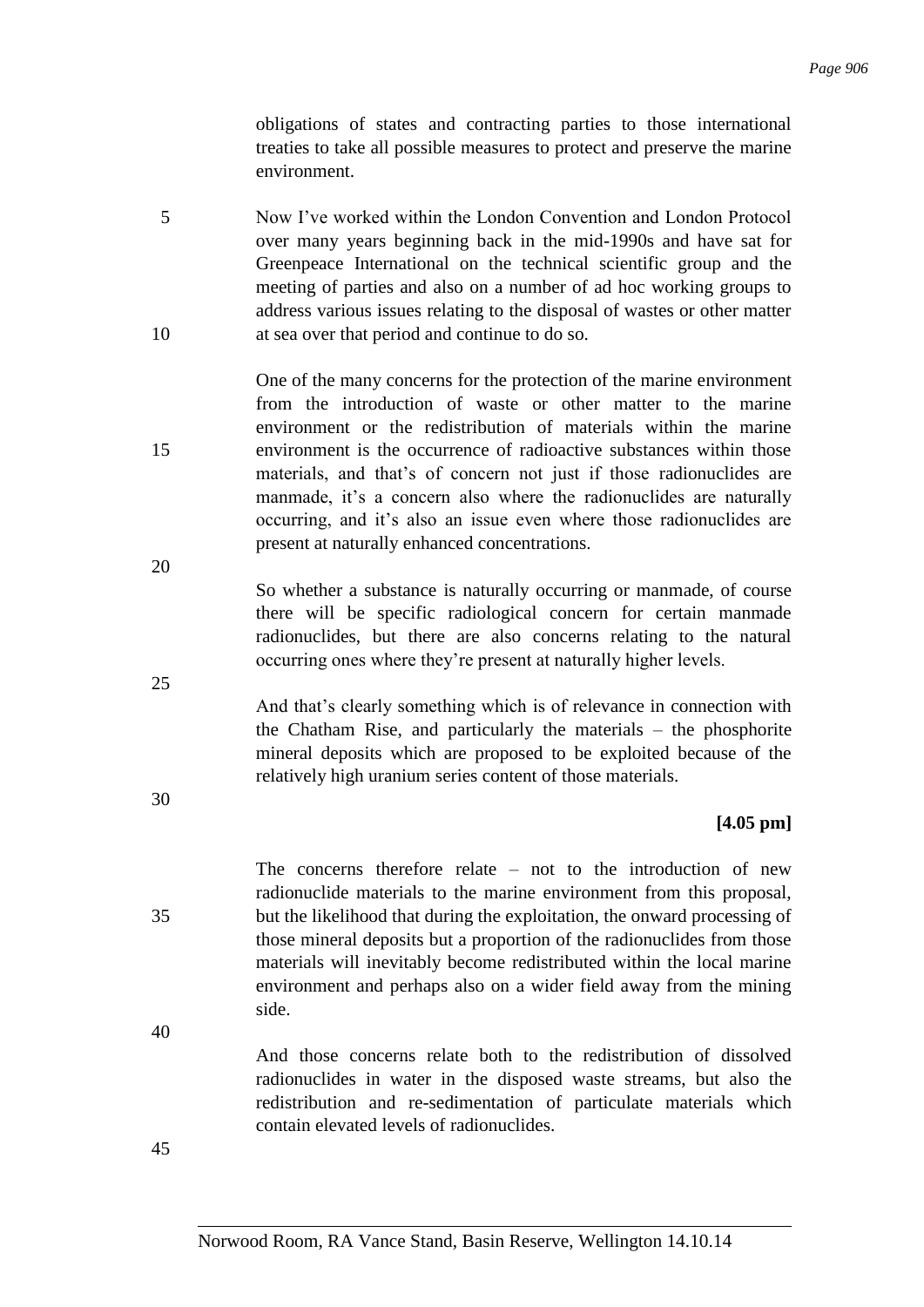And that is a particular concern if those materials can be carried over a wider area, not just within the mining site but also to form a surface layer in areas on the boundaries of the site that is being actively mined.

- 5 The reason that this is a concern is because the body which is charged with giving guidance and preparing guidelines on the assessments of radioactive materials, that is the International Atomic Energy Agency, the IAEA, has a concern for the modification of radiation fields, so this is once again of concern even if materials are being redistributed within 10 the marine environments and not just relating to new materials that are being introduced.
- New Zealand is a party to a number of international treaties and conventions that have the aim to protect the marine environments, and 15 under the London protocol and also under the United Nations' Convention on the Law of the Sea, and on the more regional Noumea Convention, New Zealand has an obligation to take all possible measures to protect and preserve the marine environments from all sources of pollution, and although the situation regarding the regulation 20 of the disposal of waste and other matter relating to seabed mining is complex, that overarching objective is there in all of the relevant Treaties governing human activities in the marine environment.

So there is an obligation to control all sources of pollution.

- Putting those two things together, and recognising that the IAEA has said explicitly that in certain circumstances the redistribution of radioactive substances can give rise to legitimate radiological concerns when relocated, there appears to me to be a very strong case for a 30 detailed and site specific assessment of the radiological implications of the proposed seabed mining operations in this area.
- Added to that, the availability of recently updated guidelines developed by the IAEA which do enable the conducts of a full de minimis 35 assessment of materials, and by de minimis, what I am referring to here is whether radiological examination can be considered to be exempted or excluded from regulatory control.
- The methods exist for that kind of assessment to be carried out on a site 40 specific basis and can, where necessary, lead to a more detailed specific assessment of the potential for radiological impacts where there is a change to the radiological field including in the water column and in sediments.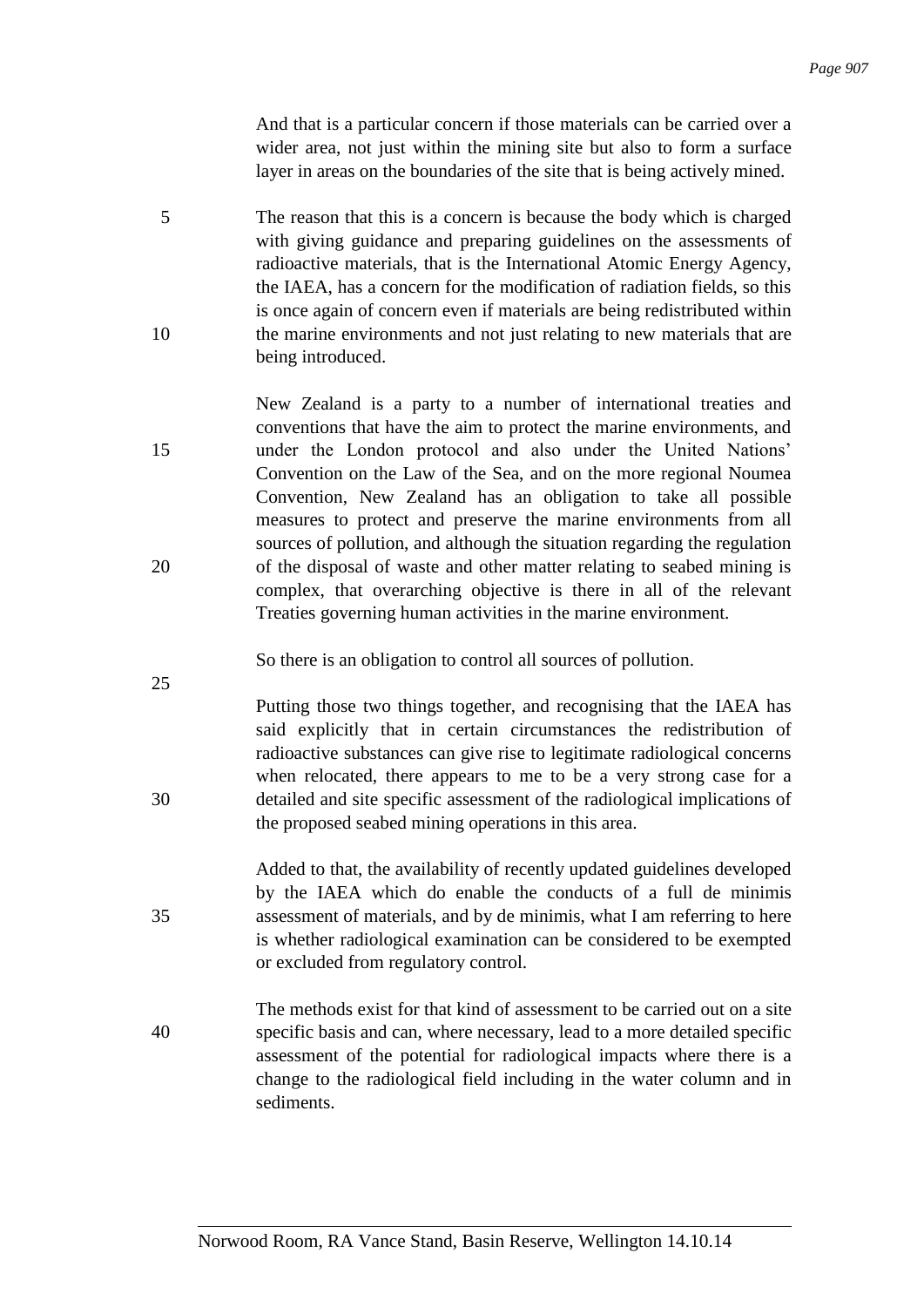So recognising that there are some gaps in knowledge there are uncertainties in the detail of the modelling that's being conducted so far.

#### 5 **[4.10 pm]**

This is information which is available, of course, from documents available to the Committee, including the joint statements of evidence from the experts, the fact that uranium decay series nuclides are present 10 in these surface deposits that will be mined, and some of those uranium decay series, radionuclides have a high affinity for sediments and maybe expected to re-deposit in particulate material onto the seabed, and also become dissolved to some extent in the plume from the waste. This is clearly an area where there is a need for deep assessment.

> At present, on the basis of the information available it does appear that that full assessment, the site specific one, has not yet been done at least not to the extent that could ensure New Zealand's obligations to take all possible measures to protect and preserve the marine environment.

And while we note of course that research during and after mining operations have begun would be possible, there is a clear justification for such research to be done in advance of granting consent, because that's the way, and the only way in which a more complete assessment 25 could lead to an insurance that all possible measures are taken to protect and preserve the marine environments, and that would be consistent with the application of the precautionary principle and with the principle of avoidance of harm as a priority over subsequent mitigation or remediation.

> So that concludes my presentation. I hope that the evidence that's brought before you is of value and interest in the spirit in which it's been brought forward, and I'm very happy to take any questions. Thank you.

35

30

- CHAIRPERSON: Thanks very much, Dr Santillo, both for the testimony and for being prepared to hang in there for a little while yet. I'll turn first to the Committee and then to the parties to the application. David?
- 40 MR HILL: Thank you, Dr Santillo, David Hill here. Good morning to you.

DR SANTILLO: Good morning.

MR HILL: I don't really want to ask any questions with respect to the various 45 convention and protocol that you've outlined for us, thank you very much, we'll receive obviously legal representations on that – we have

Norwood Room, RA Vance Stand, Basin Reserve, Wellington 14.10.14

15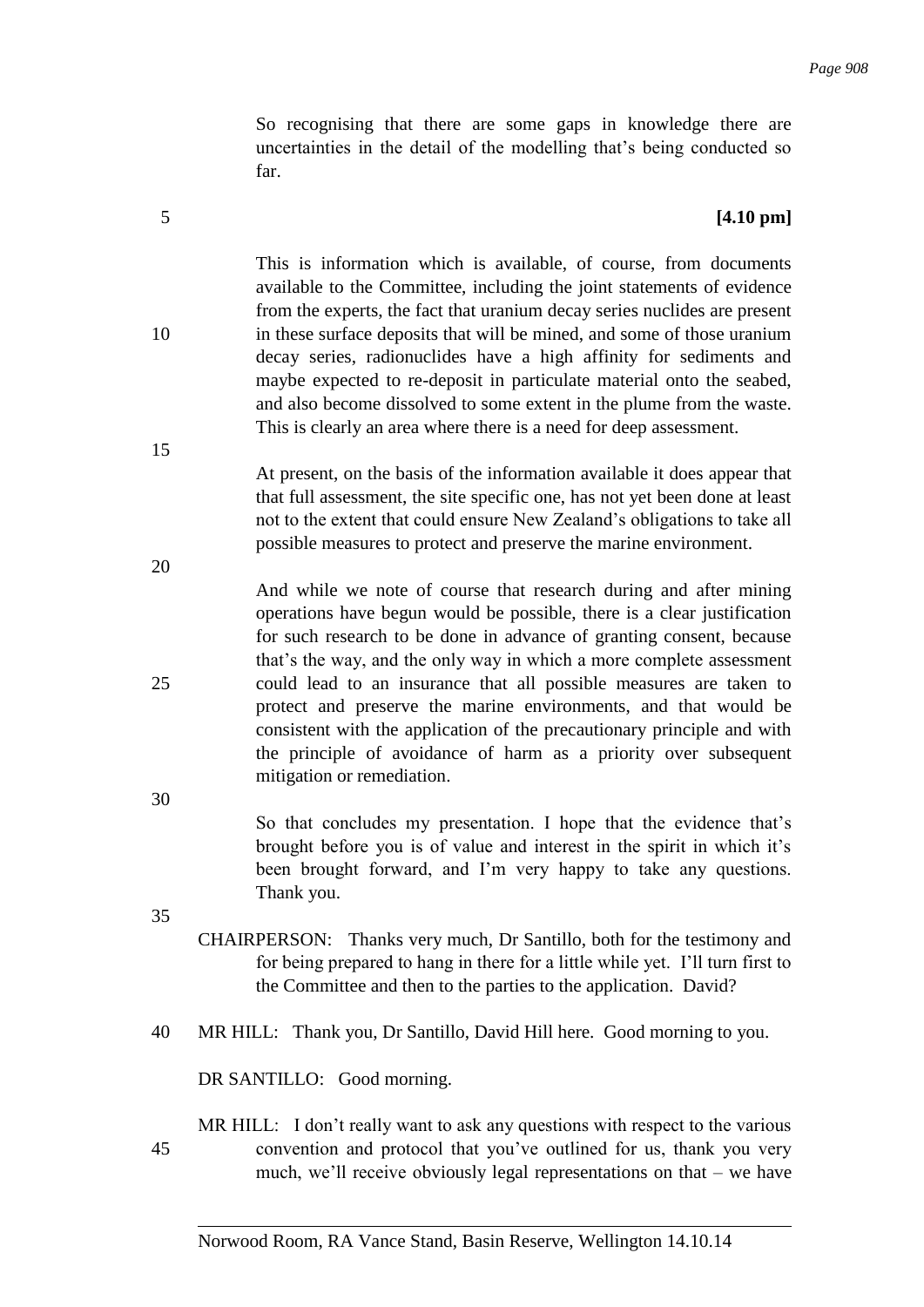already and we'll get some more on that I suspect. What I am interested in though is towards the back end of your evidence where you're talking about the IAEA's tech doc 13.75 and the issue of de minimis. You are aware, I take it, Dr Santillo, or have you been provided with 5 the outcome of the expert conferencing on the radioactivity?

DR SANTILLO: I am not certain which - - -

MR HILL: Were you provided with a document that lays out the findings or 10 conclusions and assumptions, et cetera of the expert group on radioactivity?

DR SANTILLO: What I've seen is the joint statement of experts.

- 15 MR HILL: Yes, that's the joint statement, yes. So can I assume, or let me ask you the question, and we've had a discussion today with various experts here about the ERICA model that's used and the tier 1 to 3 levels of assessment. Are you familiar with that model and those tiers, and I guess the question is how does that fit in with the IAEA's 20 guidelines, if at all?
- DR SANTILLO: Well the modelling in so far as I am aware of the modelling that's been done, it is at the moment a relatively low tier, and it's been using also the approaches that are consistent with the International 25 Commission On Radiological Protection, the ICRP. My understanding is that the modelling that's been done of radiological risk relates to a more generic assessment so far, a tier 1 assessment if you like, rather than a more specific site related assessment and the - - -

### **[4.15 pm]**

- 30
- MR HILL: Yes, but if I can just pause you there just for a moment. But the joint statement outcome heralds, if you like, or recommends some ongoing assessment monitoring and so on for radionuclides and so on and I guess it was just a question, in your mind, whether there is any 35 sort of parallel, comparable or not, with whatever TECDOC-1375 says?
- DR SANTILLO: Well, the new guidance provided by the IAEA will certainly be more detailed and give the opportunity to be more site specific than 40 the tier 1 modelling provided by the ICRB guidance. So it does give the opportunity for far more site specificity and more detailed consideration of the risks to flora and fauna but that would certainly be the case.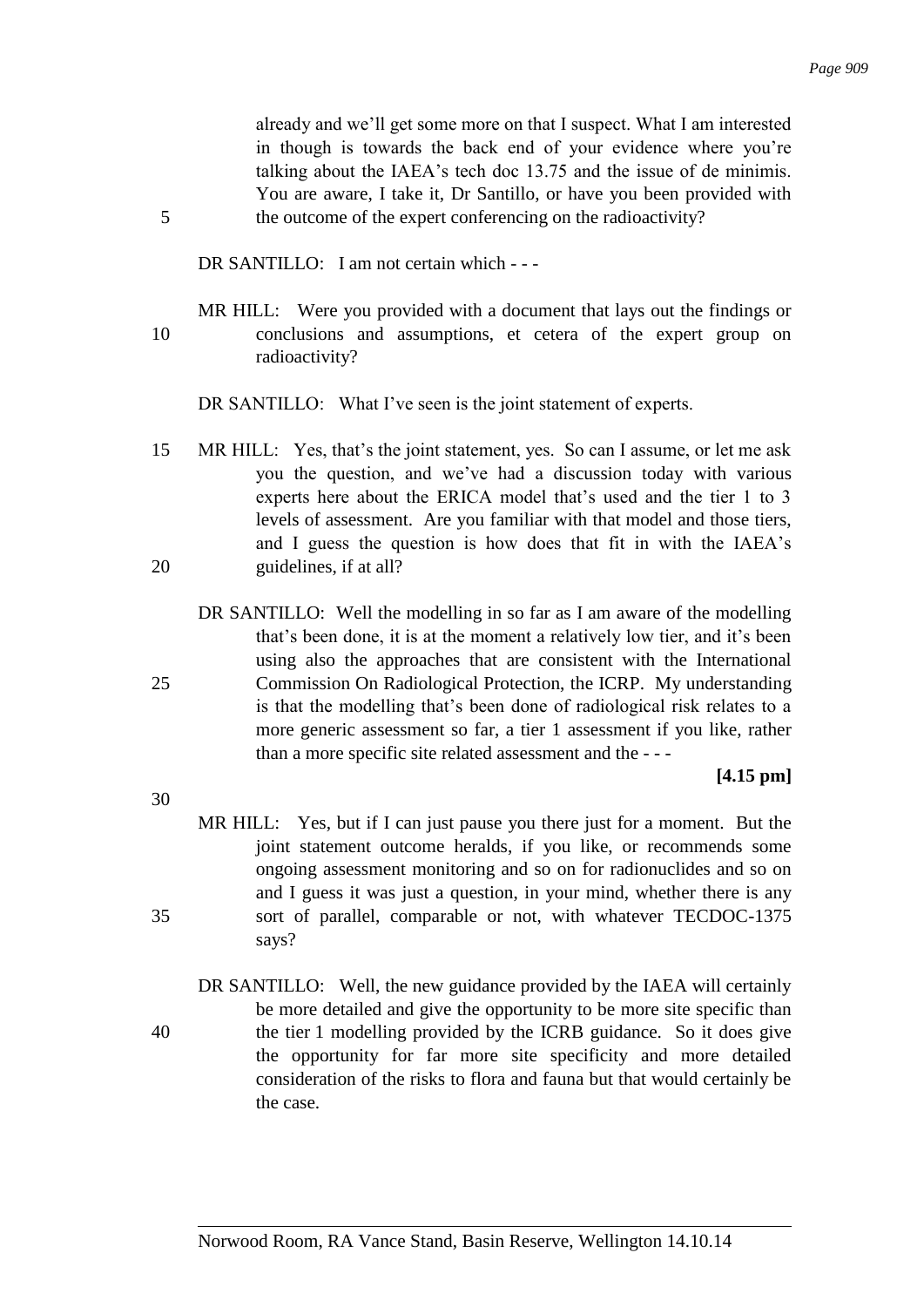- MR HILL: And I think did I see in your evidence that is not yet  $-$  is it published or is it still in draft, what sort of status does that have at the moment?
- 5 DR SANTILLO: It is - -

MR HILL: Oh, no, it is 2003 so it is obviously live, okay.

DR SANTILLO: Well, there are two  $-$  if you forgive me, there are two 10 versions. The original version was published in 2003 and that provided for detailed site specific assessment but only on the basis of criteria relating to human health, either direct exposure or exposure through consumption of seafood. The 2013 updated guidelines allow for direct assessment also of flora and fauna, risks to flora and fauna. Now, that 15 guidance is published, it's published as a draft, but it has already been applied by a number of the contracting parties. The UK is one of those and I am sure there are others also that have begun applying it. The United States I think also has some experience of doing that flora and fauna assessment for particular material.

20

MR HILL: Thank you very much for that, Dr Santillo.

CHAIRPERSON: Thank you. Greg? No questions. Nicki?

25 DR CRAUFORD: Dr Santillo, Nicki Crauford here from the Decision-Making Committee. Notwithstanding the legislative environment that we have to deal with and as my colleague has said we will no doubt get some views on that from various parties. Would you say that by considering a marine consent under the legislation that we are considering this 30 under, the Exclusive Economic Zone, that to some extent we are at least complying with the intent of the Noumea Convention?

DR SANTILLO: I think complying with an intent is an interesting phrase. I think certainly in going through the marine consent considerations and 35 this hearing being part of that, I'm sure that you are fulfilling many aspects of New Zealand national law. I think the spirit or intent of the Noumea Convention is certainly a very broad one, I mean to take all possible steps or measures to protect and preserve the marine environment to me implies that there is a detailed knowledge and 40 assessment on which to base those actions and to ensure those actions are precautionary in nature.

And I think from what I have seen so far of the evidence available to yourselves on the Committee there are a number of aspects, 45 uncertainties, gaps in there which would seem to be things that would need to be fulfilled and addressed in order to fully carry out the intent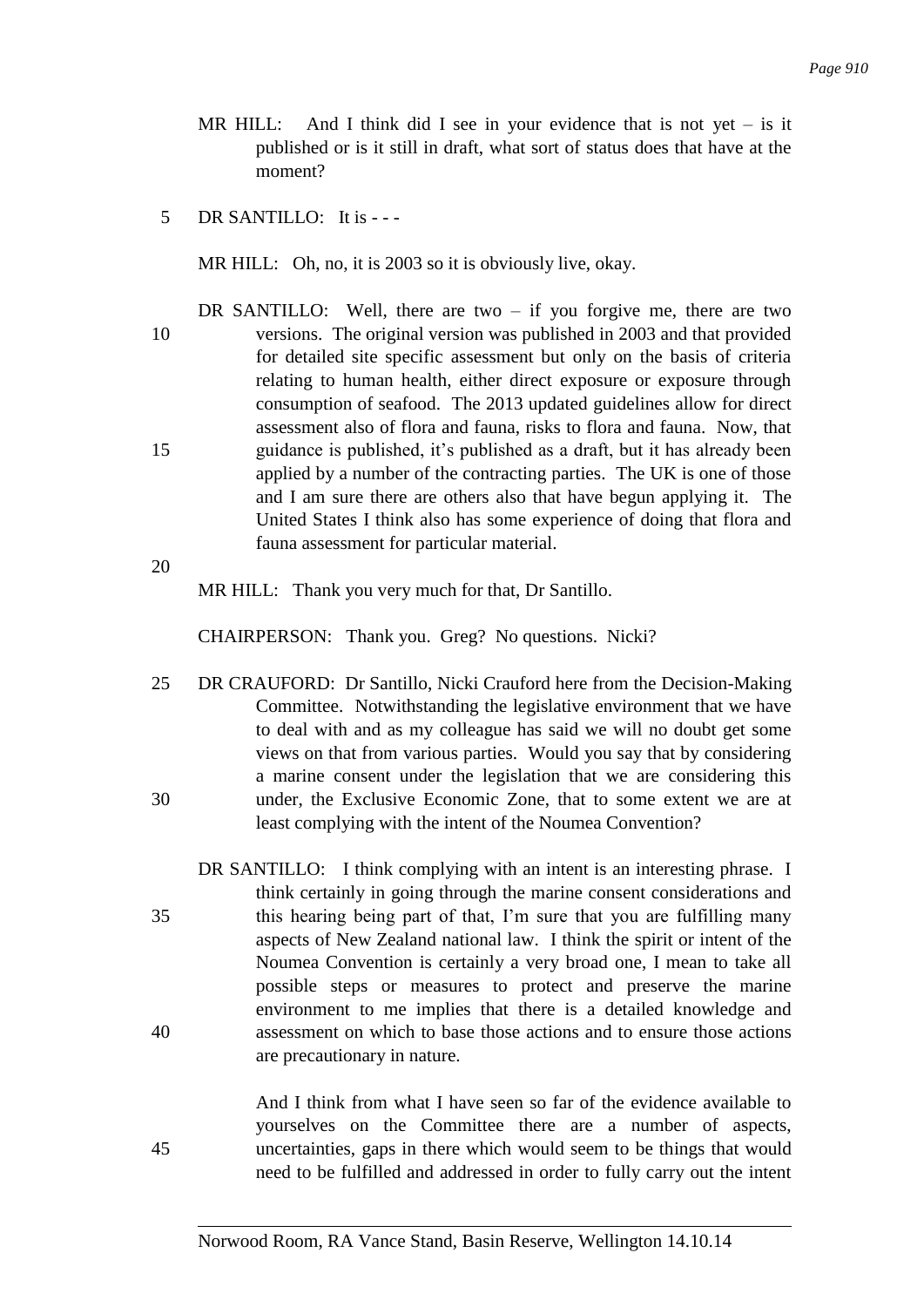of the Noumea Convention and also the other marine conventions that I have mentioned.

So I think there is probably a distinction to be made between the actual 5 letter of the legal requirements that you are required to follow within a marine consent hearing and the broader intent of conventions like the Noumea Convention which, you know, place a requirement and obligation on parties to take all possible measures in the protection of the marine environment.

10

## **[4.20 pm]**

DR CRAUFORD: I am sure you would agree that in our role we have to, however difficult it is, balance the two.

15

DR SANTILLO: I would certainly accept that and I understand that this hearing and the receipt of evidence including my evidence would be part of that process of considering and balancing those different things so I am just hoping that the additional considerations that I am 20 suggesting is something that can be taken as part of that consideration under the consent application process.

DR CRAUFORD: Thank you very much.

- 25 DR SANTILLO: Thank you.
	- CHAIRPERSON: Lennie, no, so no further questions from the committee, the applicant, CRP, I think notified us that they have some questions.
- 30 MR WINCHESTER: Yes, just a few.

CHAIRPERSON: Mr Winchester?

MR WINCHESTER: Yes, thank you sir, good morning, Dr Santillo, it is 35 James Winchester here, I am counsel for Chatham Rock.

DR SANTILLO: Good morning.

- MR WINCHESTER: I just have a few questions so I will not keep you long. 40 First of all are you familiar with the legislation that we are working under, the Exclusive Economic Zone Act?
- DR SANTILLO: I do not have a detailed knowledge of the Exclusive Economic Zone Act. My knowledge of the case has come from the 45 reading of the various evidence documents and joint statements that have been presented and also of course the application itself so I do not

Norwood Room, RA Vance Stand, Basin Reserve, Wellington 14.10.14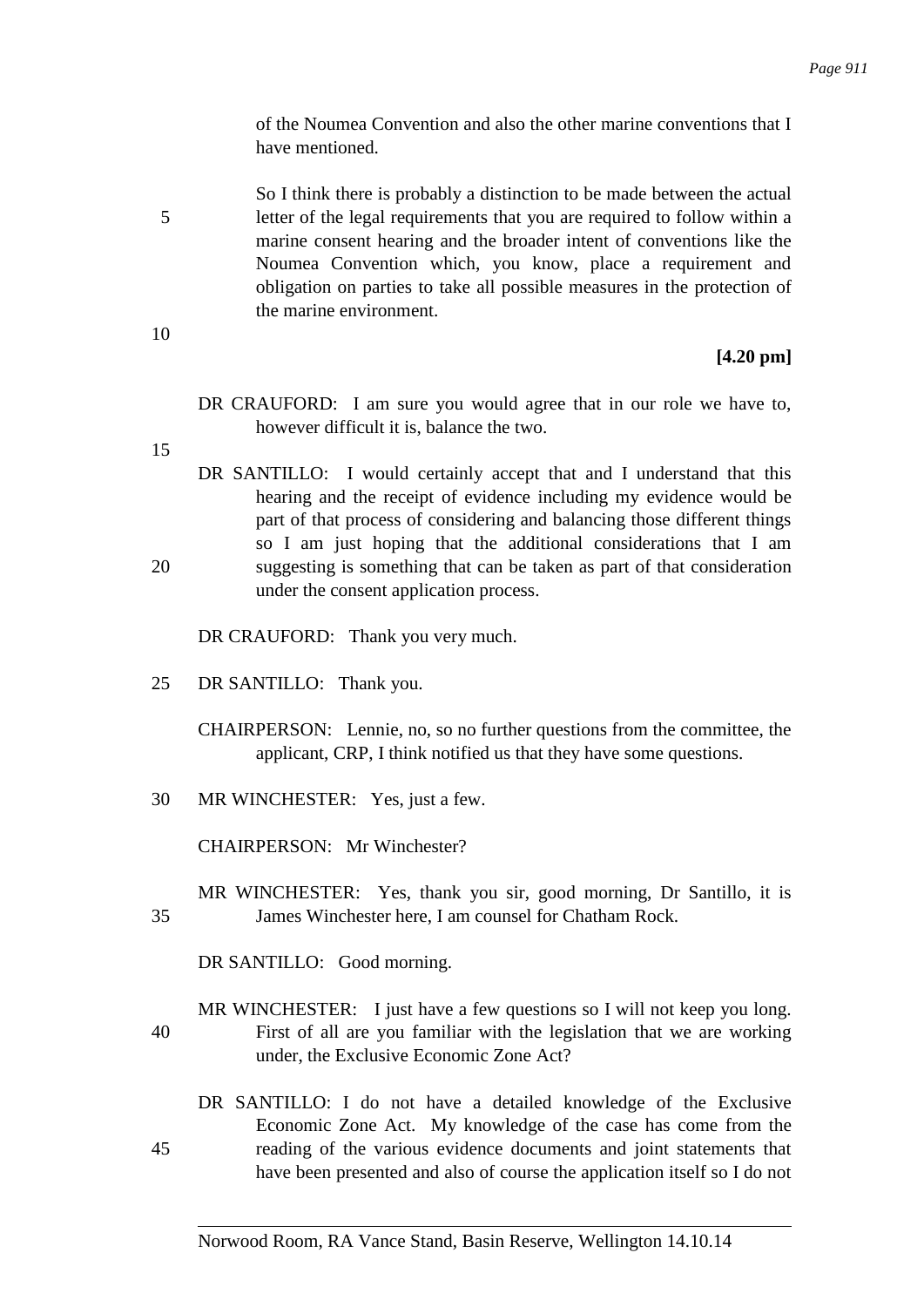claim to be an expert in the EEZ Regulations that you are working under.

- MR WINCHESTER: Thank you, and before you prepared this statement of 5 evidence did you take legal advice about the application of the various conventions and protocols that you refer to in your evidence under New Zealand law?
- DR SANTILLO: I have had legal discussions with people I have not taken 10 formal legal advice. The evidence that I am presenting is based on, as I have said, my experience and understanding that has developed from working within the London Convention and Protocol over many, many years and I was present at the discussions with IAEA when the original cleanliness approach was established and I have been present at all of 15 the meetings in which it has been discussed since then.

The evidence I am presenting is based on an understanding of the legal situation, it is not based on a detailed seeking of advice from legal professionals so my evidence is offered in that spirit of experience.

- 20
- MR WINCHESTER: Yes, so thank you, it is not specific to the New Zealand context necessarily?
- DR SANTILLO: No, it is certainly more of a global overview with reference 25 of course to the conventions that are relevant to New Zealand as New Zealand is party to them.
- MR WINCHESTER: Thank you, that is very helpful. Can I just ask you to look at paragraph nine of your evidence and you refer there to the 30 concentrations of naturally occurring uranium etcetera being towards the higher range reported for phosphorus bearing sediments and considerably above levels which would normally be expected to occur in uncontaminated marine sediments. Is it your view based on what you know about the Chatham Rise and this application that the 35 Chatham Rise is natural and uncontaminated?
- DR SANTILLO: The Chatham Rise, the radionuclide content of the sediments on the Chatham Rise do not arise as a result primarily of human intervention, human contamination so far, so we are looking at 40 naturally occurring radionuclides in naturally occurring deposits, but the concentrations of uranium and uranium DK series are radionuclides within those sediments are naturally higher than you would expect to find in uncontaminated sediments.
- 45 The reason that I refer to uncontaminated there is that there are of course sediments in some regions which contain high radionuclide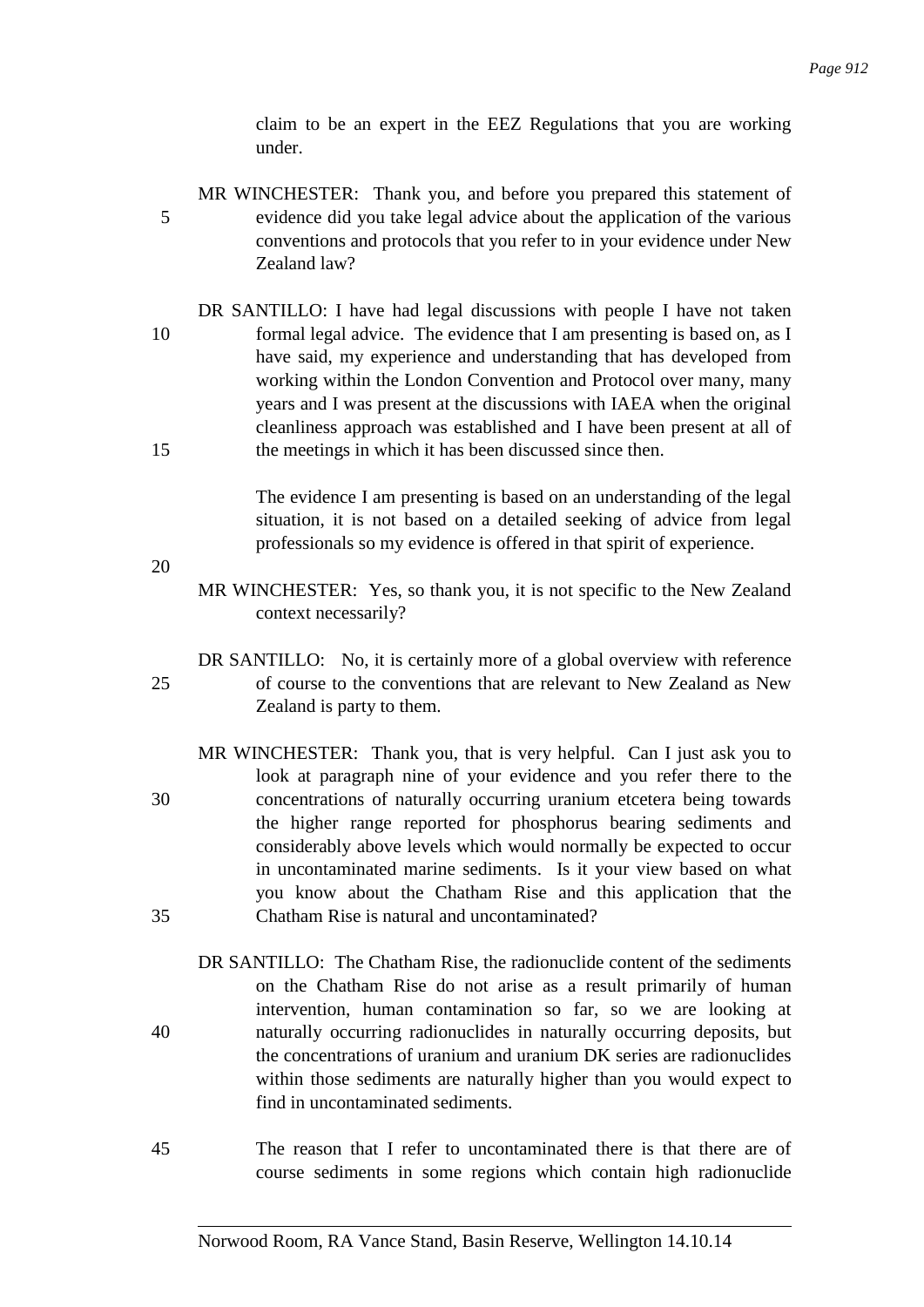contents not because of natural processes, but because of human interventions over the decades, that is the distinction.

MR WINCHESTER: Yes, no thank you for that. When you refer to the high 5 levels of uranium in the sediments it is the case that it is actually in the phosphorite nodules which are contained in the sediments, is it not?

## **[4.25 pm]**

- 10 DR SANTILLO: That's right, yes, the high levels of radionuclides are associated with the phosphorite deposits, and that's a natural phenomenon which occurs in phosphorite deposits at various concentrations in different parts of the world.
- 15 MR WINCHESTER: And so the flipside of that, to simplify it is that the sediments themselves that contain the phosphorite nodules contain relatively low levels of uranium don't they?
- DR SANTILLO: I think that the sediment is a complex mixture of different 20 particles, so I would consider the phosphorite materials to be part of the sedimentary characteristics of the Chatham Rise.
- MR WINCHESTER: Thank you. Just a final question, have you read any the statements or caucusing statements about conditions of consents and 25 have you given that issue any thought?
	- DR SANTILLO: I'm sorry I don't really I'm not sure I fully understand your question, which consents are you referring to or - - -
- 30 MR WINCHESTER: Sure. Well you understand that if a marine consent is granted in this instance the panel has the opportunity to impose conditions on the marine consent?

DR SANTILLO: Yep.

35

MR WINCHESTER: Just as a general proposition, Dr Santillo, based on the concerns expressed in your evidence would you be happy with radiological testing for key radioisotopes in some of the specific fish species as a monitoring tool, do you think that's appropriate?

40

DR SANTILLO: I think that monitoring for radionuclides in locally relevant fish species can be a contribution to a monitor – field monitoring programmes for any activities, and I think it would be interesting also to know whether there have been any change in the radiological fields 45 and the results of other human activities that have taken place in the past in this area.